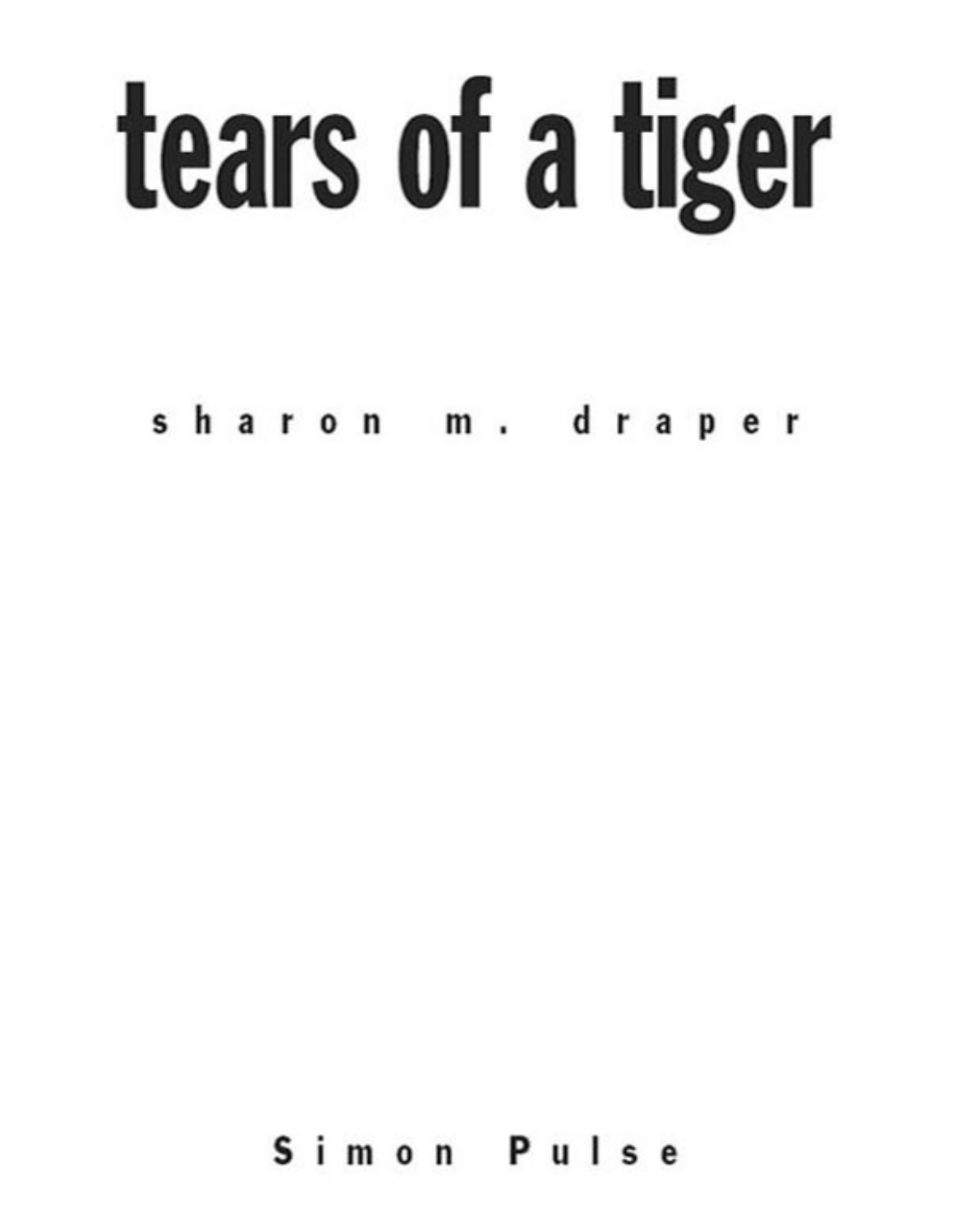# tears of a tiger

sharon m. draper

Simon Pulse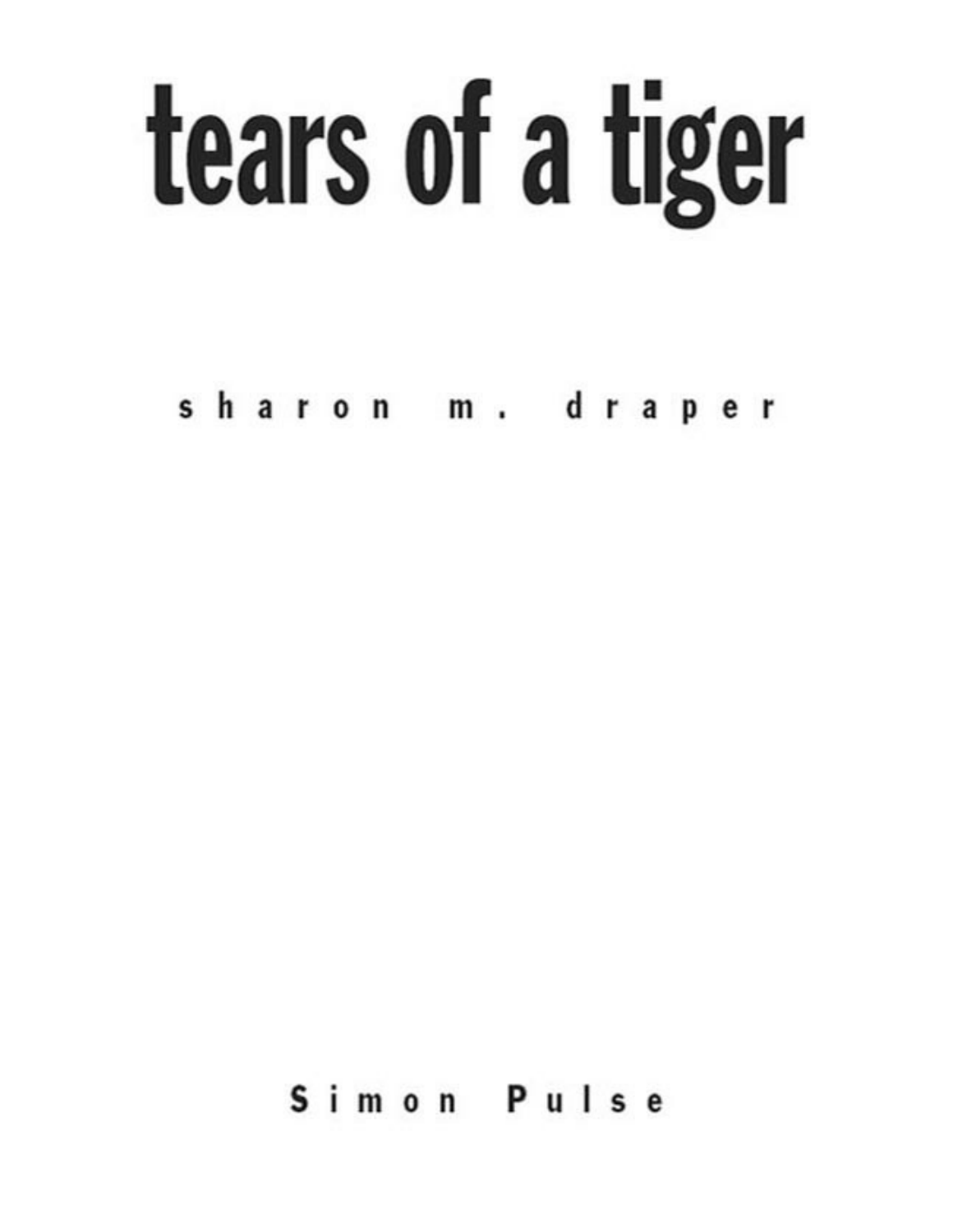# tears of a tiger

sharon m. draper

Simon Pulse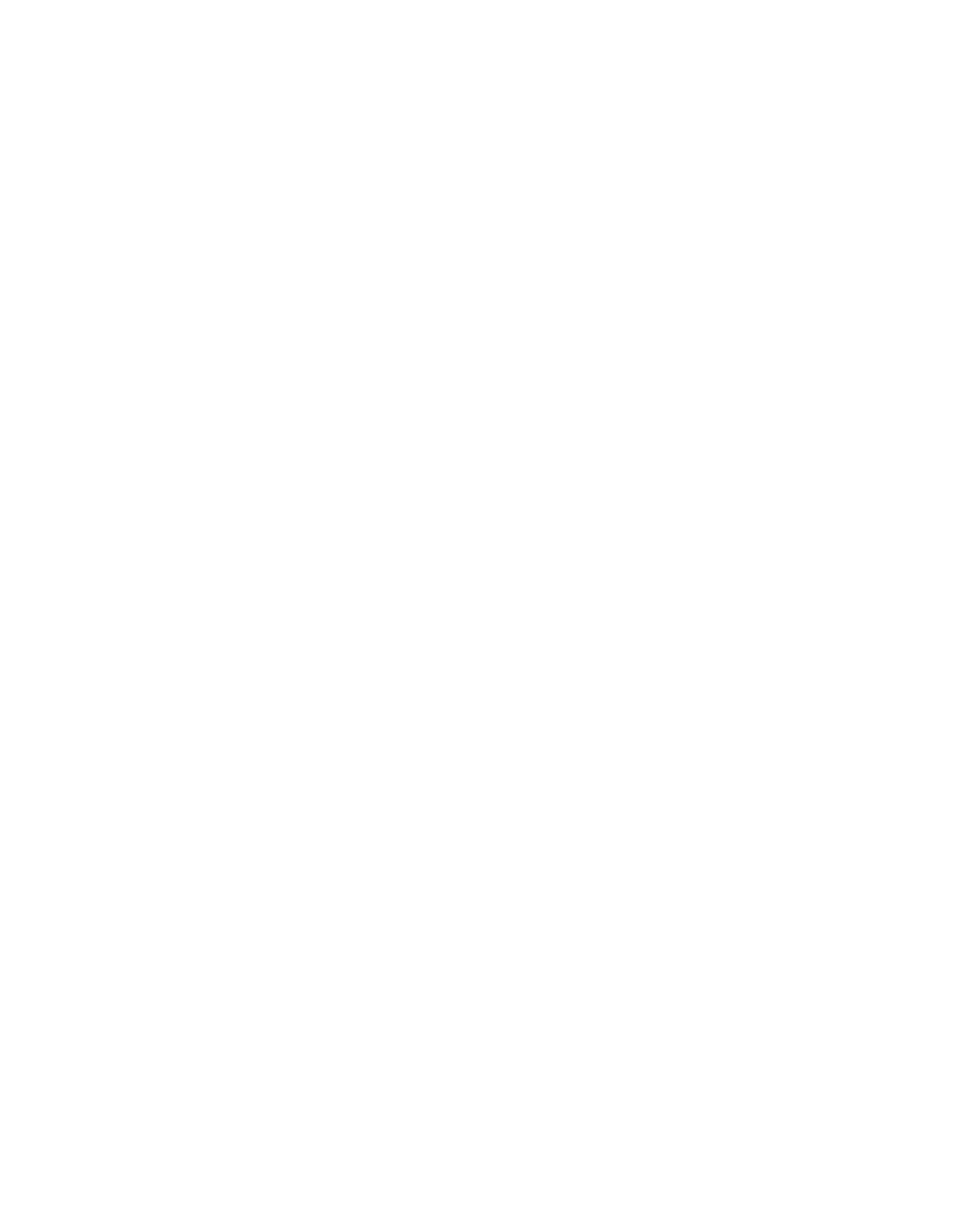The poem "One Thousand Nine Hundred and Sixty-eight Winters" by Jacqueline Earley appears here with the gracious permission of the author.

Copyright © 1994 by Sharon M. Draper

Simon Pulse An imprint of Simon & Schuster Children's Publishing Division 1230 Avenue of the Americas New York, NY 10020

All rights reserved, including the right of reproduction in whole or in part in any form

The Library of Congress has cataloged the hardcover edition as follows: Draper, Sharon M. (Sharon Mills)

Tears of a tiger / by Sharon M. Draper.—1st ed.

p. cm.

Summary: The death of high school basketball star Rob Washington in an automobile accident affects the lives of his close friend Andy, who was driving the car, and many others in the school.

[1. Death—Fiction. 2. High schools—Fiction. 3. Schools—Fiction. 4. Afro-Americans—Fiction.] I. Title.

PZ7.D78325Te 1994 [Fic]—dc20 94-10278

ISBN-13: 978-1-4169-2831-7 ISBN-10: 1-4169-2831-6

Visit us on the World Wide Web: <http://www.SimonSays.com>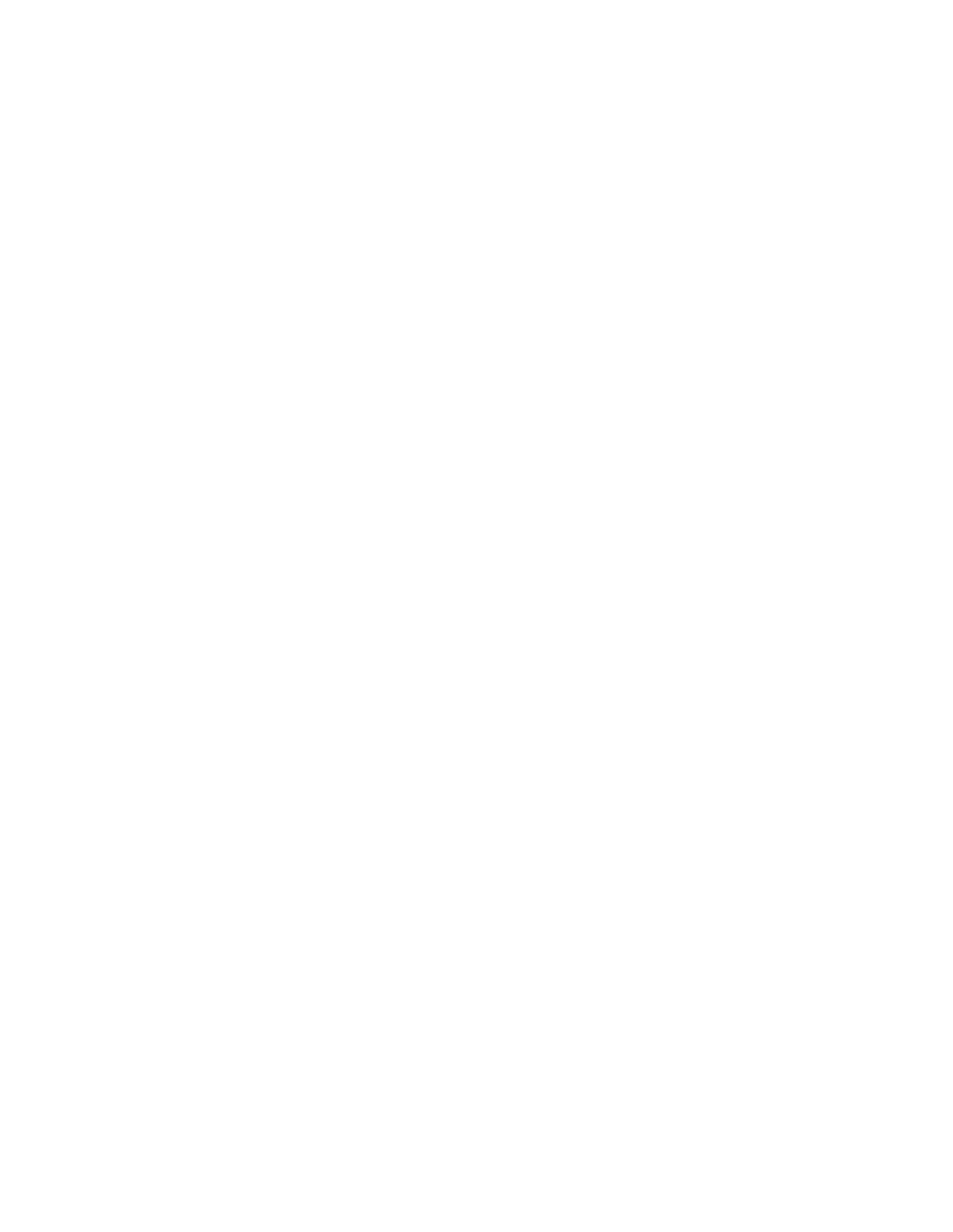This book is dedicated, with love, to my parents, Victor and Catherine Mills, who gave me wings to fly.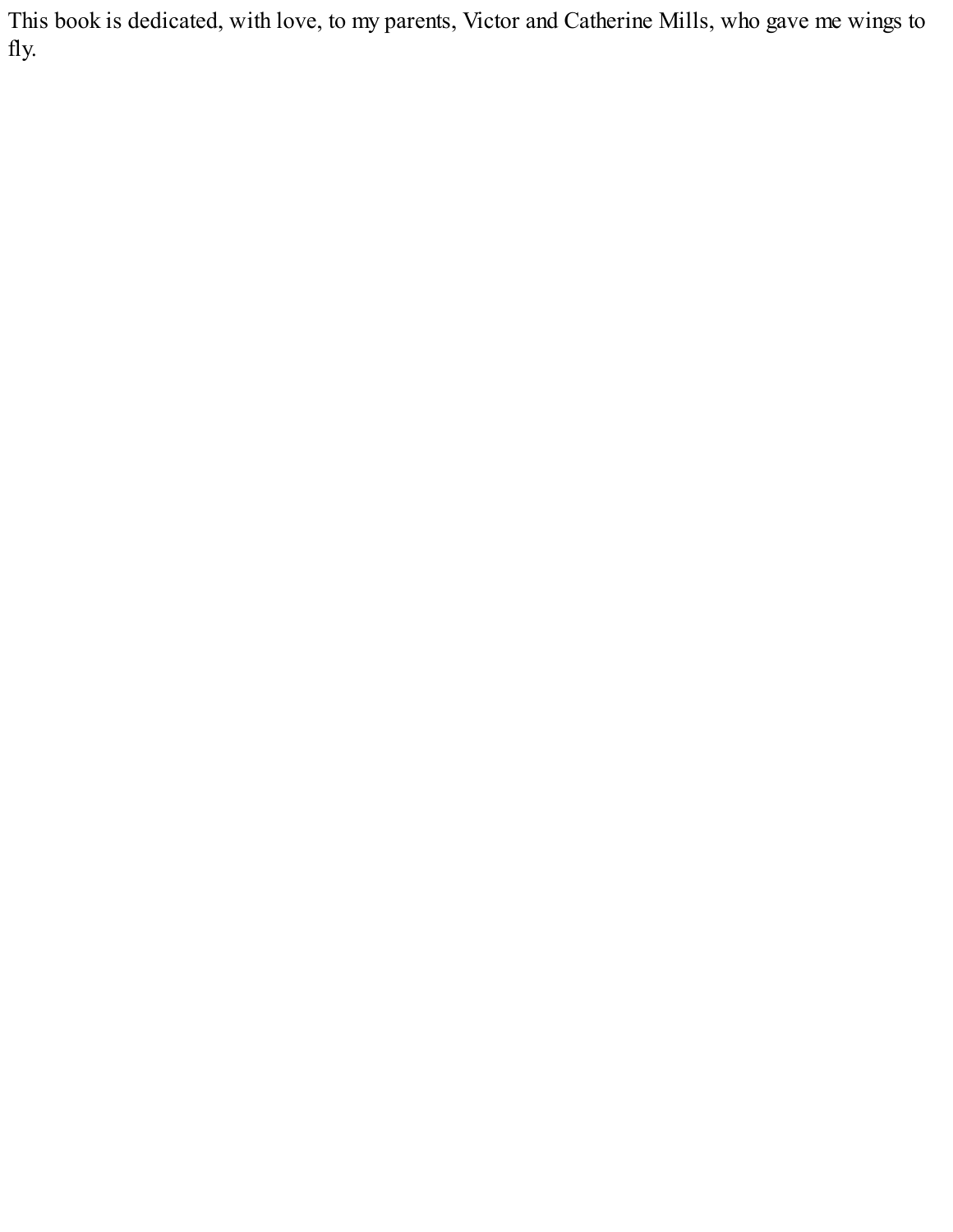The author gratefully wishes to acknowledge the following people: Margaret—for her insight, editing, and encouragement Sandy—for her cheers and her ears Fred—for his smiles and support Dr. Kelly—for his psychological expertise Jeff—for his athletic input Janell—for her continued belief in me Jeremy—who is still missed Vicky—for her gentle spirit Damon and Cory—my inspirations Crystal—my Crystal Ballerina Wendy—my baby girl All my students who gave me guidance to make it real and finally Larry—my strength.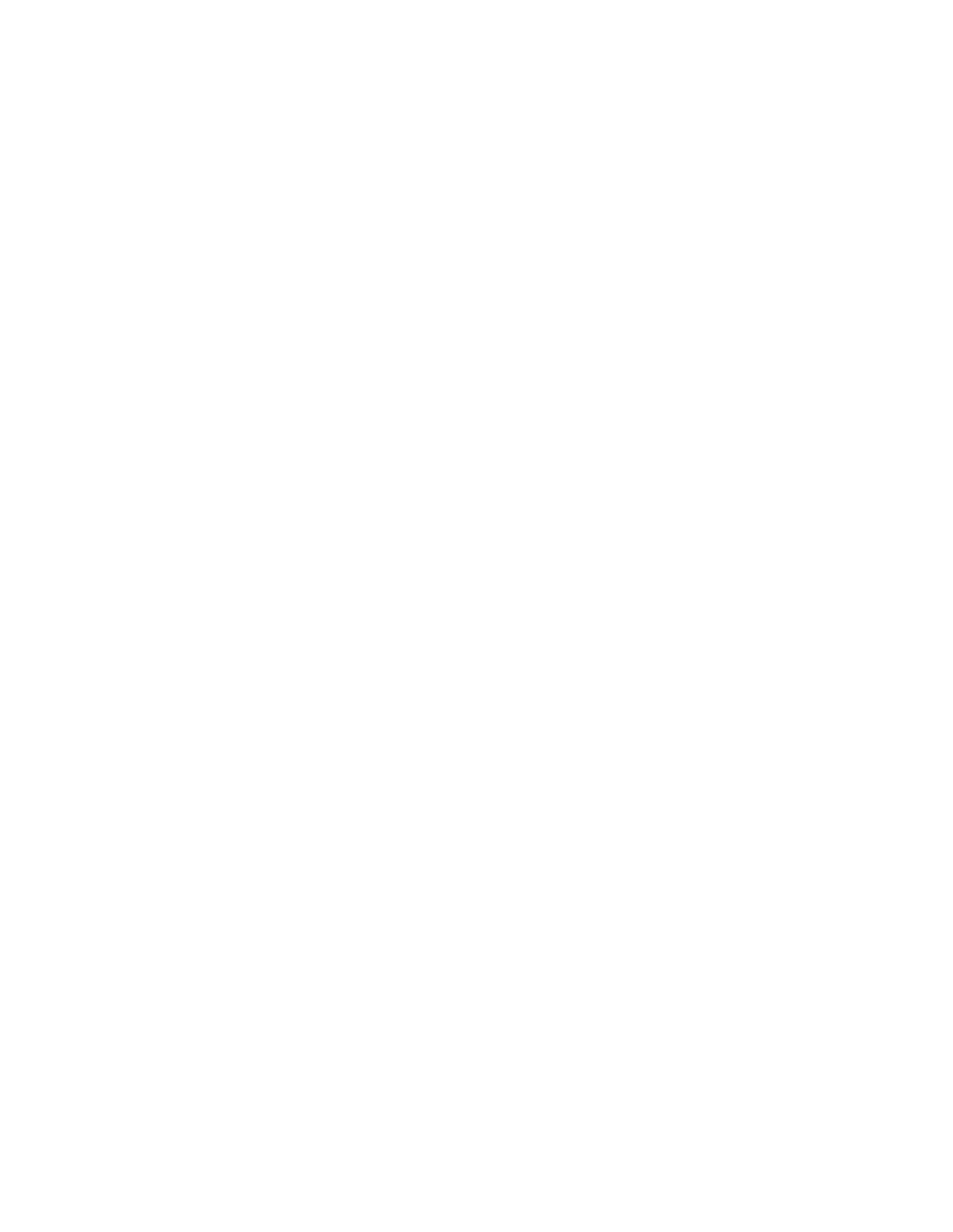A man shrieks in pain Crying to the universe. Panic is abrupt.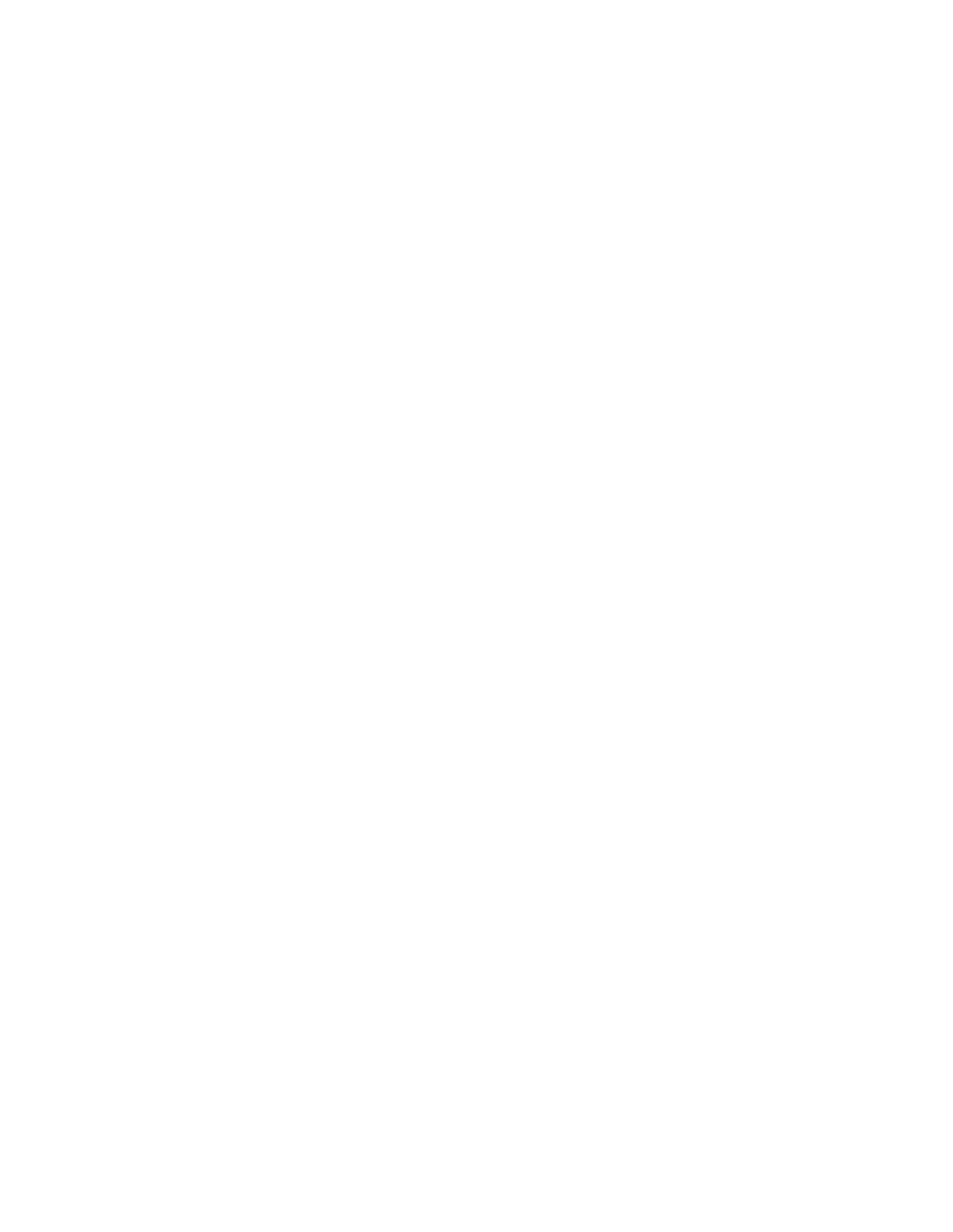# **Crash, Fire, Pain**

**Newspaper Article**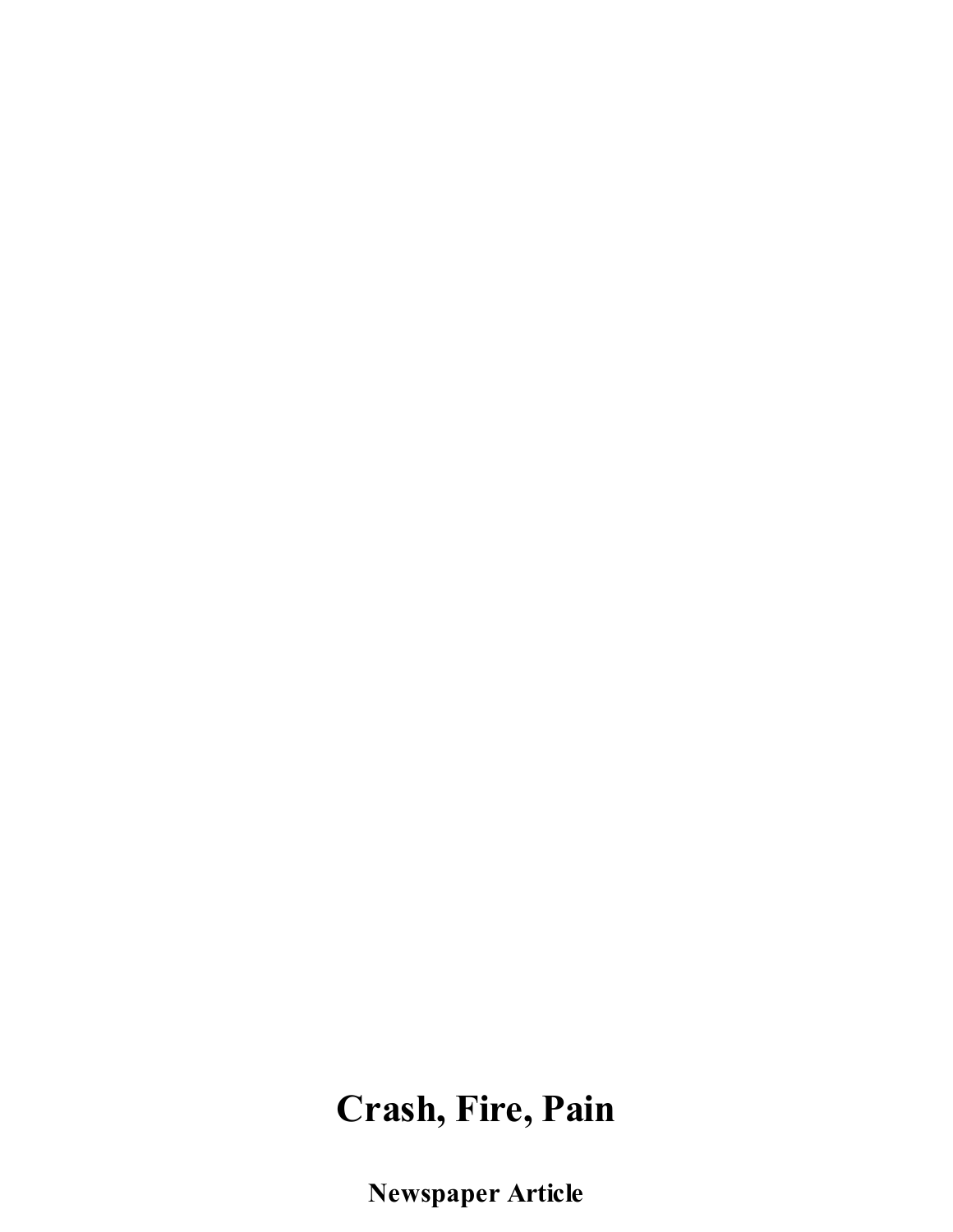#### **TEEN BASKETBALL STAR KILLED IN FIERYCRASH**

Nov. 8—Robert Washington, age 17, captain of the Hazelwood High School basketball team, was killed last night in a fiery automobile accident on I–75. Witnesses say the car, driven by Andrew Jackson, 17, also of the Hazelwood team, had been noticeably weaving across the lanes of the expressway just before it hit a retaining wall and burst into flames.

Jackson, who police said had been drinking, was taken to Good Samaritan Hospital, where he is being treated for burns and bruises. He is listed in good condition. Two other Hazelwood students, B.J. Carson, 16, and Tyrone Mills, 17, who were also in the car, were treated and released.

The three students who escaped serious injury were able to jump from the fourdoor Chevy immediately after the accident, say witnesses. Washington, however, who was sitting in the front seat next to the driver, had his feet on the dashboard. The force of the crash sent his feet through the windshield, pinning him inside the automobile. The car's gas tank then exploded. Although Jackson tried frantically to rescue Washington, he and his friends watched helplessly as Robert Washington burned to death.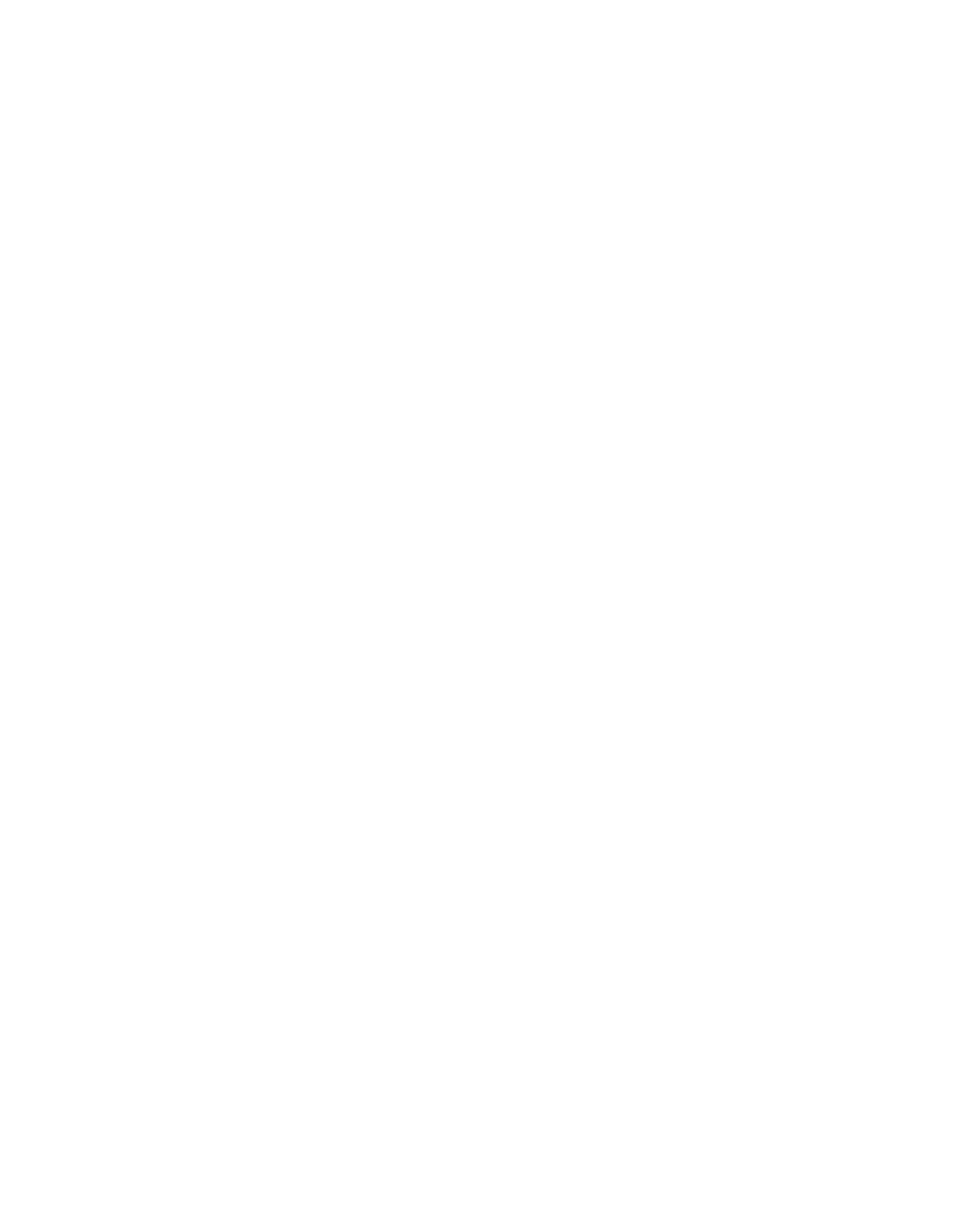**Hit the Showers! Hit the Streets!**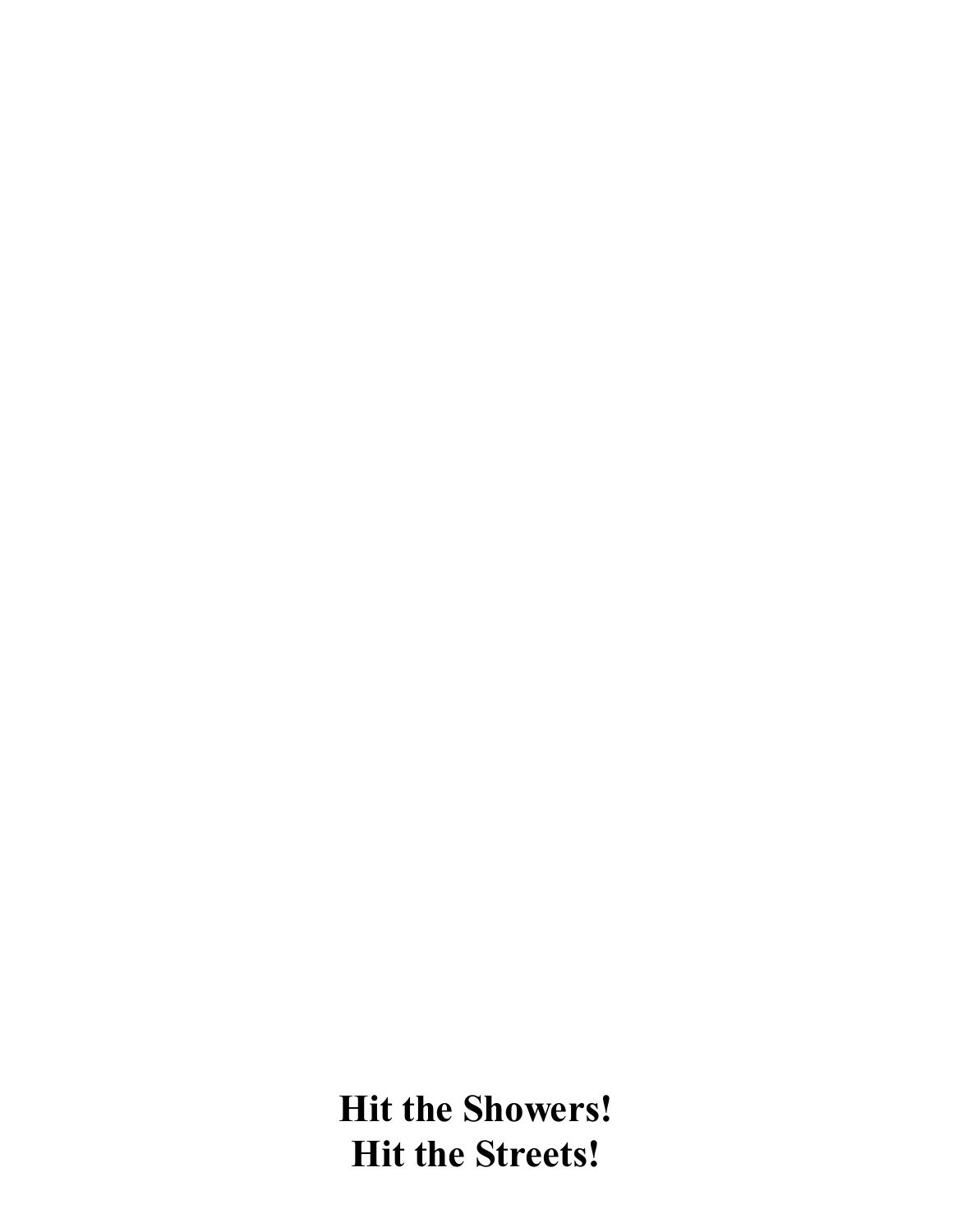### **Locker-Room Conversation after the Game**

#### **NOVEMBER 7 9:30 P.M.**

—Hey, Rob! Live game, man. You be flyin' with the hoops, man! Swoosh! Ain't nobody better, 'cept maybe me.

—Yo, Andy, my main man! I see you been eatin' bull crap for dinner again! You only *wish* you was as good as me! I, Robert Orlando Washington, will be makin' *billions* of dollars playin' for the N.B.A.! Want me to save you a ticket to one of my games?

—Man, you be trippin'! You better be lookin' out for *me*—here's my card—Andy Jackson superstar shooter and lover to the ladies—'cause I'm gonna be the high-point man on the opposin' team—the team that wipes the floor with you and your billion dollars!

—Dream on, superstar! Just for that, I'm gonna make you *buy* your ticket!

—Let's get outta here, man, before I feel the need to dust you off. This locker room smell really funky tonight.

—I'm with you, my man Andy. You the one with the raggedy ride. Hey, and when you take them funky basketball shoes and your underarms outta here, I bet this locker room be smellin' like roses.

—You fulla mess, Rob. See, one minute, you makin' plans to keep me outta your N.B.A. games, and the next minute you beggin' a ride in my raggedy wheels. You think the brew is cold, man?

—Yeah, man. It oughta be. We put it in the trunk of your car hours ago—Ain't nothin' like some cool bottled sunshine in the moonlight after a hot game!

—Talk about hot! Didga see my Keisha up in the stands? She had on this short, butt-huggin'skirt, and she kept jumpin' and shakin' every time we scored and…

—Well, she did a whole lotta shakin' then! I was in there! No wonder you only scored six tonight. You too busy scopin' the women in the stands. Keisha got your nose wide open. She say "jump" and you say "how high."

—Hey, jumpin' with Keisha is like touchin' the sky. I'd say I had an honorable excuse, my man. Yo, I betcha I score more than six with Keisha tonight!

—That girl got you wrapped and slapped, my man.

—Oooo! Well, slap me some more! Let's raise.

—Hey, Gerald, what's up, man?

—Nothin' much—cold-blooded game, Rob. Twenty-seven points—you be dealin' out there! —What can I say? College scouts from all over the world are knockin' on my door, beggin' me to drive six new Cadillacs to their school, to instruct the women in the dorms on the finer points of—

shall we say—"scorin" —and to teach skinny little farm boys what it is, what it is!!

—Andy, I don't see why you hang with this big-head fool, except maybe to learn some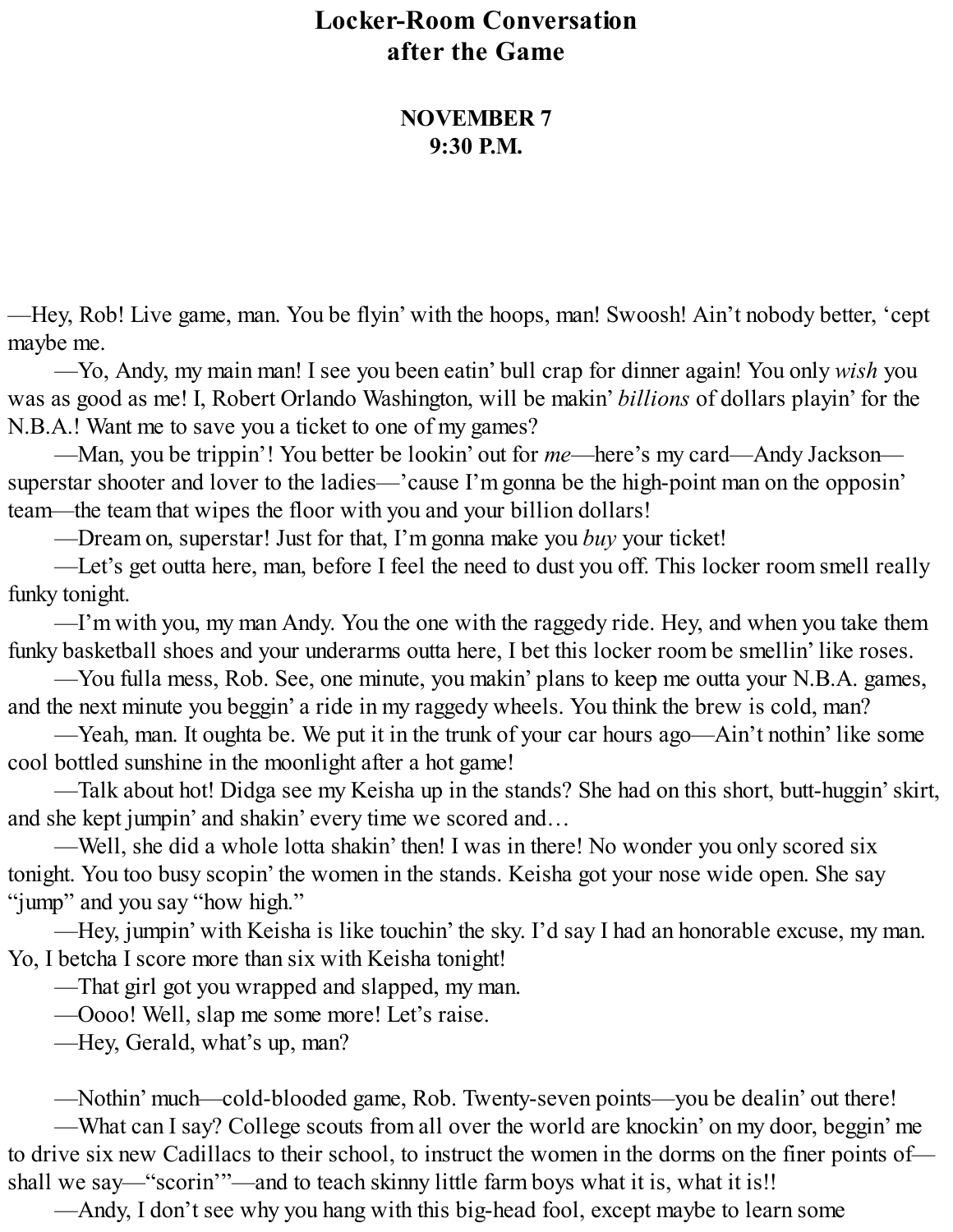basketball. What you score tonight—four?

—Hey, Gerald, I thought you was my man. You sound like the coach—and it was six points, thank you. I got more important things on my mind tonight.

—Yeah, maybe Keisha can teach him some basketball! You wanna go with us tonight, Gerald? We got some brew and we just gonna be chillin'.

—Naw, Rob. I got to be gettin' home. And my old man…you know how he is…. Besides, who would wanna be seen with two dudes named after a couple of dead presidents anyway?

—Forget you, man. You seen B.J. and Tyrone?

—Yeah, man. They waitin' for you out by Andy's car. Tyrone went out early to see if he could catch up with Rhonda. He said he wanted to see if she was leavin' with anybody. He ain't called her yet, but he's got that puppy-dog look—kinda like the look on Andy's face when Keisha walks into study hall.

—Naw, man. Ain't no girl got me hooked up. I got her well trained.

—You better not let Keisha hear you say that!

—You got that right!

—Hey, Andy, when you gonna get that raggedy red car of yours painted?

—When my old man gets tired of lookin' at it, I guess. He said something about a reward if my grades get better, but you know how that is.

—Yeah, man. Parents be trippin'. But don't get me talkin' 'bout fathers. He's the reason why I gotta raise outta here now. Where y'all goin'?

—No particular place. We just gonna chill. We might try to find a party, or we might just finish off them beers and let the party find us. Then I'm headin' over to Keisha's house, after I take these turkeys home.

—Don't let Keisha find out you been drinkin'. I swear, sometimes a girlfriend is worse than a mother!

—Not to worry, Gerald, my man. Besides, we got B.J. with us. He keeps us straight—or at least gives us breath mints.—Ooowee! Them shoes need some breath mints! I'm outta here! Peace.

—Let's raise, Roberto. Tyrone and B.J. gonna freeze to death.

—I'm with you, Andini. Let's heat up the night!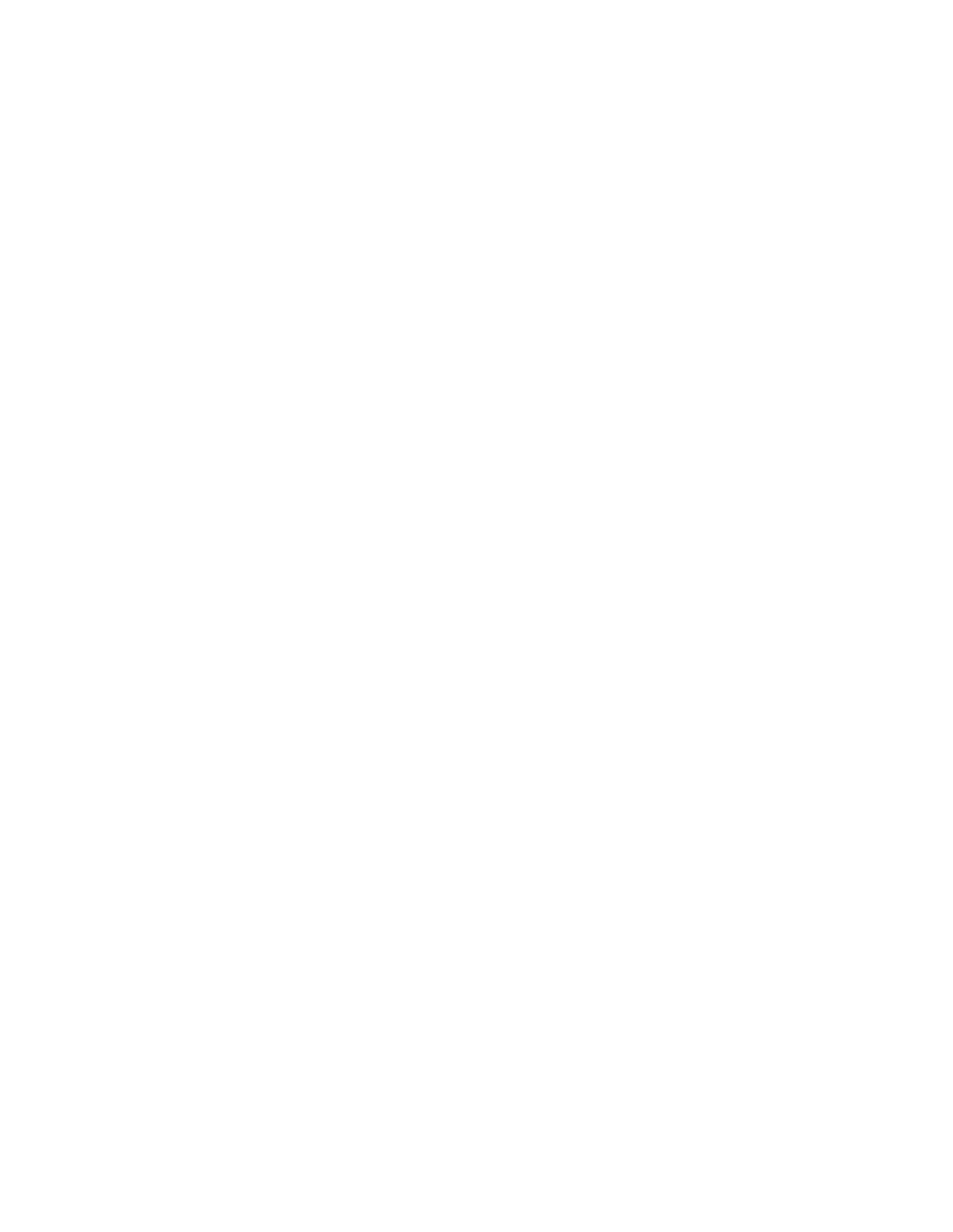# **Oh No! It Just Can't Be!**

**Phone Calls**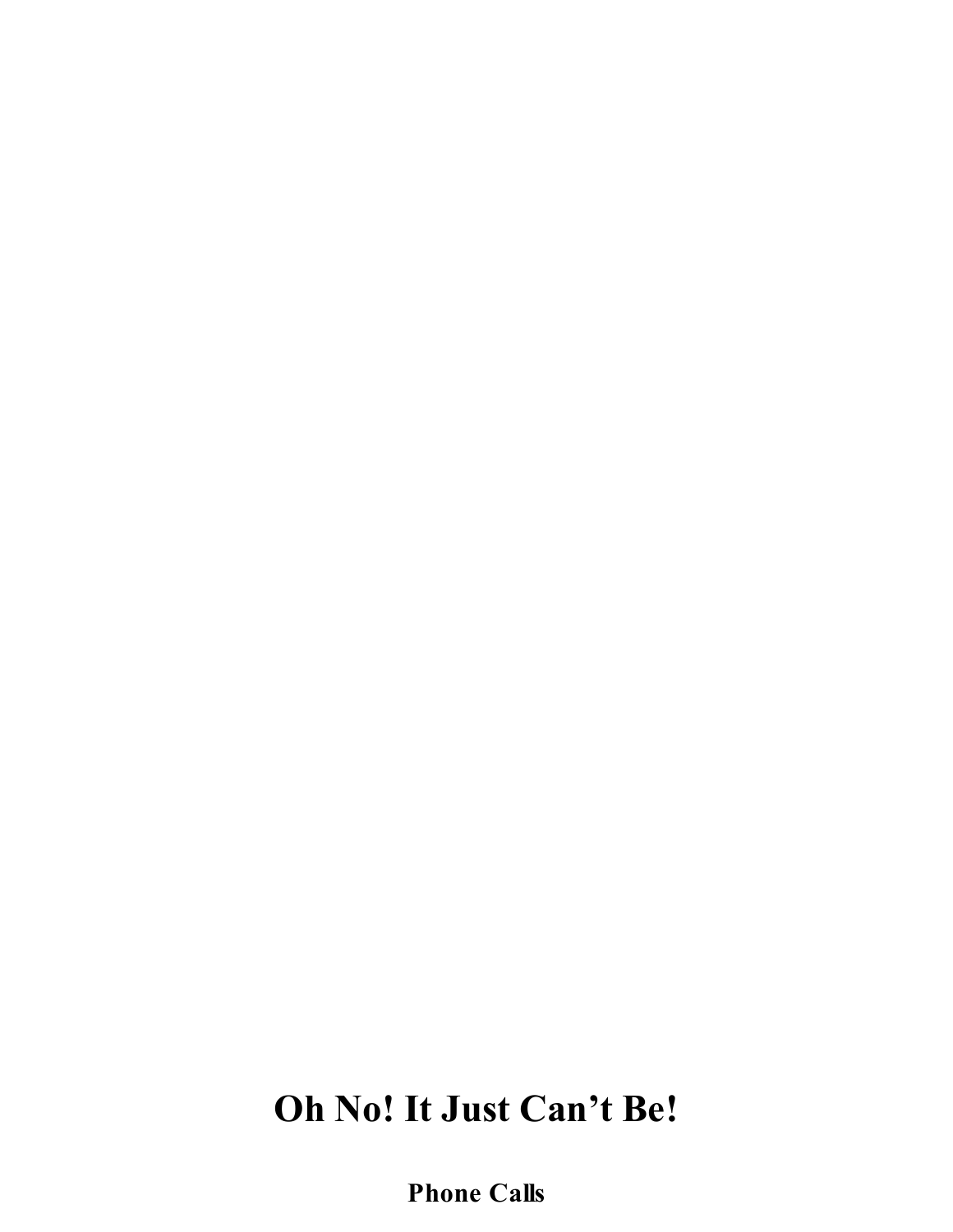—Hello, may I speak to Keisha, please?

—Keisha, this is Rhonda. Sit down, girl. There's been an accident. Some lady who works at Good Sam with my mother called her a few minutes ago and told her that they had just brought in some kids from Hazelwood—basketball players, she thinks.

—Oh, Rhonda, I just called Andy to find out what was taking him so long. He was supposed to be here an hour ago. There's no answer at his house. I was gonna kill him! You don't think it was Andy, do you?

—I don't know, Keisha. I called Robert's house and all I got was that stupid recording. But then that's all you ever get when you call Rob.

—What about Gerald? He usually hangs with them after the game. I'll call him and then I'll call you right back, okay?

—Gerald, this is Keisha. Have you seen Andy?

—Naw, I went home right after the game, but Andy and Rob, and I think Tyrone and B.J. too, left together in Andy's car. Andy said he was comin' by your house after he took those clowns home. He ain't there yet?

—Uh-uh. Well, if he calls you, tell him to get in touch with me right away, okay? Hey, you haven't heard anything about an accident, have you?

—Why is it the first thing a girl thinks about if her boyfriend is late is that he been in an accident? I bet he's in the backseat of his car, kissin' all over some real sexy mama!!

—All you fellas are alike—worthless. Call me if you hear anything, okay?

—Sure. Later.

—Hello, may I speak to Rhonda? Rhonda, is that you? This is Keisha. I hardly recognized your voice. Have you heard anything?…Rhonda? What's wrong?

—Oh, Keisha, it's terrible. There was a crash, and the car exploded, and my mother's friend said she thinks at least one of the boys was killed, maybe more. She said the police officer who came in with the ambulance told her that the car involved in the accident was a red Chevette. Isn't that what Andy drives?

—Oh my God. Rhonda, I've got to go. I'll get my mom to drive me to the hospital. Oh, please let them all be okay. I'll call you from the hospital.

—Rhonda, me again. I'm here at the hospital…. It's Robbie Washington. He's…He's…He's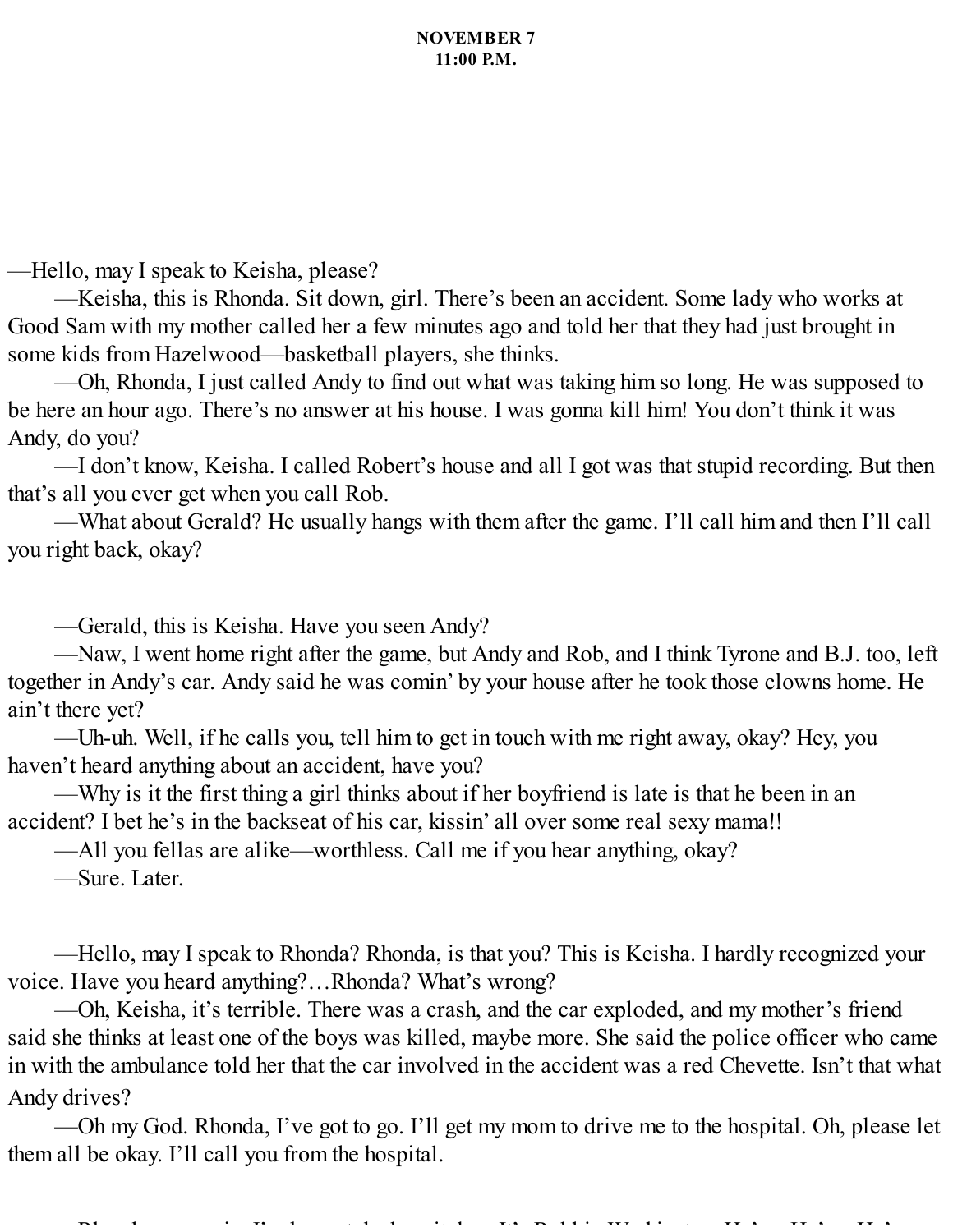—Rhonda, me again. I'm here at the hospital…. It's Robbie Washington. He's…He's…He's dead! Oh, Rhonda, he died in the accident. No, Andy, B.J., and Tyrone are okay. Tyrone and B.J. have already been sent home. Andy has been admitted, but he's not seriously hurt. Rhonda, what are we going to do? I've never known anybody who died before, except my grandmother, and she was old.

—Oh, Keisha, this is so scary. I don't know how to deal with it. Have you talked to Andy?

—No, they wouldn't let me in there. But I saw him through the door. He looked bad—not injured, but his eyes looked funny—I guess he was in shock. I've got to go now. My mom is taking me home. I'll call you tomorrow.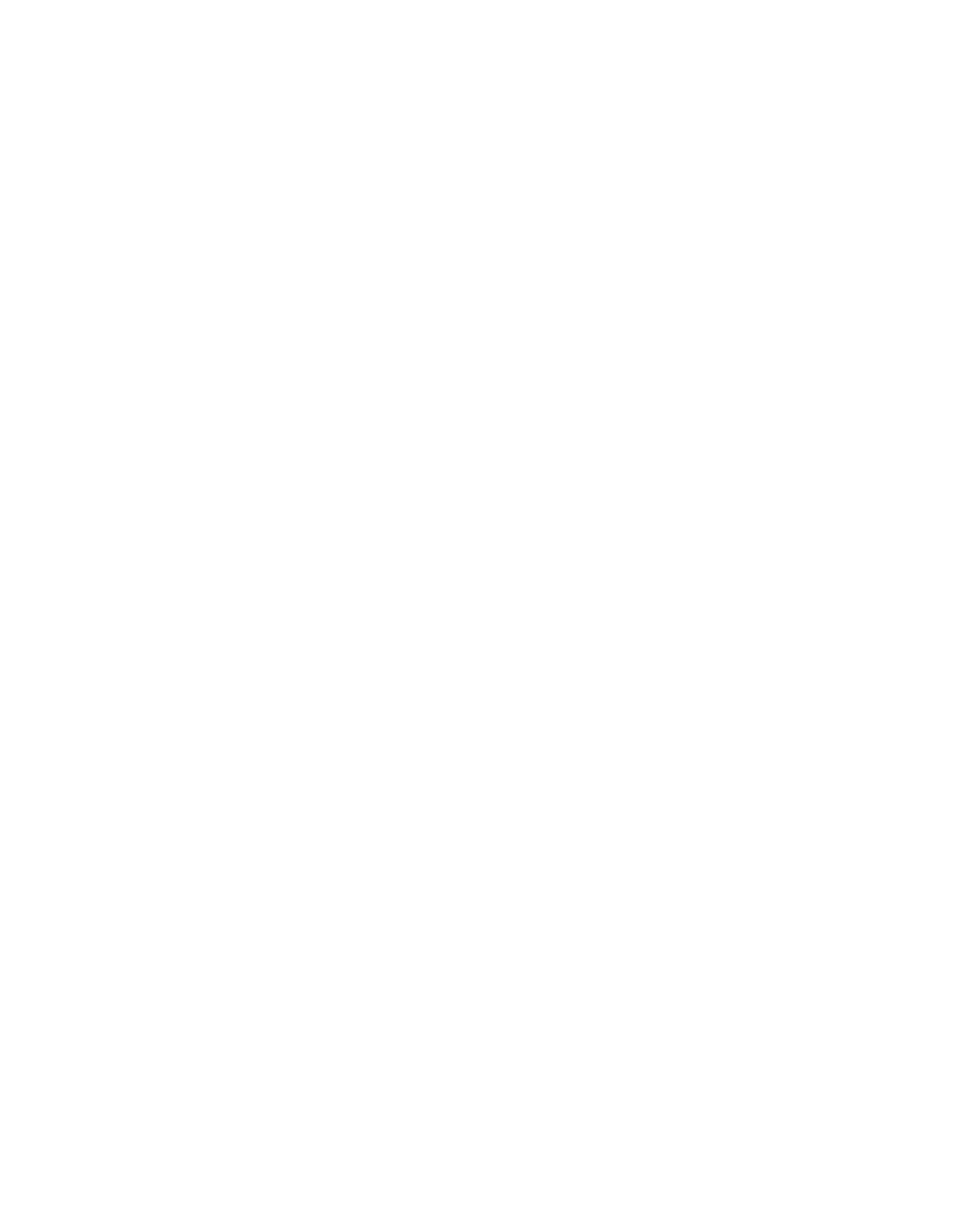## **Memories of Fire**

**Tyrone's Statement to Police**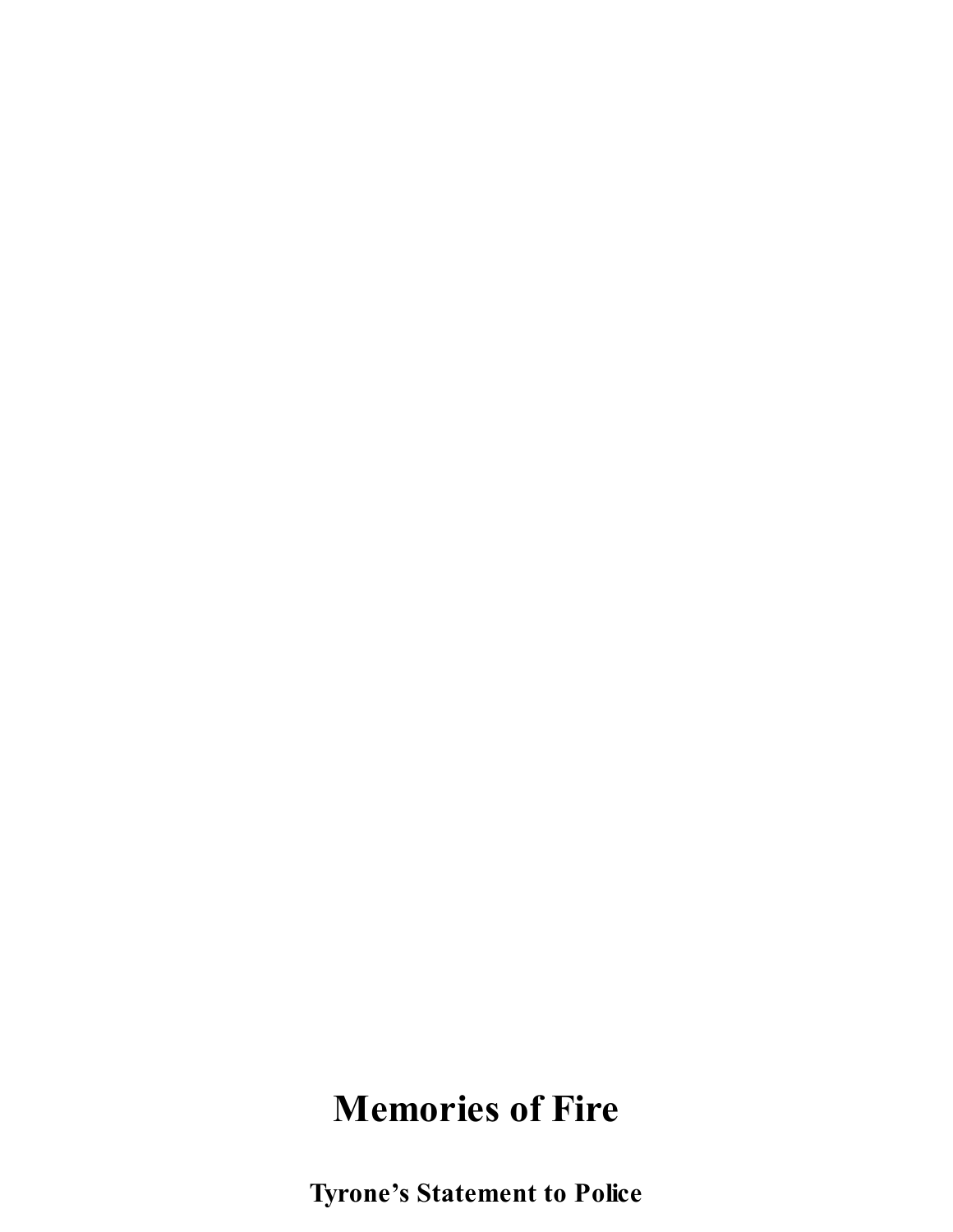#### **NOVEMBER 8**

—Tyrone Mills? My name is Officer Casey, and I'd like to ask you a few questions. I understand you were in the car involved in the accident last night. I know you are upset, but it is necessary that we complete this report while the facts are still fresh in your mind. I'd like for you to tell me, in as much detail as possible, what happened last night.

—Well, the game was over 'bout nine-thirty and we was all in a good mood 'cause we won big —by something like forty points, so we was gonna celebrate. Me and B.J. and Andy and…and…Rob —we left after we all got changed. Gerald was gonna come with us…yeah, Gerald Nickelby, but he had to go home. His stepfather beats...uh, I mean, his old man is real strict. So it was just the four of us…. Naw, B.J. don't play on the team—he's too short, but the four of us hang together. We been tight since seventh grade.

So, we get in the car…yeah, Andy's car, and we start drivin' around, you know, just foolin' around, havin' a good time, yellin' out the window at old white ladies—it always freaks 'em out…. Yeah, we was drinkin'—all 'cept B.J.—he don't drink. We had put about four six-packs in the trunk of Andy's car before the game. Since the weather's been so cold, puttin' 'em in the trunk was as good as a cooler, so they was nice and frosty by the time we got to 'em…. Yeah, all of us was drinkin', 'cept B.J., like I said, but Andy probably had the most. He was in a *real* good mood 'cause this girl named Keisha had started goin' with him and he was goin' over to her house after he took us home.

After a while the car started to sway, but I wasn't sure if it was me gettin' dizzy or if the car really was weaving across the expressway. At the time it seemed really funny. We was laughin'so hard—especially when people started honkin' at us. The more they tried to signal us, and I guess, warn us, the more we was crackin' up and laughin'. Rob had his feet up on the dashboard, partly actin'silly, and partly 'cause his legs was so long that they got cramped in that little car of Andy's. Me and B.J. was in the backseat. I was sittin' right behind Andy, and B.J. was sittin' next to me, behind Rob, 'cause he had the shortest legs, and Rob could push the seat all the way back.

Then, all of a sudden, like outta nowhere, this wall was in front of us, like it just jumped out in front of the car, and Andy was trying to find the brakes with his foot, and then there was glass everywhere and this crunchin', grindin'sound. My door flew open, and I rolled out. I remember I was cryin' and crawlin' around on my hands and knees—that's the only thing that got hurt on me—I got glass in my hands and in my knees.

I got to my feet, and I helped Andy outta the front seat. His head was bleedin' pretty bad, and he was holdin' his chest like he couldn't breathe so good—I think he hit the steerin' wheel pretty hard. We could smell gas real strong—it made me dizzy—like the gas station smells when some lady don't know when to stop and she spills gas all down the side of her car.

By that time, B.J. had gotten out, and we was lookin' for Rob. He musta passed out at first, 'cause all of a sudden we hear this screamin'. We ran around to that side but the door was bent shut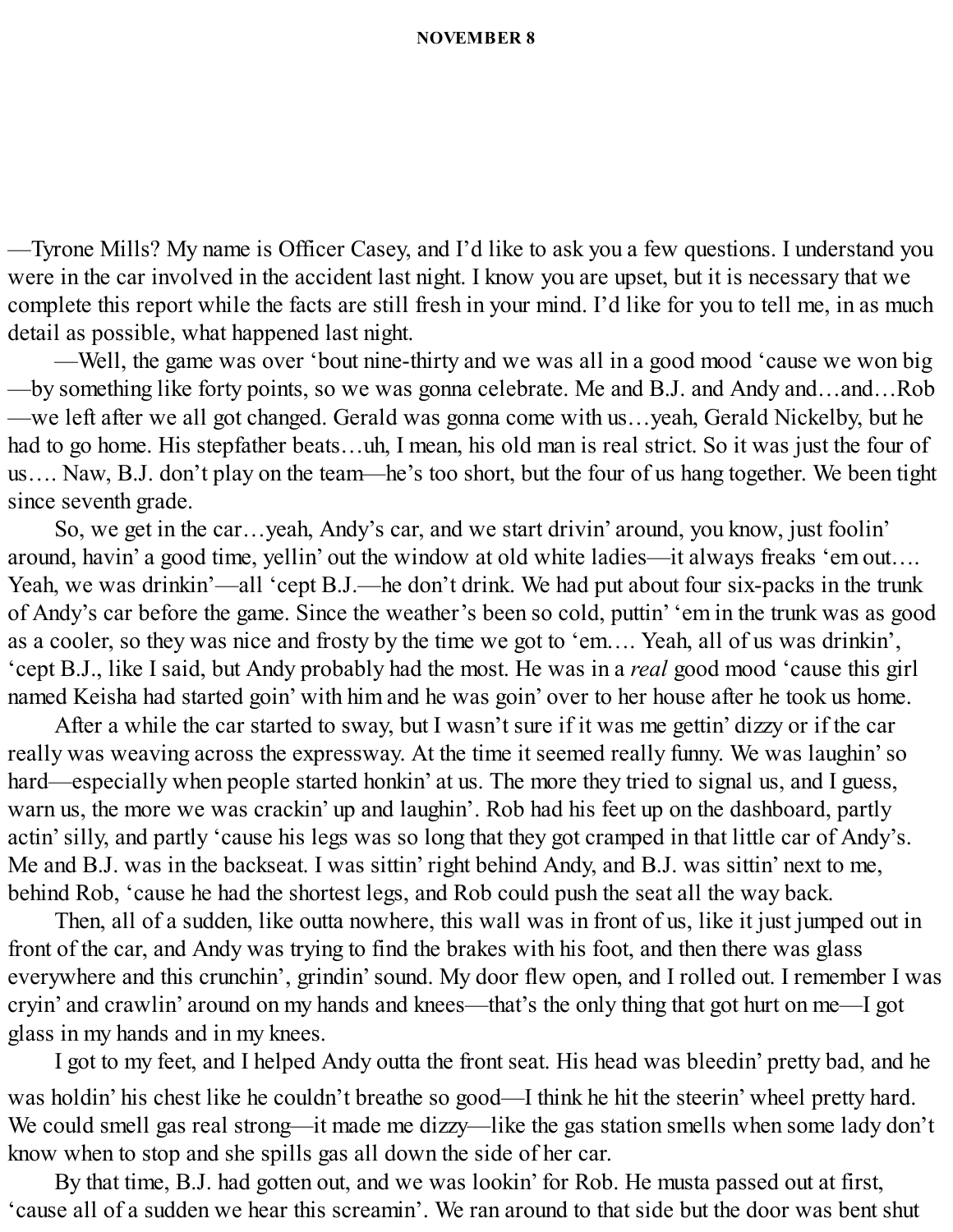and we couldn't get it open. All of us was screamin' by that time, 'cause we could see his feet stickin' through the windshield. His legs was cut and bleedin' really bad. All we could see was these brandnew Nikes stickin' out the window, with the rest of Rob screamin' and hollerin', stuck inside.

So then Andy and B.J. climb on top of the car and start to knock pieces of the windshield out of the way, so we can try to get Rob out that way. But then…then…we hear this heavy, thick sound, like an explosion in a closed room, and Andy and B.J. is knocked off the hood. Me and B.J. grab Andy then, and we have to hold him back, 'cause the whole car is in flames, and Rob is still stuck inside, and we can hear him screamin', "Andy! Andy! Help me—Help me—Oh God, please don't let me die like this! Andy!…"

He screamed what seemed like a long time. Then it was real quiet. All we could hear was the sound of the flames, and little pieces of the car sizzlin' and burnin', and then the sirens of the police cars. I think I passed out then. That's what I remember—and that's what I'll never be able to forget."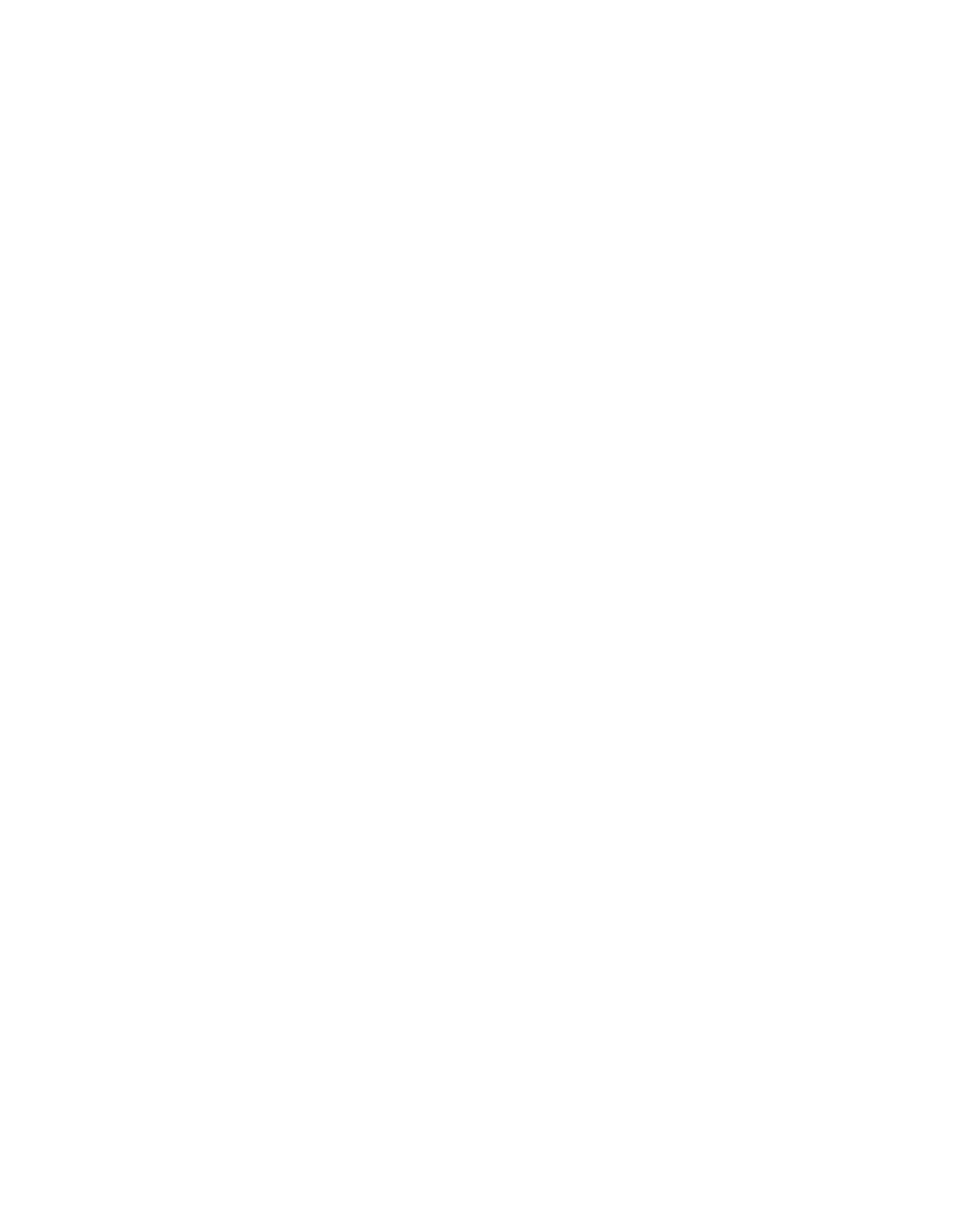## **"Dear Lord"**

**B.J.'s Prayer**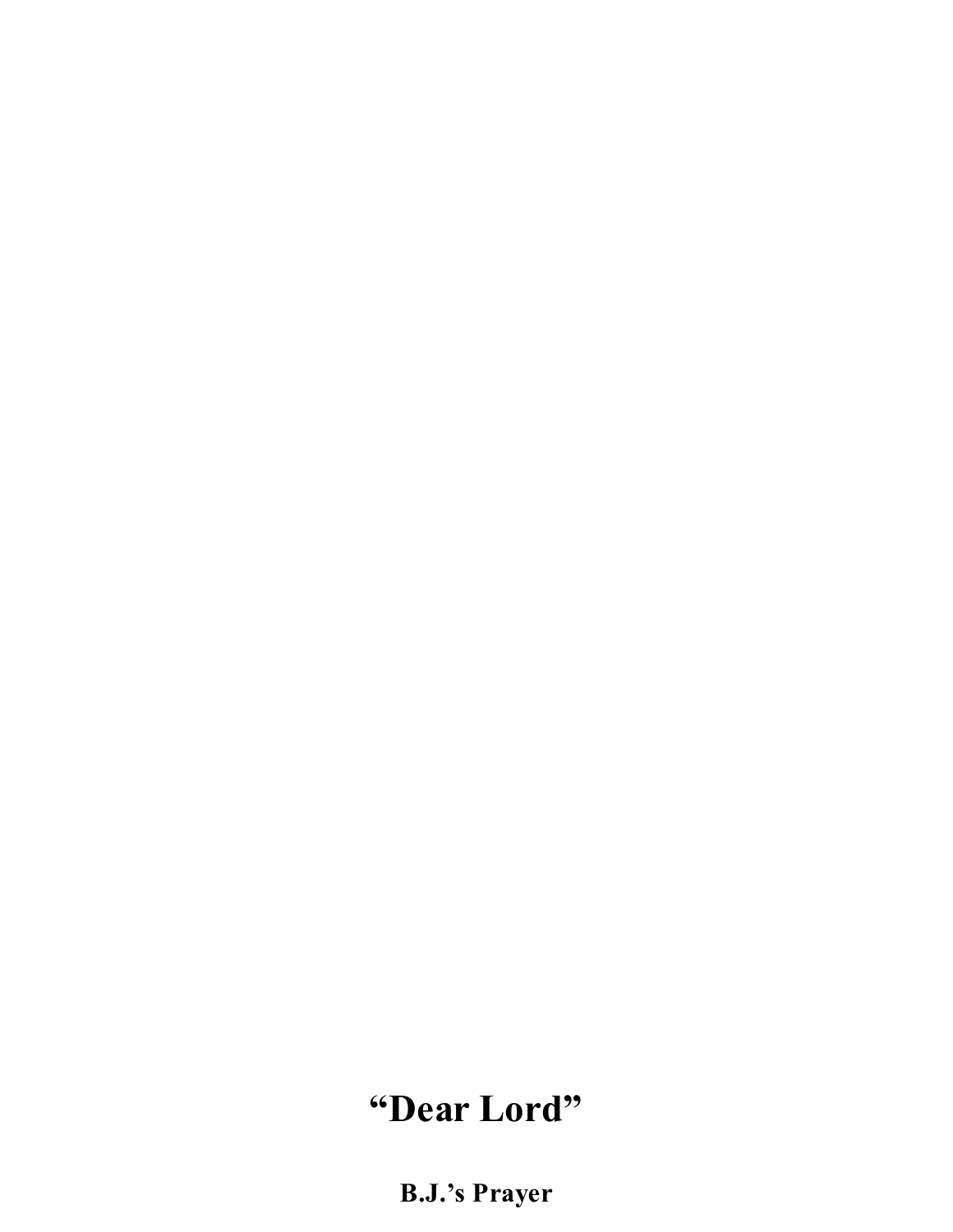#### **NOVEMBER 15**

-Dear Lord, this is me, B.J. Carson. You know, the one You made too short. But that's okay; I know You had Your reasons. I know I don't pray very often, and I know You haven't seen me in church lately, but I feel like I need to pray or something. There's some stuff I don't understand about this *accident—like why it happened and why Robbie had to die and why I didn't die. Mama keeps huggin' me, sayin', "Praise the Lord" and stuf like that. But what about Robbie's mama? What is she saying?*

Is it my fault that Robbie is dead? I wasn't drivin'. I wasn't even drinkin'. Andy and Rob and *Tyrone all knew that I didn't drink—they never bothered me much about it. I think they even* respected me a little because of it. I told them that drinking at an early age had stunted my growth, so I had given it up in favor of other vices. (Actually I think beer tastes like boiled sweat socks.) So they knew not to push me. Maybe that's all I have left over from those days when I used to go to *church every Sunday with Mama. So why do I feel so guilty?*

*I don't sleep so good at night. I keep seein' the fire and hearin' his screams and feelin'so* helpless. He was too young to die like that. It's not fair. He never had a chance. Was all this done to teach us kids a lesson? Will it stop us from drinkin' and drivin'? Maybe—a few. But the rest will *keep on doing it, no matter what. So I still don't understand why.*

*Mama says the Lord knows all, and that He in His infinite wisdom knows the reason for all things. But Mama is gettin' old, and she's known a lot of people who've died, so she probably understands all this death stuf a whole lot better than I do.*

*Maybe I shoulda tried to stop them that night. Maybe I shoulda been drivin'. But I'm always* so glad that they include me in their group, I hardly ever try to change their plans. I'm just glad to *go along. Actually, I never really understood why they like me. They're all tall, popular with the girls, and basically outrageous. Me, I'm short—never once made the basketball team—kinda* quiet, and still unsure of myself when it comes to girls. But somehow, I was always "one of the *boys"—and the four of us did everything together, ever since seventh grade. And I've just been glad that I had such good friends. Now one of them is gone and I feel responsible.*

I think I'll go to church with Mama this Sunday. I know people will say that it's because of the *accident that I came back to church—well, they're right. I'm not too proud to know when a* problem is bigger than I am. Of course most things in life are bigger than I am, but I'm learnin' to *live with it.*

*Please, Lord, help me to learn to live with this too. Thanks for listenin'. See you Sunday.*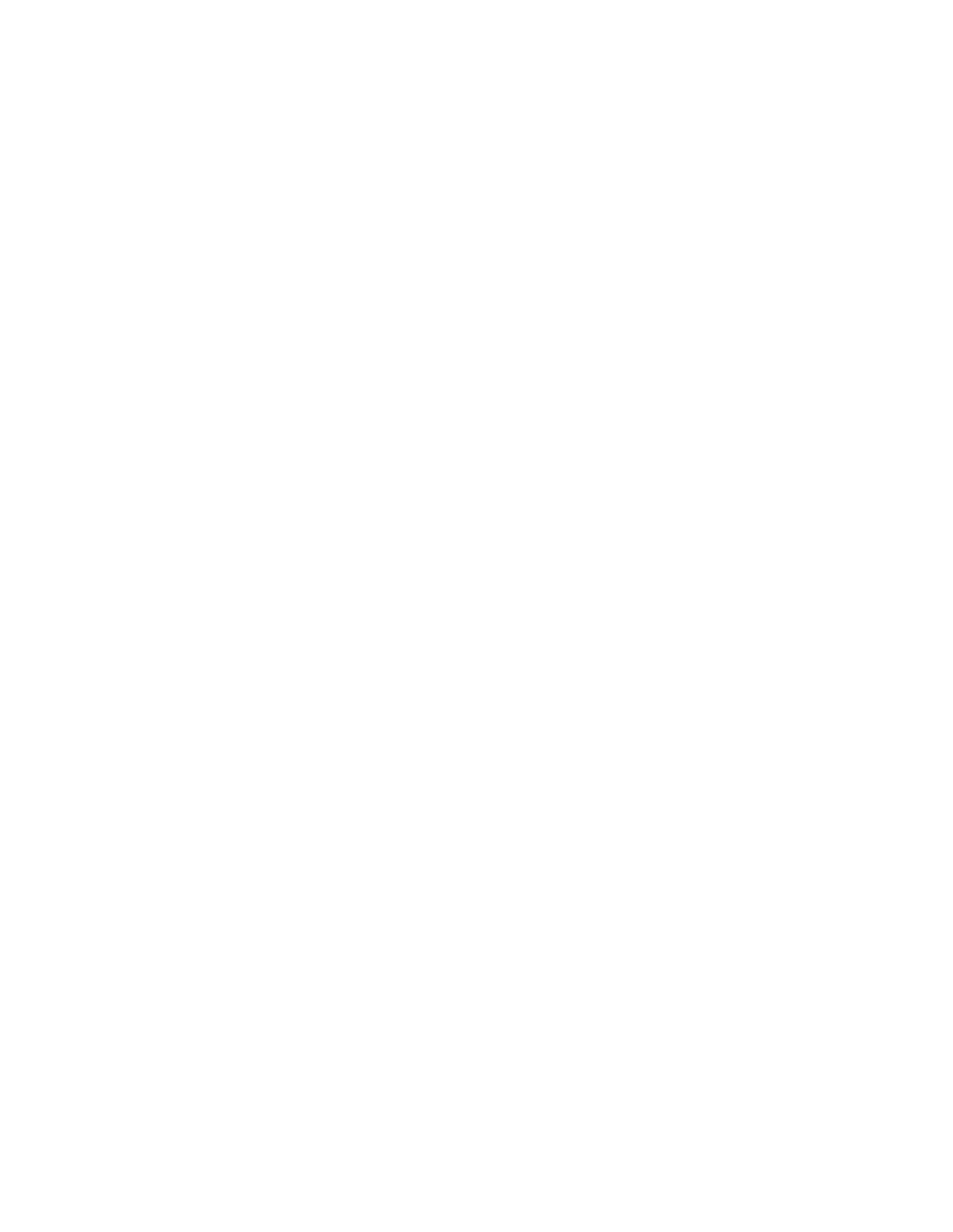**"My Most Frightening Moment"**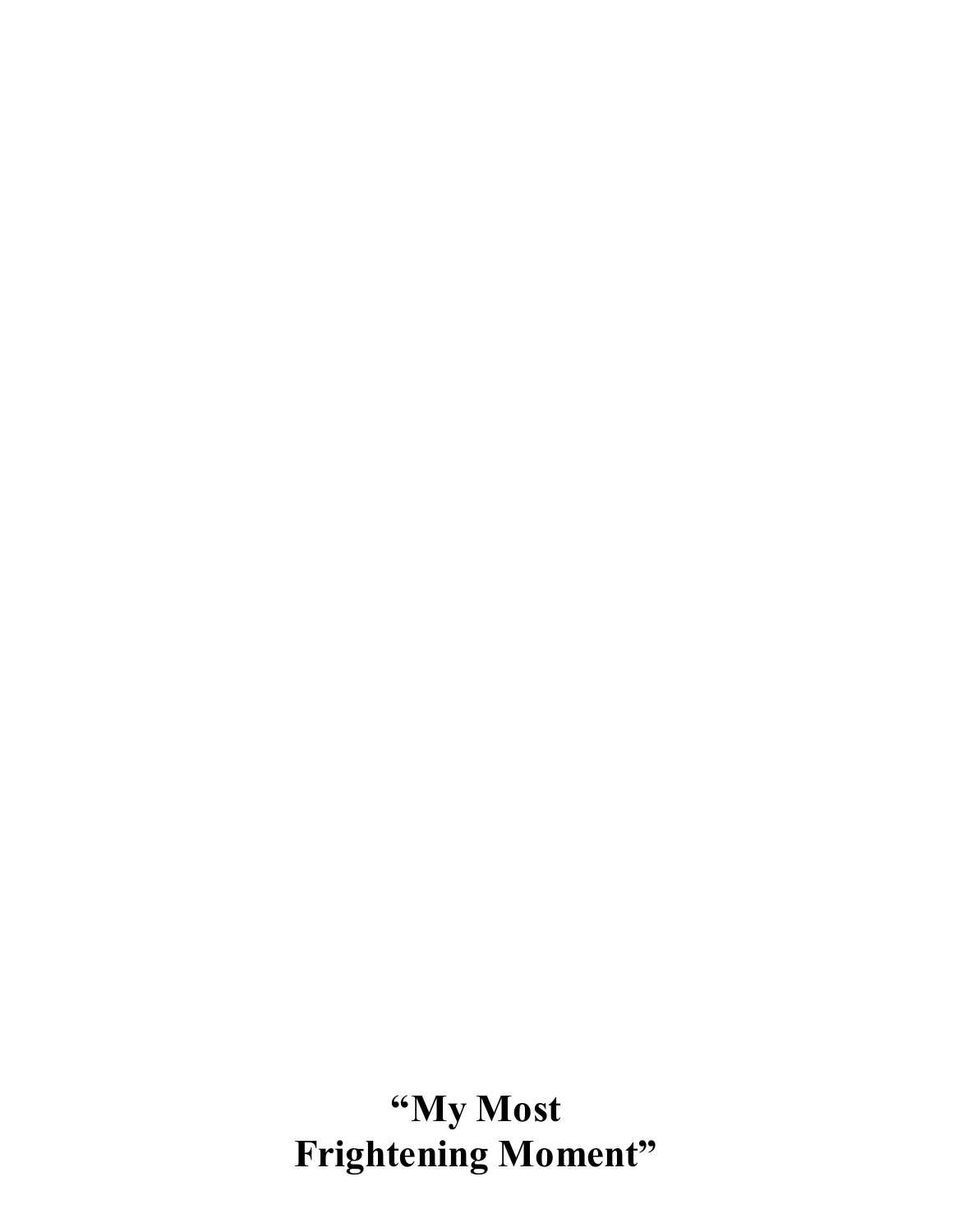### **Rhonda's English Homework**

**NOVEMBER 16**

*Rhonda Jef ries English Homework November 16 Personal Essay Topic—My Most Frightening Moment*

*Last week I learned that kids my age could die. That was the most frightening experience I ever had. A boy that I knew real well, that sat next to me in study hall, died in a car crash.*

*It all started at school on the day before the basketball game. We were all sitting around on the steps of the school, talking about nothing, really. I think Gerald was complaining how ugly everything looked—there were no leaves on the trees, and everything was all muddy from the last time it had snowed. Our school building must have been built about a million years ago, because it was brown and tall and raggedy-looking, but it fit right in with the rest of the day.*

*Then Robbie said he knew how to brighten up any day. He talked about "bottles of sunshine " that were sitting there on the shelves of the liquor store on 4th Street. Andy said he knew how to get some beer and he 'd have it the next day after the game. The bell rang then and we went to class. I forgot all about the conversation until I heard on the news that Robbie had been killed.*

*The next day everybody at school was crying—even the people who didn 't know Robbie, even the teachers. That' s all everybody talked about all day long. They even had TV cameras here, getting close-ups of kids crying and stuf .*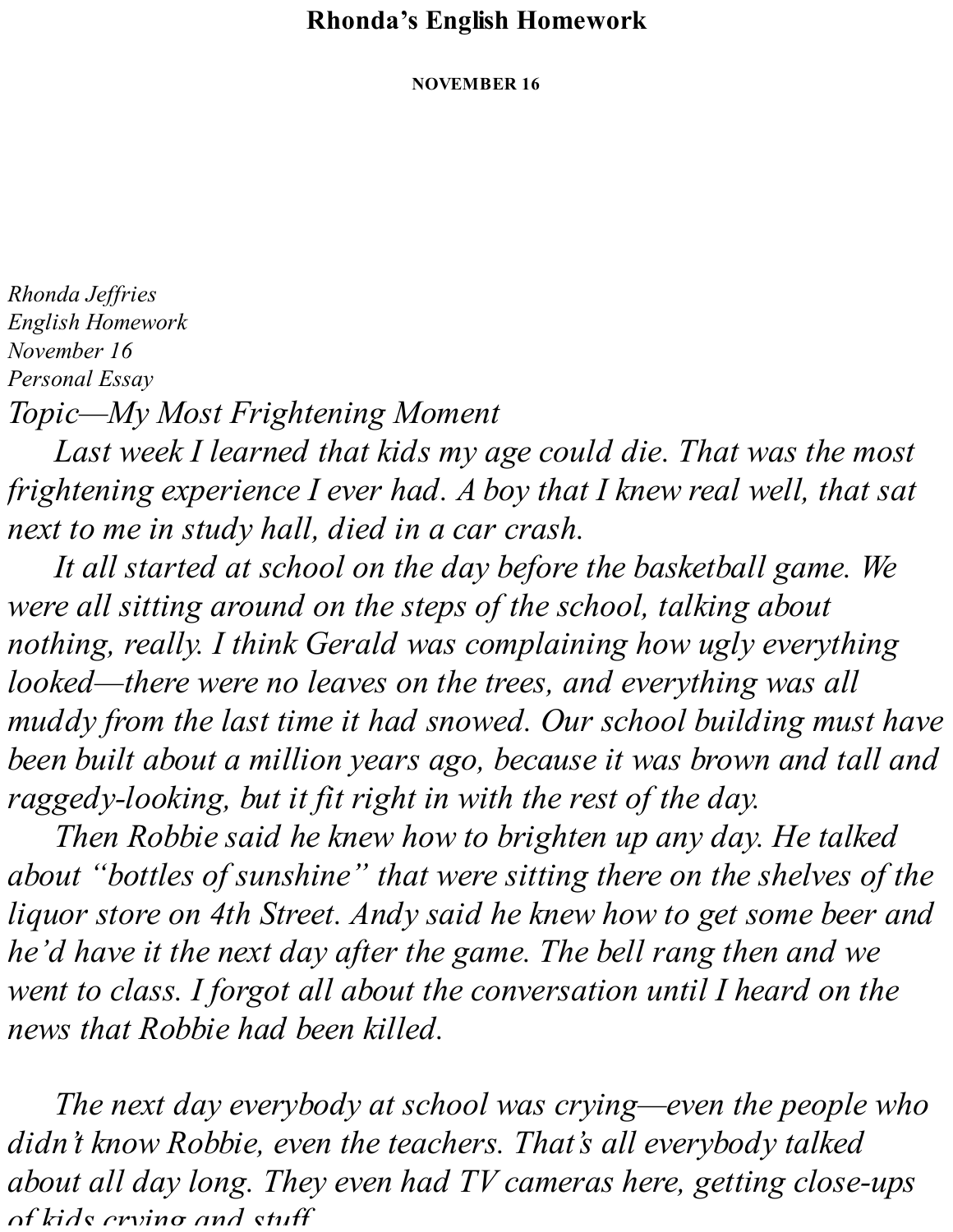*of kids crying and stuf .*

*I didn 't cry. I felt really sick inside—and mad at Andy and them for drinking in the first place. I thought we 'd all come back for our reunions and then we 'd get old, and then, when we ' re so old it doesn 't matter anymore, we 'd die. But he ' s dead already. I didn 't think it was possible. And that' s why it' s so scary.*

## **THE HAZELWOOD HERALD**

**NOVEMBER 16 \*\*\* SPECIAL EDITION**

#### **IN MEMORIUM**

Robbie Washington, captain of our basketball team, was killed after the November 7 game in a terrible automobile accident.

A memorial service was held here at school last week where students, teammates, and staff expressed their grief.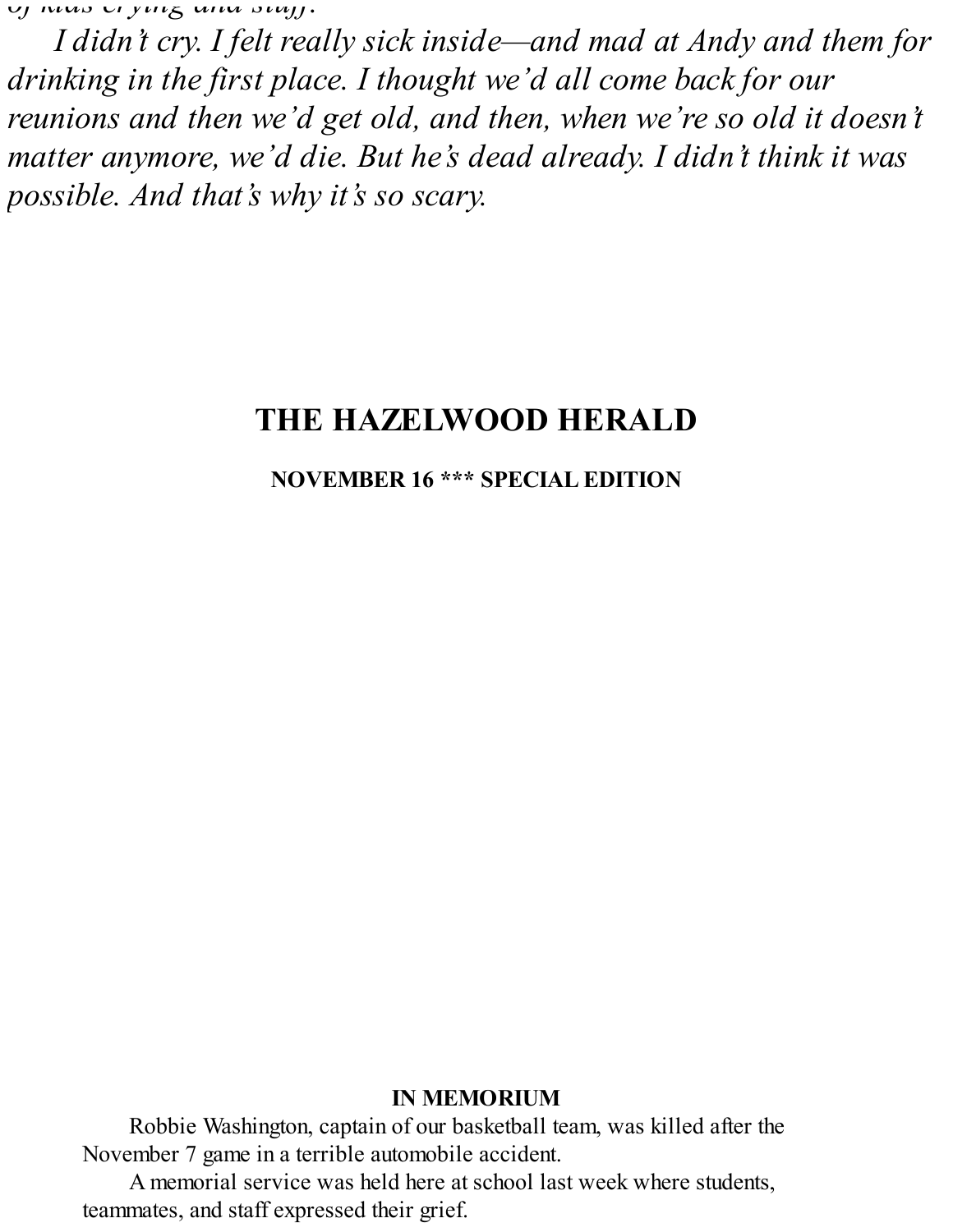Robbie always had a cheerful grin and a positive attitude. He was a talented athlete, and an honor student as well. Hazelwood will miss you, Robbie.

### **Canned Food Drive Begins**

The annual canned food drive, which is sponsored by the Unity Cultural Association, will continue through the Christmas holidays. The period from the Thanksgiving holidays through the Christmas season is traditionally a time when we become aware of those who are less fortunate. Each student is asked to bring at least 5 canned goods. The class that brings in the most will be given a pizza party sponsored by the U.C.A. This is a time when all cultural groups of our school work together for the betterment of man.

### **International Guests**

Last week, a group of students from French West Africa visited Hazelwood as part of the International Exchange Experience. They visited Madame Loisel's advanced French classes and amazed the students with their vast knowledge of not only French, but also English, Swahili, and several African dialects.

When asked what she thought about our school, Niafra Abundada, 16, replied, "Because your school is very large, very old, and very crowded, it frightened me at first. But even though I feel that the American students do not give enough honor to their teachers, I envy your freedom of expression, and I appreciate the friendship that you have shown me."

The exchange students will return to their country after a visit to New York City.

#### **BUS CHANGES**

Students who ride the yellow buses are reminded that fighting and other undignified behavior will result in a suspension from the bus and a possible suspension from school. Vice Principal Leo Davis has said that all incidents of disorderly conduct and unruly behavior must be eliminated in order to insure the safety of all concerned.

#### **Editorial Comments**

Last week, there were 400 people in the Senior Class. Today there are 399. One student became a statistic when he lost his life in an accident involving drinking and driving. Usually, statistics don't mean much, but this statistic had a name, a face, a basketball jersey, and friends. Every 18 minutes, every day of the year, someone is killed in a drunk-driving accident. Alcohol-related fatalities are the number one cause of death in teenagers. When will we learn?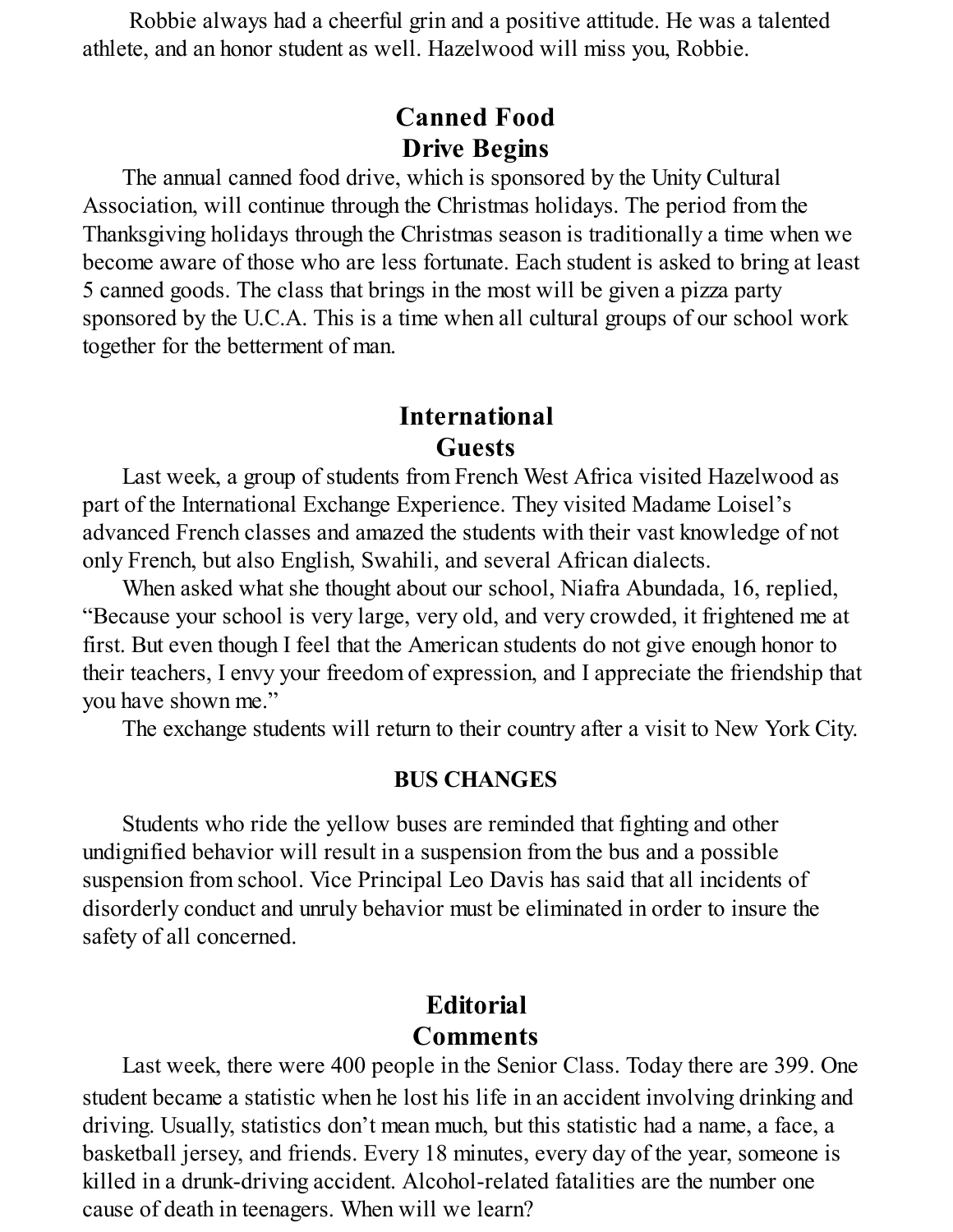#### **On Giving Thanks**

As we approach the Thanksgiving season and start to collect canned goods for the poor (as if they are not hungry for the other eleven months of the year), we should all look around, and instead of complaining like we usually do, sit down, and truly give thanks for the blessings that we have been given. We are accustomed to whining about how small our allowances are, or how upset we are because we only have three pairs of athletic shoes, when there are so many around us who have *no* money, no homes, and no shoes at all. In addition, we have family and friends that care about us and we have the hope of a bright future. And, because we have learned that death is close by and can touch us, we must give thanks for the simplest and greatest blessing of all—life.

## **SPORTS SCENE**

#### **Loss Stuns Tigers**

The Hazelwood basketball team returned for its first practice yesterday since the death of captain Robbie Washington. Team members filed quietly into the locker room where Coach Ripley talked to them for over an hour. The team decided to forfeit the next two games and to dedicate the rest of the season to Rob and to try to win the title as a tribute to him. Andy Jackson was chosen as new team captain.

#### **Ski Trip All Downhill**

Let's face it. Most of us are city kids and we just don't ski much. Last week 51 students on an Ecology Club trip experienced the thrills of downhill skiing. Jean Gill, gr. 11, said, "I'll be back. It was live!"

#### **TEACHER OF THE WEEK Coach Mark Ripley**

This week we feature Mr. Ripley, head coach of the Hazelwood track and basketball teams. He began coaching 10 years ago and has led our basketball team to the city finals 6 times and to the state finals twice. He is married and has one son. Coach Ripley is very popular with the athletes, as well as the other students. He always has time to stop and listen if someone has a problem. He sponsors two S.A.D.D. groups—Students Against Driving Drunk and Student Athletes Detest Drugs.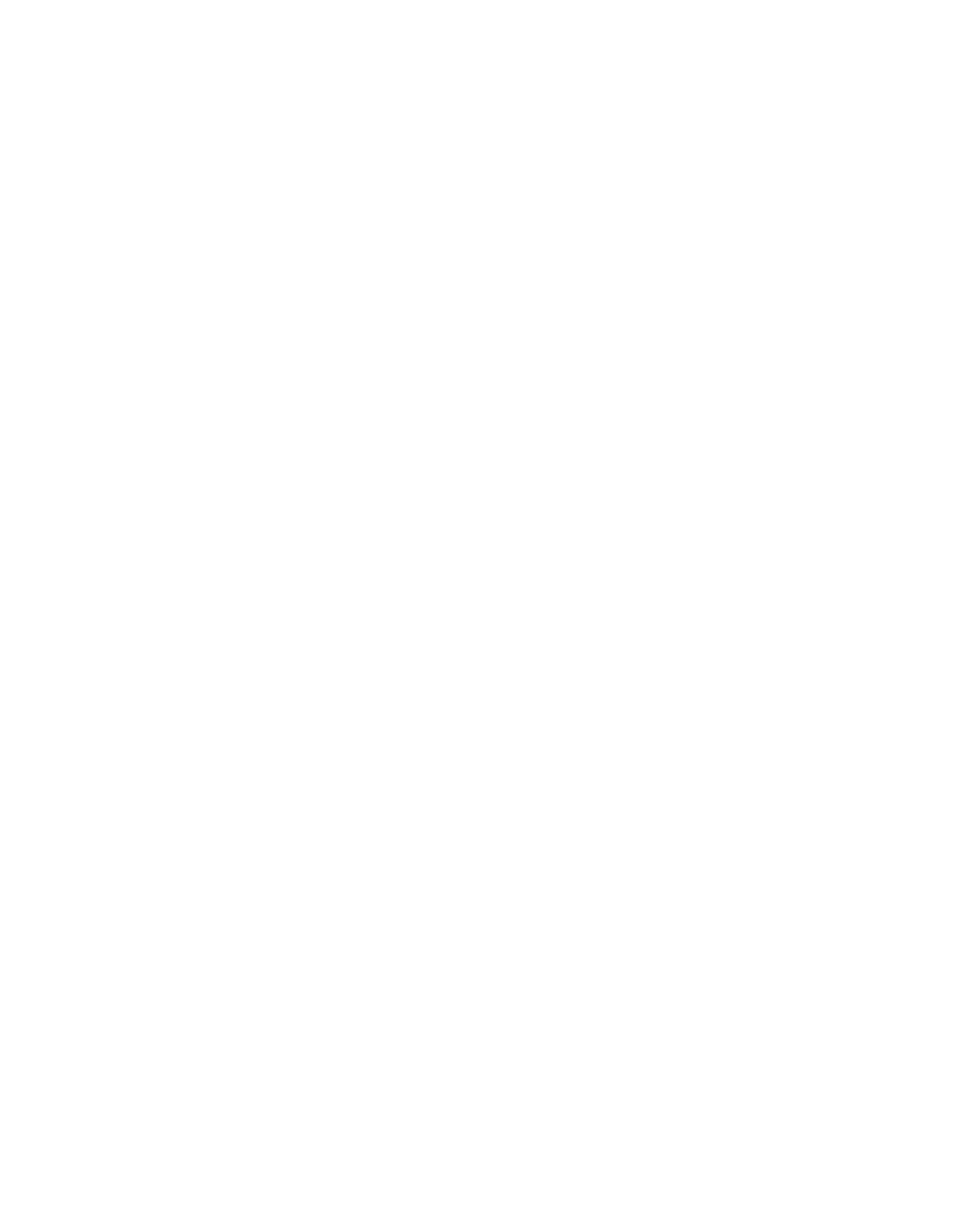# **"Hey, Coach! Can We Talk?"**

**Andy's First Day Back to School**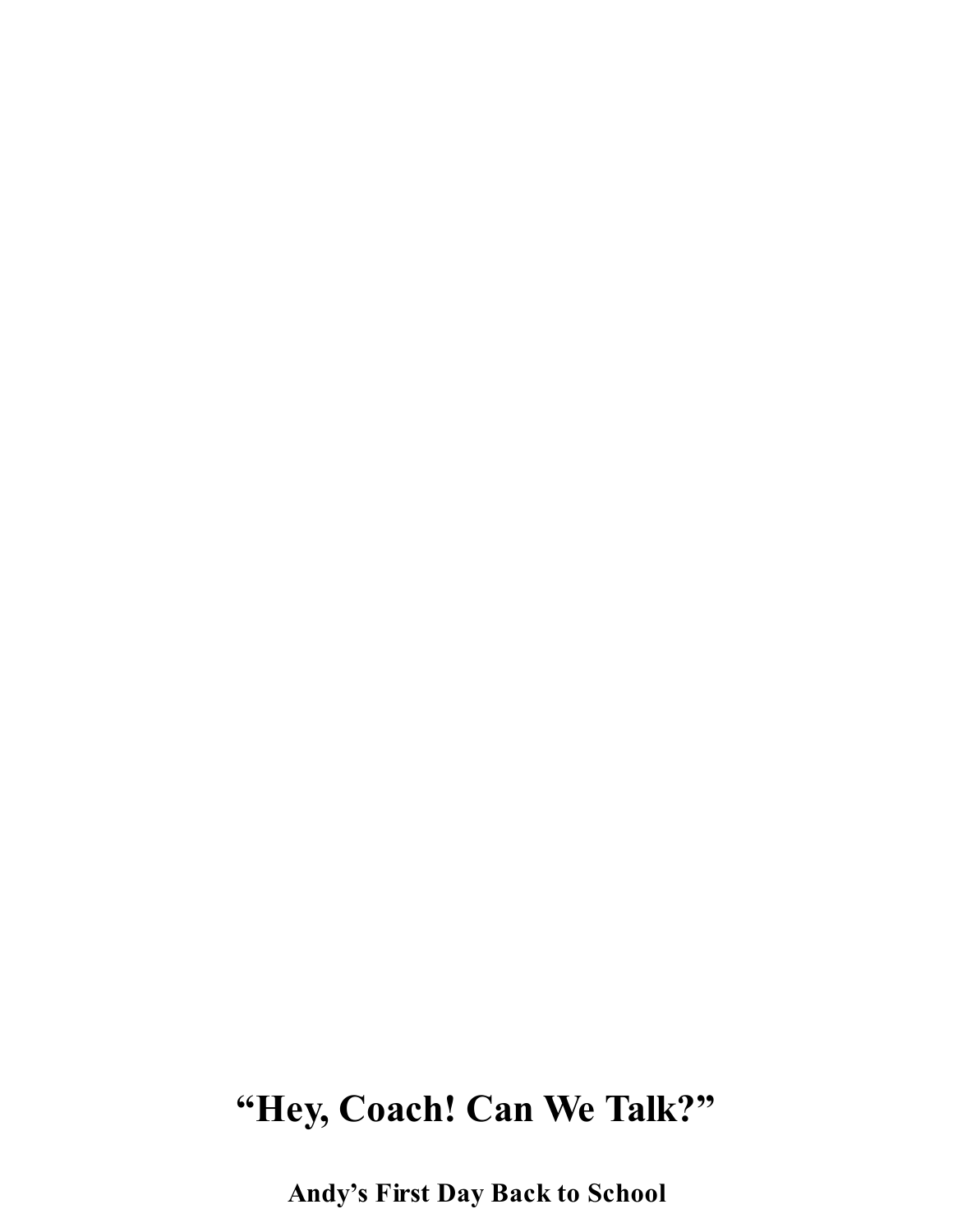### **NOVEMBER 19**

—Hey, Coach, what's doin'?

—How are you, Andy? How was your first day back to school?

—Not so good, coach. It was rough. I feel okay, I mean, I ain't really busted up that bad. I got a few bruises and burns left over on the outside of me, but the inside of me is hurtin'. You know what I mean?

—I hear you, man. It's a rough scene to handle. How about your friends and your family? They're behind you, aren't they?

—Yeah, I guess. Me and B.J. and Tyrone'll never be the same, but we'll always be real tight because of this. And the other kids are tryin' real hard to be understandin'. My folks—well, you know how it is. My dad keeps tellin' me to be strong and put this all behind me. My mom won't really look at me. She cries a lot, but she hasn't said much about the accident after that first night.

—What about *you,* Andy? How do *you* feel about all this? This is quite a bit for you to handle. —I'm okay.

—C'mon now. You just said you felt like you were hurting inside. What's going on?

—Well, if you really want to know, I wanted to die right after the accident. I wanted it to be me that was dead instead of Rob. He had so much goin' for himself. He woulda got that scholarship too, Coach. You know he woulda. He woulda made it big in the pro's too. He was 6 feet 5 inches and still growing. And he was my friend.

—You can't blame yourself forever, Andy. And if you had died instead of Rob, would you want *him* to be hurting like you are now?

—I don't know. I'm all mixed up.

—How long have you and Rob been friends?

—I remember the first time I saw him—tallest kid in the seventh grade. He and Tyrone were best friends from elementary school and they went around callin' each other "Tyronio" and "Roberto" like some kind of weirdos or something. Later on they started callin' me "Andini," but it was never as cool as their names because Andrew just didn't sound good endin' with an "o." You know what I mean?

—Yeah, I hear you.

—After I got to know them, and the three of us started hangin' together, I decided it didn't sound so bad. Anyway, the first day I saw him, he was pickin' his hair out with his red pick and diamondlookin' things on it. I went over to him, and said, "Won't yo' mama get mad when she finds out you took her pick?" He slowly put the pick in his back pocket, slowly looked at me, and then proceeded to beat the snot out of me. We've been tight ever since.

—Nothin like a good fight to start out a solid friendship.

—Me and Rob and Tyrone had most of our classes together, and even went out for the junior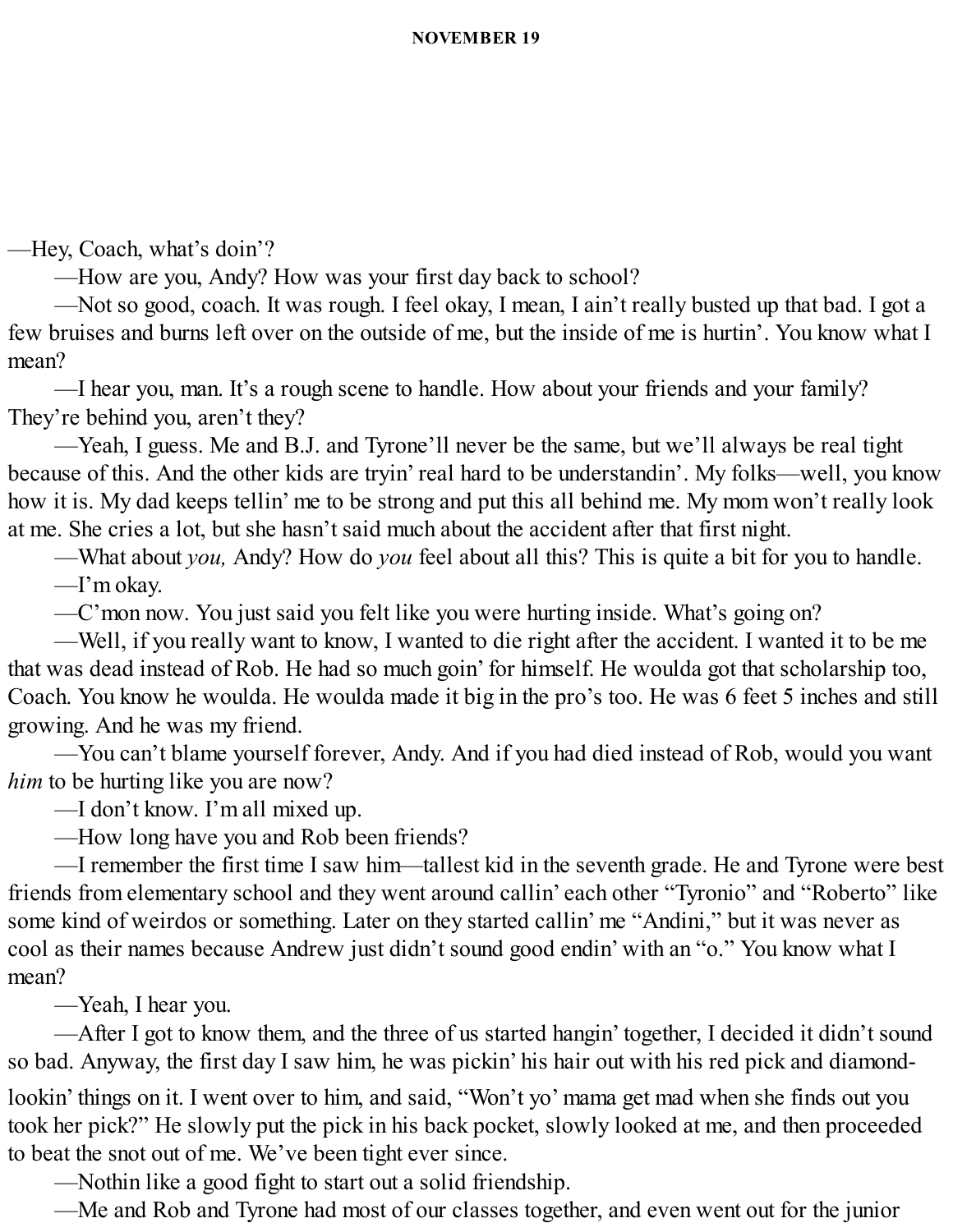high basketball team together. B.J. tried out too, but he didn't make it. I guess you know, Coach, that B.J. has tried out for basketball every year for six years, including junior high, and never made it once. He keeps sayin' he's gonna be the next Spud Webb.

—Yeah, that B.J. is something else.

—He's got more guts than I'll ever have. It was B.J.'s idea to try to climb on the hood to rescue Rob. Like I said, he's the one with the guts.

—From what I hear, you have your share of guts and courage too. Without you, the other boys may have been injured much more than they were. Wasn't it you that helped get Tyrone and B.J. out of the car?

—Don't believe everything you hear. I think it was the other way around. Actually, I don't really remember…. but I couldn't get to Robbie. I couldn't get to Robbie.

—That's right. You *couldn't.* There are some things that are beyond our power to control.

—I coulda controlled the drinkin'. I knew better. We all did. We just never figured it would happen to us.

—I hear you.

—I never will know why I didn't get hurt worse—I shoulda been hurt so bad that at least I had to stay for a couple of months—but they let me go home in two days. My burns weren't too bad.

—Well, except for the miscellaneous Band-Aids, I'd say you look pretty good, considering. Have you recuperated from that court ordeal yet?

—After I got out of the hospital, and after all the police investigations, and I found out that I had to go to court, I was really scared. I really appreciate you comin' down there, Coach.

—No problem, kid. Just wanted to let you know we're all behind you.

—I was surprised so many kids from school was there—all the kids from S.A.D.D., several other teachers. Of course, Rob's parents, my parents, and Keisha was there. It was almost as bad as the funeral. When the judge talked to me, and I cried, in front of everybody, I was kinda embarrassed, but I guess that was okay—I guess they understood. A lot of them was cryin' too.

—I was too, Andy. There's no shame in tears.

—Coach, can you explain somethin' to me?

—Sure, Andy, if I can.

—I had been charged with DWI and vehicular homicide, but they dropped the vehicular homicide charge because of my age and good-driving record. I ended up gettin' my license revoked until I'm twenty-one, and a two-year suspended sentence. Even I thought it was a real easy sentence, maybe too easy. Do you think that was right? Shouldn't I been sent to jail or somethin'?

—The judge did what he thought was best in your case, Andy. You gotta stop punishing yourself.

—I think I would have felt better if I woulda had to suffer and complain a little.

—You *are* suffering, Andy. The judge knows that. We all do. And we'll help you all we can. You come see me whenever you need to talk, okay?

—Yeah, man. Thanks. When can I play ball again?

—What does your doctor say?

—I have nothin' broken—just some slight burns, a few cuts, and a couple of ugly bruises. When I was in the hospital, they ran all these tests, but everything came out okay. They told me I was lucky…. Yeah, right.

—Don't you have to go to the Health Clinic for your Alcohol Rehabilitation classes?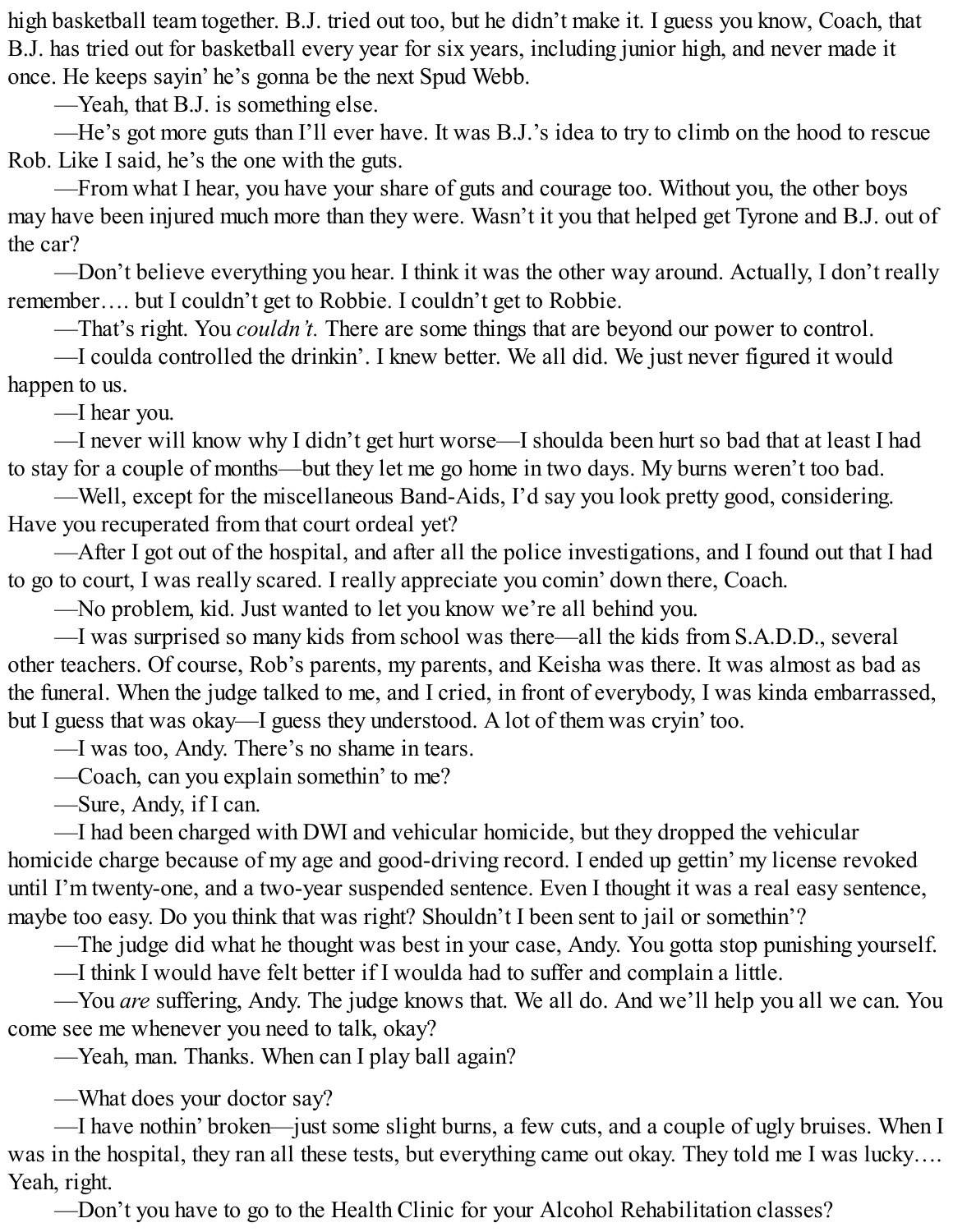—Yeah, I go every Saturday from six in the morning till six at night.

—Wow, that's a long day.

—Yeah. They said they wanted my attention *first* thing in the morning. Well, they sure got it. That's even earlier than I leave for school. I went to the first one last week. It wasn't so bad. Actually, I learned a lot.

—Did you talk to the counselors there about returning to normal school activities, including basketball? Games start at eight, you know. Can you make it on Saturday?

—Yeah, no problem. They said they wanted me to have as normal a school life as possible. It's not like these programs that take away all your privileges completely. So I asked them about sports, and they said that as long as I didn't miss any sessions over there and was able to keep my grades somewhere above basement level, I could play basketball again. I'd like to try, Coach.

—It's been tough on all of us, Andy. We haven't had a practice, and we've forfeited two games since the…accident. But I feel that it's time to move on. I think Robbie would have wanted us to keep playing, don't you?

—Yeah, I think he woulda.

—We'll have our first practice tomorrow. I'll see you then.

—Thanks, Coach…for everythin'.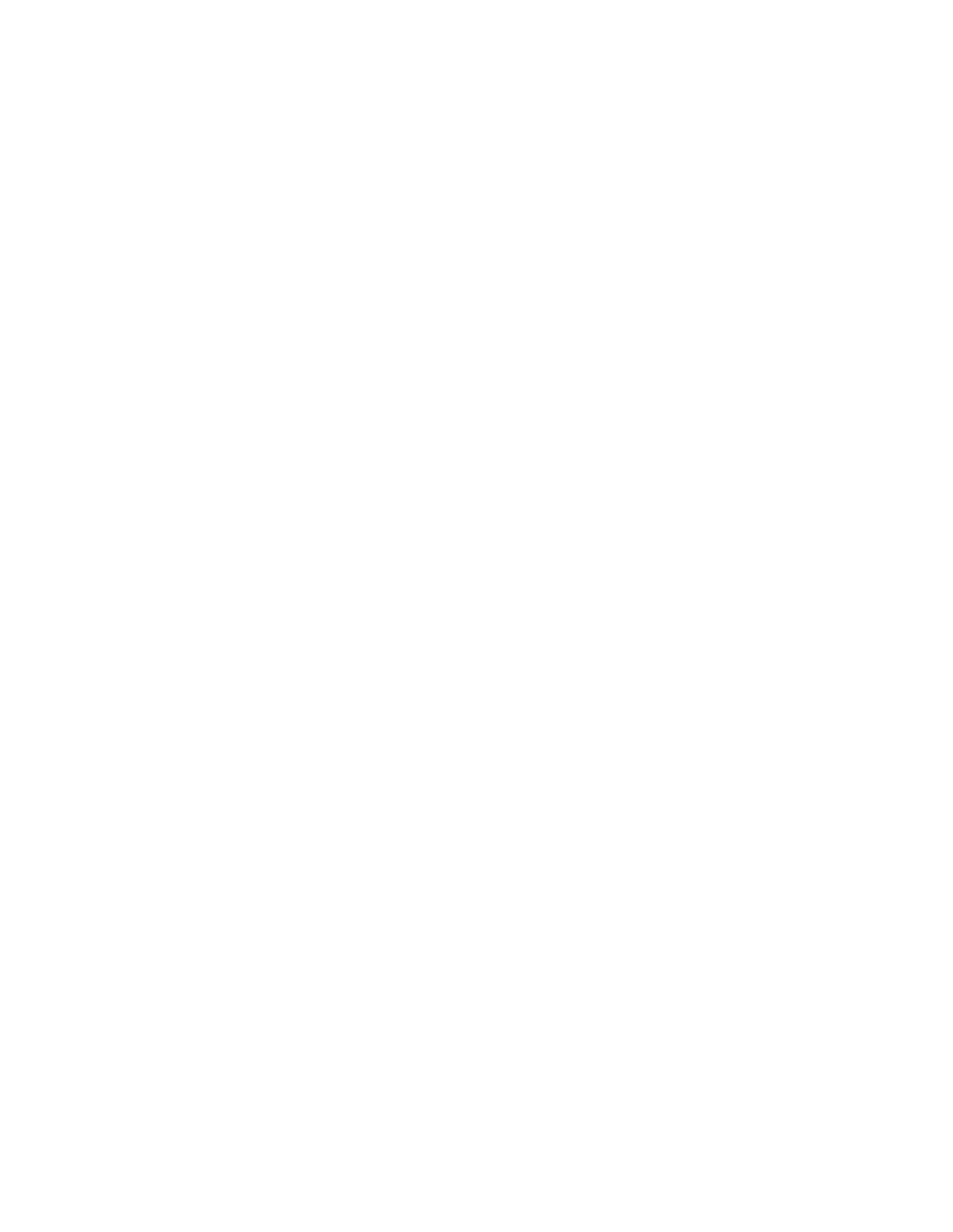# **Sad Songs, Juicy Gossip**

**Rhonda's Letter to Her Friend**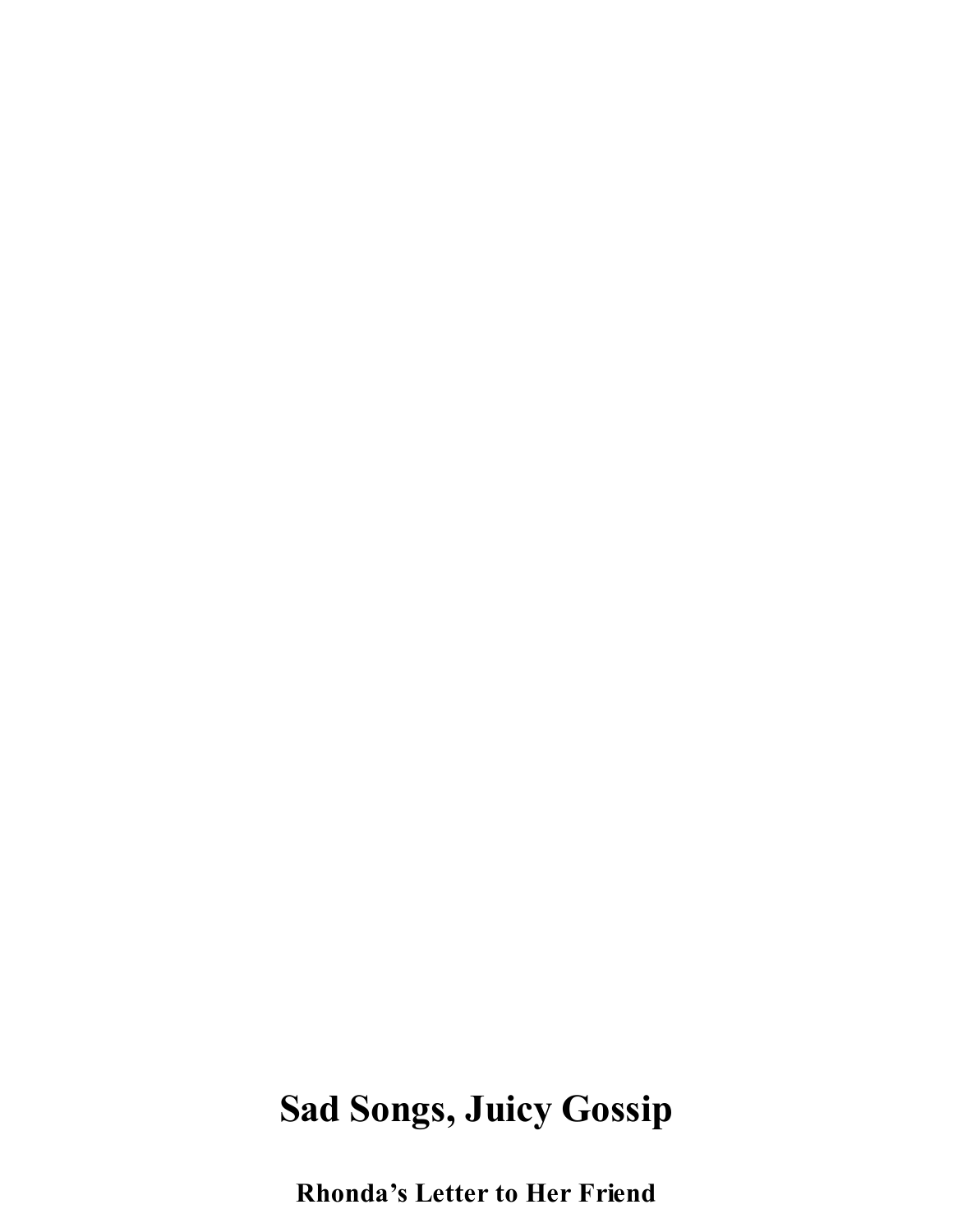## *November 22 Dear Saundra,*

*Well, how is California treating you? Do you like it any better since your moved? My dad won 't let me call you long-distance anymore since we talked all night last month. The bill came to over \$200.00 and he was ready to kill me. Even after that great Thanksgiving meal we had yesterday, he wouldn 't give in. He just doesn 't understand that when your best friend moves 2,000 miles away, you just have to do a lot of catching up. I' ve got so much to tell you—just wait until you hear what happened at school*

*Two weeks ago, right after a basketball game, Robbie Washington got killed in a car accident. It was awful. Andy Jackson was driving, and B.J. Carson and Tyrone Mills were also in the car. Those three got out okay, but Robbie, he got burned to death ' cause the car blew up or something. Everybody at school was crying and they had this special memorial service for Rob. Then these people from downtown called " grief counselors " came to talk to us. We were supposed to " share " our sorrow with them. Yeah, right. Mostly they sat around and looked concerned and smiled a lot. What seemed to help us the most was us talking in small groups with our friends and some of the teachers. It' s going to be rough getting over this. Hardly any of us ever knew anybody who had died before. You kinda figure if you ' re 17, you 'll live*

*forever. But Robbie didn 't. That' s scary.*

*Anyway, I told you that I' ve been kinda liking Tyrone ever since school started, but he never paid me much attention. Well, he called me the day after the accident and we talked for about three hours. (Good*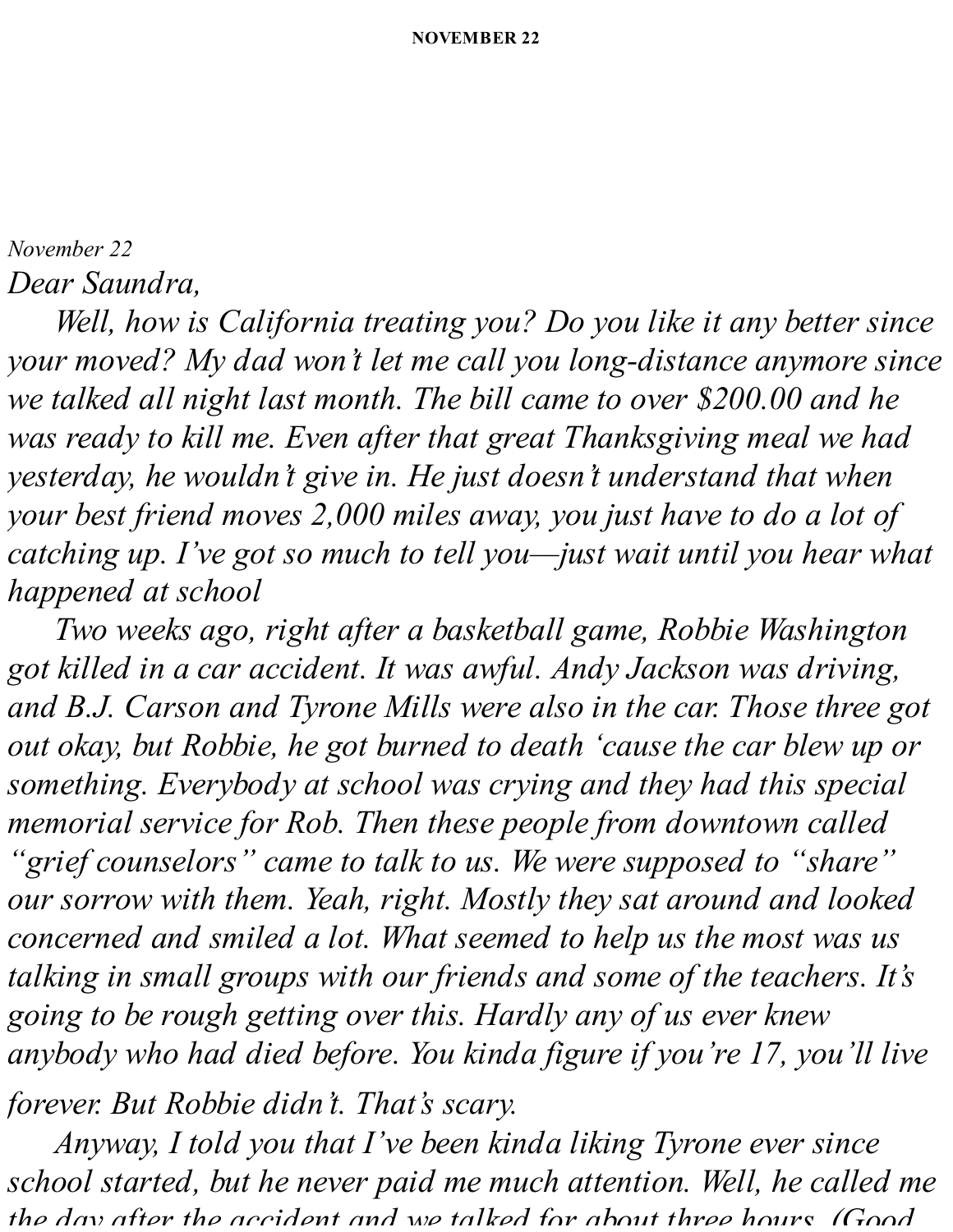*the day after the accident and we talked for about three hours. (Good thing it wasn 't long-distance!) He told me how the police questioned him, and how bad he felt, and how he was glad to have me (me!!) to talk to. He told me he thought I was cute, but he didn 't want to bother me because he thought I was going with Gerald. (Be for real!) I told him that me and Gerald were just friends. Gerald' s cousin, Latrice (Remember her? The one who got pregnant?), and my older sister, Jackie, were best friends, so me and Gerald knew each other pretty well. But I never even considered going with him. So I told Tyrone all this, and he asked me if he could come over on that Saturday. So, we ' ve been talking pretty regular ever since then. I still can 't get over it—he is so fine!*

*Andy and Keisha are still hooked up. She said to tell you hi next time I write to you. She said Andy is having a hard time adjusting to the accident. I guess I would too, if I was driving and my best friend had gotten killed. He gets these crying spells, she said, and gets real depressed. His mother is sending him to a shrink, I heard. As far as I' m concerned, his mama needs a shrink. When she comes to the basketball games, which isn 't often, she wears high heels and a silk dress and a full-length leather coat; all the other mothers wear sweat suits and jogging shoes. She always seems uncomfortable there—like the noise of the game of ends her or something. I don 't remember his dad ever showing up at all.*

*Well, I' m getting one of those sore spots on my finger from writing all this. If anything else happens this exciting, I' m going to just have to sneak and call you anyway. My dad won 't really kill me—he just hollers a lot. I' m sending you the last issue of The Hazelwood Herald so you can catch up on the rest of the school stuf . Write back as soon as you*

*can. I hope you had a great Thanksgiving.*

*Love, Rhonda*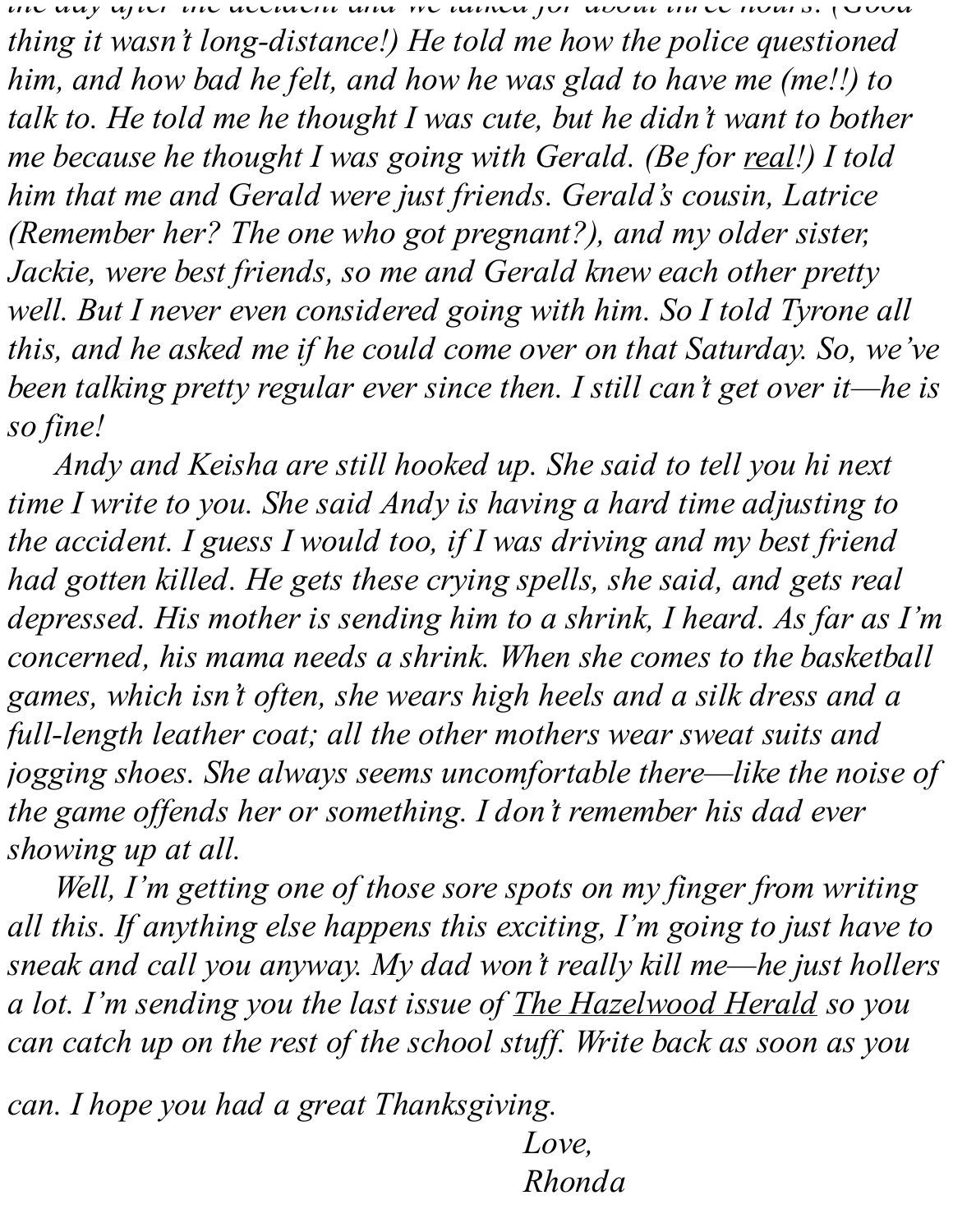*P.S. Girl, that Tyrone can really kiss!!!!!!!!! Makes me want to stand up and shout Hallelujah!*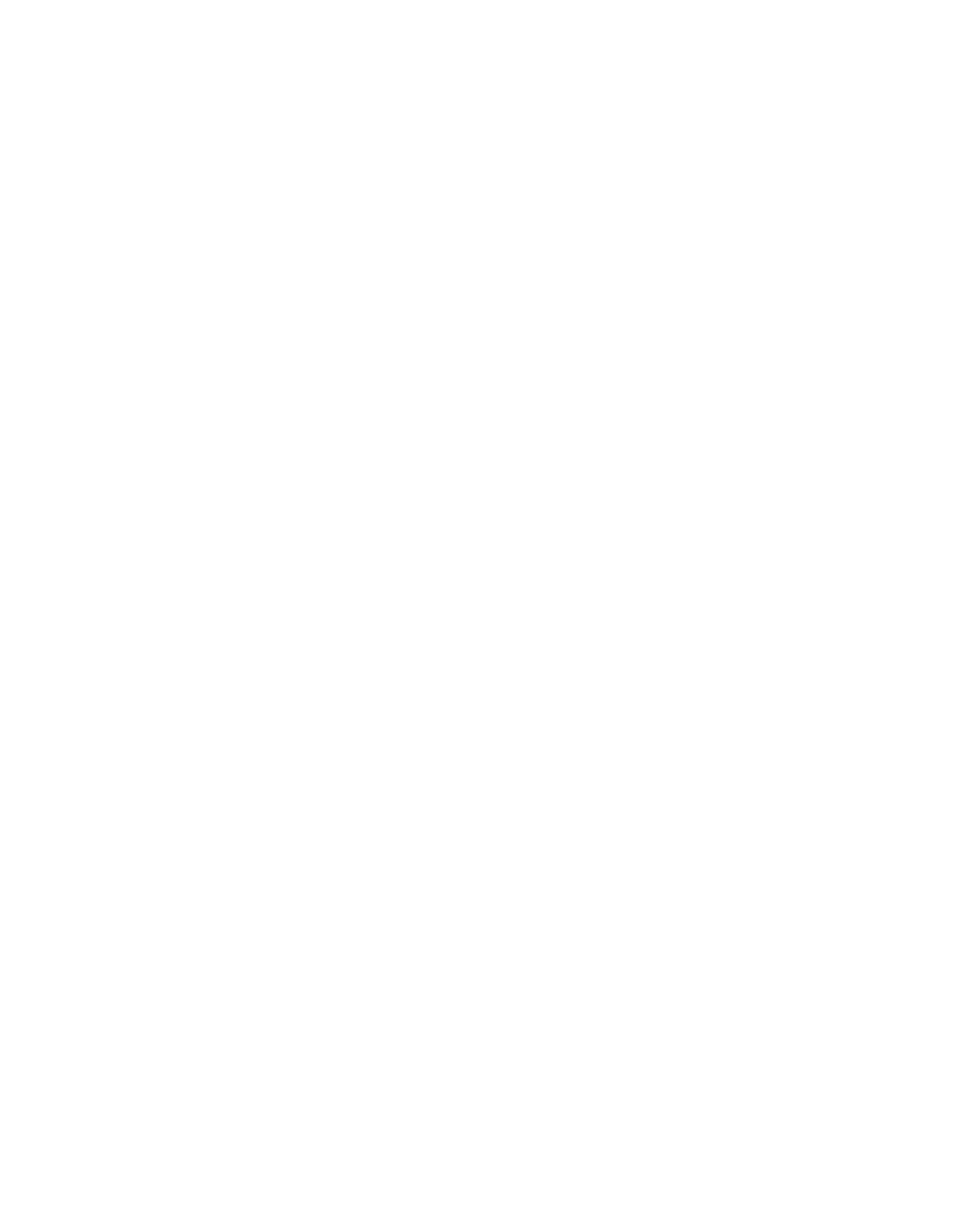**"If I Could Change the World"**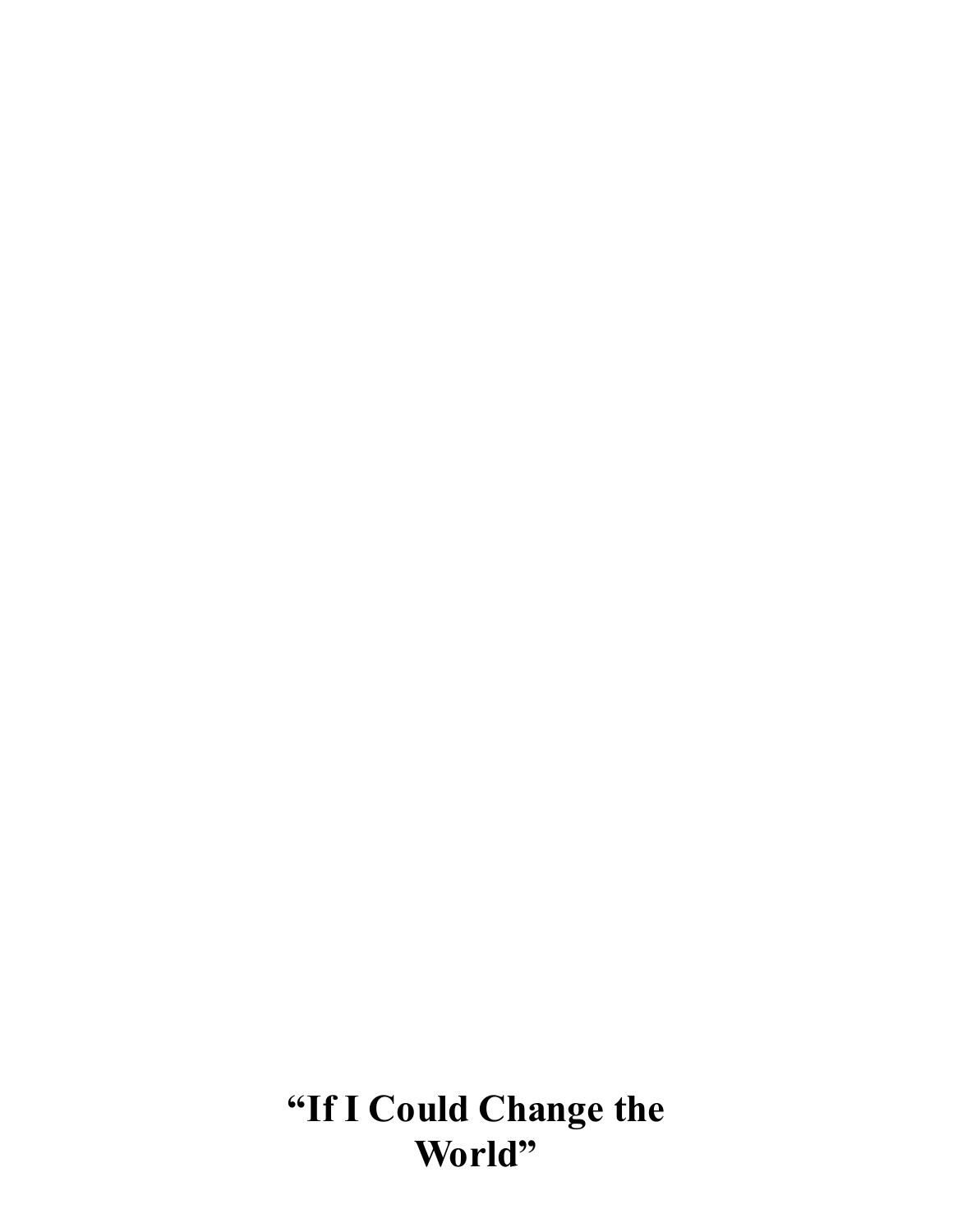## **Gerald's English Homework**

**NOVEMBER 29**

**Gerald Nickelby English Homework November 29**

**Personal Essay**

**Topic—If I could Change the World**

**If I could change the world I'd get rid of peanut butter, Band-Aids, and five-dollar bills. I know this sounds like a weird list, but I got my reasons.**

**First, I'd get rid of peanut butter. When I was little, peanut butter and jelly was my favorite kind of sandwich. Mama would fix it as a special treat and it always made my lunch box smell so good. But Mama left and the peanut butter stayed. We get it free, so there's jars of it sitting around. Sometimes that's all there is. It sticks to my teeth and it seems like it sticks my bones together—it always makes me feel clogged up.**

**I'd also get rid of Band-Aids—for two reasons. One, they're beige. They say on the box, "skin tone" is the color of the bandages inside. Whose skin? Not mine! So I HATE wearing Band-Aids because they're so noticeable and people always say, "How'd you get that cut, or that bruise, or those stitches?" And I always have to**

**make up a reason about how I hurt myself. When Andy came back to school after the accident, he was wearing a bunch of Band-Aids. At least it took the attention away from me for a while. But I'd still eliminate Band-Aids—at least beige ones.**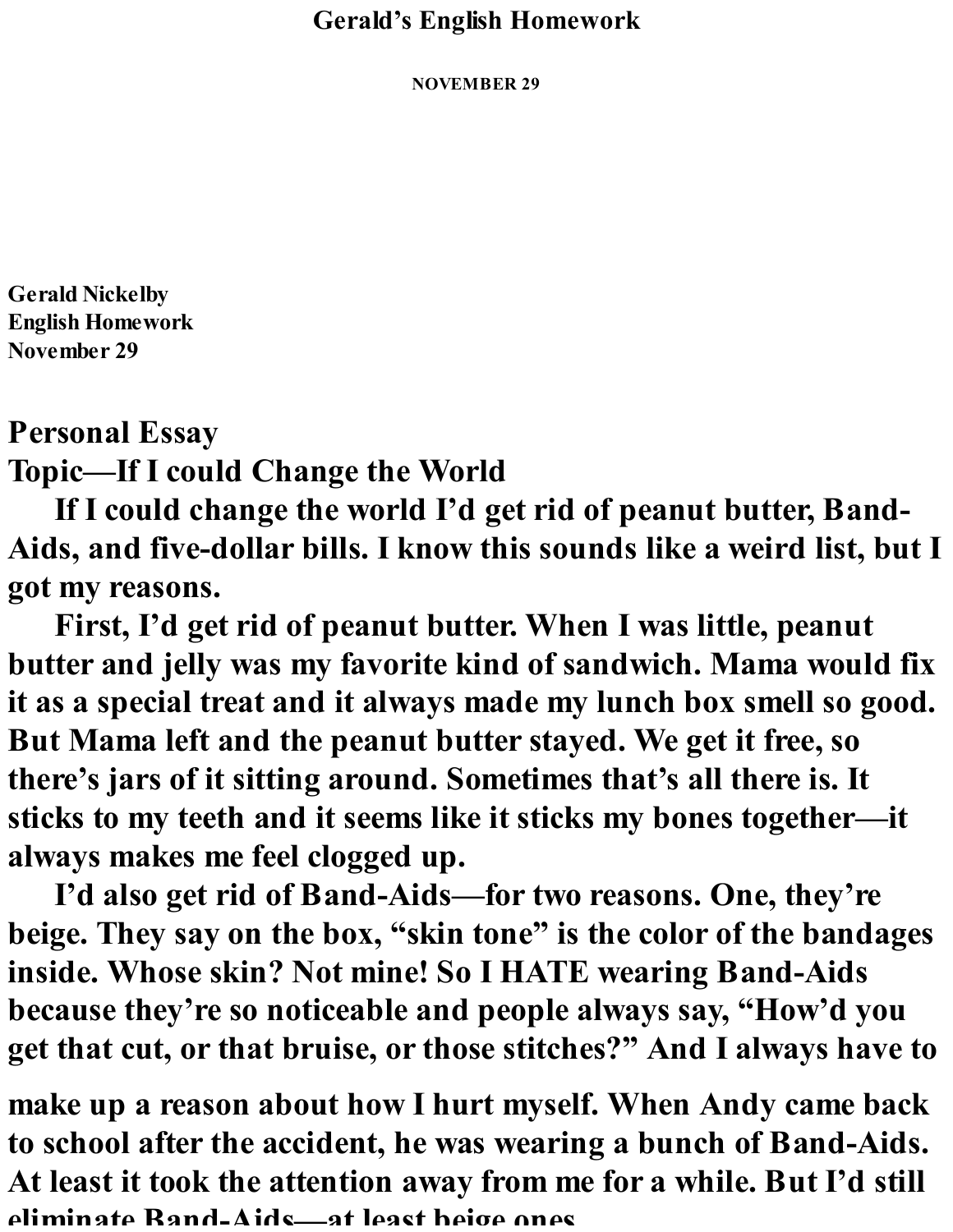### **eliminate Band-Aids—at least beige ones.**

**Finally, I'd get rid of five-dollar bills. With a five-dollar bill, somebody's stepfather can buy a bottle of whiskey, a nickel bag of pot, or a rock of crack. He smokes it, or drinks it, and goes home and knocks his kids around, or his wife (before she got sick of it and left). He makes his kids wish they could leave. The next morning he doesn't even remember what he did. With a five-dollar bill, Andy and the guys bought a six-pack of beer. They ended up buying five dollars worth of death. It seems like all a five spot can do is buy trouble, so I'd get rid of five-dollar bills.**

**So, to make MY world better, I'd get rid of peanut butter, Band-Aids, and five-dollar bills.**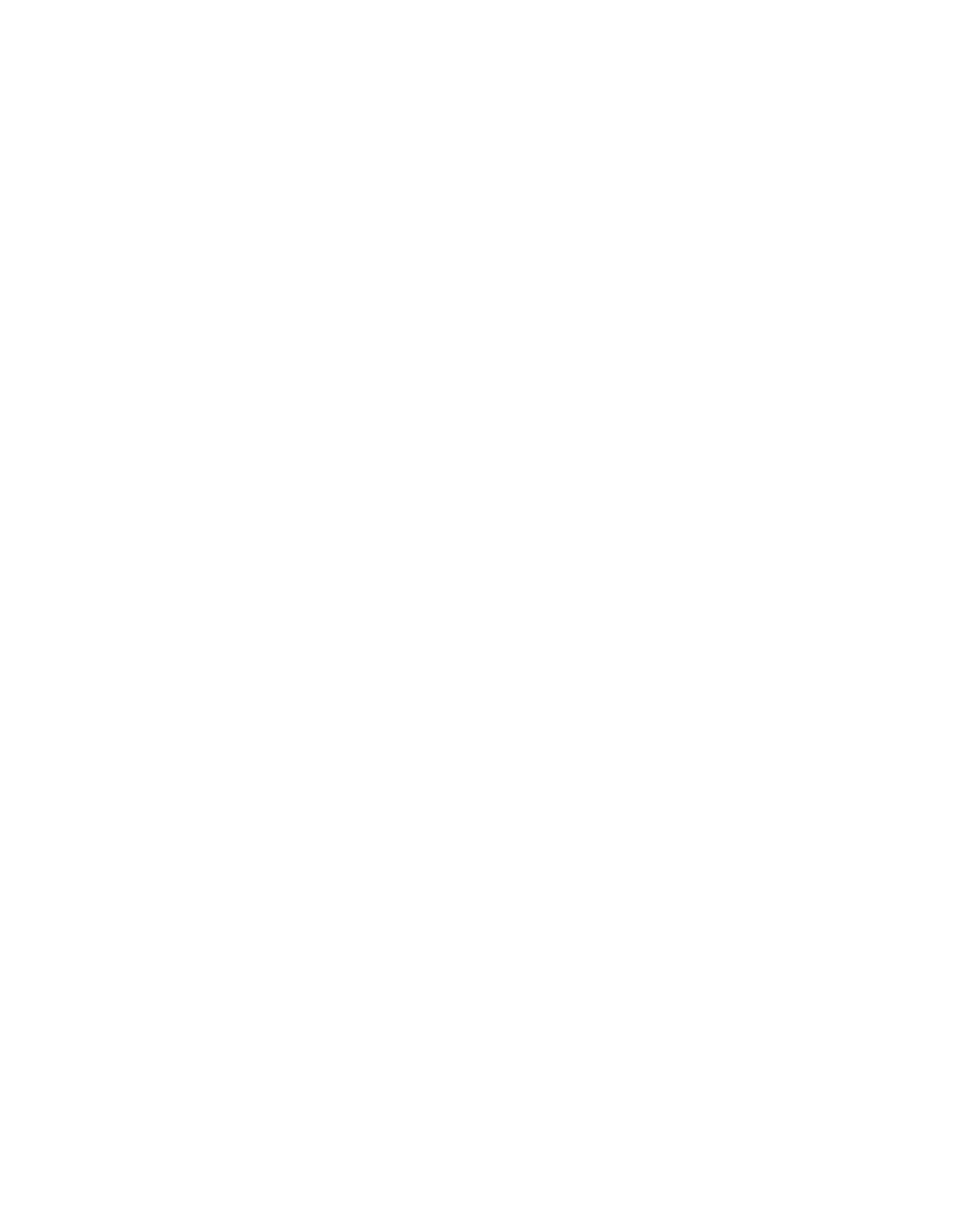# **Hoops and Dunks**

**The Big Basketball Game**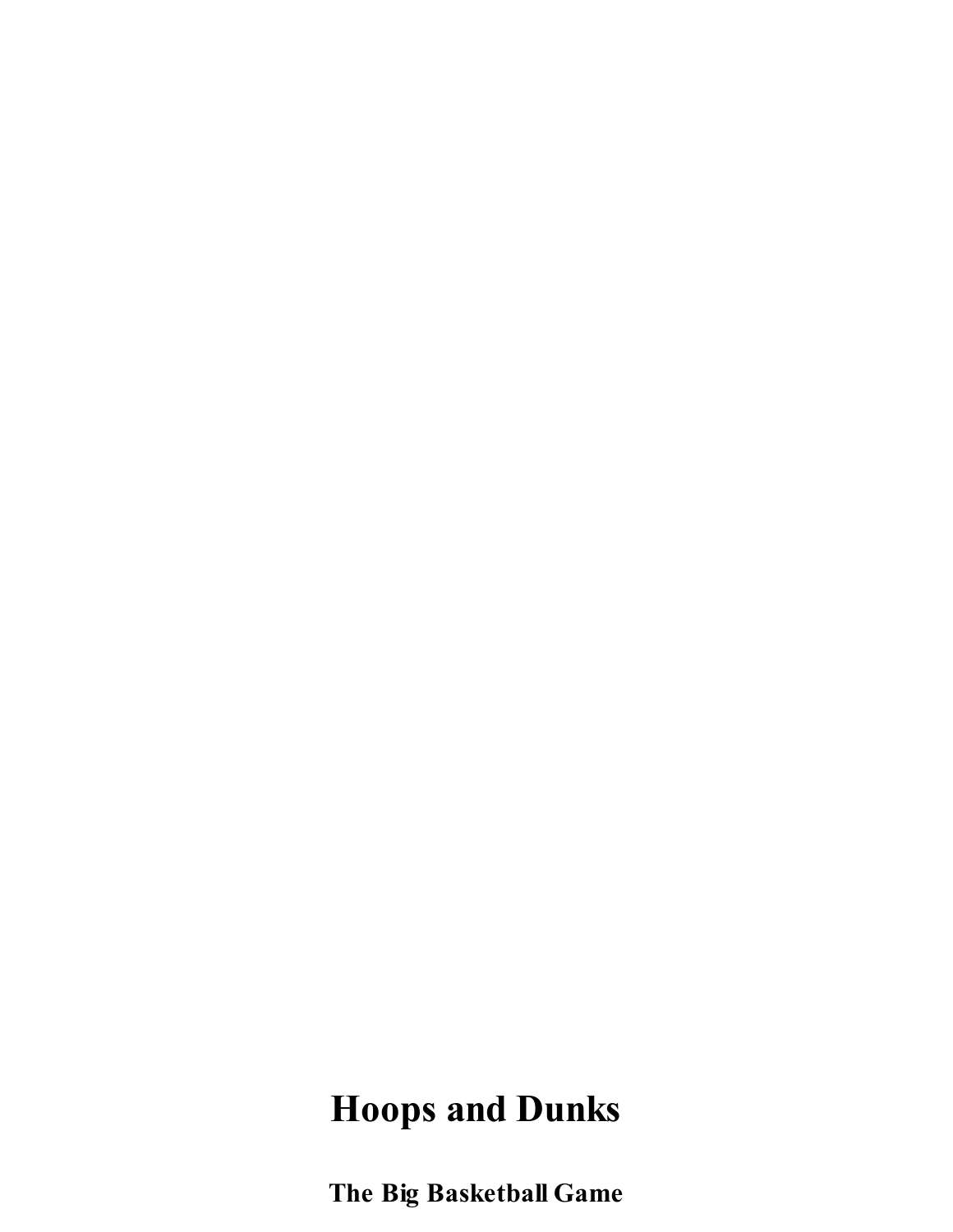### **DECEMBER 7**

—Okay, okay. Everybody here? Where's Jackson? Anybody seen Jackson?

—I called his house, Coach, to give him a ride, but his little brother said he already left. He said Andy was takin' the bus.

—The bus? Good grief, he may never get here! All right, let's go over the game plan. This is a big game for us, and I know it's our first home game since…since we lost Robbie, so it's going to be difficult for all of us—especially Andy. Let's see if we can give him as much support out there as we can—assuming he gets here. The bus! I could have picked him up if he had called me.

—He's been real moody lately, Coach. Sometimes he just likes to be alone. He don't talk to us like he used to.

—I know. I've been trying—

—Hey, Coach! Andy's here!

—Great. I was getting worried, Andy. Are you ready to play?

—Sure. No problem. Let's get it on!

—Okay, get suited up and meet me on the court for warm-ups in three minutes. We have a game to win!

—…and we now have only four minutes, thirty-three seconds remaining in the second half and Hazelwood trails by eight. This has been a very emotional game for all involved. The Tigers really want to win this one because this is their first home game since that devastating loss of their popular and capable center, Robbie Washington.

And it's a pass to Jackson, to Mills, back to Jackson and it's in for two.

That's fourteen points now for Jackson, Hazelwood's new center. It's hard to fill another man's shoes, but he's wearing them tonight.

Covedale's Stefanski is ready to move the ball downcourt—he tries one from the outside—it's good. The score is now 62-54. Hazelwood's Mills takes it down, under full-court pressure, and—no —he's fouled on the shot and will go to the line for two.

Mills has ten points in this game so far—make that eleven—Now let's see how he does on this next one—He takes his time, pulls the trigger—and he's got it! That gives him twelve, and brings Hazelwood within six. Covedale takes the ball out. Jackson steals and drives for the basket. It rolls

on the rim—and it is good! He's dynamite tonight!

The score now stands at 62-58 and we've got about three minutes remaining in the game. Covedale takes it down. Barkley tries an eight-footer and it's no good. Hazelwood seems to be on fire and Covedale out of steam as Shuttlesworth drives it hard on the inside, fakes the jump shot, and finger rolls it in for an easy two points.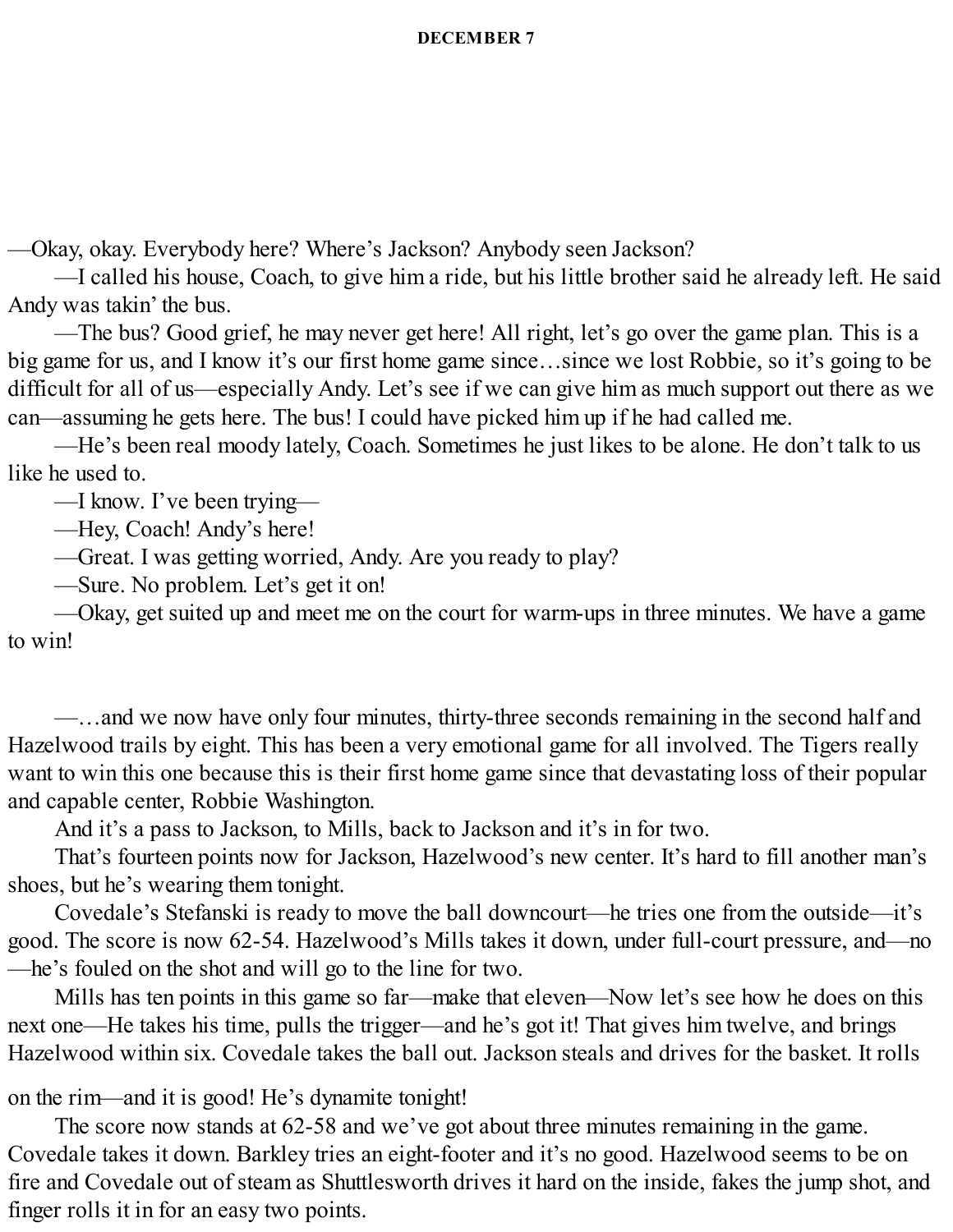Hazelwood is now within two points of tying the score with Covedale, but no, Covedale's big man, Stefanski, who never seems to miss, gets two and the score is 64-60, with 1:04 remaining.

The ball is passed now to Mills, to Shuttlesworth, and to Jackson who seems almost frenzied out there. He grabs the ball, gets up close, and *dunks* it in! The crowd is going wild! You can hear the thunder of the stomping feet in the stands as they cheer and stomp, giving their team their noisy, enthusiastic support.

There're fourteen seconds left to play and Hazelwood is still down by two. Covedale's Macintosh drives it down, tries for three, and—it rolls off the rim. The crowd is roaring! Billy Smith grabs it for Hazelwood and passes it to Mills. Mills can't find an opening. The clock is running—the crowd is counting—ten seconds, nine, eight…He throws it off to Jackson, who is blocked by Stefanski. Jackson turns—he's got one clear shot, but *he has never made a three-pointer in his high school career!* There's six seconds, five—he shoots—it touches the rim—it rolls around—two seconds—*it's in!*…and it's good!

The crowd is spilling out of the stand and onto the floor. They're screaming and cheering and mobbing the team, who pulled out a fantastic win tonight. Andy Jackson should be very proud of himself. He proved that he could stand up under pressure and in spite of the severe emotional strain he must have been under, he was able to pull it out. Congratulations to Jackson and to the Hazelwood team for a stunning 65-64 victory over Covedale. This is station WTLZ bringing you the high school game of the week.

—Good night, Coach! See ya Monday.

—Good night, Tyrone. Great game, son. Are you the last one out? I'm ready to lock up and get out of here.

—No, Andy's still gettin' changed. I guess he's takin' his time, tryin' to make this night last a little longer. I offered him a ride, but he said he was waitin' for his dad.

—Okay, thanks Tyrone. Tell Rhonda I said hello.

—How'd you know?

—Didn't you know I was a psychic with X-ray vision?

—Hey, I thought that was just my mom. Later, Coach.

—Later, man. See you at practice Monday…. Andy—you still here?

—Over here, Coach. I just have to get my shoes. I was waitin' for my dad—he said he'd be here.

—You played a terrific game tonight, Andy. I'm sure your dad was popping with pride.

—He wasn't poppin' with nothin'. He didn't come. He never comes. He always says he will, but there's always an excuse.

—What about your mom? Was she there?

—No, she doesn't like basketball—too noisy—too sweaty—somethin' like that. You know what? Rob's parents were at the game. It must have been awfully hard for them. But they *always* came to our games, even the away games. It's like they supported not just Rob, but the whole team. Seein' them up there really made us want to win tonight—it made us not want to give up. They sat there,

Rob's mom holdin' back tears, and my folks didn't even bother to show up. *I* should be the one dead, not Rob.

—That's not true, and you know it, Andy. It's hard for us to understand why things like this happen, and I think you're doing a remarkable job of handling a very rough situation. You came back to the team, you're playing well—and we all support you. You know that. Actually, *you* are the glue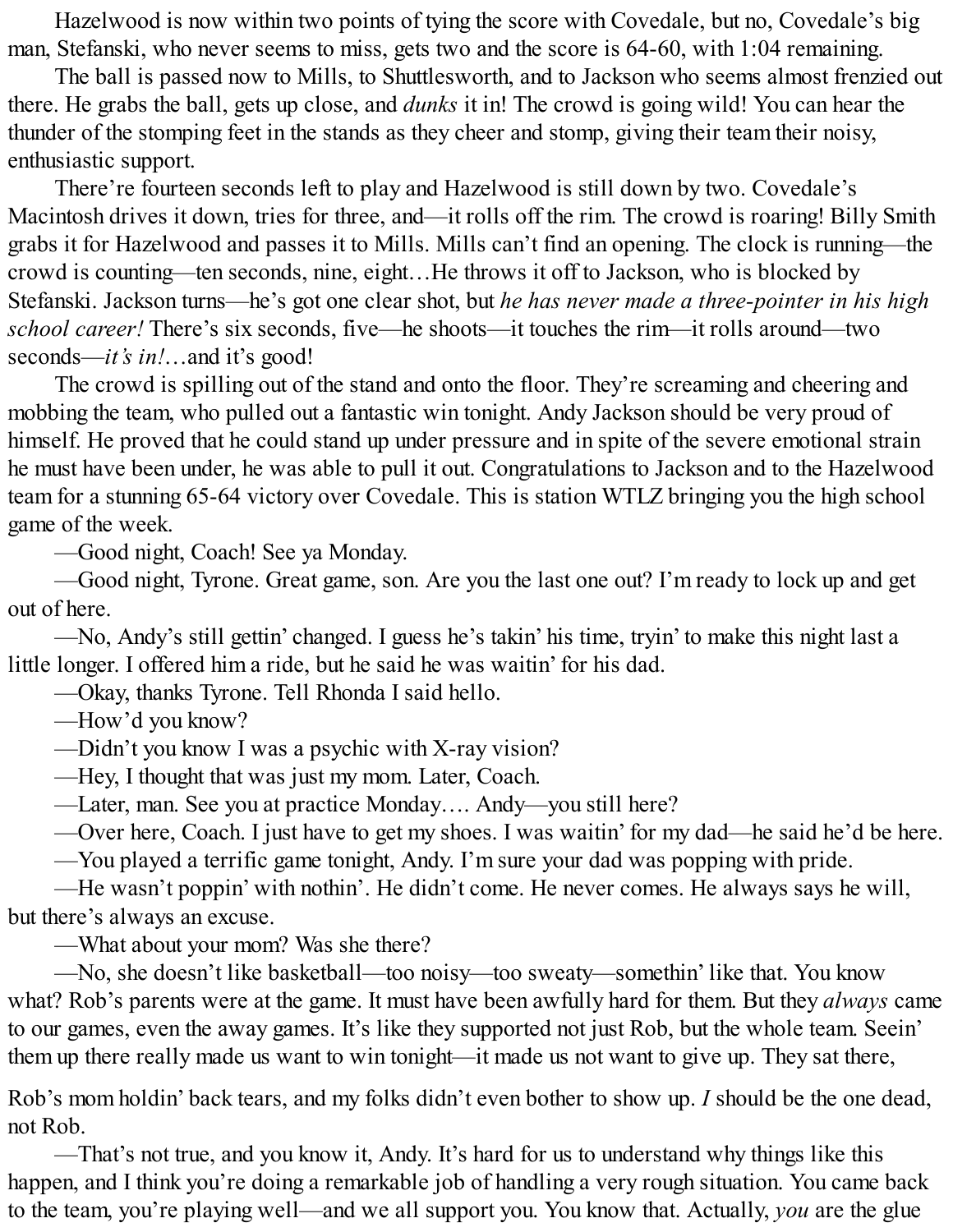that's holding the team together. Without you, we'd all fall apart.

—I don't see how. I'm not even holdin' myself together very well. I just don't understand so much stuff. I just can't—

—Go ahead and cry, Andy. Don't be afraid of those tears. Sometimes they help to wash the soul clean…. Come on, I'll take you home.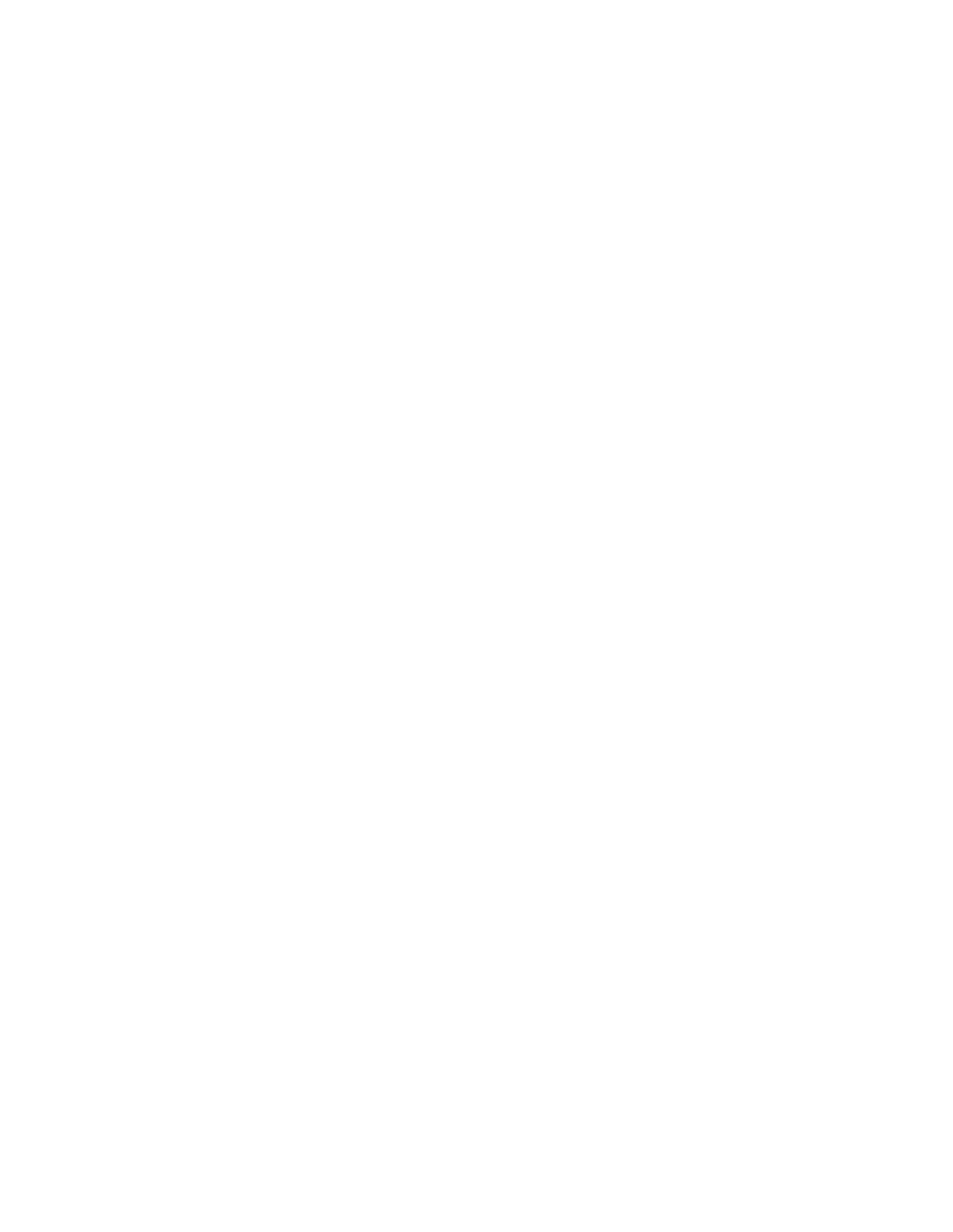# **How Do I Feel?**

**Andy's First Visit to the Psychologist**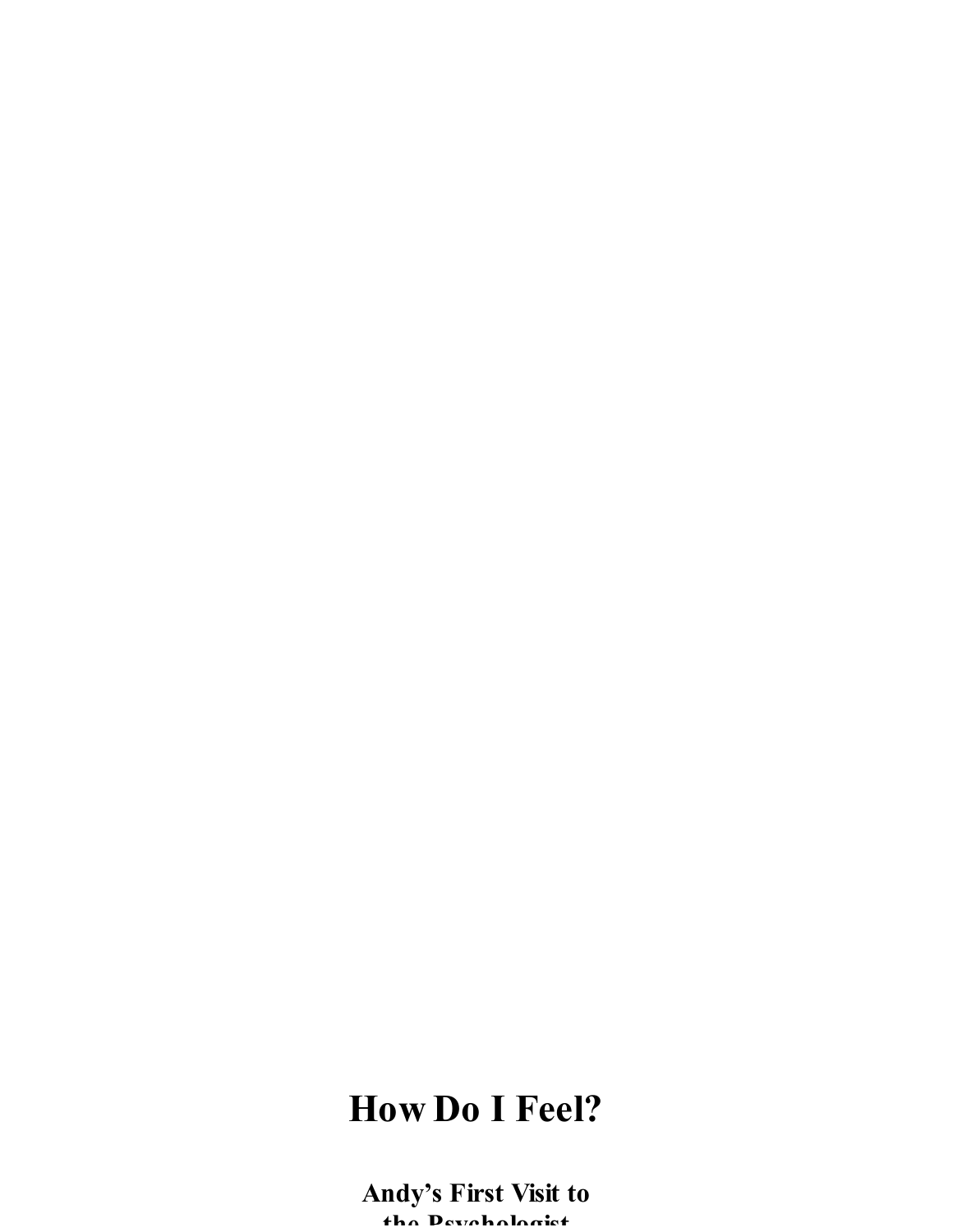#### **the Psychologist**

### **DECEMBER 10**

—Andy, my name is Dr. Carrothers. I'm glad you were able to come today. Are you comfortable? —Yeah, I guess. Hey, man. I ain't never seen no black shrink before.

—Well, here I am. I went to the University of Cincinnati for my undergraduate and master's degrees. And I got my Ph.D. from Yale.

—Man, I can't even pass chemistry. You make a buncha cash?

—Over ninety dollars an hour.

—That's heavy, man. I'm impressed. You must be real smart. I can't even spell "psychiatrist."

—I'm no smarter than you are, Andy. I struggled through high school. I worried about my math grades, and I always had trouble in English composition classes. But I kept going, and I found out that it wasn't impossible. In college, it got easier, once I figured out that I was as capable as the next dude —maybe more so. And I'm a psychologist, not a psychiatrist.

—What's the difference?

—They make more money. No, just kidding. They can dispense medication, and I don't. There's a couple of other differences, but that's basically it.

—And you think you can help me?

—Let's say that I'm going to try to help you help yourself. I'm no magician.

—That's fair. But I still don't think I need to be here, 'specially at almost a hundred dollars an hour. Who's payin' for this, anyway?

—Your dad's insurance, mostly. They feel it's worth it.

—Yeah, I guess they would.

—Now, we both know that your parents have requested this counseling for you, even though you say it's not necessary. They're very concerned that the automobile accident in which you were involved may have affected you more than you are aware. We know why *they* want you to be here. Why do *you* think you're here?

—'Cause I'm depressed. But I don't need a shrink, not even a smart black shrink. I'm fine. School is fine. Everythin's just cool. Can I go now?

—I'll tell you what, Andy. If, at the end of this hour, you have convinced me that everything is really fine, you don't have to come back, bet?

—Bet.

—Okay, take your time, and just tell me what has happened in your life since that night. It doesn't have to make sense—just let the thoughts come as they come. Talk to me, Andy. What we say here doesn't go out of these doors. That's a promise. You'll be surprised how much better you will feel if you just talk about some of the jumbled up thoughts in your head.

—Well, if you say so. But I really am okay now. I have headaches sometimes, and I can't sleep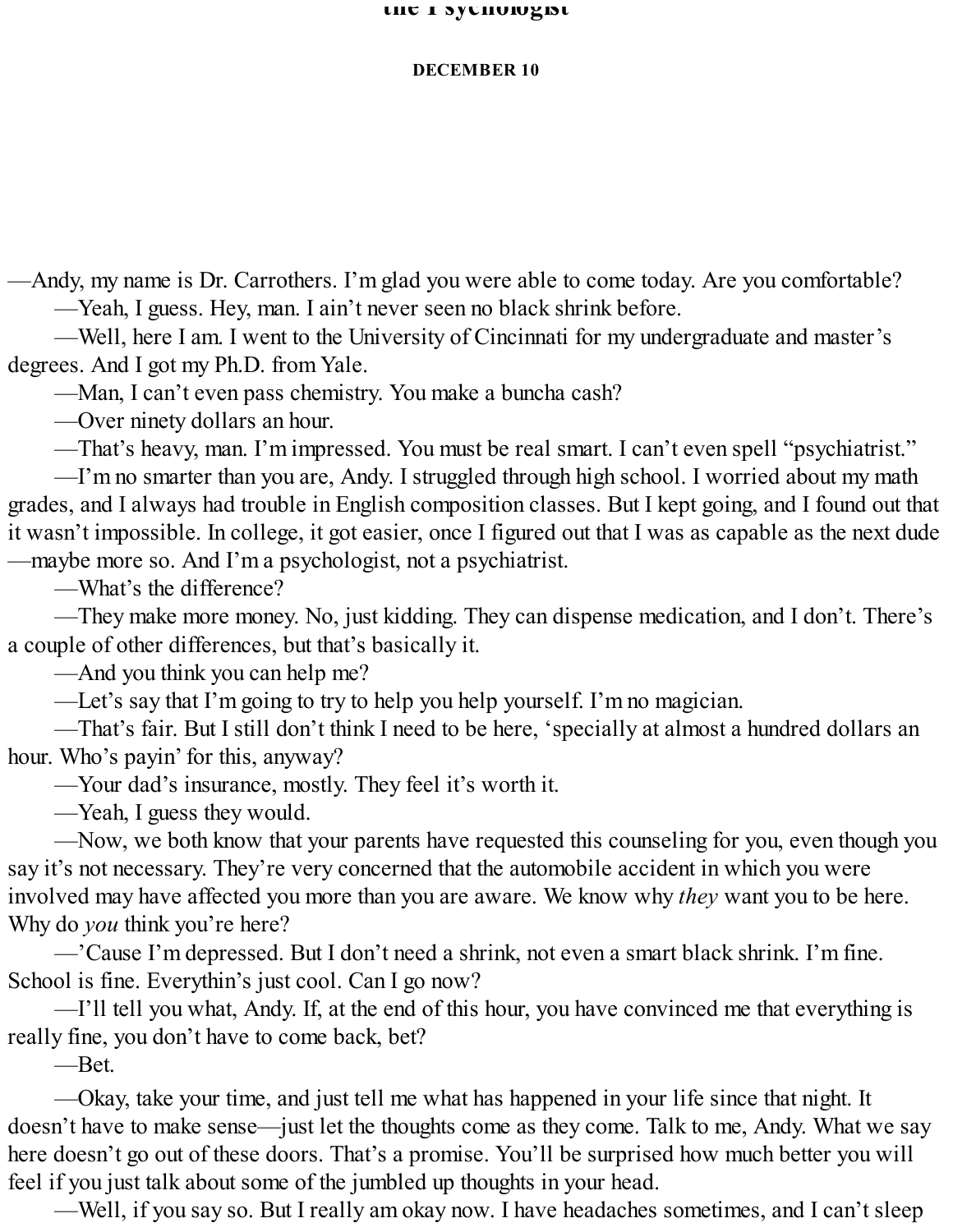some nights, but I feel a whole lot better than I did right after the accident.

—How did you feel then?

—Like a piece of crap.

—Why?

—'Cause it was my fault that Rob died.

—Why do you say that?

—I was drinkin'. I was drivin'.

—Do you think Rob blames you?

—I don't know. Probably not. He was such a cool dude. He took everythin' real easy. Nothin' hardly ever upset him.

—So maybe you're blaming yourself for something that Rob forgives you for?

—Maybe.

—What was it like when you first went back to school?

—Most of my friends were very understandin', and most of my teachers were cool—as cool as teachers can get—they *do* have their limits, you know. Some of 'em smiled a lot. Most of 'em just kept pilin' on the homework like nothin' had happened. None of 'em ever took the time to sit down and talk to me, and ask me if I was havin' any problems, except Coach Ripley. He's an okay dude.

—He's your basketball coach?

—Yeah. But like I said, I don't really care. I can take it.

—You can take what? Did you get any negative reactions from people at school?

—There were a few bad things that happened—like the note I found taped to my locker that said, "Killer!" And the kids who wouldn't look at me in the face. I never figured out if they was embarrassed or angry, but most people adjusted.

—How did you feel about that? The note on your locker. Do you think you're a killer?

—Naw, man. I ain't no killer. I never wanted to hurt nobody. But he's just as dead. What difference does it make?

—It makes a lot of difference, Andy. Don't you think Robbie knows that you didn't mean to hurt him?

—I don't know, man. And I sure can't ask Robbie, can I?

—Why not? Pretend I'm Rob. Ask me.

—You ain't Rob.

—I know that and you know that and even Rob knows that. But let's just try it and see what happens. Ask Rob if he blames you.

—I'm sorry, Rob. How can I ever make you know how sorry I am?

—I know you are, Andy. It's okay. Really. I don't blame you. Maybe all of this was meant to be. We can't always see the big picture, you know.

—Yeah, man. But it's rough…. Hey, that's enough of this stupid pretendin.'

—Okay. That was great. Tell me about basketball. What's that been like for you without Rob?

—How do you know about me and basketball? You workin' from a script?

—No, Andy. In my initial interview with your parents, they shared with me what they thought was important to your life—things like basketball. It was all very surface information. There's a lot about you that they don't really know.

—You ain't lyin' there, man. You could talk to them all day and never find out anythin' about me.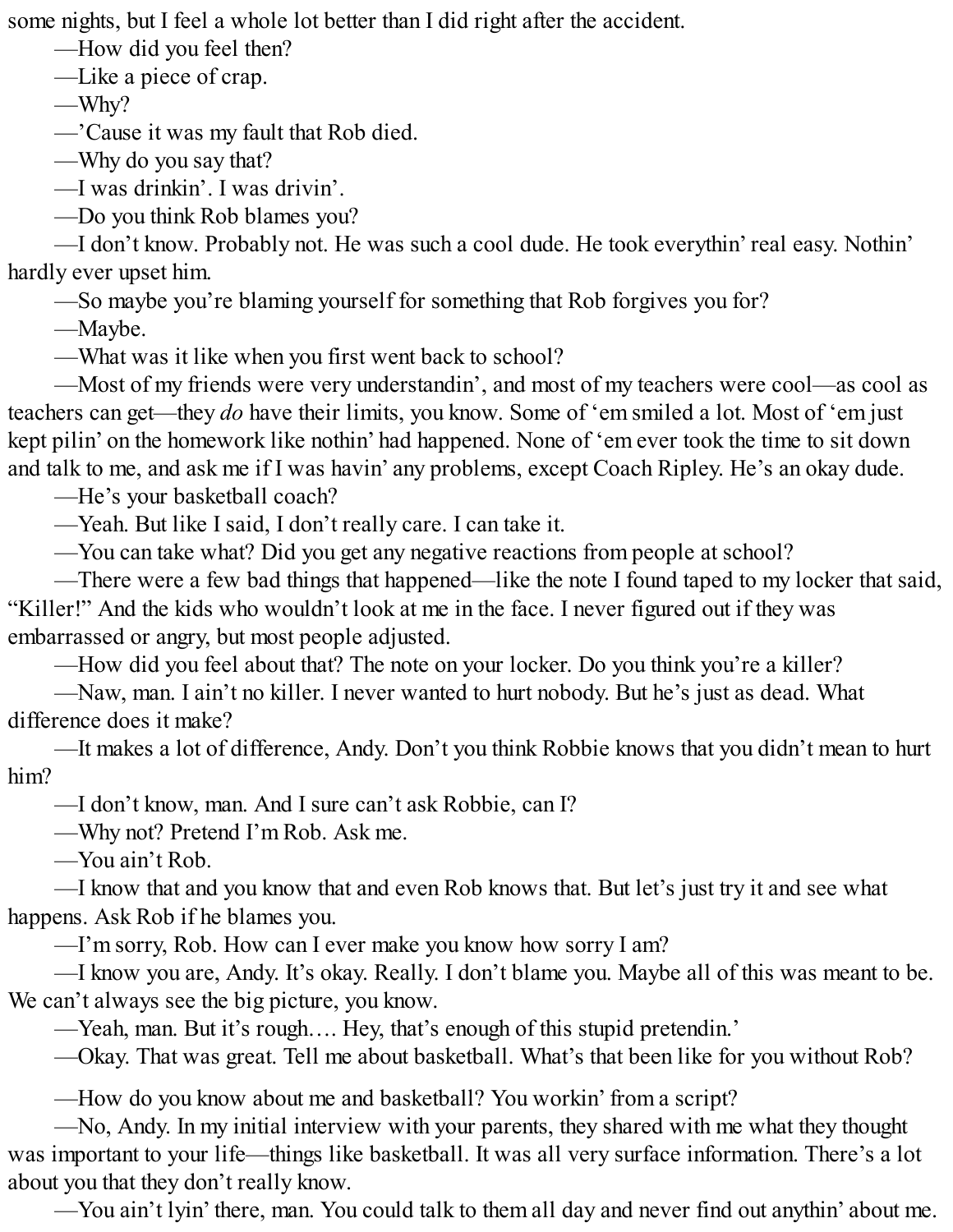—Do you think your parents understand your problems?

—Heckee, no! Sometimes I think my parents ain't got no grip on reality. My mother lives in "lala land." Do you know that she still says "Negro?" and refuses to call us black or African-American? At least she doesn't say "colored." She says that her skin is *not* black and never will be and that she doesn't know anyone from Africa; why should she change what has worked perfectly well all of her life? I've given up tryin' to convert her.

—What kinds of things is she interested in?

—She's active in her sorority activities, which to me seems kinda stupid. You got a bunch of black women (forgive me, Mother), who graduated from college twenty-five years ago, who meet once a month to talk about the good old days. That reminds me—she keeps the station on her car radio set to one of those oldies stations. If I hear the Supremes one more time, I think I'll scream!

—Does she ever listen to *your* music?

—Be for real! Anyway, they plan meaningless activities like cotillions for girls like Rhonda and Keisha. She once asked me if I would like to be an escort for one of the girls.

—What'd you say?

—I almost died! Me? Put on a tuxedo and dance the waltz with some pimply faced girl whose major goal in life is to master the bass trombone? I don't think so. So me and my mom kinda stay out of each other's way. We don't dislike each other—we just don't think alike.

—What about your dad?

—My dad is another one who can't deal with the real world, although he doesn't think so. He's active in the Republican party—yes, I said "Republican." Isn't that disgustin'?

—If you say so.

—He's got a good job workin' at Proctor and Gamble, where his main function, as far as I can tell, is kissin' up to white people. He's the vice president of somethin' or other—some office they created when affirmative action was real popular. He's got a car phone and a fax machine—I guess he thinks he's got it made. But he doesn't make it to very many of my basketball games—too busy, or out of town, usually.

—Does that bother you?

—Yeah, sometimes.

—Do you think he realizes how that hurts you?

—Man, he hasn't got the slightest idea what I think about or care about. He once told me that he hoped I'd go into the business world with him when I finished college. But I plan to use my lips for kissin' beautiful women, not the soles of some bald-headed white man's feet. You know, I can't even remember the last time he was in my room. He yells at me through the door every once in a while to turn my music down, but he never comes in. I wonder why.

—Why don't you ask him?

—Naw, man. I ask him a question, and I get a lecture. I gave up askin' him questions when I was twelve years old. It's easier that way.

—What about your little brother?

—Now you talkin'. The only one in my family who is really cool is my little brother, Monty. But I worry about him. I think when he gets to be my age, he's goin' to have a lot of problems. I know he's only six, but he doesn't think black is cool. And he's got this thing for little girls with yellow hair yeah, I worry about the kid sometimes.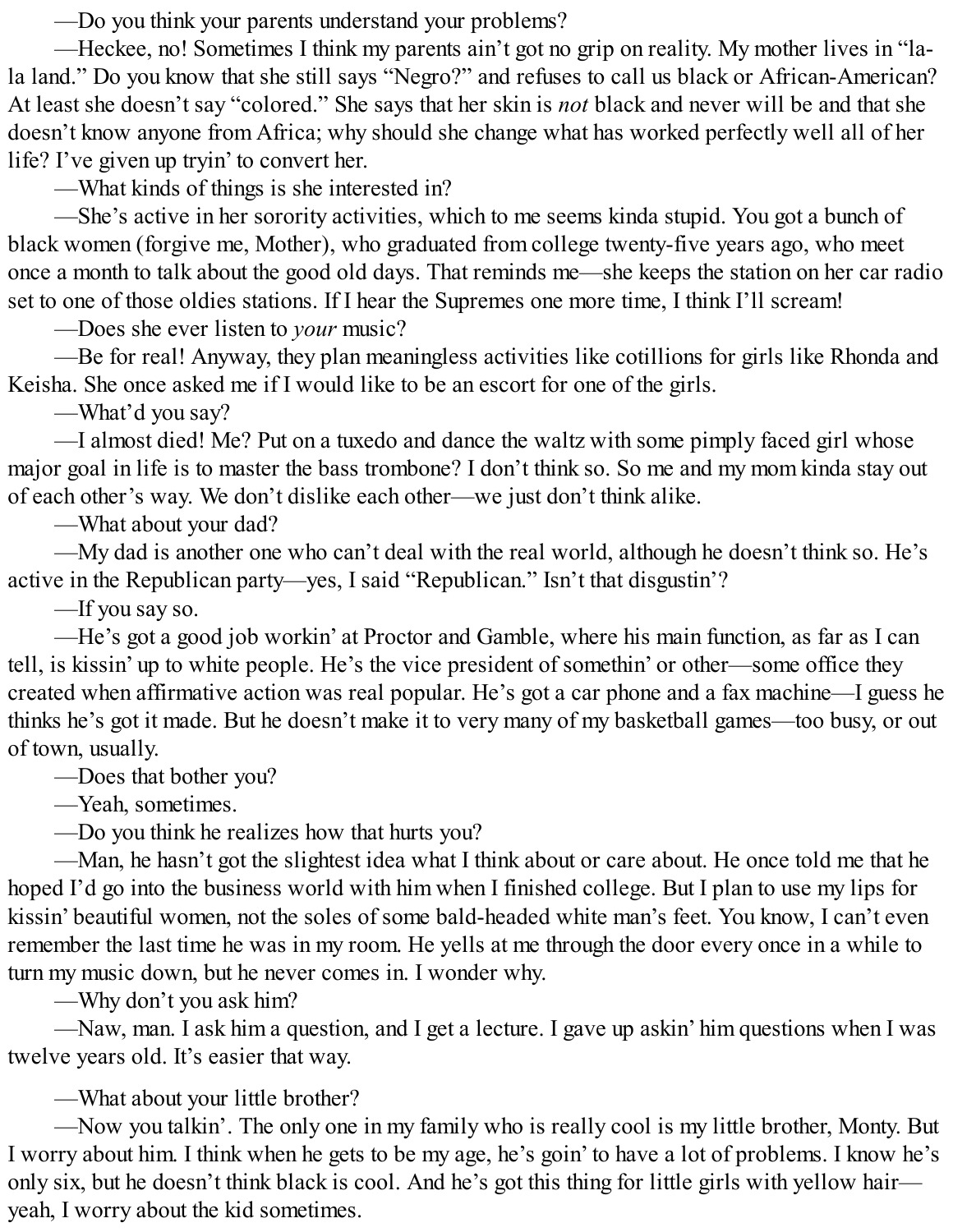—Are your parents concerned?

—My parents are no help—they don't even know there *is* a problem, let alone how to solve it. Monty gets a lot of attention from them, though, more than they ever gave me. I'm not jealous, but I think they like him better. He's still cute and charmin' and hasn't started to get rebellious or misunderstood yet.

—Like you?

—Like me.

—So, how's it going, now that you're playing ball again?

—It was hard at first gettin' used to Rob's empty seat at school and going' by his locker. But basketball, instead of bein' harder, got easier. It's like I could work out my feelings on the basketball court. The coach gave me his position—center.

—How'd you feel about that?

—I felt proud, but I also felt a little guilty because I never coulda *won* that position from him. He was the best center that Hazelwood ever had.

—So why did you accept the position?

—I decided that he woulda wanted me to have it, so I worked really hard, and I really improved my game. I'm averaging seventeen points a game.

—That's good. Do you feel good or guilty when you have a good game?

—Probably a little of both.

—I'd say that's normal. Tell you what, Andy. Come back next week, and let's talk about school. Bet?

—If you say so. I thought I didn't have to come back. There's not much to say about school, anyway.

—Well, I'd like to talk to you a bit more, if it's okay with you. I really have enjoyed meeting you and talking with you. I'm looking forward to our next conversation.

—Later, man.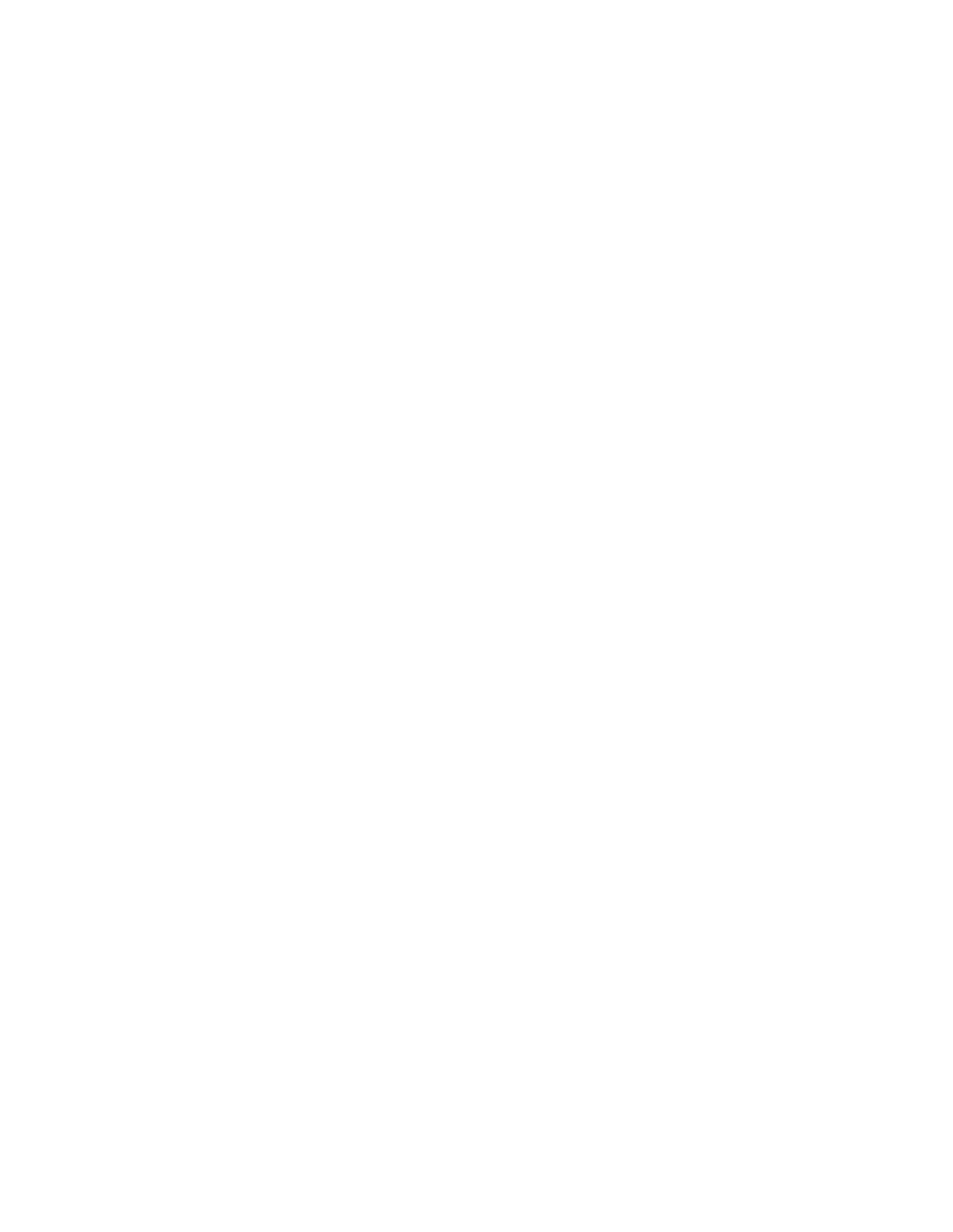# **Girl Problems?**

**Andy and Keisha after School**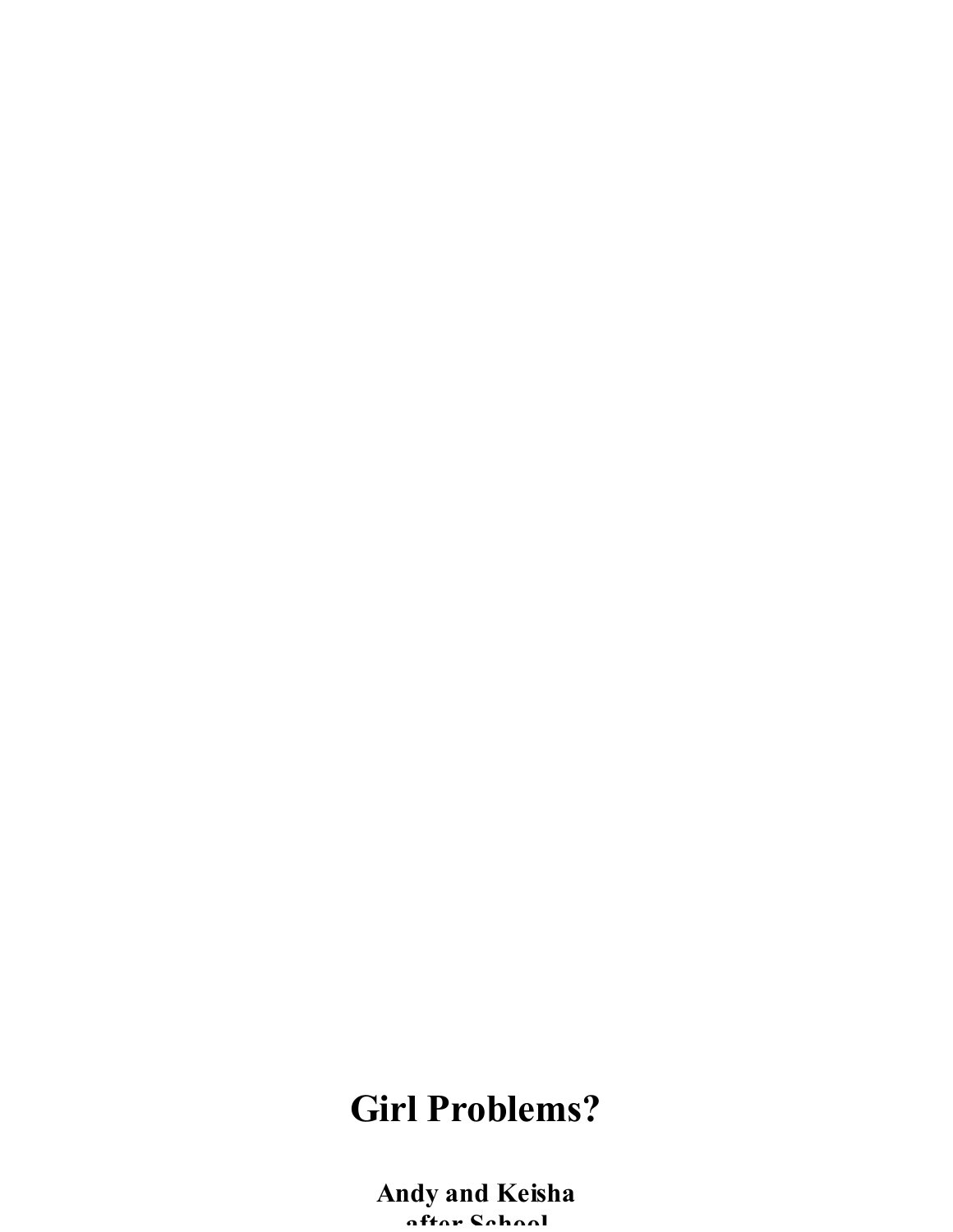#### **after School**

### **DECEMBER 13**

—Hi, Andy. You ready to go? If we don't hurry, we'll miss the bus.

—What I miss is my car.

—Look, you don't have practice, and you don't have a class or a session to go to today. It's kinda nice, to just spend some time together.

—Hey, you look good, Keisha. How come you don't wear a dress more often?

—If I had known you'd notice, I'd wear them every day.

—Oh, I notice, sweet thing. I notice.

—You sure are in a good mood. What's up?

—I don't know. Somehow I feel like I can breathe today. Let's walk home.

—You crazy! You know it's twenty degrees out there? And snowing!

—Okay, okay. The woman has no sense of adventure. How 'bout if we ride the bus out to the mall and catch a movie? We can go to the early show and still get home in time for dinner.

—I wish I could, Andy, but I got a chemistry test tomorrow, plus I got to finish that composition for English class. It's gonna take me all night and then some to get everything done. Then I told my mother that I'd start dinner for her tonight 'cause she has to work late. I just can't tonight, Andy. Can we go this weekend?

—Be like that, then! See if I care! All I ask for is a little of your time, and you want to get all righteous on me. I'll go to the movies by myself!

—Andy, you have that chemistry test tomorrow too. Call me later and we can go over some of the key stuff. Okay? I gotta go. I don't have time to deal with your temper tantrums.

—Hey, I'm sorry, Keisha. I was just lookin' forward to spendin'some time with you. It was *your* idea.

—But I was talking about right now. You want the whole night. I'm not mad, Andy. But you're starting to get on my nerves. Don't forget your chemistry book. I'll talk to you later.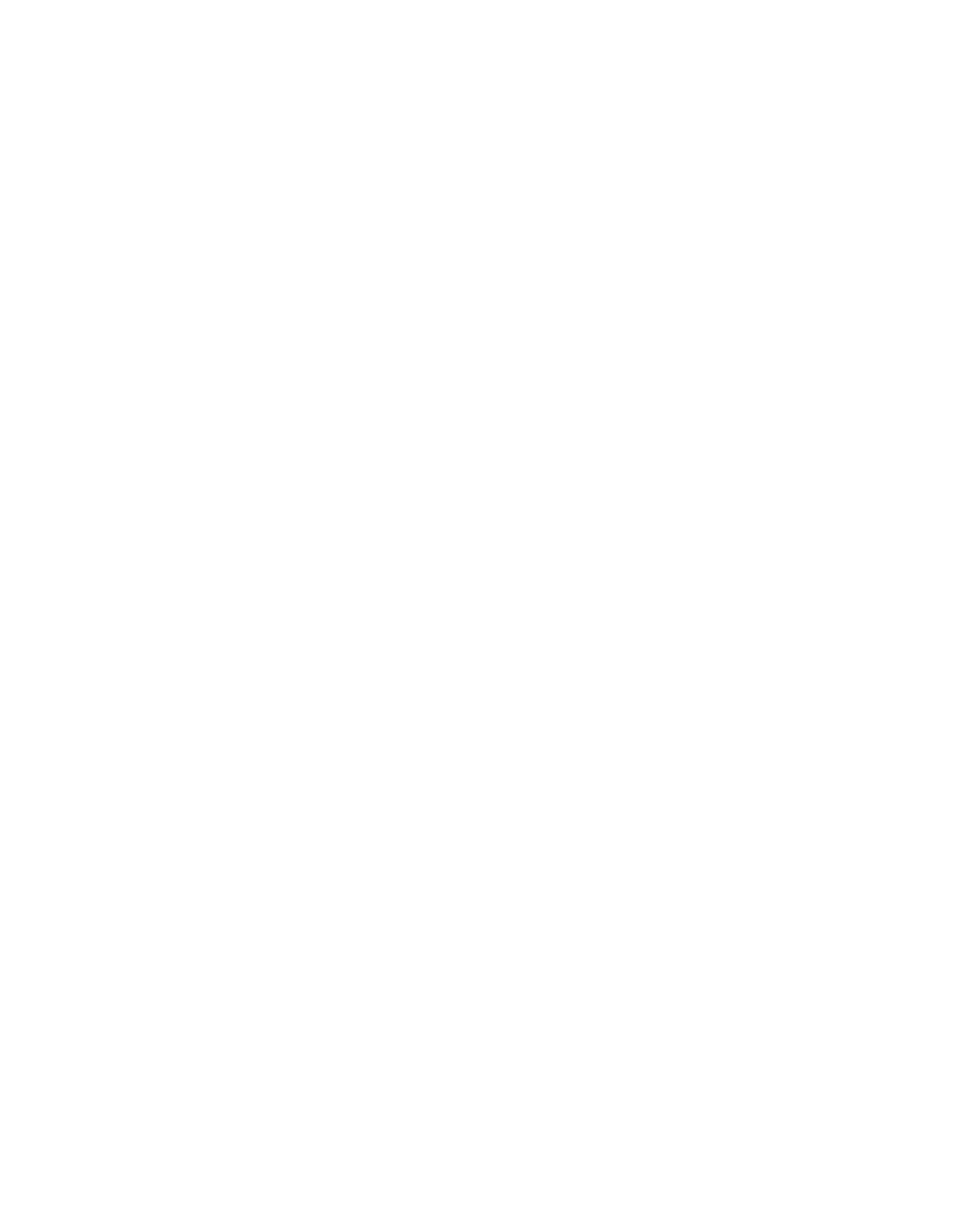# **School Blues**

## **Overheard in the**

**Hall between Classes**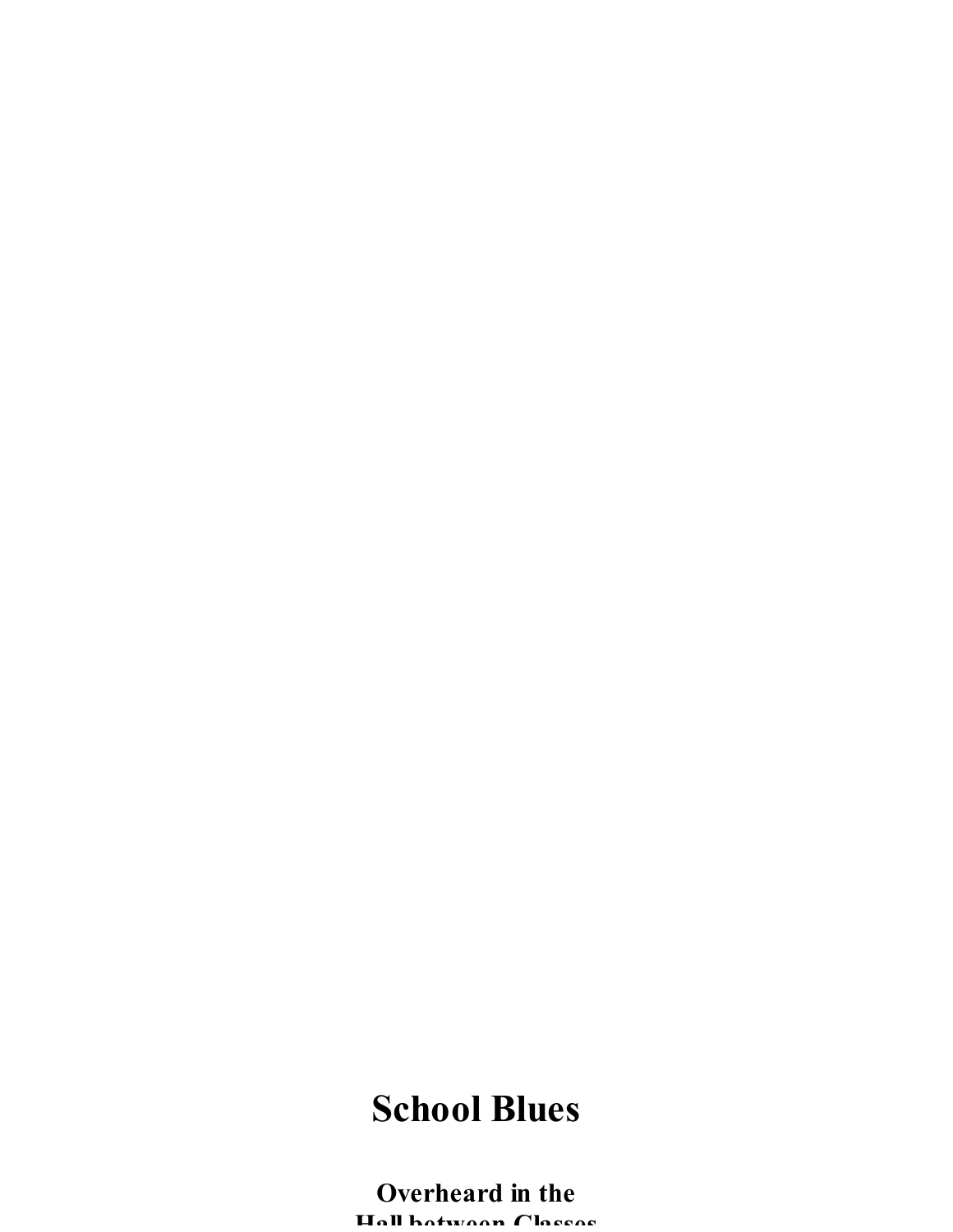#### **Hall between Classes**

### **DECEMBER 14**

—Hey, Gerald, whatcha got next bell?

—American history. Killer Killian's givin' a test. And I don't know *nothin'* 'bout no Civil War, Andy.

—She givin' a test? Today?

—Yeah, Andy. I just remembered. You got your book?

—Naw, man. You outta luck. It's too late to study now anyway.

—I don't care. If I can get a D, that'll do. Hey, Tyrone, you catch Arsenio on TV last night?

—Sure did, Gerald, my man. It was just comin' on when I got in from my job at Burger King. The ladies in that singin' group he had on are so fine!

—For real!

—Didja read that story for English homework, Ty?

—Naw, man. Even if she gives a quiz, I'm cool. I sit next to Tiffany Brown, the smartest girl in the world.

—I hear you. I hope she has a class discussion. Then I can catch up on my sleep.

—No chance, today, Andy. I heard she's givin' out midterm notices in class today. I know she got one specially engraved for me.

—Oh no! So close to Christmas? Santa can just skate on by my house! I had my mama just about ready to buy me that leather coat.

—Kiss it good-bye, Andini! Now, if you did your homework every once in a while, like my man Marcus over there, you could wear leather down to your underwear!

—Yeah, man. What can I say? I can't be doin' all that. There's the bell. Let's raise up.

—Peace.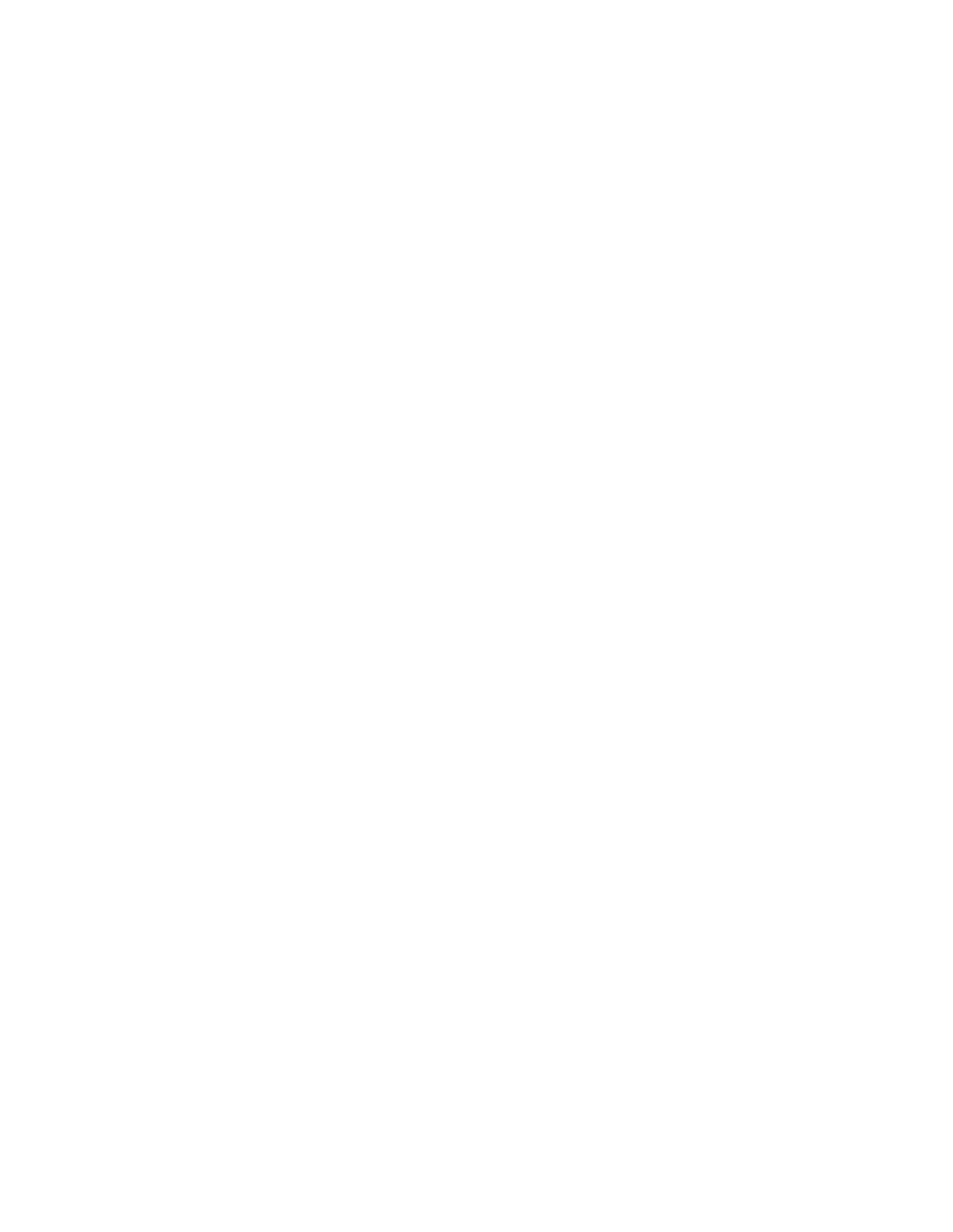# **Ferocious Frustration**

**Andy's Second Visit with the Psychologist**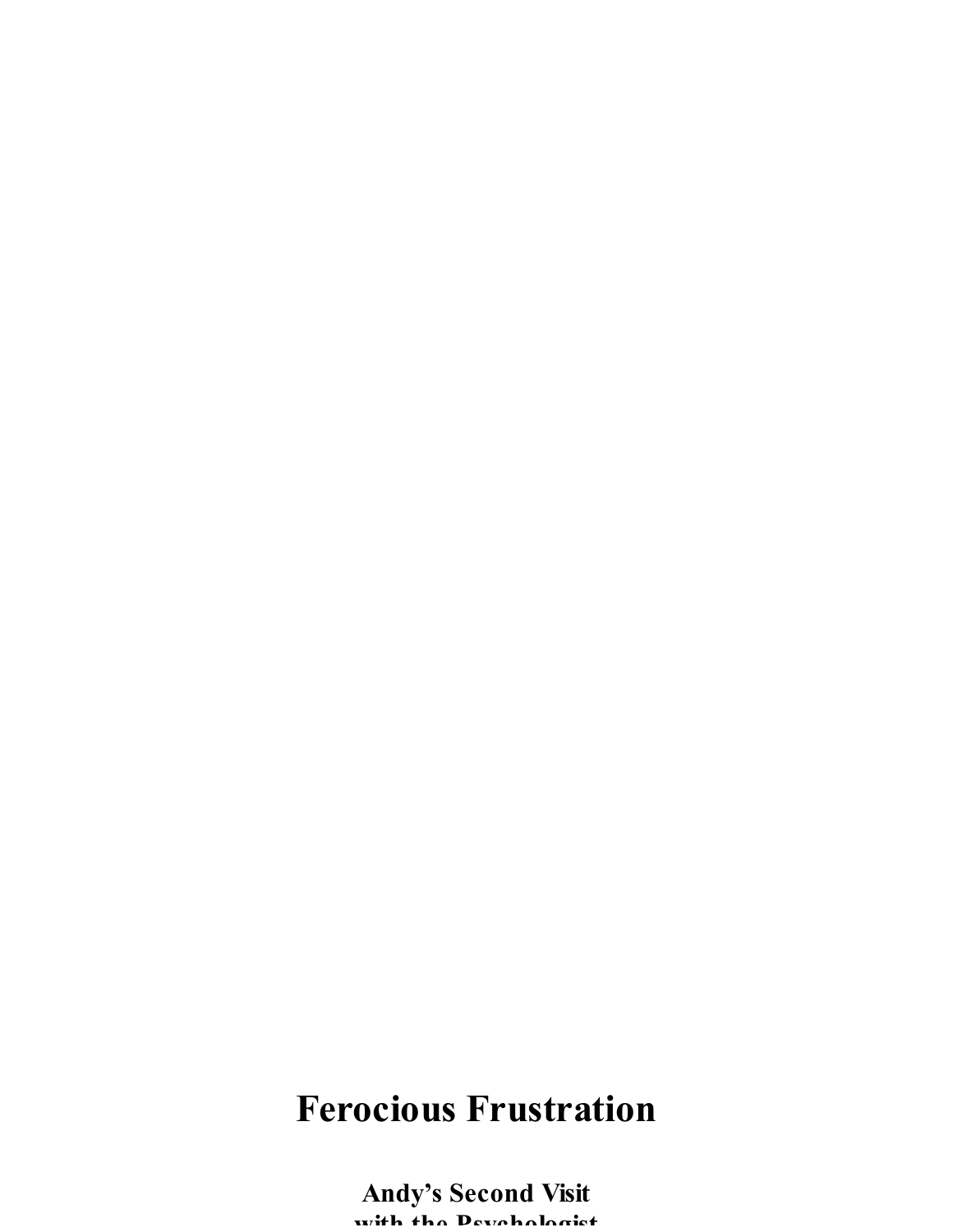#### **with the Psychologist**

### **DECEMBER 17**

—Hello again, Andy. How've you been?

—Not bad. Just hangin' in there.

—Making it to school every day?

—Yeah, I get there. I don't do much while I'm there. All I look forward to is basketball practice.

—Your grades slipping?

—You know those giant slides they have at the swimmin' pool? That's my grades. But then my grades were never that great to start with. My parents are always yellin' at me to improve my grades 'cause I'll never get into college, but then my parents yell at me all the time.

—Do you feel much pressure from your parents?

—Yeah, lately. Since I been gettin' closer to college, they always be on my back.

—Does that bother you?

—Yeah, it does. Sometimes I really do try hard, but it seems like my brain freezes over or somethin'. I just can't learn some of that stuff. And my parents just don't understand that. They want me to be this straight-A superstar and I just can't do that.

—Do you feel that their expectations are too high?

—I don't know. My friend Gerald—his dad beats him—he's got this big scar on his face from when he had to get stitches when his dad knocked him against a radiator. My parents don't beat me, but they don't understand me either.

—What is it they don't understand?

—It's hard to put into words. There's this kid in my class named Marcus who *always* makes good grades. We call him the "curve buster." All the other brothers in class be makin' Cs and Ds. My man Marcus be pullin' As on a regular basis. Instead of that makin' him popular, we all hate him.

—Why do you think that's true?

—'Cause he's doin'somethin' that all our parents have told us we could do, but somehow we just *can't*. It's like easier to just "make do," to get by. I like gettin' good grades, but my friends talk about me if I get called up to the front on Awards Day with all the white kids. It's easier to sit in the back of the auditorium, and laugh, and make hootin' noises when people like Mary Alice Applesapple go up to get their Honor Roll awards.

—What do you think your dad would think of kids like Marcus or Mary Alice?

—He'd probably want me to *marry* the girl. And I'd get a big speech about Marcus and how black youngsters need to achieve and how we got to work so hard to show ourselves better than the white students. I've heard it a million times.

—But your dad's speeches don't have any meaning for you?

—Look, when my dad was seventeen, he was already out of school and workin' full-time in the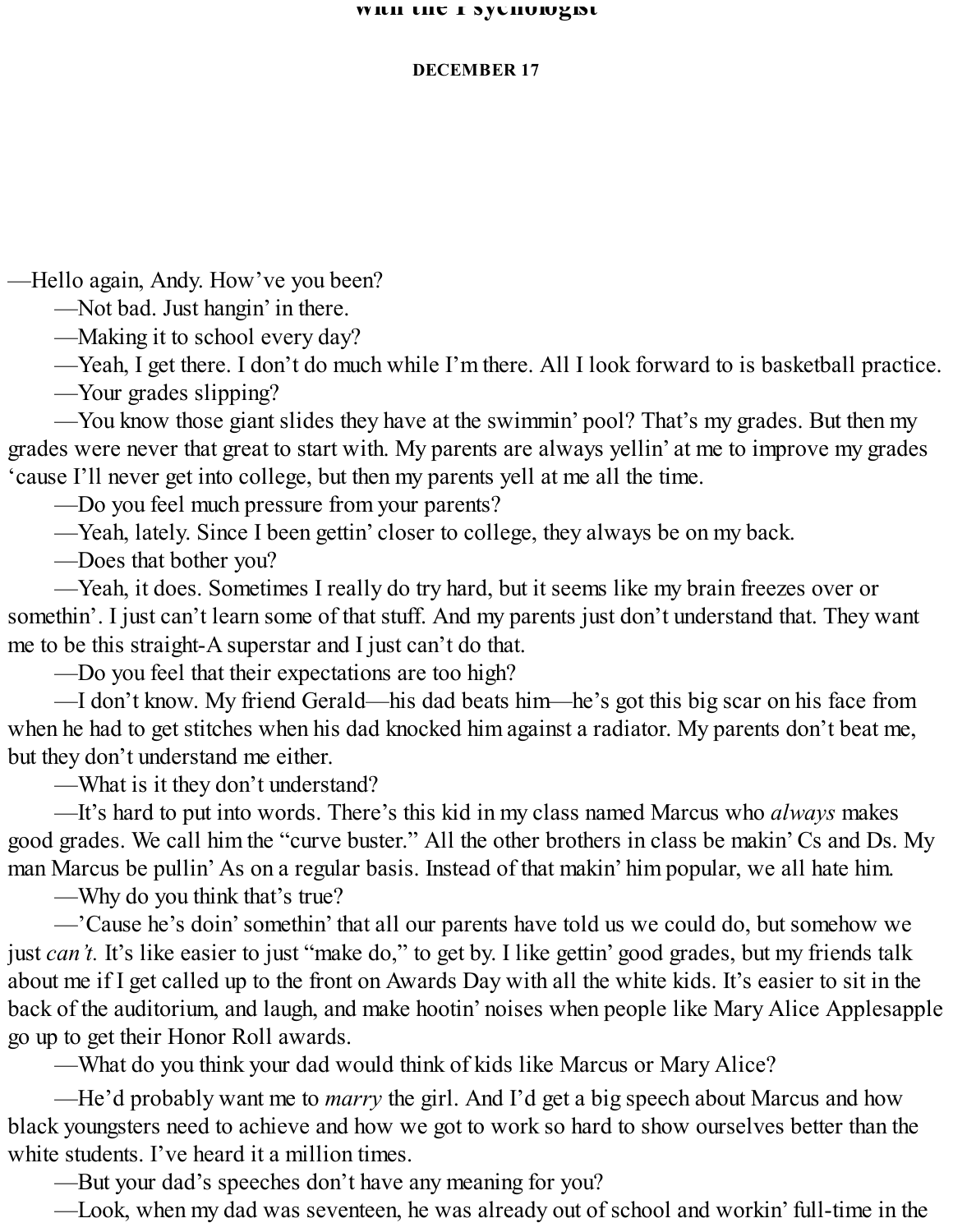mail room of Proctor and Gamble. He didn't have to worry 'bout gettin' into college, because the chance wasn't there. And he didn't have to worry about scholarships or stupid school counselors or just plain feelin' useless.

—I bet he had his share of feeling useless. Have you ever talked to him about it?

—Naw, man. My dad don't *talk.* He lectures, he preaches, he yells. But we don't ever just *talk.* —What about your counselors at school? Are they any help? If I remember, when I was in high

school, the counselor was there to help kids out who had academic problems, or problems at home. —You had counselors who would talk to black students and see their point of view and help them out?

—No, you're right. It was probably even worse when I was in school. I just happened to be fortunate enough to find a lady who recognized a spark in me and gave me some direction.

—I don't know what it was like back then, but all my counselor be doin' is makin' up schedules and callin' people out of class, as far as I can tell. We got one or two that maybe I could talk to, but they're assigned to another grade level. I'm stuck with the one I got.

—Have you ever talked to your counselor?

—Yeah, once, I did. It was a waste of time. I went to see her about graduation requirements and that kind of stuff. She's this wrinkled old bat with bad breath, so kids avoid her. I tried to sit downwind of her breath, but it was right after lunch and she kept burpin' little bursts of garlic. It was really gross. So I was tryin' to get out of there as quick as possible, and she's givin' me this speech about career goals, so I happen to mention that I might like to go into pre-law. She looked at me like I said I wanna see her with her pants down. She said someone with my athletic potential shouldn't be tryin' to make his college career too complicated. She said, "Why don't you major in P.E., enjoy your college years, then maybe come back here in a few years and teach gym?" She said pre-law was too demandin' and that I couldn't afford to miss all those classes while we were on the road playin' basketball, and that my grades would slip and I probably wouldn't get accepted into a law school anyway. Now I have nothin' against gym teachers, but I've always liked "L.A. Law" and even "Perry Mason." But after talking to her, I felt, you know, kinda useless. So what difference does it make if I make good grades or not?

—I think it does make a difference, Andy. Otherwise this would not have bothered you so much. It's like the system is set up so you don't succeed. I know. I've been there.

—Yeah, man. But you survived.

—So can you, Andy.

—I never liked school all that much anyway. I like gym and I like lunch and I even like history, but don't tell my history teacher that. I got her fooled. She thinks I'm not paying attention, but I could tell her every wife of Henry the Eighth, what he did to each one, and why. But she never asks.

—Why do *you* think she never calls on you?

—I don't know. I guess she just assumes I'm another stupid black kid. So it's easier to pretend to be stupid than to be bothered with all that grade-grubbin' that the white kids do. Lotsa white kids, and

some of the white teachers too, think *all* of us are sorta dumb. They don't say it, but they do. The teachers ask us easier questions, if they ask us anythin' at all, and they expect dumb answers. So I just give 'em what they want.

—What do you think would happen if you *did* volunteer and answer the questions correctly?

—I even tried that. It don't make no difference. Do you know that once I got an A on a test in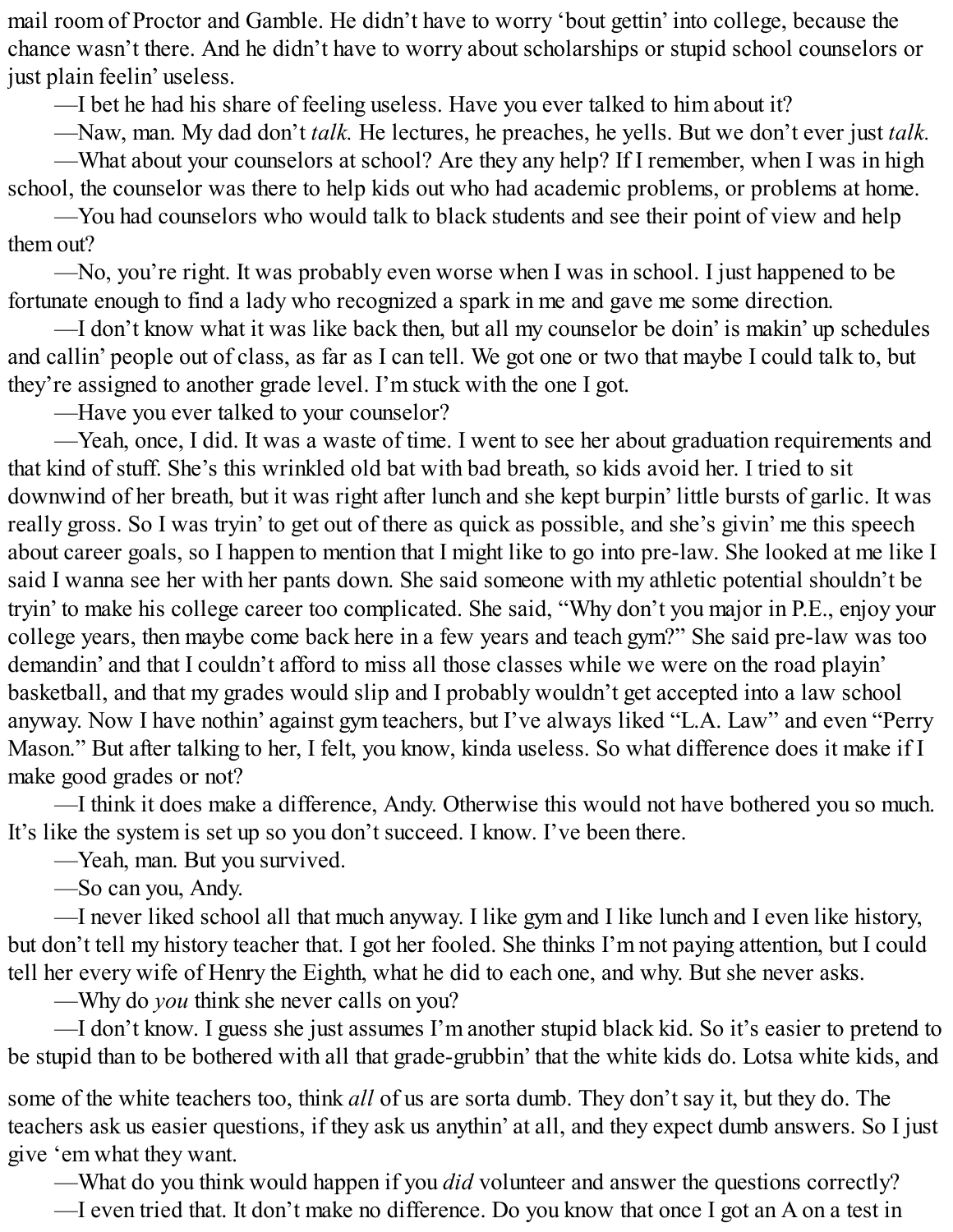advanced math, and when the teacher gave back the papers, he said, "Irving got an A, as usual, and Ching Lee got an A, as usual, and, oh my goodness, even *Andy* got an A this week. I must be slipping —my tests are getting too easy if even Andy can get an A on them, or maybe he cheated." Everybody chuckled, but I was boilin' mad. How come I can't ever get praised for good grades? How come me gettin' an A on a test is somethin' the class should laugh at?

—Do you find this frustration from teachers of both races?

—Even some of the black teachers treat us wrong. They be grinnin' in the faces of those little white girls, sayin'stuff like, "That's wonderful, Mary Alice! You did a marvelous job on that project!" Then they say stuff to me like, "That's good, Andy, but couldn't you have improved this part or enhanced this section?" No matter what I do, it's never good enough, so why bother?

—Are good grades important to you, Andy?

—Yeah, I guess.

—Why?

—'Cause good grades makes my father shut up and my mother to smile a lot. She's good at that —smilin'. Just like my dad is good at yellin'.

—What about you? Do *you* care?

—Not really. I just wanna have fun.

—Are you having fun, Andy?

—Not much these days.

—Our time is almost up. Let's get together after the Christmas holidays and talk about how you managed.

—Whatever you say. Look, man, I gotta get goin' anyway. I promised Keisha that I'd go to the mall with her so she can finish her Christmas shoppin'. I don't know what it is with girls and malls.

—Now *that's* a problem I can't help you with.

—And you call yourself a professional!

—Seriously, Andy, I want you to call me at any time if you need me, you hear?

—I hear you. I guess I should say "Merry Christmas."

—Happy holidays to you too, Andy. Take care.

—Peace, man. Later.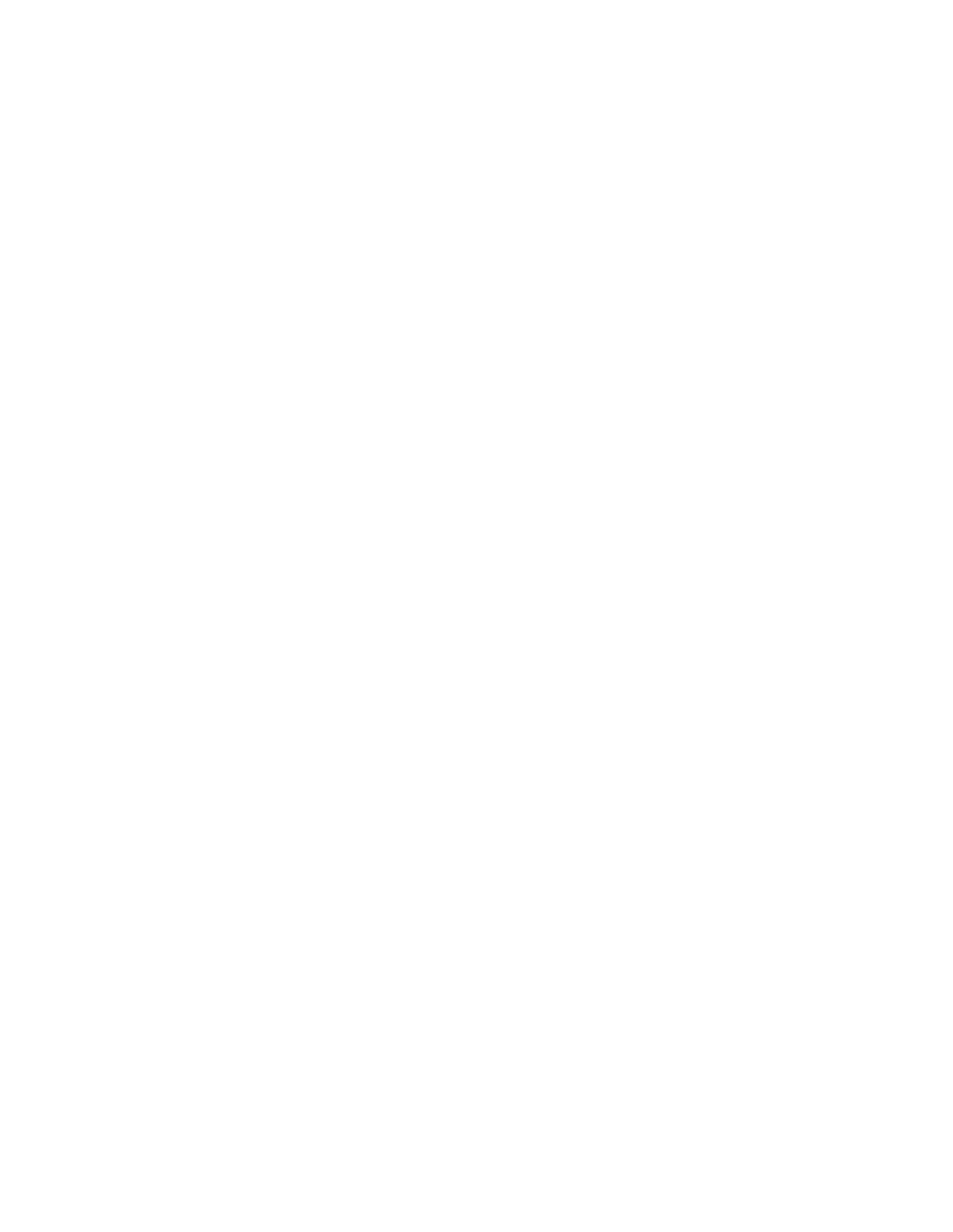# **Female Frustration**

**Keisha's Diary Entry**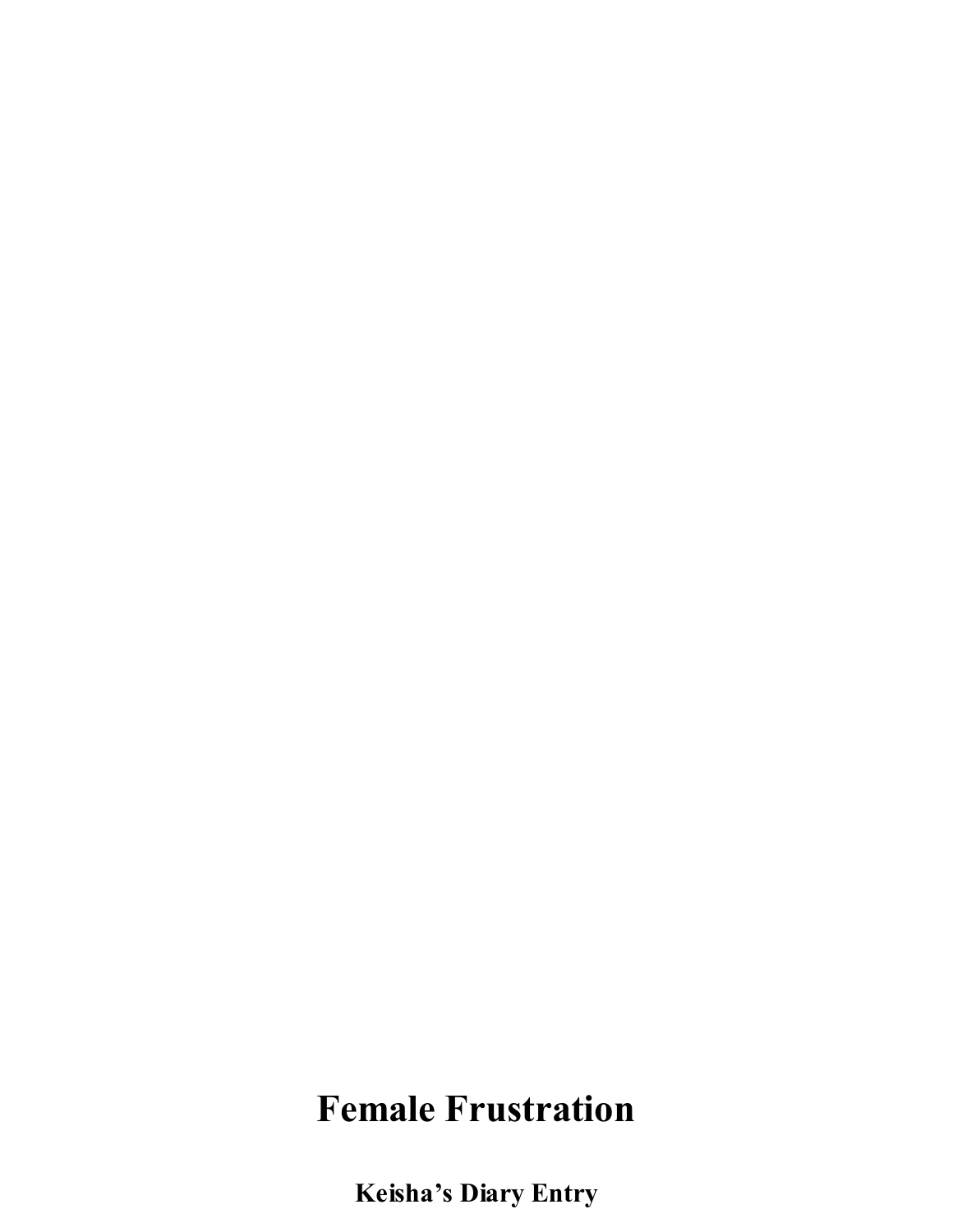## *Dear Diary:*

*I just got home from the mall with Andy. It was fun at first. There were at least a million people there, and most of them had kids. We walked around and looked in all the stores, and he asked me what I wanted for Christmas. I told him I wanted to be surprised, but I like perfume. So then we went to the department store and I tried on sixteen dif erent kinds of perfume samples. Man, did I stink good! After a while, we couldn't tell the dif erence between one smell and another, but we kept spraying samples till the salesladies in the perfume department started asking us to leave. (Where do they get those women with that perfect makeup? The only place I've ever seen women with makeup like that is in the cosmetic area of a big department store. No real woman walks down the street looking like that!)*

*Anyway, we left there and got something to eat. Then we passed by the Santa Claus display and Andy started acting funny. He said Santa Claus reminded him of Rob. I don't see how. Rob was six feet five and black and I've never seen a tall, skinny black Santa. So Andy started getting depressed and he wouldn't talk and he just wasn't any fun. I called Mom to pick us up. (It sure is a pain since Andy can't drive anymore.) By the time she got there, Andy was just sitting on a bench in the mall, totally ignoring me, with his head down almost on his lap. Mom was pretty cool. She asked Andy if he felt okay, and when he said he had a cold, she took him home. I don't know if she knows how depressed he gets. On the way home from Andy's house, we talked about other things—like taking a shower to get rid of some of that*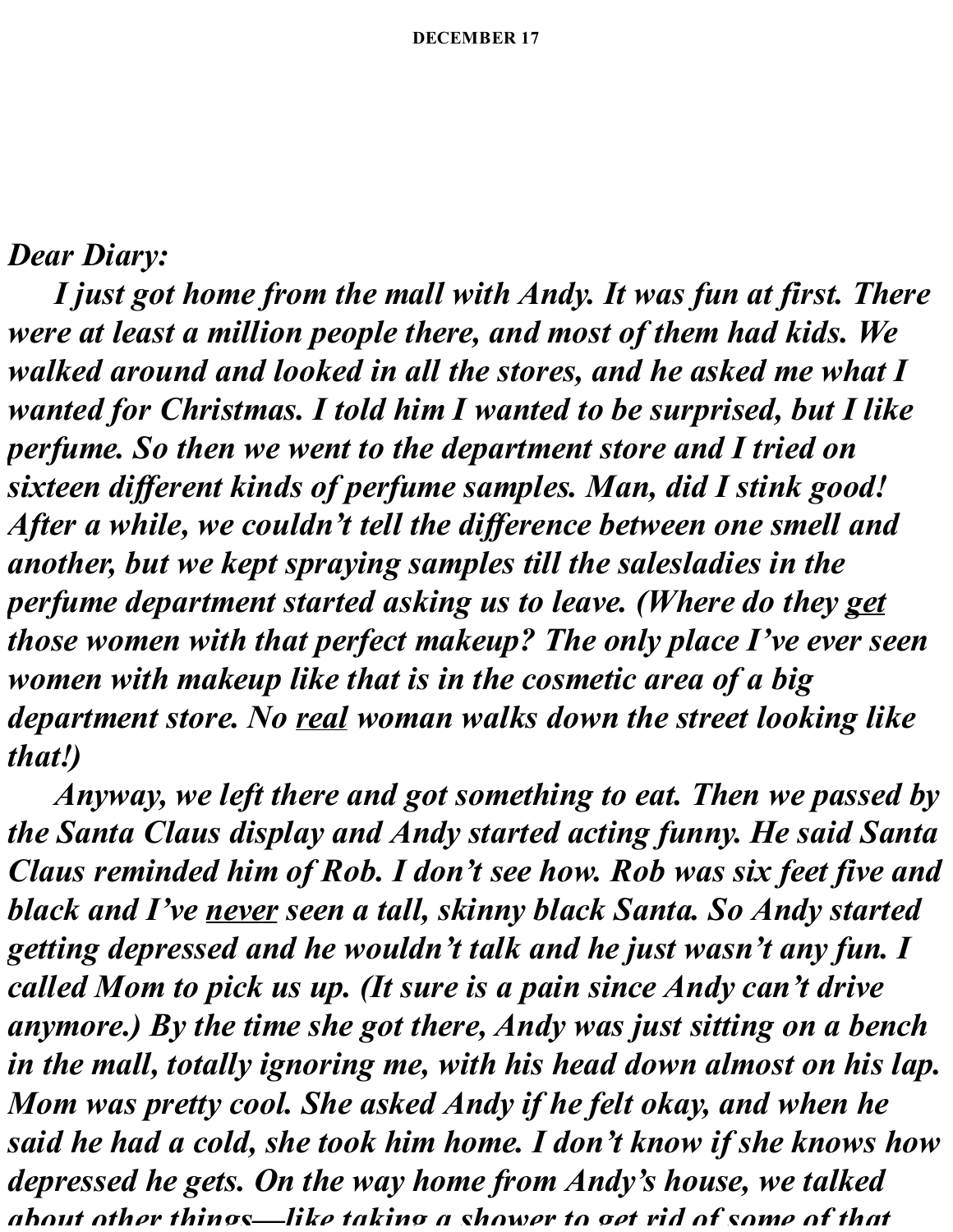*about other things—like taking a shower to get rid of some of that perfume. (In the car, with the heat on, it was starting to make me feel sick.) We stopped by McDonald's and she never said anything else about Andy.*

*I wonder what Andy's getting me for Christmas. I wonder if Andy is even going to get me anything for Christmas. He's so out of it sometimes that I wonder if he even knows what day it is. All I know is, he better get me something nice, because I spent too much of my babysitting money on that sweater I got him.*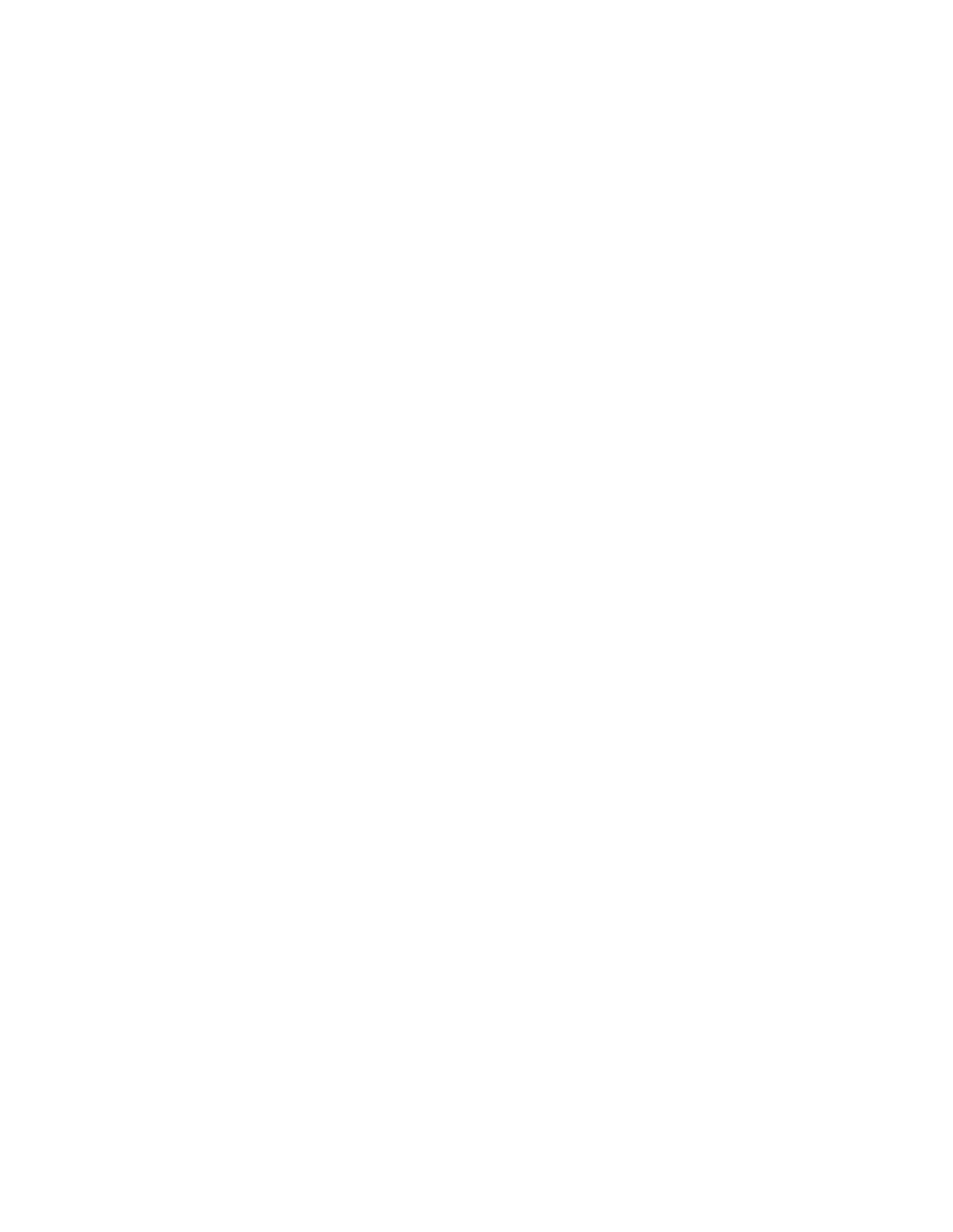# **"How Am I Supposed to Write Poetry?"**

## **Poetry Homework for English Class**

### **DECEMBER 20**

POEM OF HOPE

Andy Jackson Poetry Homework December 20

*It's dark where I am And I cannot find the light. There are shadows all around me And my heart is full of fright.*

*Everyone is cheerful They never even see That storm clouds are forming Upon the peaceful sea.*

*I cannot see the future And I cannot change the past But the present is so heavy I don't think I'm going to last.*

Class, pass your papers up. I know you're excited because this is the last day of school before Christmas vacation, but let's get this one last assignment in. At least you know what *I'll* be doing over the break—reading your poetry. I'm really rather looking forward to it.

—Yeah, just like an English teacher—poetry turns her on.

—Don't knock it till you've tried it, Gerald. Poetry is a wonderful way to express yourself. Sometimes a poem can say what we're able to feel, but unable to put into words ourselves. You like music, don't you?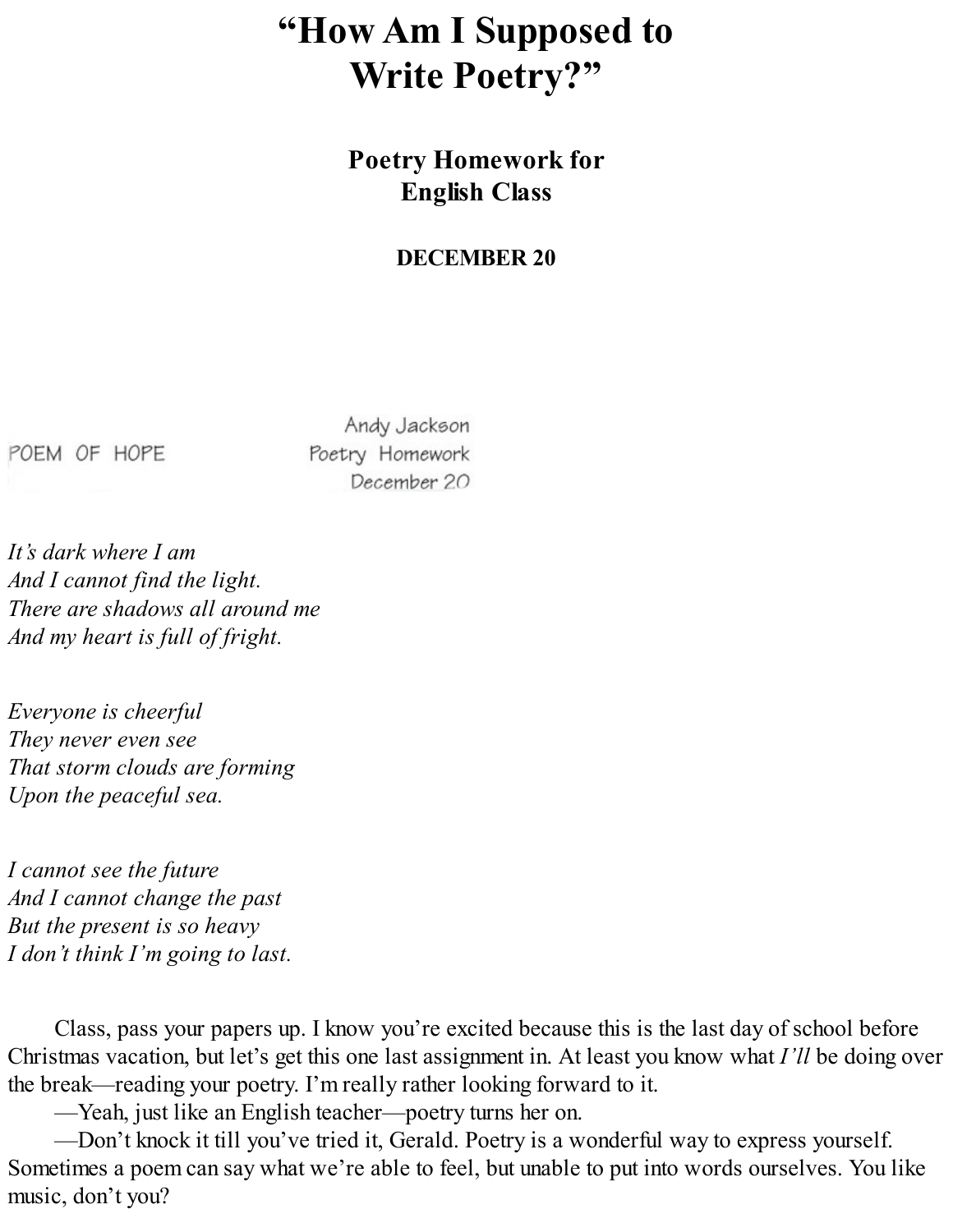—Yeah, 'cause it has a live bass and I can turn it up loud and jam.

—Do the songs that you listen to have words?

—Yeah, specially rap songs.

—Well, believe it or not, the words to those songs are poetry. Someone has written a poem, and a musician has set that poem to music with a beat. That's all poetry is. Poetry is a song without music. Can you deal with that?

—Yeah, but I still like what I hear on the radio better than what they put in this poetry book.

—That's my point exactly. If you don't like these, write your own! Now do I have all the papers? Andy, where's yours?

—I didn't do it.

—Oh, Andy, why not? This was the last big grade for this quarter. You've missed quite a bit of homework the past few weeks. I know you haven't felt well, but this was an easy assignment.

—Yeah, well, I forgot. I'm sorry.

—I am too, Andy. I hope you have a great vacation. Come back in January and let's start fresh, all right?

—I can live with that.

—Well, there's the bell—I wish you all a very Merry Christmas.

—Hey, Andy, I thought you did that poetry assignment.

—I did. It's in my book bag.

—So why didn't you turn it in? That's going to fry you when grades come out.

—I know. I don't even care. I just didn't feel like it, okay, Keisha?

—Okay, okay. Don't get all bent out of shape. Are you still coming over tonight?

—Yeah, I'll be there. That's one thing that I *do* care about.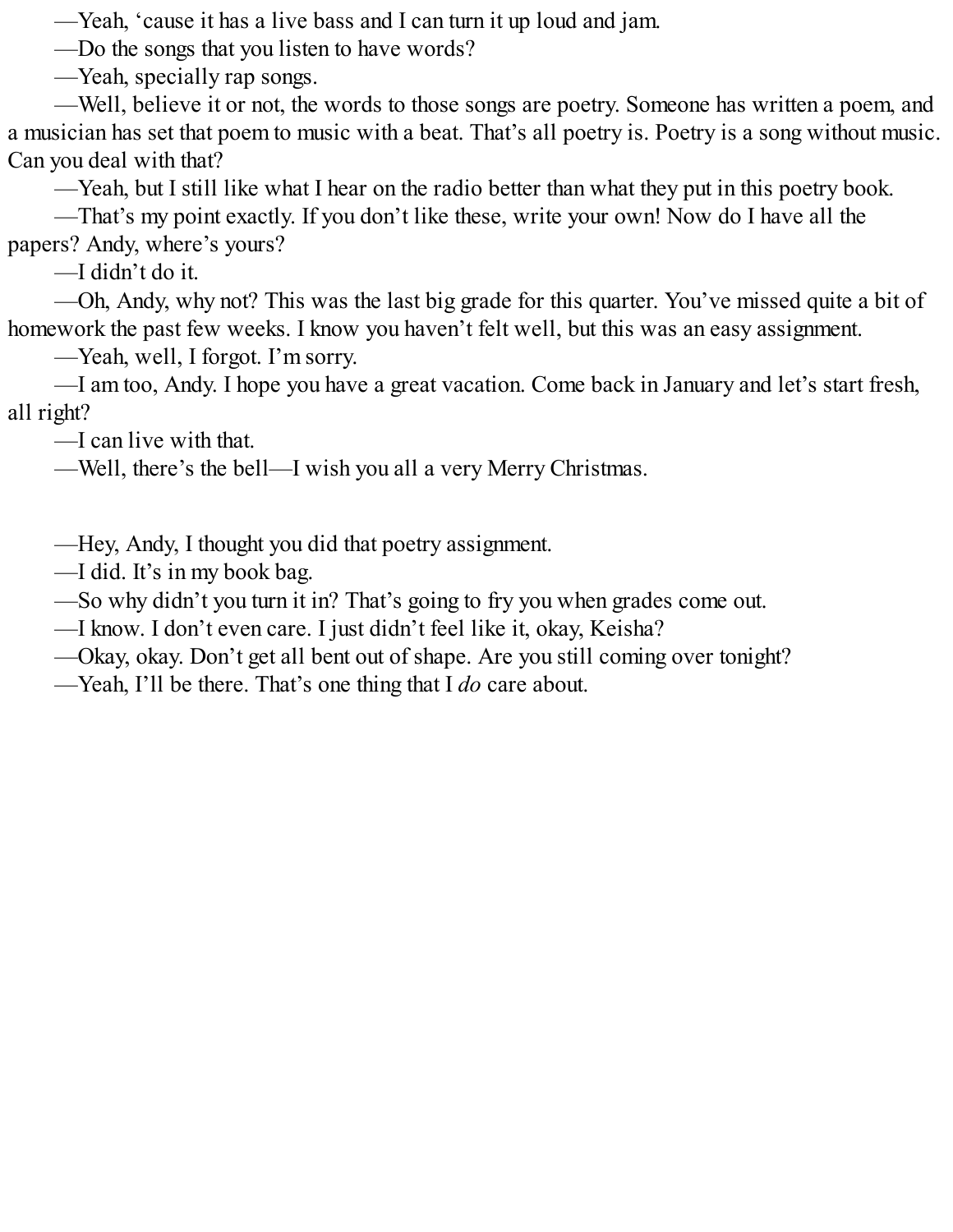*Rhonda Jeffries Poetry Homework D e c e m b e r 2 0*

*Love* is special, *Love is fine*, It sends warm shimmers *Down my* spine.

*His touch is like caressing fire. His smile can ma ke m e feel desire.* 

*His eyes are kind, His arms are strong, I ' ve***<sub>***found***</del>** *the***<sub>***place***</sub>**</sub> *where I* belong.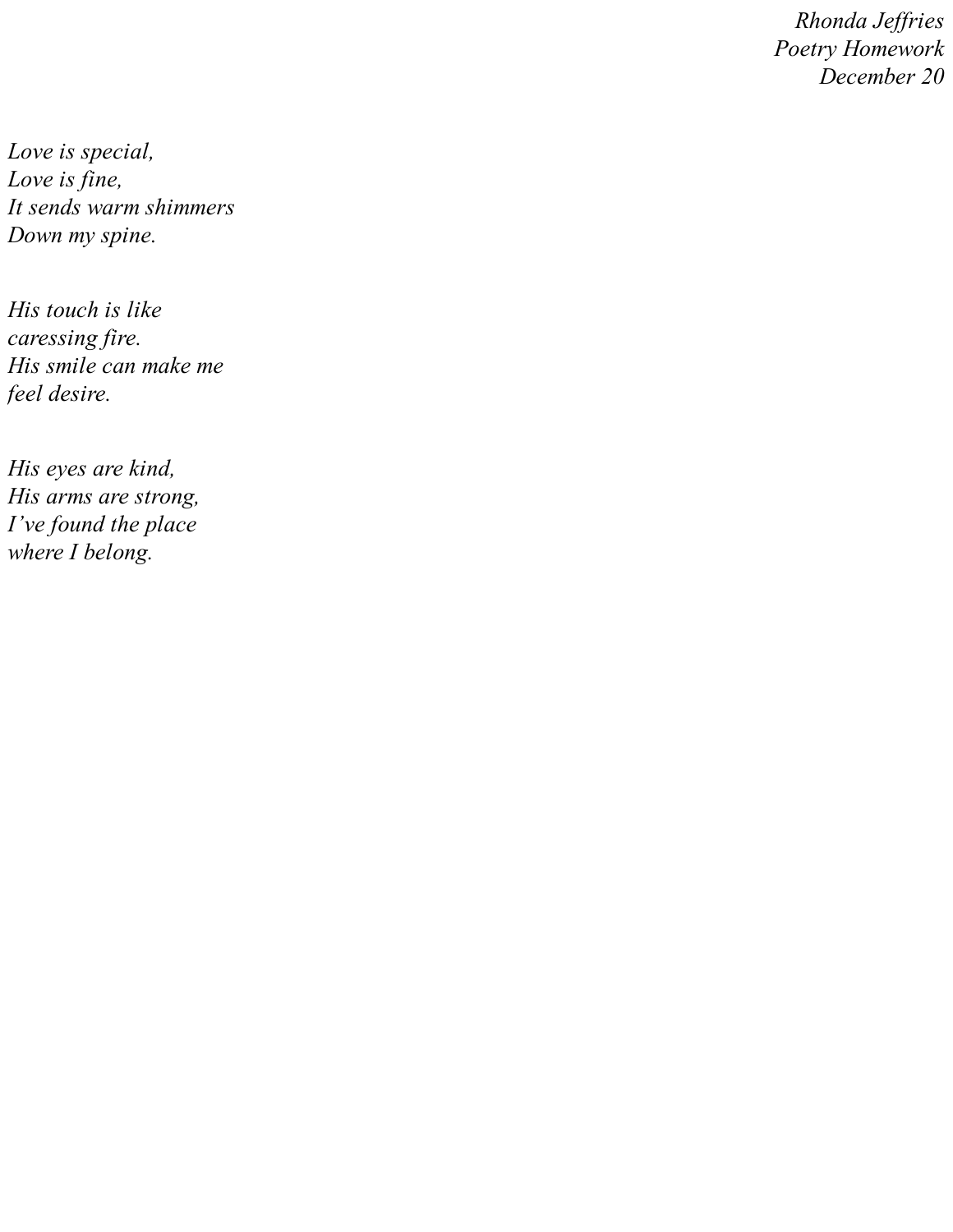*Keisha Montgomery Poetry Homework D e c e m b e r 2 0*

What's your problem, little man? Can't you deal with the basic plan? *Your* mama don't know *And your daddy don't know That* you got a secret *And it's going to blow.* 

*What's* your secret, little man? *Can't* you hide it under the sand? *Your* brother don't know *And your buddy don't know That you got a problem And it won't let go.* 

What's your problem, little man? Can't you deal with the basic plan? *Your* mama don't know *And your daddy don't know That* you got a secret *And it's going to blow.*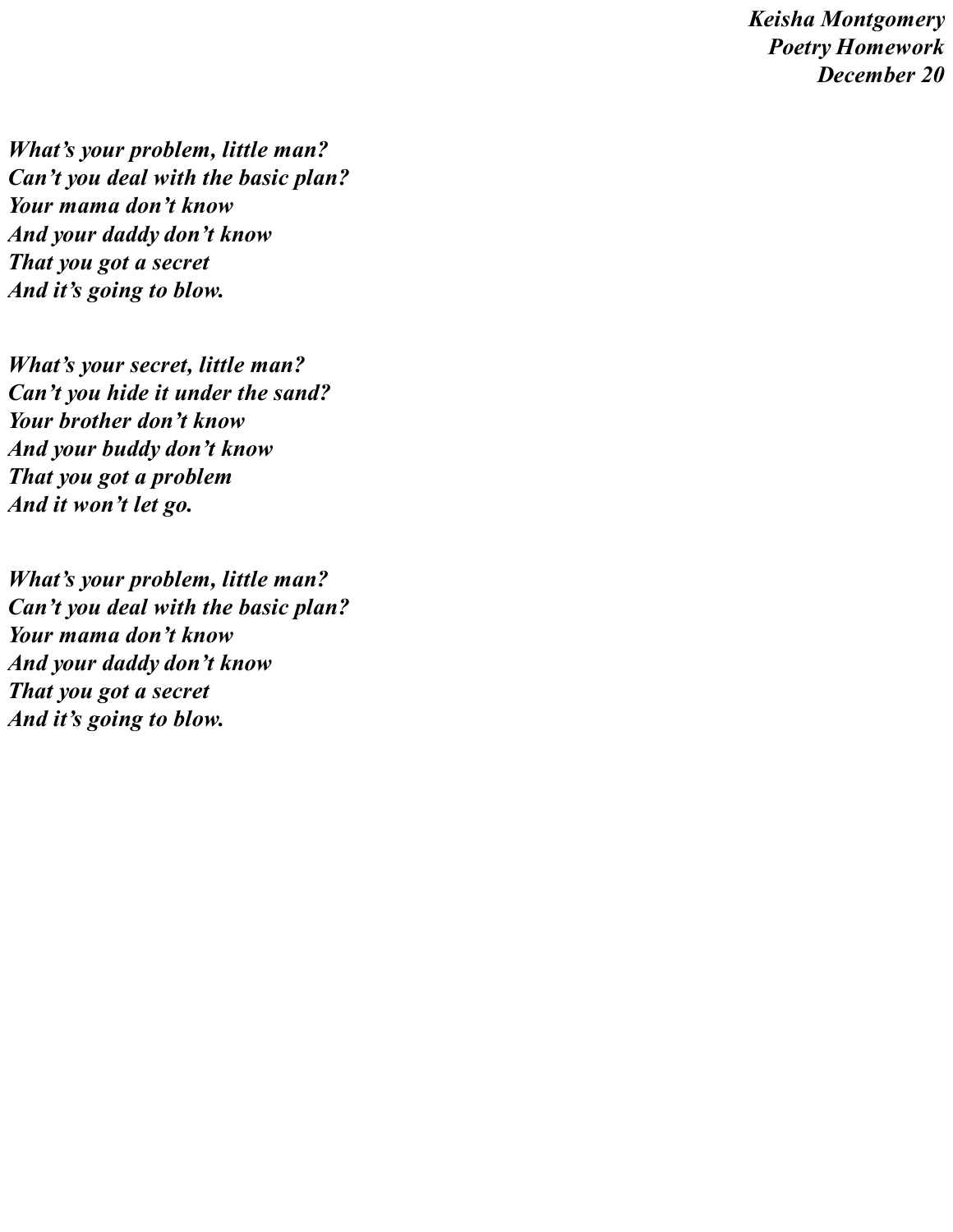*B. J. Ca rs o n Poetry Homework D e c e m b e r 2 0*

*I pray to the Lord Who* lives up above *To* send me a lady— *Someone to love.* 

*Sh e 's g o t t o b e fi n e, <i>Of the beautiful sort, And Lord, if You can*— *She's got to be short.* 

*She's got to have class And a sweet sort of grade, And she's got to light up When she sees my face*.

*She'd care about others With a little bit of style And she'd go to her church Every* once in a while.

*I* know You're real busy So I'm not asking much. *Just a sweet little lady Hat* warms to my touch.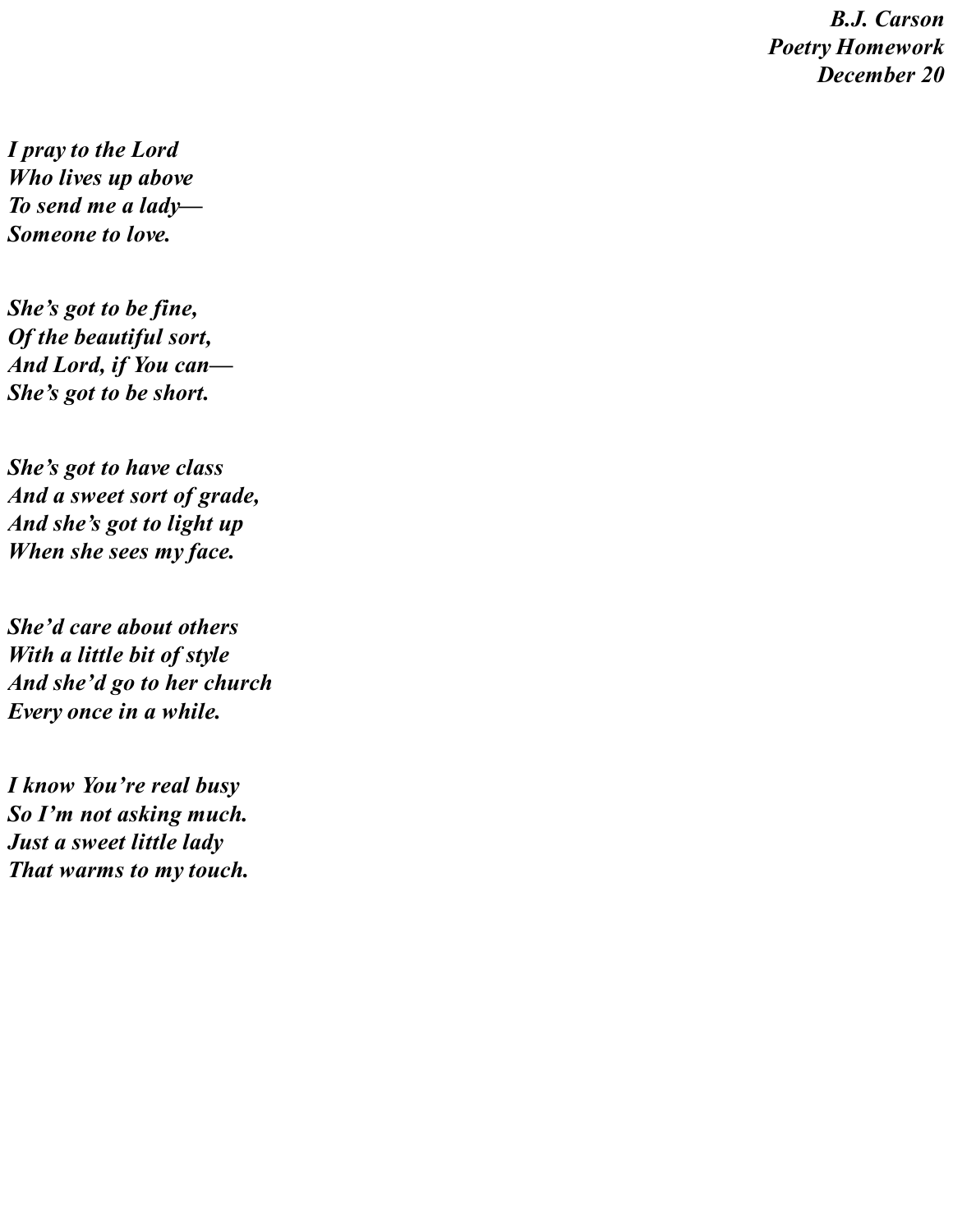**Gerald Nickelby Poetry Homework December 20**

**MYteacher said to write A poem about some stuff. I really don't like poetry And I think I've had enough.**

**The words are all arranged In a funny sort of way That you cannot understand If you try and try all day.**

**There's poems about the flowers And poems about the trees. I think that I'd go crazy If I tried to write like these.**

**She said listen to my music But my music makes good sense. 'Cause rappers speak in street talk And are never hard or dense.**

**So I'm going to tell my teacher That I'm not going to fight it, I did my best with poetry But I just couldn't write it.**

## **Dear Ms. Blackwell,**

**I know this is a little late. I thought about what you said in class, but this is all I could come up with in study hall. Do I get points for trying? Have a good Christmas!**

**Gerald**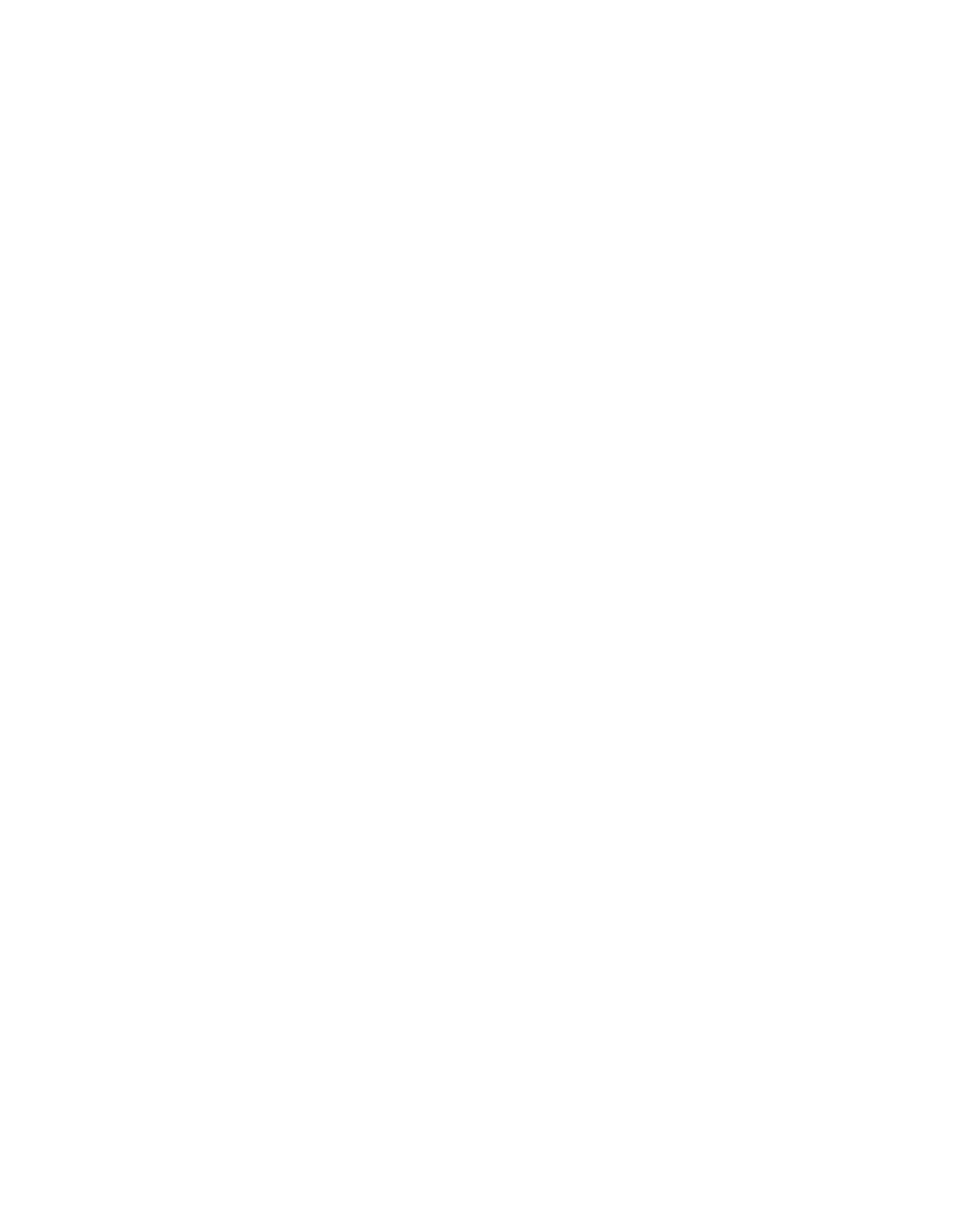# **Christmas Without Rob**

**Andy and the Psychologist**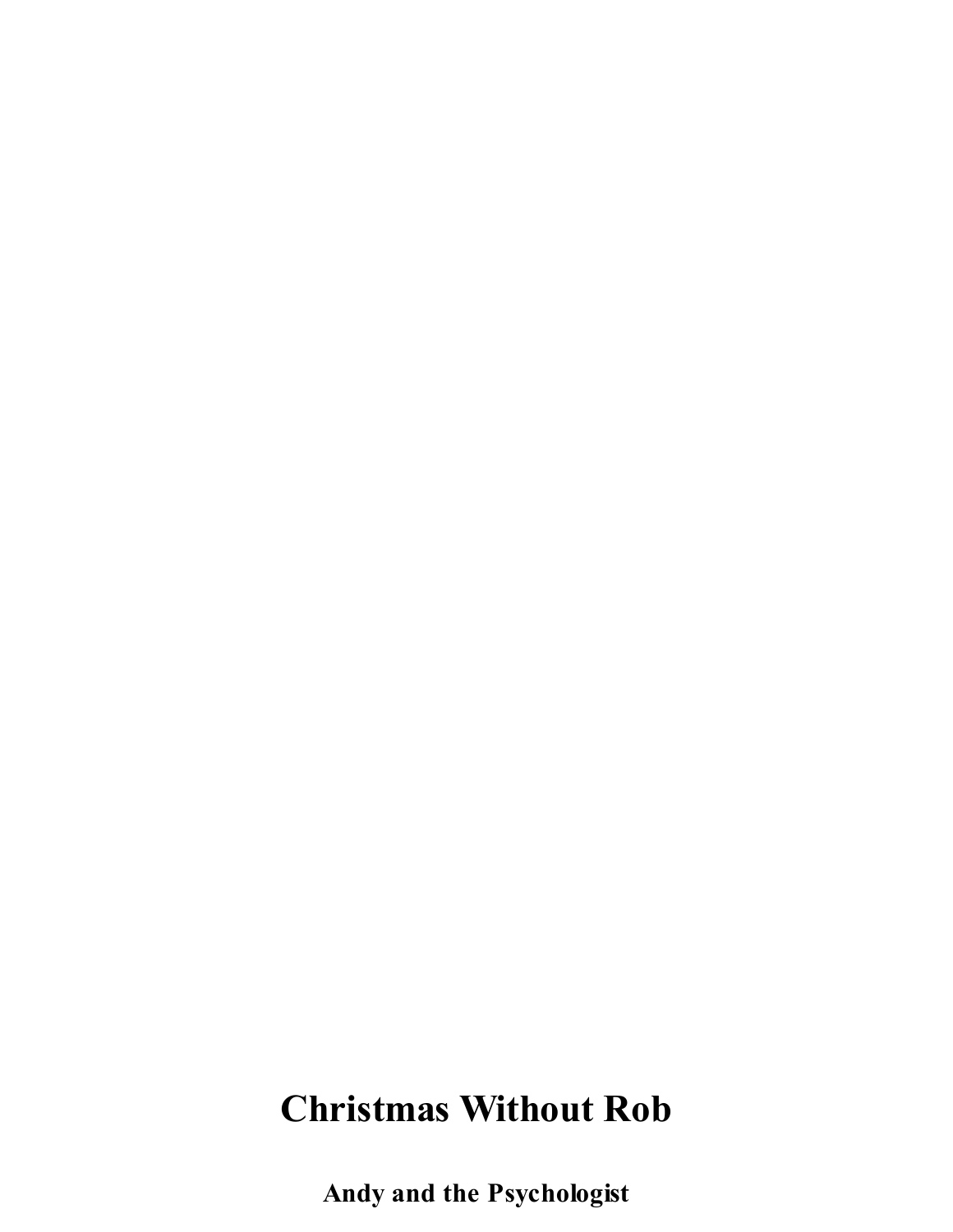#### **DECEMBER 29**

—I'm glad you came back, Andy. I'd like to finish our conversation.

—What conversation? I do all the talkin'. All you do is sit there and look out the window. You know, you really should trim those nose hairs.

—Thanks for the cosmetic advice. Now, what about you? We never really talked about Keisha, or Christmas, or the rest of the school year up to this point. Do you feel ready to get started?

—Yeah, I guess. Let me see…Christmas…Well, Christmas was kinda rough. Me and Rob used to hang out in the malls during the holidays, checkin' out stuff that cost to much and pretendin' to be interested in buyin' it. It was funny—we would walk into one of those stores with alarms and bells and electronic wires on the leather goods—you know the type I mean.

—Yes, I'm with you.

—The salespeople started to follow you around as soon as you hit the door, and they *never* take their eyes off you, like you gonna steal somethin' with the Bells of St. Mary's connected to it. Now, white boys can go in there, and when they say, "Just browsing," the salespeople leave 'em alone. Sure, they watch 'em, but they relax a little and stay behind the counter. But let a black dude walk through the door, and it's "Security Alert" in the first degree.

—You're right. I've had it happen to me.

—So then we would say, talkin' real properlike, "My partner and I are interested in purchasing one of your more expensive commodities. Would you be so kind as to allow me to try on this leather coat?" The saleslady, who was always some white lady with too much perfume and too much makeup, would get real nervous and start lookin' toward the back room, where I guess her boss or some security guy was. (And don't let all four of us come in together—the old biddy would just about wet her pants!) But she *had* to let us try it on, 'cause there was the chance that we really did have \$5,000 in our back pockets. After all, we're drug dealers anyway, right? Isn't that what they think?

—You know, at this point, I'm supposed to say, "Now Andy, let's not exaggerate here." But what you're describing happens all the time. How does that make you feel?

—Same way it makes you feel—like cheap crap. So, anyway, we'd play with her for a while, then tell her we'd be right back with Daddy's credit card. I know they thought we were scopin' them for a robbery—if you look back into the store right after we left, you could see her writin' down vital information, scribblin' furiously our height and weight and skin color so she can identify us when we come back to rob her silly behind. We would laugh and go on to another store, but it really made me kinda mad that they treated us that way.

—Did all of you feel anger at these kinds of incidents?

—Yeah. It made us wanna break somethin' or hurt somebody. We never did, but I can see how places get mobbed or looted if folks get mad enough. Sometimes you get sick of bein' treated like dirt.

—I hear you. So what else did you fellas do in the mall?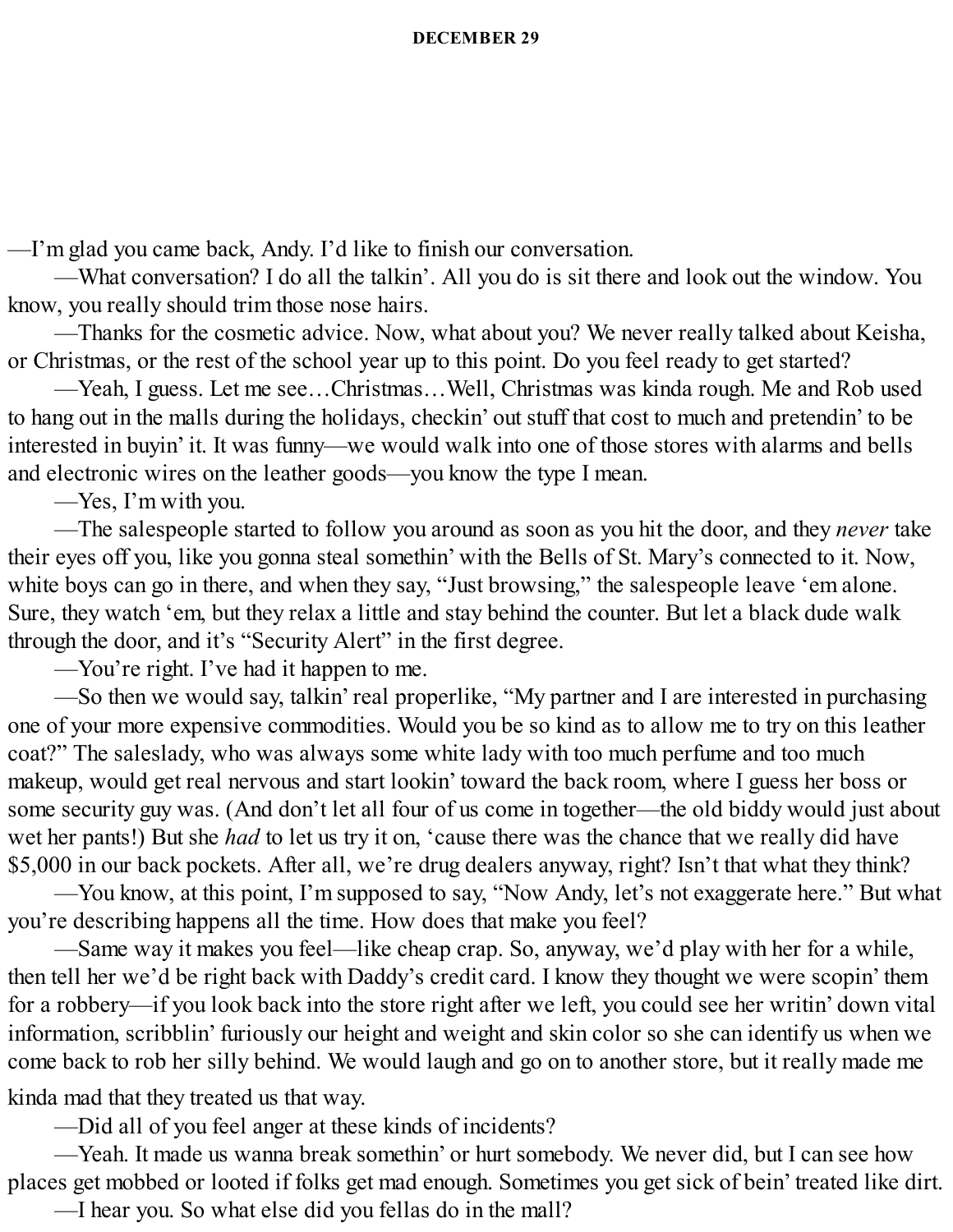—Well, then we'd go to sit on Santa Claus's lap and get our pictures taken. Just when they were about to snap the picture (and they'll take a picture of *anybody* who'll give them the \$8.95), we'd pull down his beard, or take off his hat, or say real loud, "Why, you're not Santa—you're just some old white dude!" He'd get really mad, but since there was always a bunch of little kids in line, he'd smile and say, "Santa doesn't like bad little boys—you guys run along now." We'd jump up and leave before they had a chance to call Security. I never could figure out why any black kid would want to sit on the lap of some old stinky-breath white man in a red suit and tell him what he wanted for Christmas anyway. How come stores never have black Santa Clauses?

—I don't know, Andy. I used to wonder the same thing.

—So Christmas was rough this year. The malls seemed so phony—all that glitter and shiny stuff —giant green balls and red ribbons hung from the ceiling, with signs like, The Magic of the Season Is at Midtowne Mall. All they care about is how much money you got in your pocket or what the limit is on your credit card. And if you ain't got no money or no credit card, you can just pass up the Magic and Midtowne Mall, 'cause we're takin' up a parkin'space from payin' customers.

—Very cynical observation, but probably true. Didn't you go to the mall with Keisha recently? How'd that go?

—Well, it was about two weeks ago. When I went with Keisha to the mall, and when I saw the Santa Claus display, I got *real* depressed. I had to go home. It just brought back too many memories. Keisha understood, though. She's okay.

—Does she have any problem with helping you with your emotional ups and downs?

—Naw, Keisha's cool. If it hadn't been for Keisha, I mighta really gotten depressed. After the accident, Keisha was always there. She came to the hospital, to the funeral, to the trial. She was the only one I could cry in front of and not be embarrassed. My father kept telling me to put it behind me, to quit dwellin' on the past, to get on with my life, but Keisha said stuff like, "I know it hurts, baby go ahead and let it out." Sometimes we'd be sittin' on the couch in her livin' room, and she would hold me and I would cry so hard my whole body would shake, and then I'd fall asleep with my head on her lap. Me and her never really—you know—did it—I think I like her too much to do that right now. I talk big in front of the boys, but they know Keisha's special to me.

—Do you depend a lot on Keisha?

—Yeah, I guess so. She's there for me when nobody else is.

—Suppose Keisha wasn't there? What would you do?

—No chance, man. Me and Keisha are tight. She's my lady.

—Relationships end all the time. Could you take it if you had another serious personal loss?

—Naw, man. You don't understand. Look, let me give you an example. It was Christmas Day. I gave Keisha a bottle of that perfume that she wanted and she gave me a real nice sweater. Everything was cool. We were sittin' in my livin' room. Our Christmas tree was all shiny and glowin'. My dad was dozin' in his chair, Mama was workin' a puzzle that I had given her (she likes word puzzles), and Monty was playin' with some space soldier people that he got for Christmas. I felt—I don't know—

sorta "at peace." If that one moment coulda continued forever, life would be sweet.

—But it didn't.

—No. The phone rang and spoiled it all. It was Rob's mother. She was all teary-soundin' and she said she just wanted to wish me a Merry Christmas. See, she used to call me every Christmas and tell me to come and pick up my rock. It was this silly joke-thing we did every year.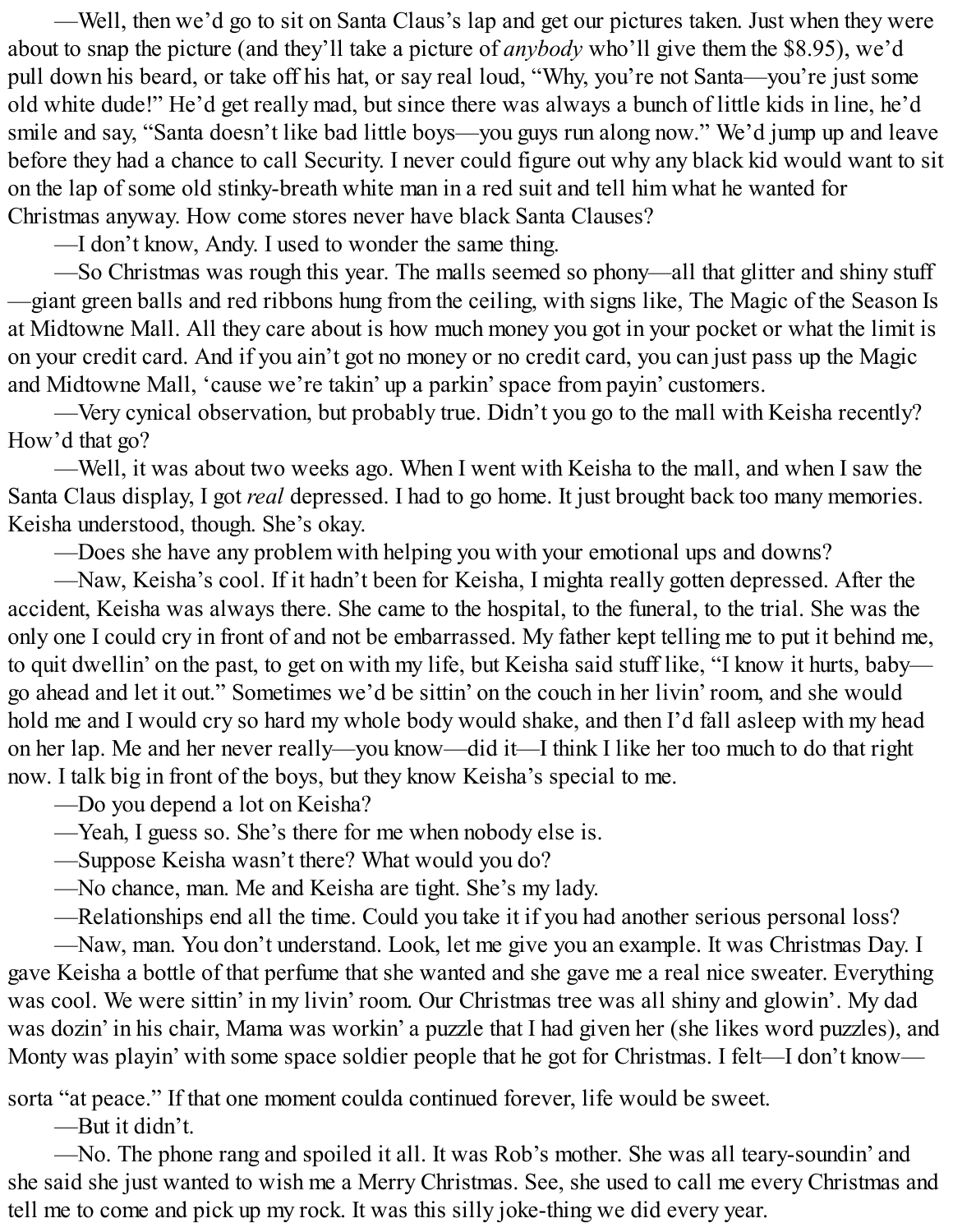—Your rock? I don't understand.

—You know how they say that kids who are bad won't get any Christmas presents and will only get a rock in their stockin'? Well, every year, she'd call me up and tell me to come and get my rock. Then I'd say, "But I been good!" So then she'd say, "Well, if that's the case, come on over and let's see what else we can find for you." I'd go over later and she'd always have somethin' cool like a Lakers hat or a Bulls T-shirt for me.

—So this year, did she mention the rock?

—No. I think she wanted to. But neither one of us could get past that part about whether I been good or not.

It upset the both of us. She hung up real quick. I think she was sorry she called.

—Were you sorry that she called?

—Yeah, I was. It spoiled that one special moment of peace and it made me start thinkin' 'bout all the pain in my life. Keisha could tell somethin' was wrong, but she didn't ask. She leaned her head on my shoulder and started singin' "Silent Night" real quietly.

—Did that make you feel better?

—Yeah. I relaxed a little. Then my dad woke up, and I guess he thought things were gettin' too cozy, 'cause he said it was gettin' late and I probably should be walkin' Keisha home.

—So you feel secure in your relationship?

—Yeah, man. Me and Keisha are tight. She keeps me on balance. When my parents get on my last nerve, or school gets to be too much, or I get really depressed, I can call her and she'll cheer me up. She believes in me. That means a lot.

—Well, Andy, I really enjoy these sessions with you. Would you be willing to come back again? Perhaps we need to discuss some aspects of your life just a little more. And once you get started, you don't really seem to mind, am I right?

—I guess not. It does kinda help to talk about some of this stuff.

—Good. See you next time.

—Later, man.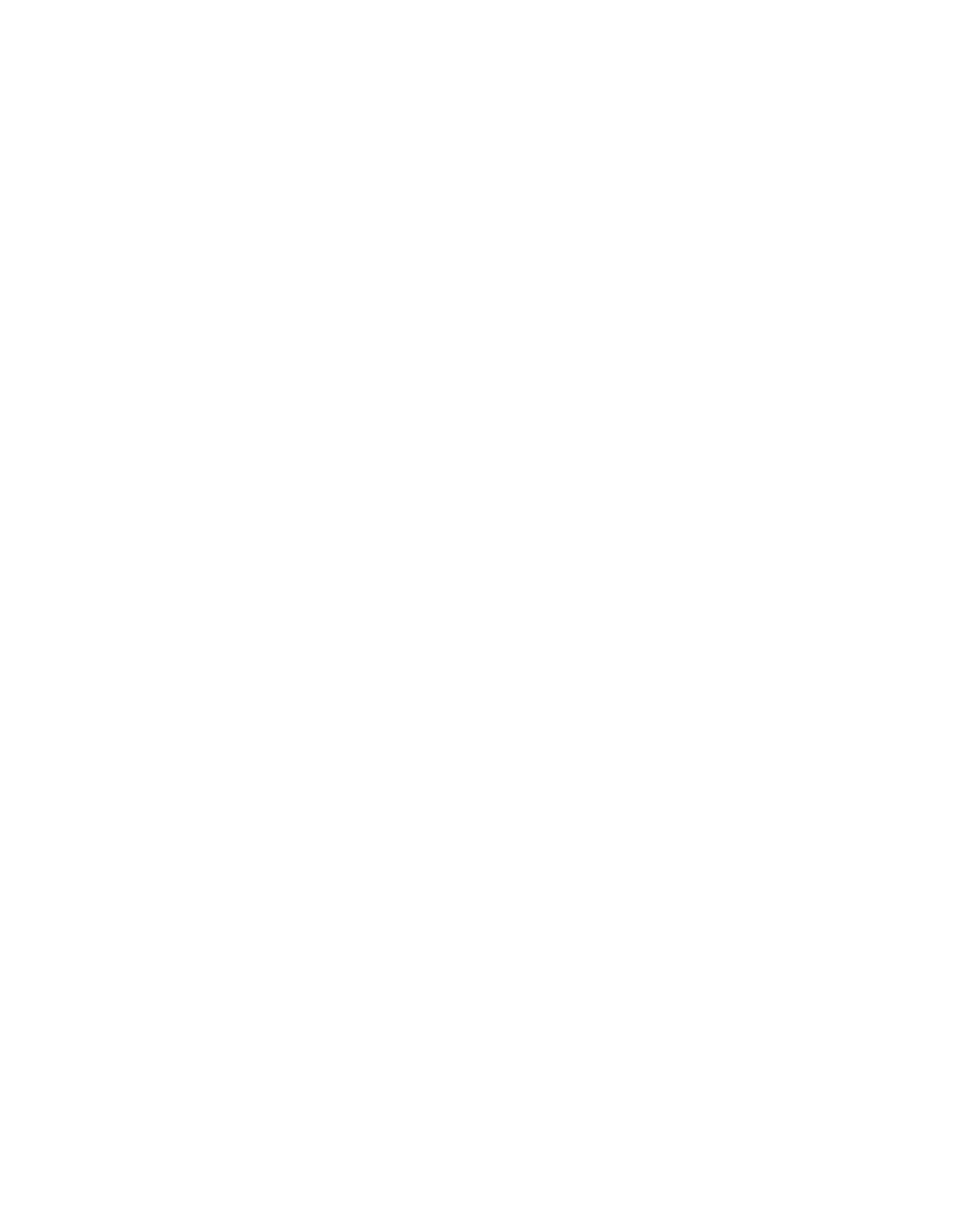# **"Good Morning, Hazelwood"**

**Morning Announcements First Day Back after Christmas Vacation**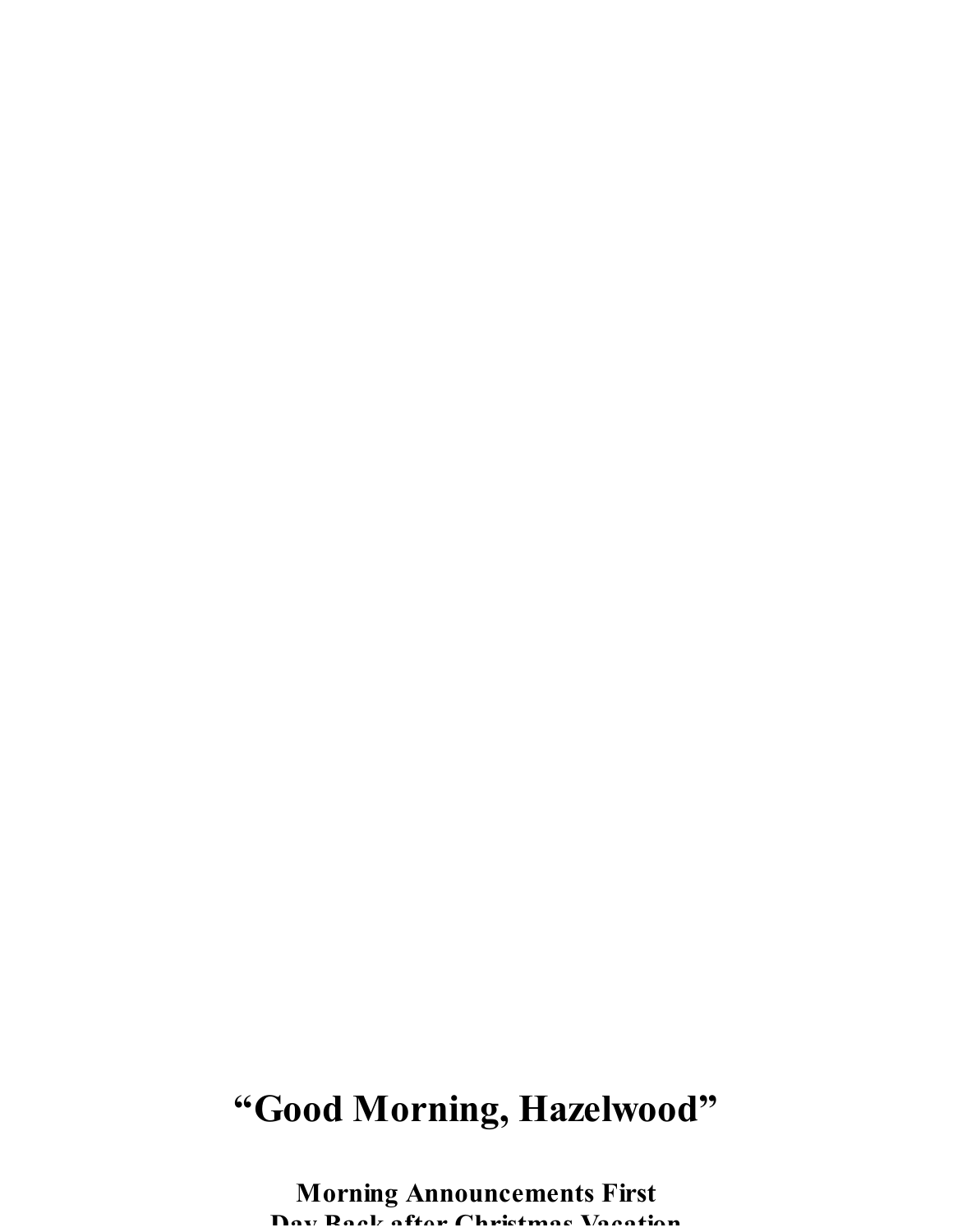#### **JANUARY 7**

### **DING. DONG. DING.**

*—Good morning, Hazelwood. May I have your attention, please? These are the morning announcements for Monday, January 7. Would you all please rise for the saying of the Pledge of Allegiance?*

—I pledge allegiance to the flag of the United States of America and to the republic for which it stands, one nation under God, indivisible, with liberty and justice for all.

*—Welcome back from Christmas vacation. We hope you had a safe and restful holiday and have come back ready with a positive attitude to successfully handle the academic tasks before you.*

*—The Unity Cultural Association wishes to thank all students who brought in canned goods for needy families. We were able to donate over thirty baskets of food to area families. Thank you for your support, and thank you especially to Room 225 for bringing in exactly 225 cans. Please contact the U.C.A. to schedule your pizza party.*

*—The SAT scores have arrived and are available to be picked up in the Senior High Counseling Of ice. If you would like to discuss your scores, please make an appointment with the secretary there to see your counselor. Also, a reminder to juniors that college plan forms are due in the next thirty days.*

*—Tryouts will be held next week for the annual Hazelwood Talent Show. If you can sing, or* dance, or tell jokes, get your act together and get ready to show your stuff! More details to follow.

*—The Hazelwood Tigers Basketball Team won Friday against Taylorville, by a score if 88-56. That's the sixth Tiger victory in a row. Captain Andy Jackson and forward Tyrone Mills led the team with twenty points each. Our Tigers meet the Erieview Eagles this Friday. Tickets will be on sale every day during lunch.*

*—All girls interested in running for the championship Lady Tigers Track Team should sign up in the gym of ice. Indoor practice starts soon.*

*—This concludes the morning announcements. Have a pleasant day.*

### **DING. DONG. DING.**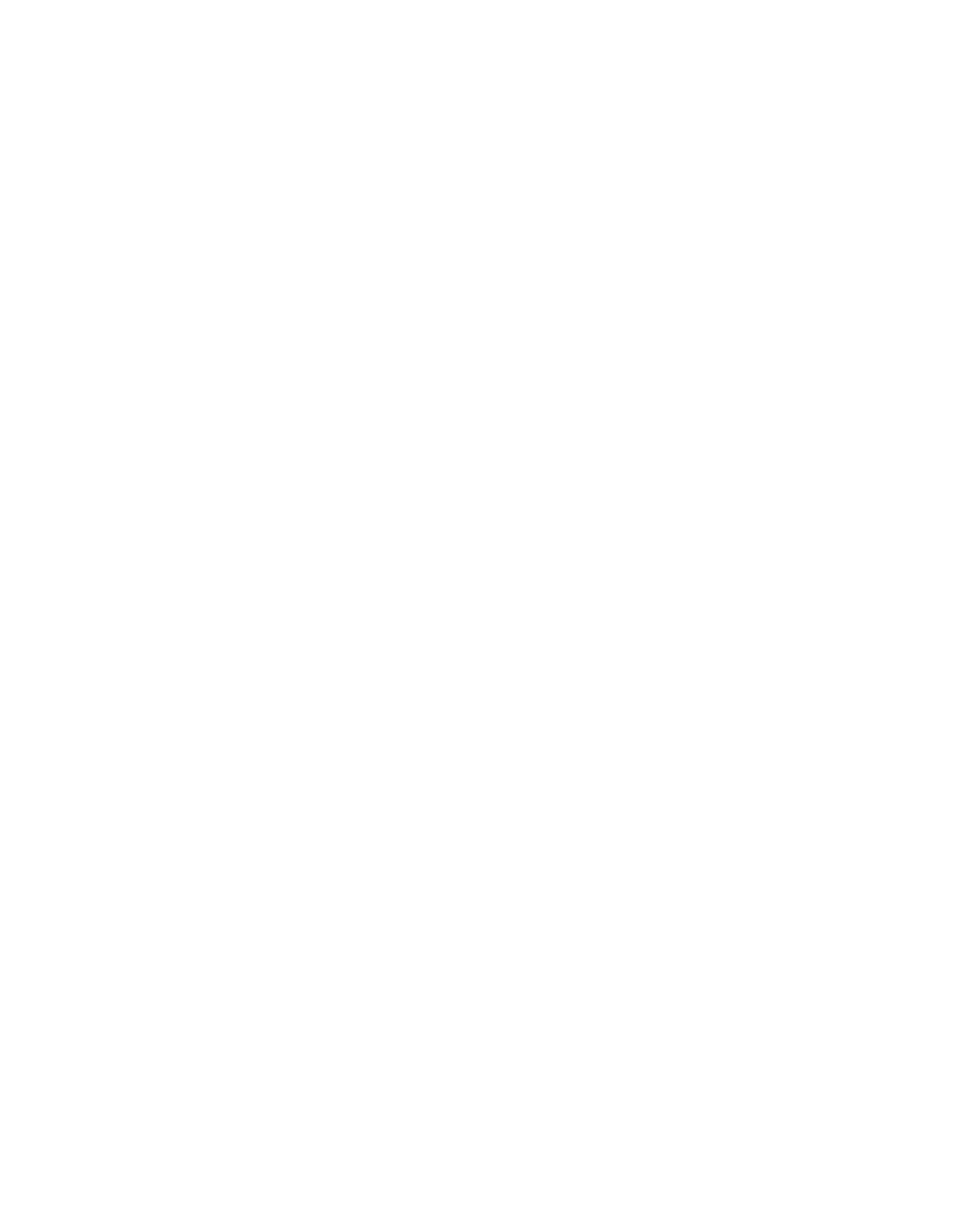# **Black On White**

### **Andy and Keisha on a Snowy Day**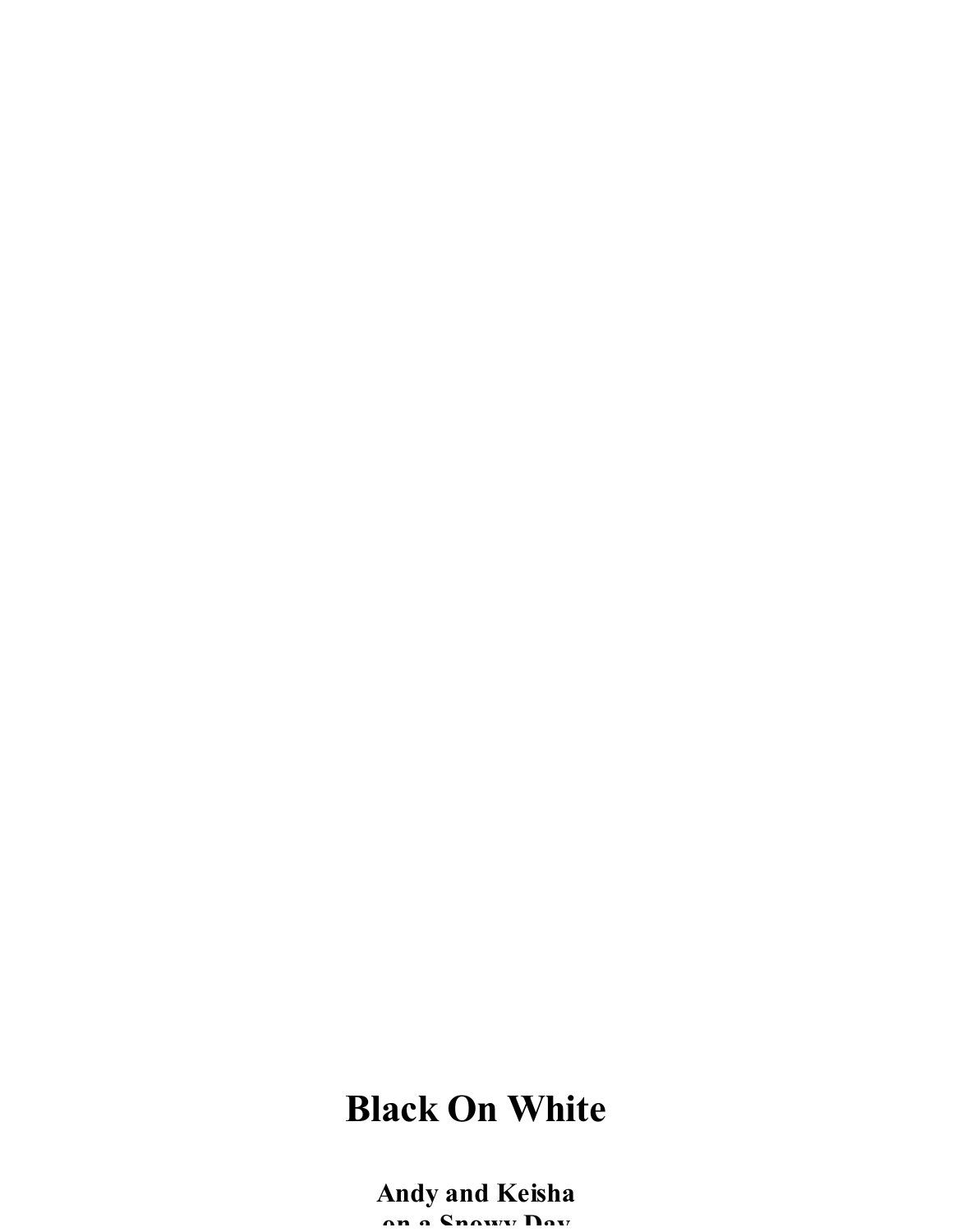#### **on a Snowy Day**

#### **JANUARY 11**

—Hello, may I speak to Andy?…Hi, Andy, this is Keisha. Have you looked outside yet? —Girl, I ain't even awake good yet. What's up?

—It snowed last night! Must be about six inches out there. And it's still coming down hard.

—Shucks. I hate snow. It gets all in my shoes and I walk 'round with cold, wet toes all day.

—So wear some boots.

—You sound like my mama.

—And you sound like a two-year-old. I just wanted to let you know about the snow. Get up and get going. Your dad'll probably have you shoveling.

—You got that right. You think they'll cancel school?

—Be for real! They *never* close the city schools. The lucky ones are the kids who live in places like Boone County—out in the country. They always get off school in the winter.

—Yeah, no such luck for us. I'll see you at school, wet feet and all.

—Ain't nobody even here. I shoulda stayed home. I hate snow.

—Oh, Andy, you complain too much. It's so pretty. Look how shiny and glistening everything looks. The trees, even the telephone lines, all look different—like they've been decorated.

—You a trip, Keisha. You always see the bright side of everythin'.

—What can I say? I'm a rose in the snow—the bright spot in your dark, seems-like-it's-alwaysdepressed life.

—You got that right. There's the bell. Let's get to class. Think Ms. Blackwell is absent?

—Not a chance.

—Yeah, she's a fire-breathin' dragon. All she got to do is breathe hard and the snow in front of her'll melt!

—Oh, Andy, she's not so bad.

—That woman and her poetry are gonna drive me crazy!

Got up this morning

Feeling good and black Thinking black thoughts Did black things Played all my black records And minded my own black business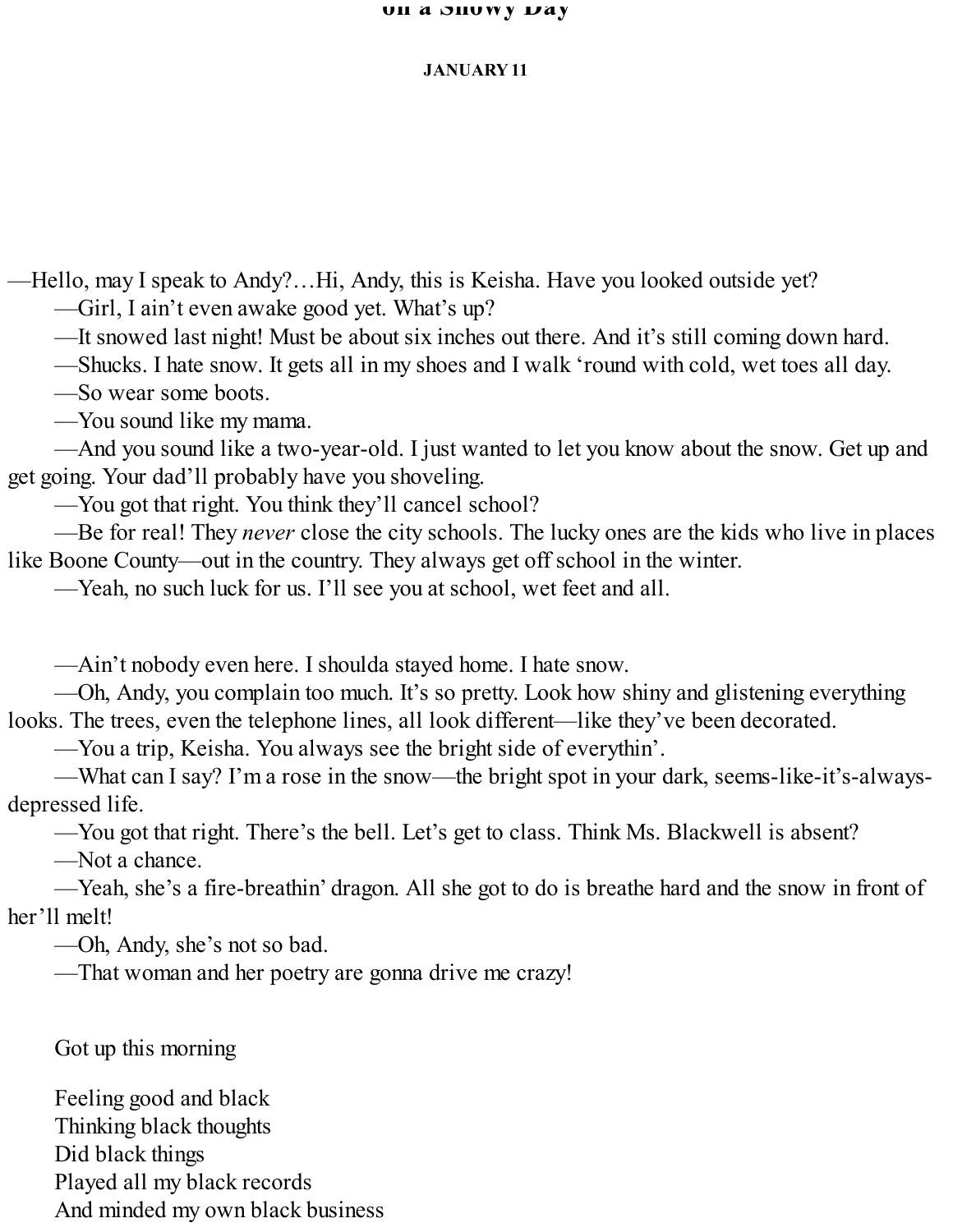Put on my best black clothes Walked out my black door And, Lord have mercy: white snow!

—Hey, that's funny. You right, Ms. Blackwell—that one's not so bad. That's exactly how I felt this morning when I saw all that snow outside.

—Thanks, Andy. Coming from you, that's a real compliment. Gerald, what do you think?

—Hey, that's the way I feel *every* day. Sometimes I just feel like there's white everywhere I look, you know what I mean?

—Not exactly.

—It's like the snow today—like you go outside and there's white all around you—like swallowing you up.

—Go on.

—Like the lady said in the poem—you mindin' your own black business and all this white stuff jus' takes over your life. And I ain't jus' talkin' 'bout snow!

—What's wrong with white, Gerald?

—Nothin', Mary Alice. This ain't no personal thing 'bout you or any other white person. I'm just tryin' to explain a feelin' I got.

—That shows a real depth of understanding, Gerald—of the poem, and of some of the larger ideas that the poem touches on. I'm glad you liked the poem. What did *you* think, Mary Alice?

—I never really thought about it. But I guess Gerald is right. Sometimes it must be mindboggling!

—Good. Any other comments? Keisha?

—I like the poem. All of us at one time or another feel like a cinder among the snowflakes. You stand out when you just want to blend in; you get noticed whether you want to or not. But it's not always racial. In one of my classes, I'm the only girl. That's just as bad.

—Good point, Keisha.

—Ms. Blackwell?

—Yes, Andy?

—Why is that in the literature and poems and everythin' we read in English class, black usually stands for somethin' bad and white stands for somethin' good? The good guys always ride a white horse, and the bad guy is always a black-hearted villain. How come?

—I'm not sure, Andy, but it certainly is apparent in literature. I don't think it's completely racially motivated, however. The tones of black and white have the greatest amount of contrast between them, therefore writers and poets, who have always dealt with extremes in passion and people, use black and white to create those images of contrast. Can you think of any other example where color is used as a metaphor to express an idea? Or where black is used as a positive and white

is used as a negative?

- —How about green with envy?
- —Yellow fear?
- —Icy blue!
- —Purple passion!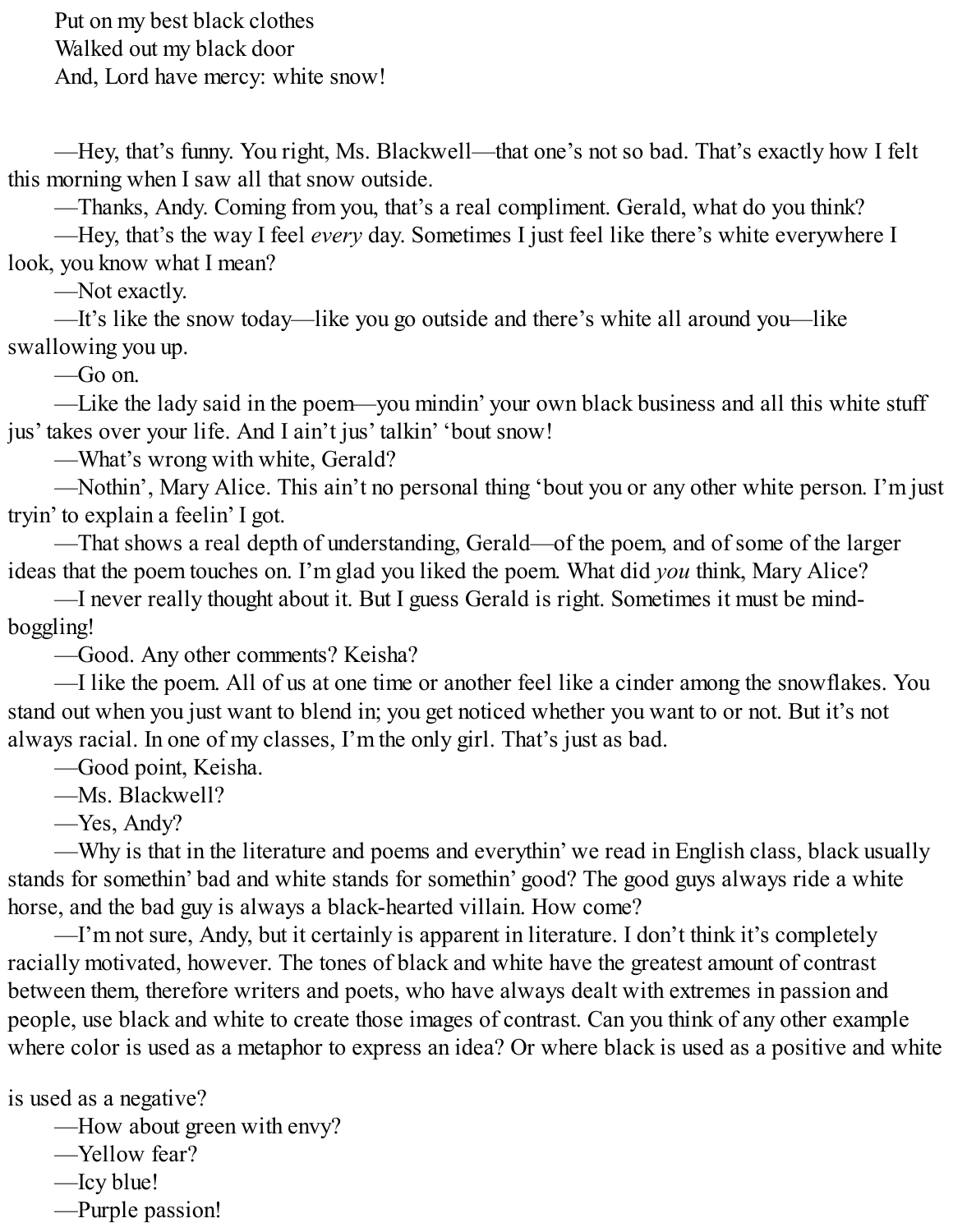—Ruby red lips!

—How about white heat?

—Or white as death?

—I know a real weird one. Chocolate is dark, right?

—Right! Brown and luscious!

—Ever eat white chocolate? It's even better!

—Dag! Everything good that's dark, they take it and make it white!

—How about black magic! Is that better than white magic?

—It's more powerful!

—Well then, what about black gold? Oil! I'd be rich!

—Excellent, class. As you have shown, color is used all the time to create images in our mind. It's society that implants positives or negatives onto certain ideas. You have the option to accept, reject, or change the stereotypes that currently exist.

—How do you mean?

—Okay, let me give you an example. In Puritan England, about 300 years ago, it was against the law to wear the color red. Anyone caught wearing red would be arrested and probably killed.

—Why? That's stupid.

—It wasn't stupid to them. They associated red with the devil and works of evil; therefore, anyone who wore that color must be guilty of evildoing.

—Hey, Keisha! You better get rid of that red sweater you're wearin'! I heard a police car go by. I'd be glad to hold it for you.

—Shut up, Gerald. You are just used to running from police cars!

—Okay, now, calm down. Let me give you another example of how color bias can be changed and this one *is* racial in nature. About twenty to twenty-five years ago, social activists started a campaign to get rid of unfair, negative racial stereotypes. That's when we first started hearing the phrases, "Black is beautiful" and "Say it loud, I'm black and I'm proud!" Before that, black people in American had been called all sorts of terrible names. And all those thousands of years of the Black Knight and black cats and the blackness of death that people associated with negative ideas were associated with a group of people whose skin happened to be darker than the skin of the folks who seemed to be in charge here. Even Africa was called "the Dark Continent."

—I see what you mean. My mother told me about all that stuff. She said when she was little, all she could buy were white dolls. Every little black girl had a beautiful white baby doll with long blonde curls to love and to hug.

—You're right, Rhonda. I had one like that myself.

—You did? Now *that's* funny!

—Well, times have changed. Stereotypes of color, race, and gender are slowly disappearing. It's up to you people to make a world that is better. Well, there's the bell. Good discussion, class. No homework tonight. Enjoy the snow.

—Are you feet cold, Andy?

—Not really. Yeah, maybe a little. Hey, Keisha, can I ask you somethin'?

—Sure.

—Do you think Robbie is cold?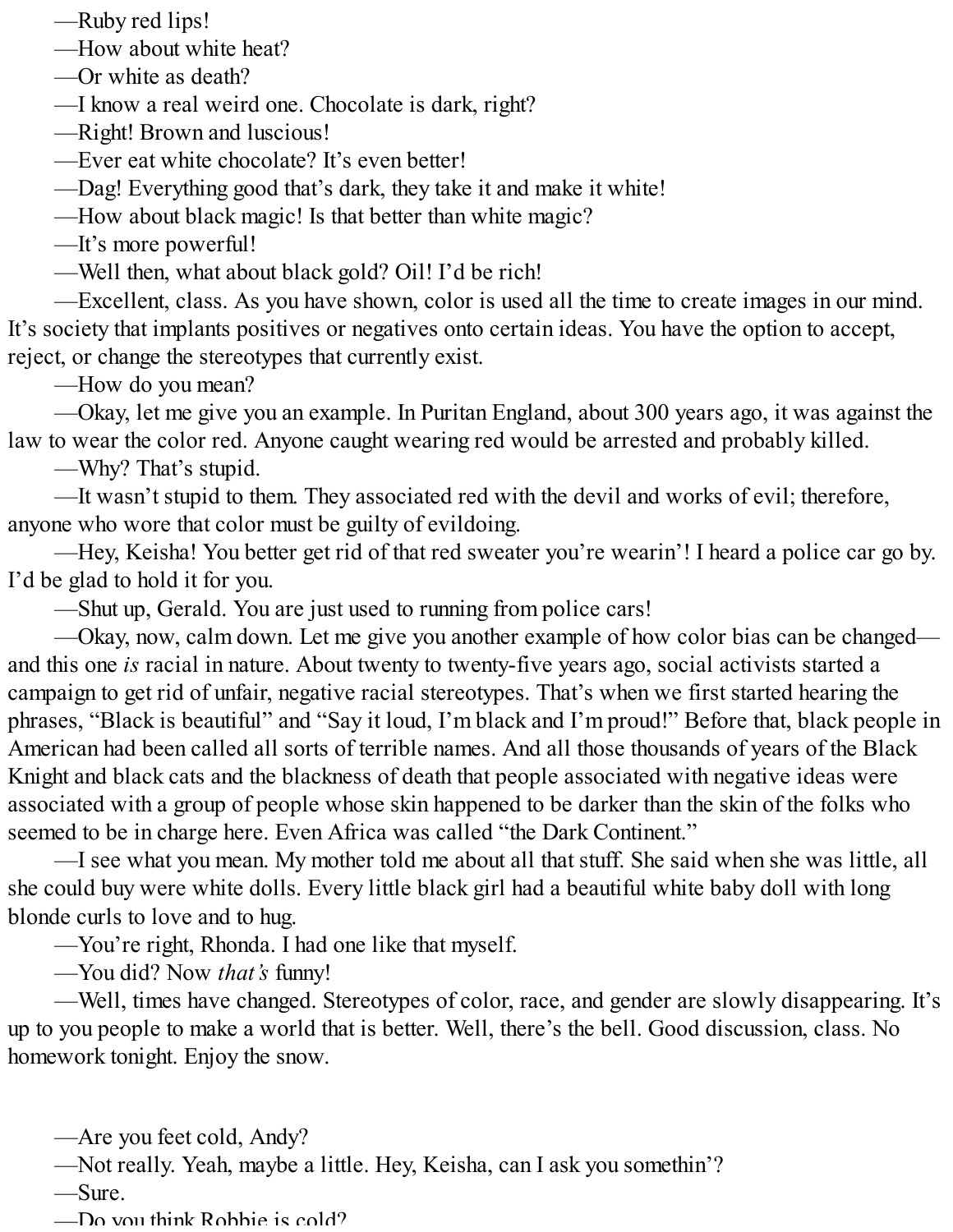Lo you unim robbit to volu.

—What?

—It's so cold today. And there's so much snow. Do you think he's cold?

—What makes you think of stuff like that?

—I was just thinkin' about how cold my feet are and how uncomfortable it makes me feel. And I was just wonderin' if Robbie is feeling like this all over.

—Andy, I don't think you should be talking like this.

—So cold. So cold. I can't stand it! I can't stop thinkin' 'bout Robbie out there frozen and cold in the cemetery. It's drivin' me crazy!

—Andy, stop it! You're driving *me* crazy. Robbie can't feel anything, Andy. Robbie is warm and at peace.

—Are you sure?

—As sure as I can be.

—Warm?

—Warm.

—At peace?

—At peace. Like I wish *you* could be. Now let's get out of here. If we miss the bus and have to walk in all this snow, then we'll *really* know what cold is.

—Okay, okay. Here I come…. Cold…. Cold…. So cold….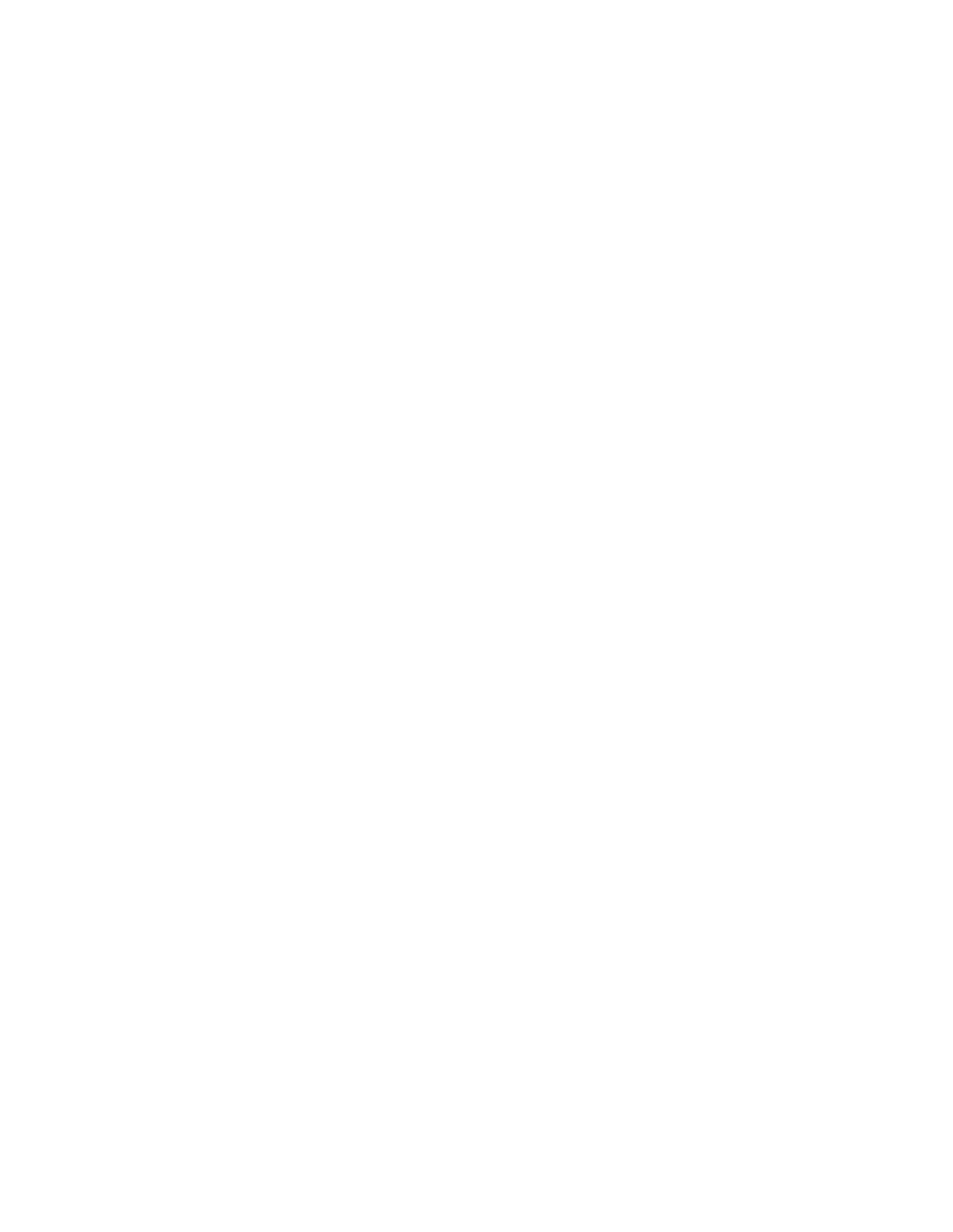**Accepting Fear— Escaping Pain**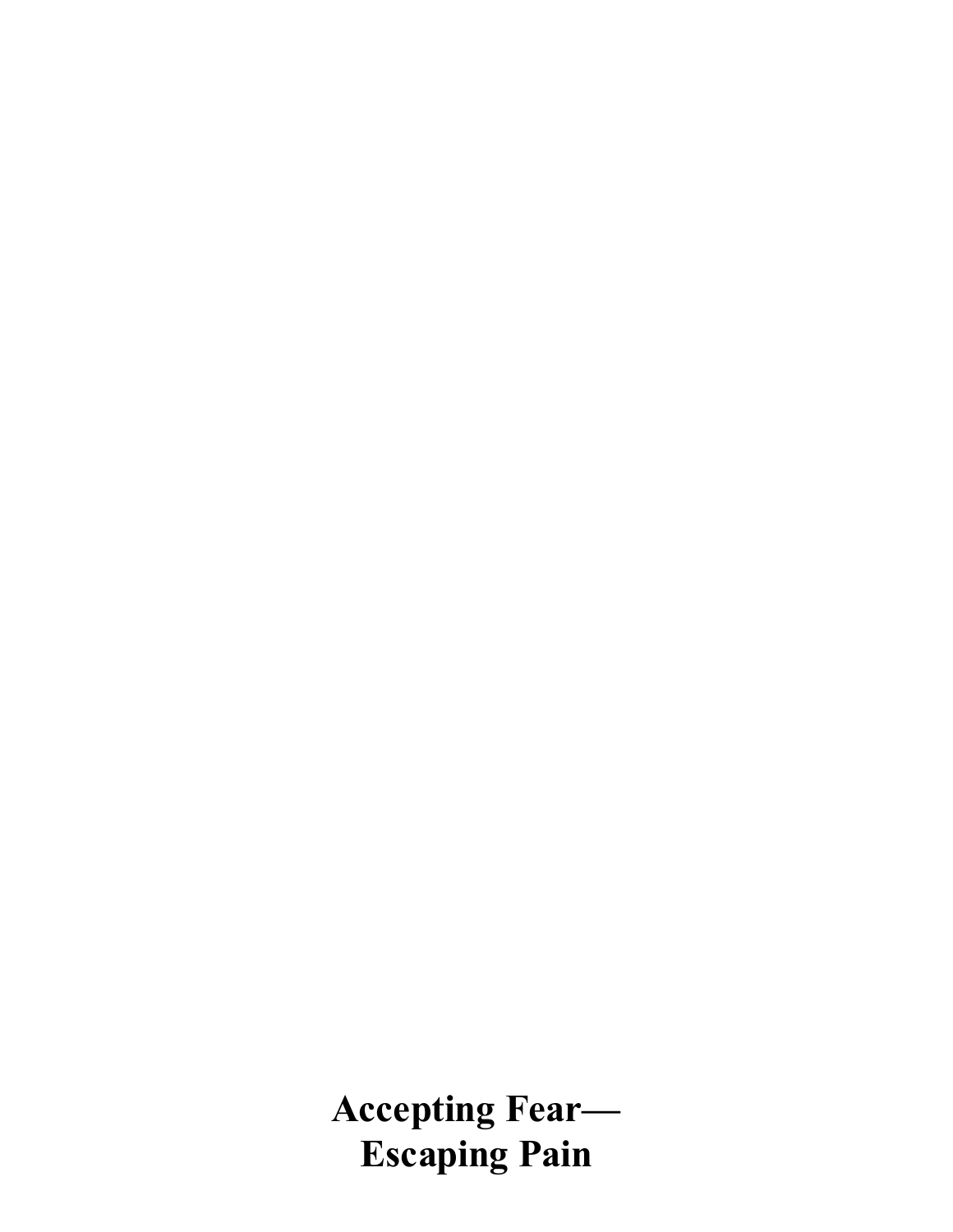## **Andy and the Psychologist**

### **JANUARY 12**

—So Andy, here we are again. Are you ready?

—You called the meetin', boss.

—How do you like all this cold weather?

—I don't. Everything is cold and dirty and generally depressin'.

—Do you find yourself depressed very often?

—Yeah, sometimes I don't even want to get out of bed.

—Do you feel sad?

—Not really. Just heavy, like I'm carryin' 'round Mike Tyson's punchin' bag inside of me.

—Do you ever feel like you're "out of touch" with reality?

—Well, yeah, now that you mention it. Me and Keisha went for a long walk a couple of weeks ago (I have no wheels anymore—remember?). We'd been talkin' 'bout Rob and the holidays and how his family must have felt.

—Have you talked to either of Rob's parents since that phone call you had from his mother on Christmas Day?

—Naw, man. I ain't got the nerve. I know they must hate me. Why would they want to talk to the person who killed their son?

—It might be worth a try. You were Rob's best friend, weren't you?

—Yeah, I guess.

—I bet they'd be glad to talk to you.

—Maybe.

—So go ahead—you were talking about the walk you took with Keisha.

—Yeah. We stopped at a freeway overpass, and we just stood there for a minute, watchin' the cars whiz under us. Their lights were on, and they came at us like bullets, it seemed—too fast to count. I thought about the four of us the night of the accident, on that same expressway, and I noticed that the retainin' wall was really only 'bout four feet high.

—Did you remember it differently?

—Yeah. That night, it seemed like a mountain. And the longer I stood there, the more I became like—sorta hypnotized by the slick whistlin' of the cars as they rushed beneath us. And I wanted to

### jump.

—Why do you think you felt like that?

—I don't know why—I just felt like I should be down there, like if I were part of that fastmovin' rush, I wouldn't *feel* anythin' anymore, and everythin' would be cool again. I think I even leaned over, really ready to join those bullet-things down below.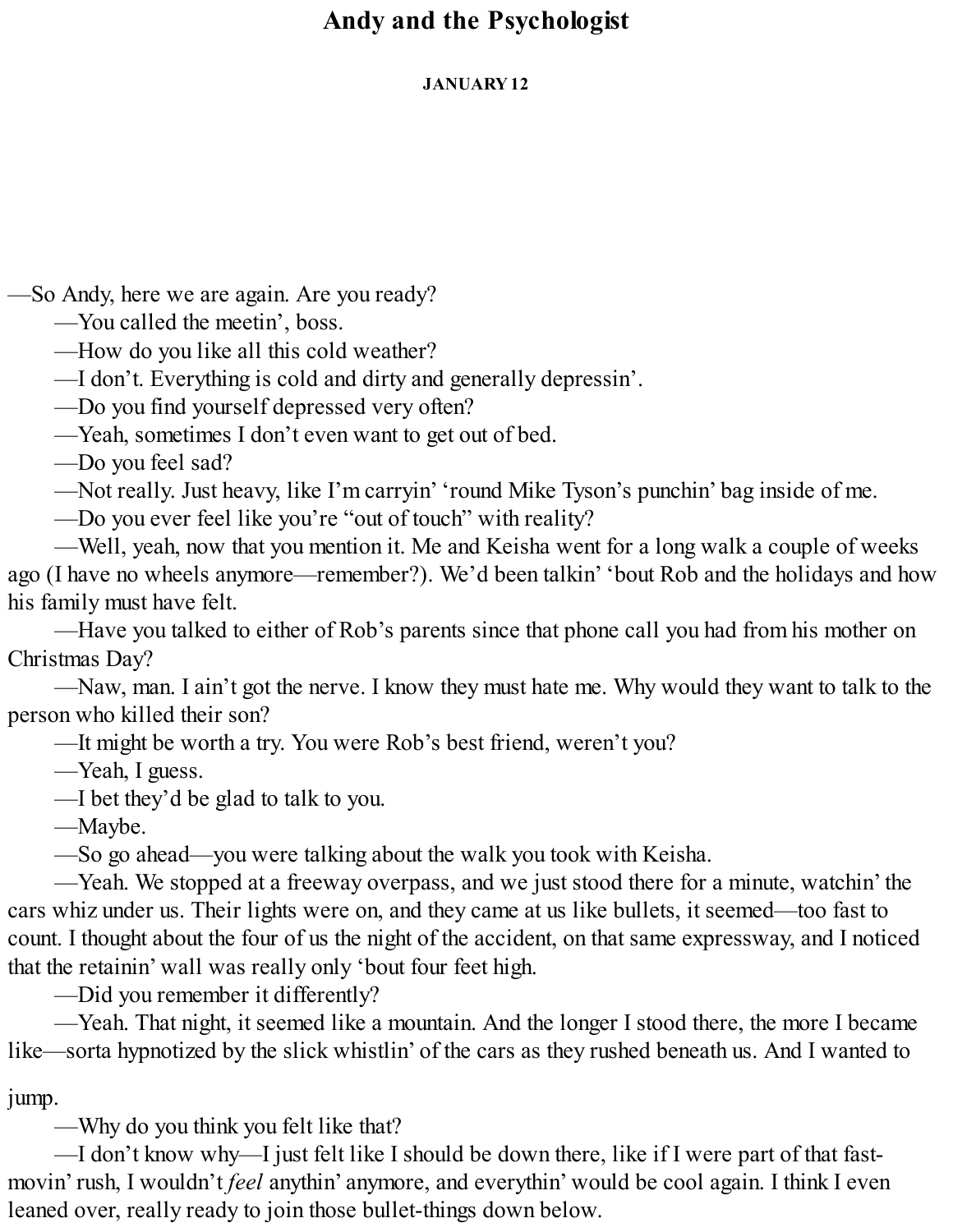—So what happened then?

—Keisha grabbed my jacket and screamed at me, "Andy Jackson! Get your stupid butt away from that railing! Are you crazy?" It's like I sorta came to then, and I looked at her as if she was from another planet. I guess I was the one actin'spacey, but she just told me to take her home. By the time we got to her house, it had started to snow, and we were both breathin' normally again.

—Did she say anything else?

—No. I just looked at her, and I said, like real soft and easy—"Thanks." Then I kissed her real lightly on the lips and went home. We never mentioned it again. And nothin' like that ever happened again.

—Why did you say you felt like you should be down there with the cars? Did you feel like you wanted to die?

—Die?…Yeah…. No…. I don't know. Why you talkin' 'bout dyin'?

—Have you ever thought about being dead, Andy?

—I used to. Right after the accident I wanted to be dead. I wanted it to be me that was dead instead of Rob. I wanted the hurtin' to go away.

—What about now? Do you ever think about death?

—To tell you the truth, man, I think about it all the time.

—Does that frighten you?

—Yeah, sometimes. It seems like bein' dead is the only way I'll ever feel alive again. Does that make sense?

—Sure it does, Andy. You're hurting and you can't find an escape from the pain and you're frightened because the only way out seems to be something you can't even verbalize. Am I right?

—Yeah, man. You're the first person that will even talk about death to me. People are scared of it, and nobody, not even my friends and family, wants to talk about it. It's kinda a relief to bring it out finally.

—There's nothing wrong with thinking about or talking about death, Andy. And it's normal for your thoughts to center on this subject. After all, the death of a friend is a traumatic experience in itself.

—So I ain't crazy?

—Not even a little bit.

—Suppose it's more than just thinkin' about death in general. Suppose I told you I sometimes think about killin' myself.

—I'd say I'm not surprised. Sometimes it's part of the guilt and grieving process—to consider suicide as an alternative to the pain. But the answer is *life,* Andy, not death. So then I'd tell you about the other alternatives to help eliminate the pain.

—Like what?

—Like talking to Rob's parents. Like writing a letter to Rob. Like talking to other kids who might consider drinking and driving. Do you think you could handle any of those?

—Yeah, probably. Maybe. I don't really know.

—And then I'd ask you to promise me that if you got so depressed that you didn't think you could handle the situation, you'd call me before you did anything to harm yourself. Could you promise that?

—Yeah, I'd call you. But I ain't stupid, man. I might think about it, I might even threaten it, but I ain't hardly gonna kill myself. I ain't got the nerve.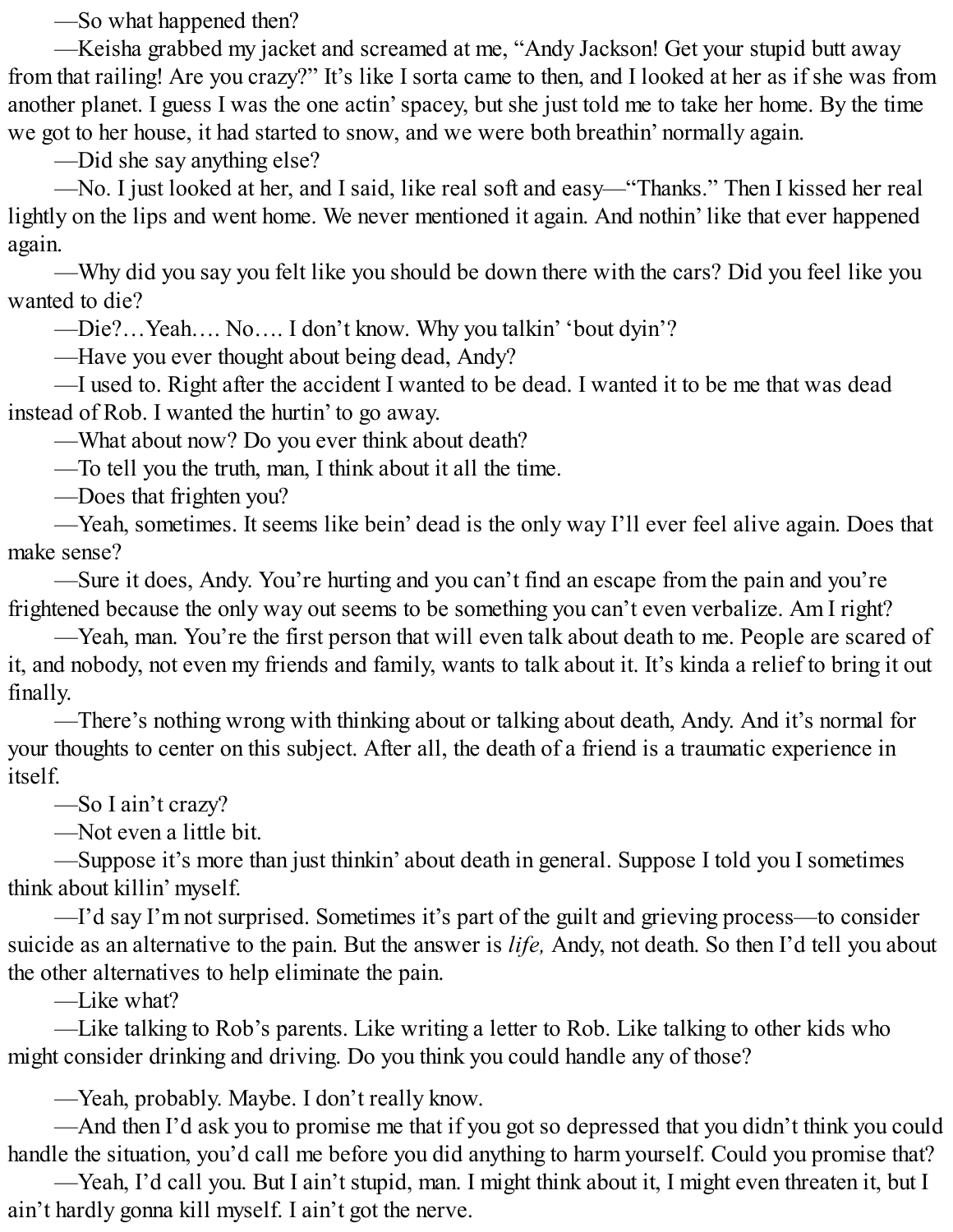—That's good. Do you feel a little better now that we've verbalized some things that you were unsure of or unwilling to talk about?

—Yeah, I do.

—Do you think if you wrote a letter to Rob, or to his parents, it would help eliminate some of the pain?

—I don't know. I never thought about it.

—Why don't you try to write one of those letters and bring it next time that you come, okay?

—Dag! Now I got homework from my shrink! I can't win.

—Yes, you can, Andy. You're a winner all the way.

—You really think so?

—I know so. You remember now—you promise to call me if you need me—any time of the day or night, okay?

- —Yeah, okay.
- —Peace, man.
- —Later.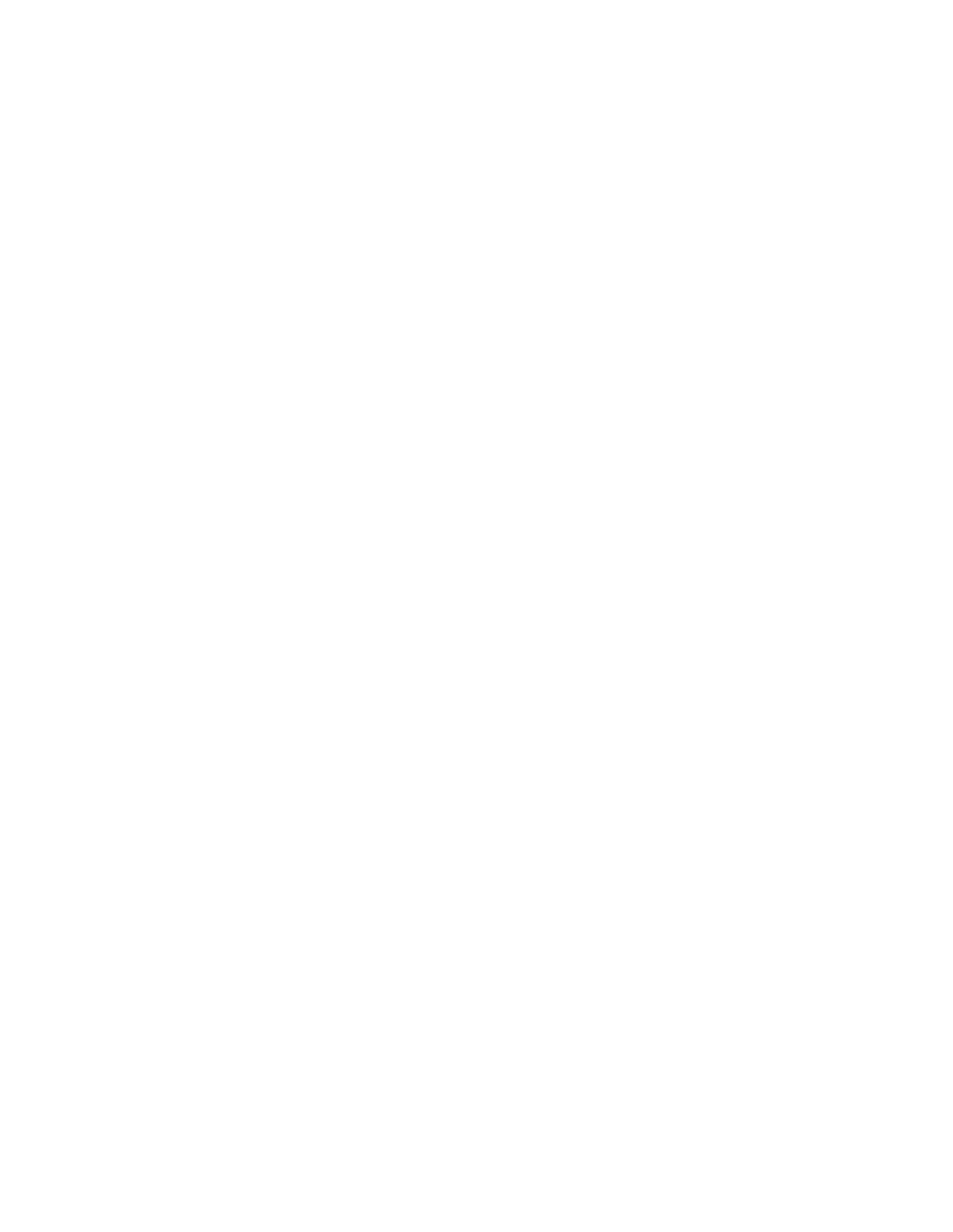# **Night and Dreams**

# **Andy and Monty**

**Just before Bedtime**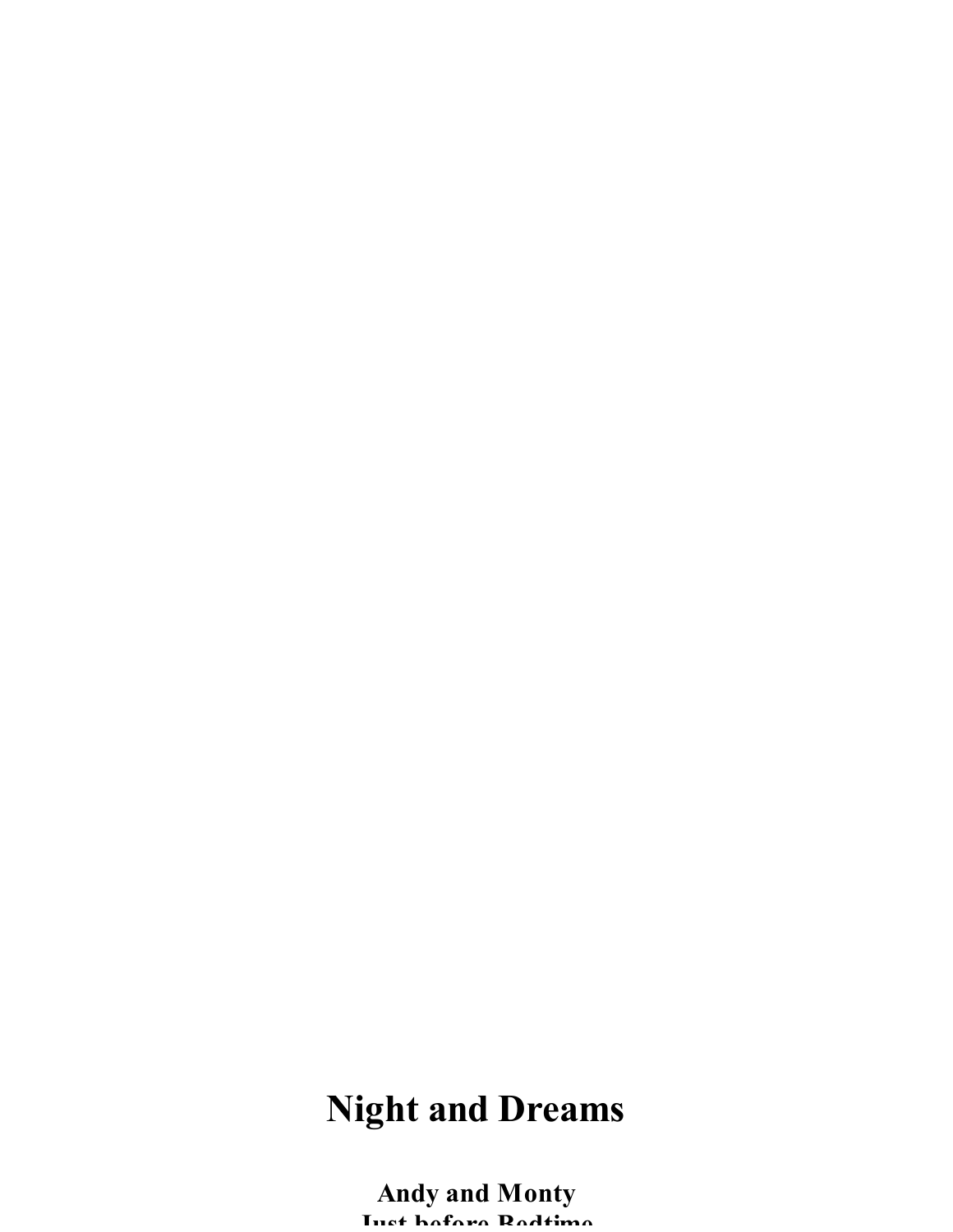#### **Just before Bedtime**

#### **JANUARY 14**

—Hey, Andy—would you turn my light back on?

—Why? You scared of the dark, Monty?

—No, I just want to be able to see stuff while I'm fallin' asleep.

—How you gonna see stuff? Your eyes be closed.

—Yeah, but if I hafta open 'em real quick—like if it was a fire or a robber or a monster or something—I could see what I needed to see.

—Okay, okay, I'll leave the light on. You get to sleep now.

—Andy?

—What?

—When you dream, do you dream in color or in black and white?

—I don't know. I never thought about it. Where do you get these questions?

—Hey, I'm six years old. I got a lot to learn.

—You got that right.

—So, tell me. Are dreams in color, like on TV, or black and white, like those old movies that Daddy likes to watch?

—I guess dreams are in color. That makes sense, don't it?

—Maybe black people dream in color, and white people dream in black and white. That makes sense to me.

—Seems to me that stuff that makes sense to you don't make much sense to nobody else in the world. Who knows? You may be right. Now go to sleep.

—Andy?

—What?

—Do you ever have bad dreams?

—Yeah, man. Sometimes. I guess everybody does at one time or another.

—About monsters and robbers and stuff?

—Naw, man. That's kiddie nightmares. I have grownup nightmares about chemistry tests and dragon-breathin' teachers and bein' caught in a rich white neighborhood after midnight.

—That ain't scary.

—It's scary if you're seventeen. Let's get some sleep now. You ask too many questions.

—Are you gonna go to sleep now too?

—Yeah, in a little bit. I'm gonna call Keisha and then I'll turn in.

—When'll Mama and Daddy be home?

—I don't know. They went out to dinner—first time in a long time. They need to get out every once in a while.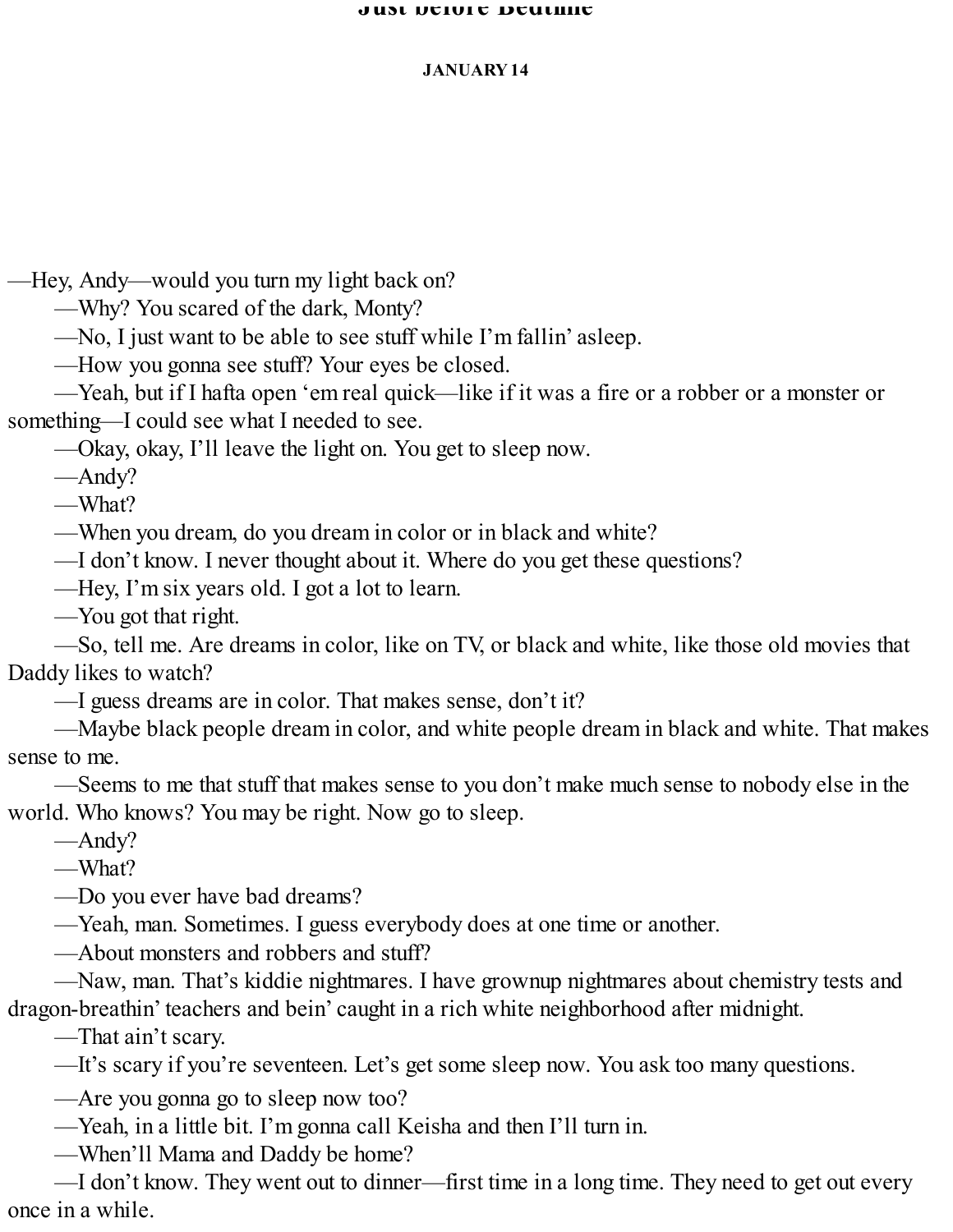—Yeah, I guess. I'm not scared, though, 'cause I got my light on, and I got you in the next room.

—Oh, wow! You got Andy the Might Protector!

—Yeah, and if that don't work, I got my Teenage Warrior Space Soldier.

—You sleep with that thing?

—Yeah, why not?

—You too big to be sleepin' with stuff like that.

—I am not. If *you* slept with a warrior space soldier, maybe you wouldn't have nightmares

## either.

—I'll keep that in mind. Good night, little dude.

—Good night, Andy.

—Hello, may I speak to Keisha?…Hi, Keisha. Watcha doin'?

—Nothing much. Finishing up my homework and thinking about you.

—Oh yeah? Good stuff?

—Yeah, mostly.

—Like what?

—Like how much fun you can be sometimes. Like how patient you are with Monty. Like how things brighten up when you're smiling.

—You ever think bad stuff about me?

—Sometimes. I mean, sometimes I worry about you.

—Yeah, I know. Sometimes I worry about myself.

—How come?

—Like for instance, I look at Monty and his future looks so bright. He's cute and he's smart. He'll be a doctor or a lawyer some day. I can tell. But me, I don't see me bein' nothin' in the future.

—You mean you see yourself as one of those street people with no place to go?

—No. I mean I don't see myself at all. When I think about the future, all I see is a blank—and darkness.

—That's depressing. What do you see for me in the future?

—You? You gonna be the first black woman somethin'-or-other. If there ain't one yet, you gonna be it.

—You're crazy. And don't you see yourself with me as the husband (or maybe the secret lover) of the first black woman something-or-other?

—No, I don't. I don't know where I'll be, but I'm not there with you. I'm not anywhere.

—Very strange, your visions of the future. What about the near future, like next Friday?

—That far, I can see.

—Do you see us getting together?

—I see us at a movie…. I see us at Mickey D's for burgers…. I see us makin' passionate love in

the moonlight!

—I think your crystal ball is cracked. But two out of three ain't bad.

—Which two were right?

—Get off the phone, silly dude. I'll see you tomorrow.

—G'night, Keisha. You know, I like talkin' to you on the phone.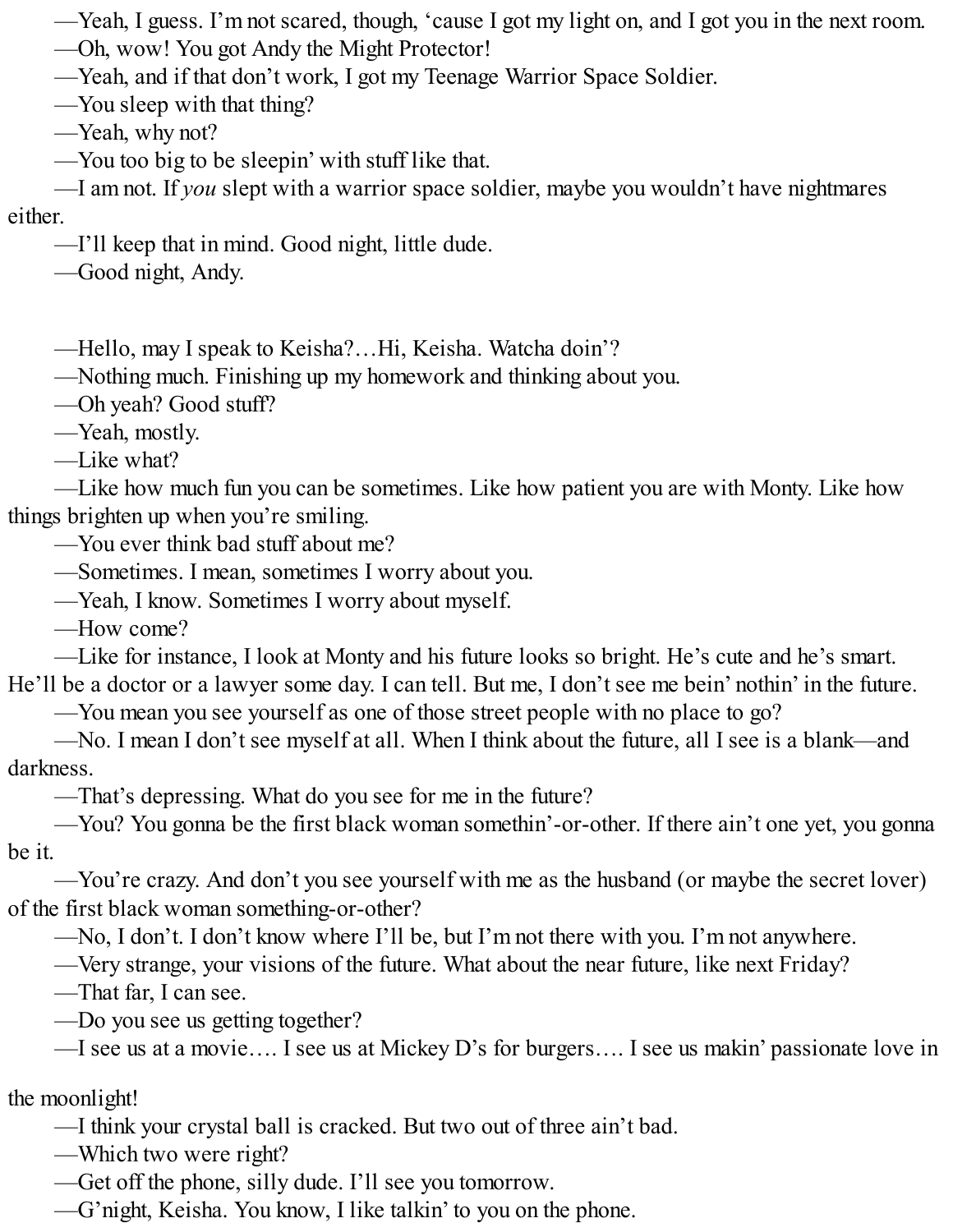—Why?

—'Cause you don't make fun of me when I start talkin' off-the-wall stuff. And you listen to whatever foolishness I got to say.

—That's 'cause I like you, Andy. And I care about you.

—You're somethin'special, you know.

—That's what all the fellas say.

—Girl, get outta here. Talk to you tomorrow.

—Okay, Andy. Bye. You going to sleep now?

—Yeah. My head is on the pillow and I'm gonna fall asleep think' 'bout you.

—Then I guess you'll have sweet dreams. Good night.

—'Night, Keisha.

—Andy! Andy! Andy! Why are you sleepin' in that soft warm bed with the fresh blue pillowcases? I'm cold, Andy. Can I borrow a blanket?

—Who's there? Who said that?

—It's me, brother. Your main man, Roberto. And yes, I'm cold. Very cold. It's no fun bein' dead.

—I'm sorry, Rob. You know I didn't mean to hurt you.

—Understood, my man. But when're you comin' to keep me company?

—Me?

—We could play some one-on-one. You know I always could beat you.

—What you talkin' about? You want me to be dead?

—Yeah, man, with you dead, it'll be live! Wait a minute. Does that make sense?

—None of this makes sense. What do you want, Robbie?

—I want *you,* Andy. You. Ain't no black folks in the part of Heaven that I been assigned to and I'm bored.

—What?

—Computer foul-up. Since my last name is Washington, they put me in the section with George and Martha. Nice folks, but boring! George never even heard of basketball, and Martha keeps askin' why there ain't no slave quarters in Heaven. So I spend most of my time (which, by the way, is an eternity) bringin' 'em up to date on American history. And you *know* I slept through most of Killian's class, so I'm runnin' out of things to tell 'em.

—Rob, you drivin' me crazy! None of this makes any sense. I must be dreamin'!

—Sure, you're dreamin'. You know, if you had a Teenage Warrior Space Soldier with you, I couldn't be botherin' you. They're pretty powerful, you know.

—You mean Monty was right?

—Sure. And tell him he's also right about dreams. It's true—black folks do dream in color. Big dreams need technicolor. So, when you comin'?

—I can't, Rob. Please leave me alone.

—It's all your fault, you know. All your fault. You got the beer. You drove the car. You smashed into the wall. You killed me. And now you gotta come and keep me company.

—No! I swear I didn't mean to! It was an accident! A horrible, horrible accident!

—I'm waitin' for ya, Andy…. I'm waiting….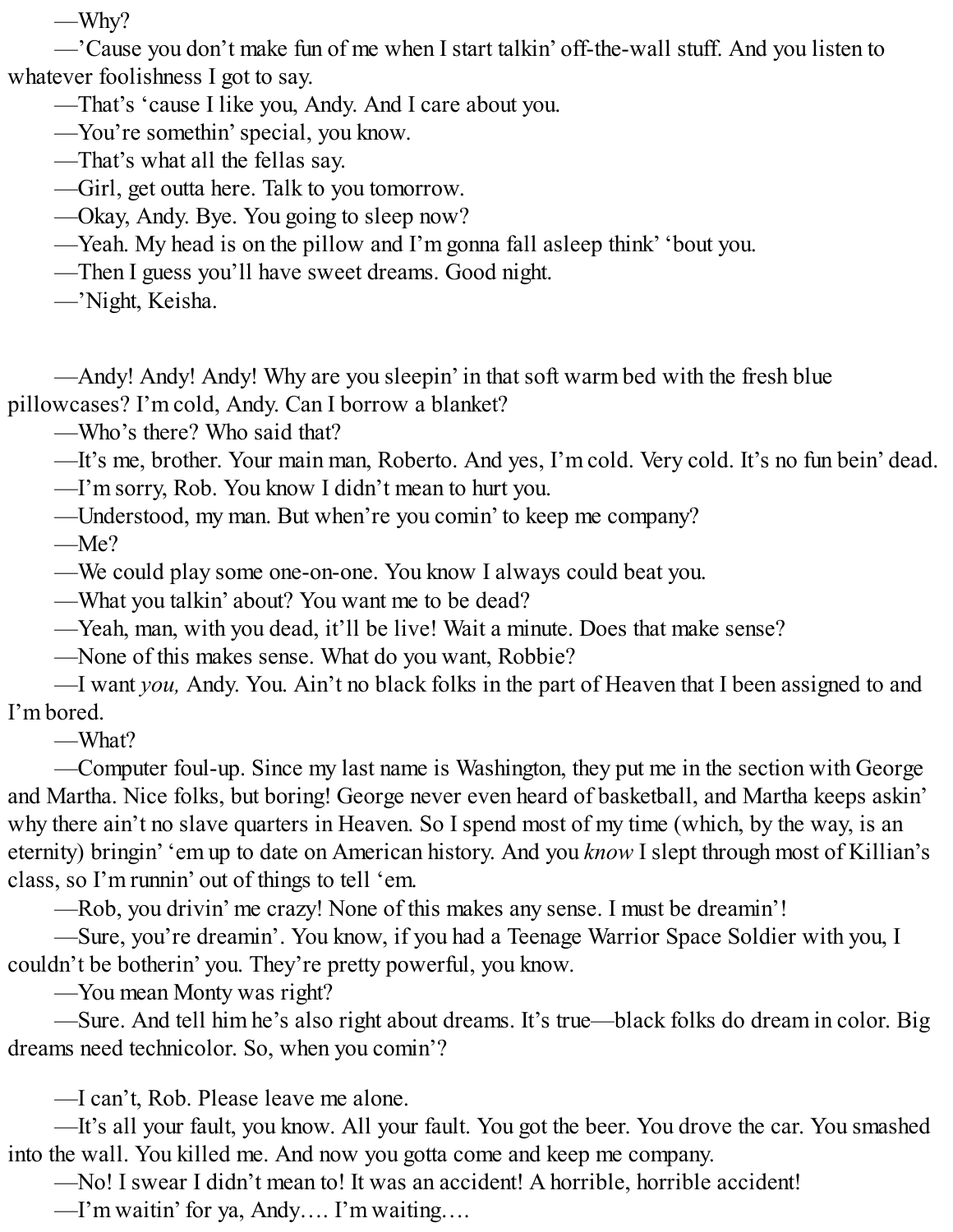—No! No! No! Get outta here! Leave me alone!

—Andy? You okay?

—Wha—? What? Whatsa matter, Monty? Why you in here?

—You were screamin'. Did you have a bad dream after all?

—A bad dream? Yeah, I guess so. I'm okay now.

—You want my Teenage Warrior Space Soldier? I got two. Rocketman is the most powerful, but Astroman has the most weapons.

—Hey, just to make you happy, I'm gonna take Rocketman, okay? Now go back to bed. I'm sorry I woke you up.

—G'nite, Andy.

—G'nite, Monty. And thanks.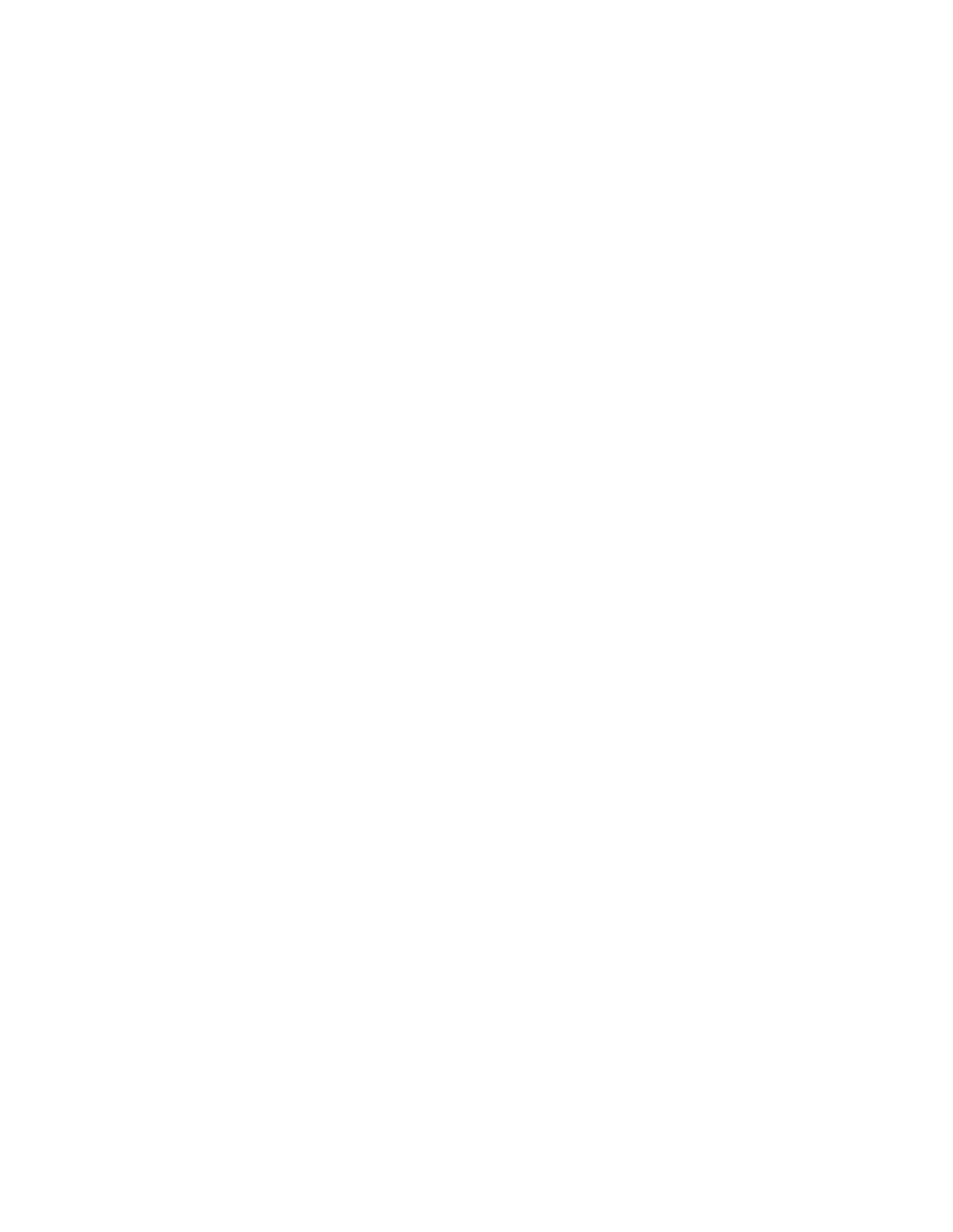# **A Letter of Remembered Joy**

**Andy's Letter to Rob's Parents**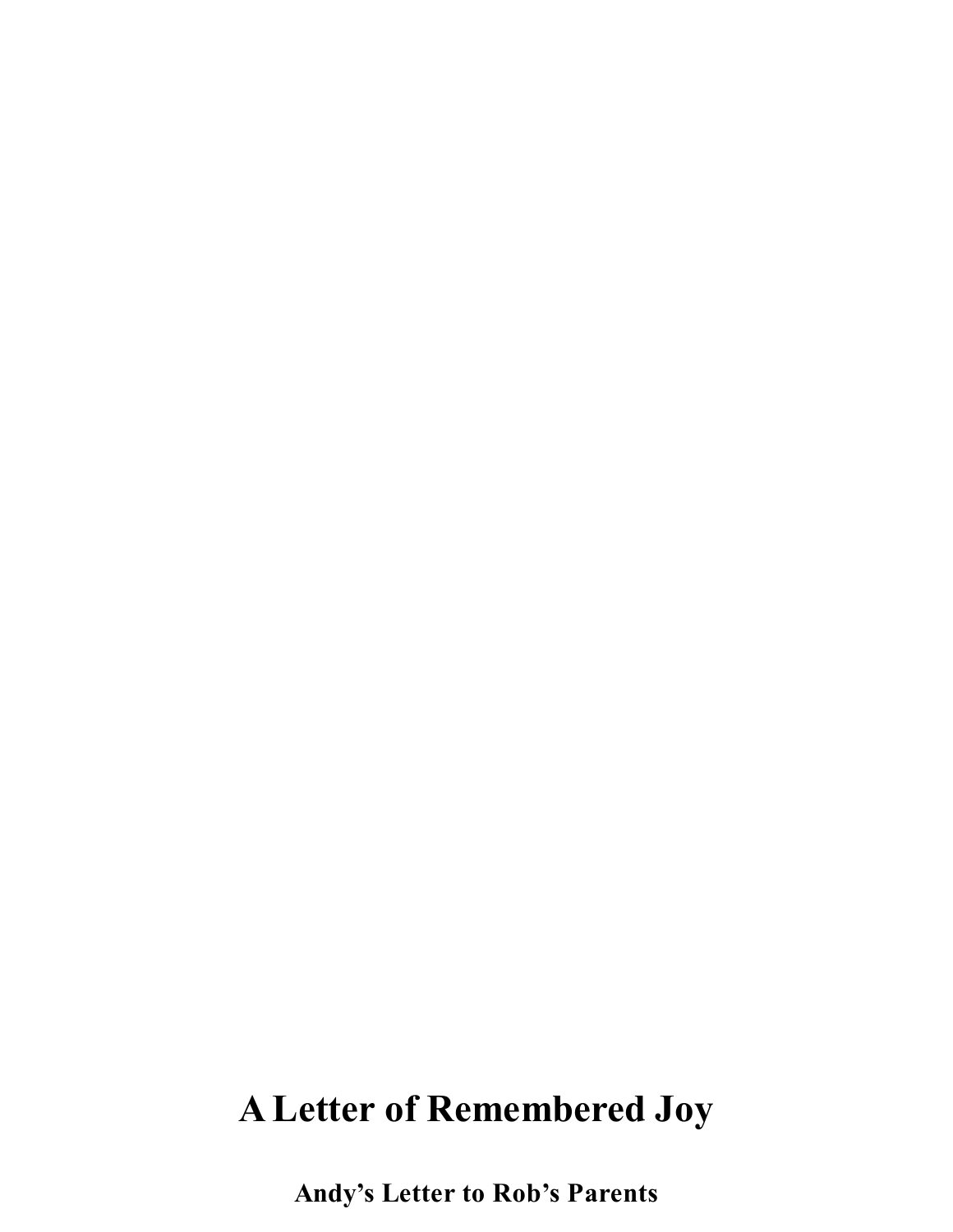## *Dear Mr. and Mrs. Washington,*

*If I stood on my head and stripped butt-naked in the middle of Fountain Square, screamin "I'*M SORRY*!" as loud as I could, it still wouldn 't be enough. How can you tell the parents of your best friend that you ' re sorry that you killed their son? There ' s no words to cover something that awful. I know you must hate me. I wish there was some way I could' ve traded places with him, you know, like I should have died, and Rob should be okay. I dreamed about Rob a couple of nights ago. It made me start to thinking about stuf we used to do together. So, instead of writing, "I' m sorry about what happened" 6,000 times on a sheet of notebook paper (like the teachers used to make us do in elementary school when we were bad), I decided to write you this letter to help you remember the good stuf , instead of the bad. I hope this give you some comfort, and I hope one day you can start to forgive me. These are my memories of Rob:*

## *I REMEMBER—*

*Spending the night at your house, and staying up all night watching cable, eating the pizza that we ordered at 3:00 a.m.*

*—Going for ice cream after practice, even though you always said you weren 't going to stop, but you always did.*

*—Playing basketball with a rolled-up sock and a wastebasket in Rob' s bedroom, ignoring you and laughing when you said to cut out all that noise.*

*—Finishing of two extra-large boxes of frosted flakes with ease during*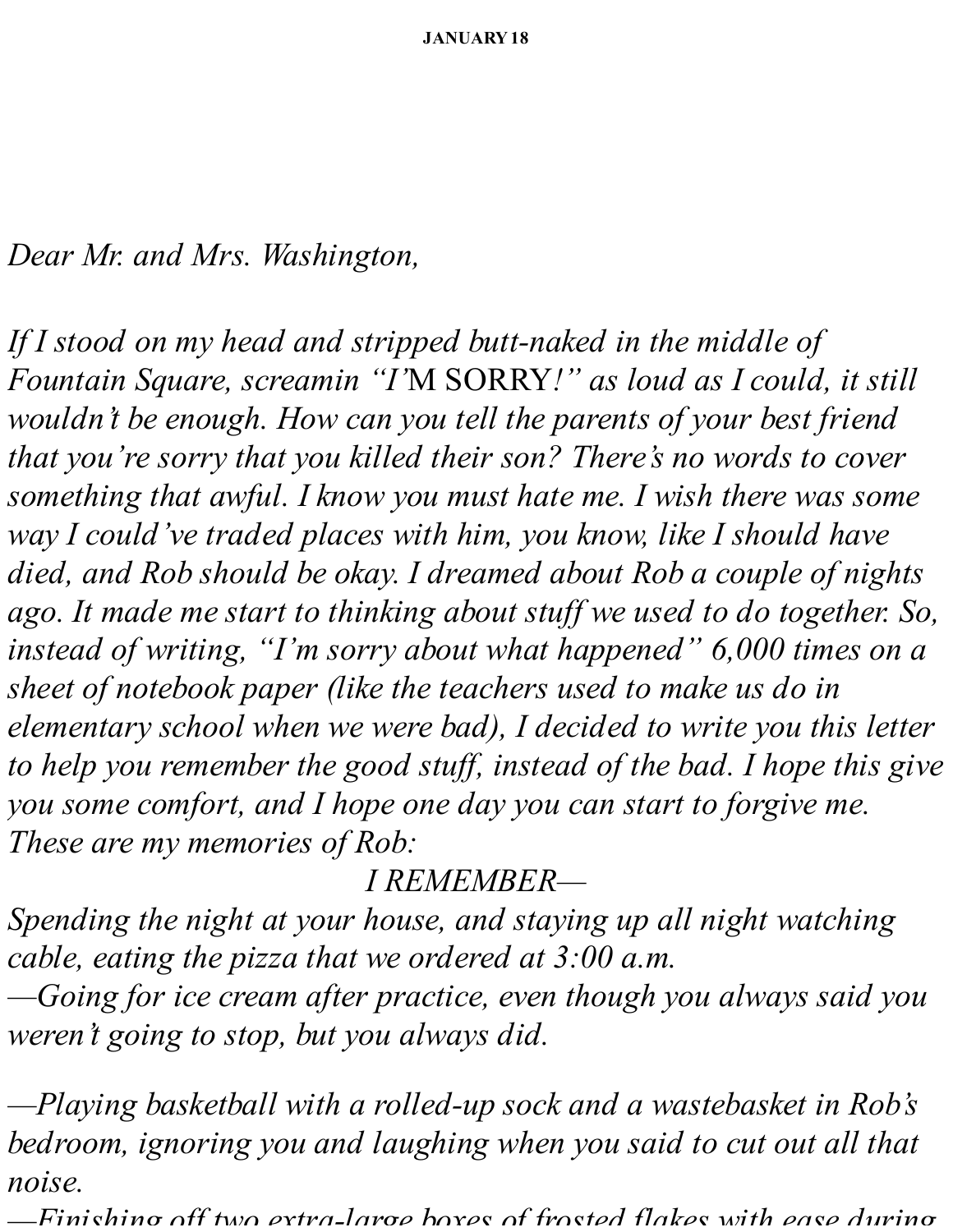*—Finishing of two extra-large boxes of frosted flakes with ease during those small after-school " snacks."*

*—Riding in the backseat of your station wagon, all dressed up and nervous, the night me and Rob double-dated for the Freshman Dance, and you had to drive us because we didn 't have our licenses yet. —Sitting in your backyard in the summer, eating Bar-B-Q, and listening to stories from Rob' s granpa about "down home."*

*—Going to King ' s Island with you on family discount day and riding The Beast 47 times in a row.*

*—Driving backward through the drive-through at McDonalds, and getting in trouble and having to call you, not for driving backward, but because we were so busy being silly, we forgot we didn 't have enough money to pay for the hamburgers.*

*—Getting chicken pox, both of us, in the eighth grade, and staying at your house for a week, because we couldn 't go to school.*

*—Eating spaghetti at your house on Saturday night and having " worm-slurping " contests to see who could suck the longest piece of spaghetti.*

*—Seeing you in the stands during all our basketball games, knowing that you 'd always be there, and feeling good about that, even if we lost. —Wishing that I could be a part of your family because you seemed to have something that my family didn 't.*

*These are some of the things I remember about you, your family, and Rob. I will always treasure those days, and I will never forgive myself for destroying something very special. I hope that someday you will be able to forgive me, but if not, I hope you will be able to remember without so much pain.*

> *Yours, Andy.*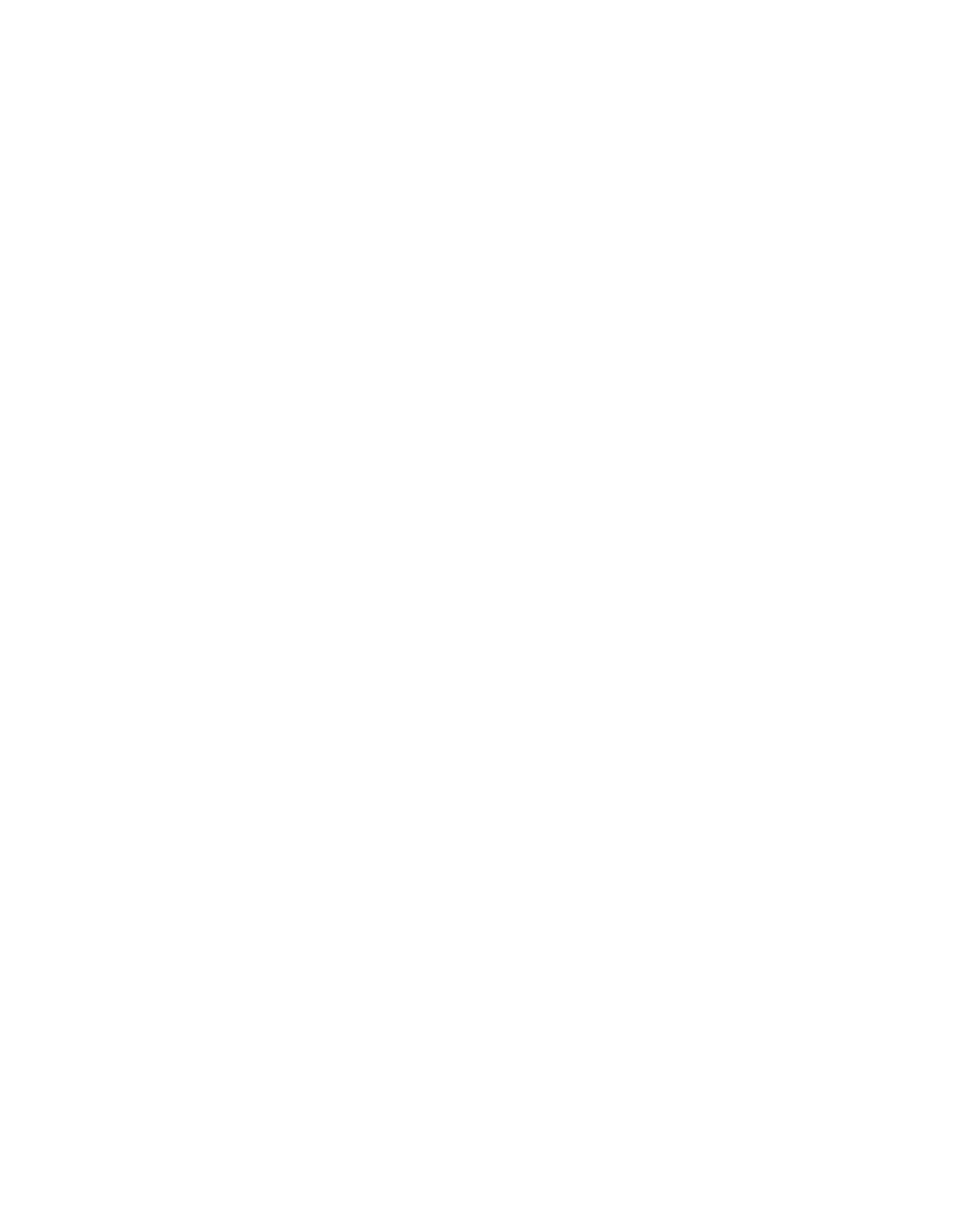# **"Out, Out! Brief Candle!"**

**"Macbeth" Lesson in English Class**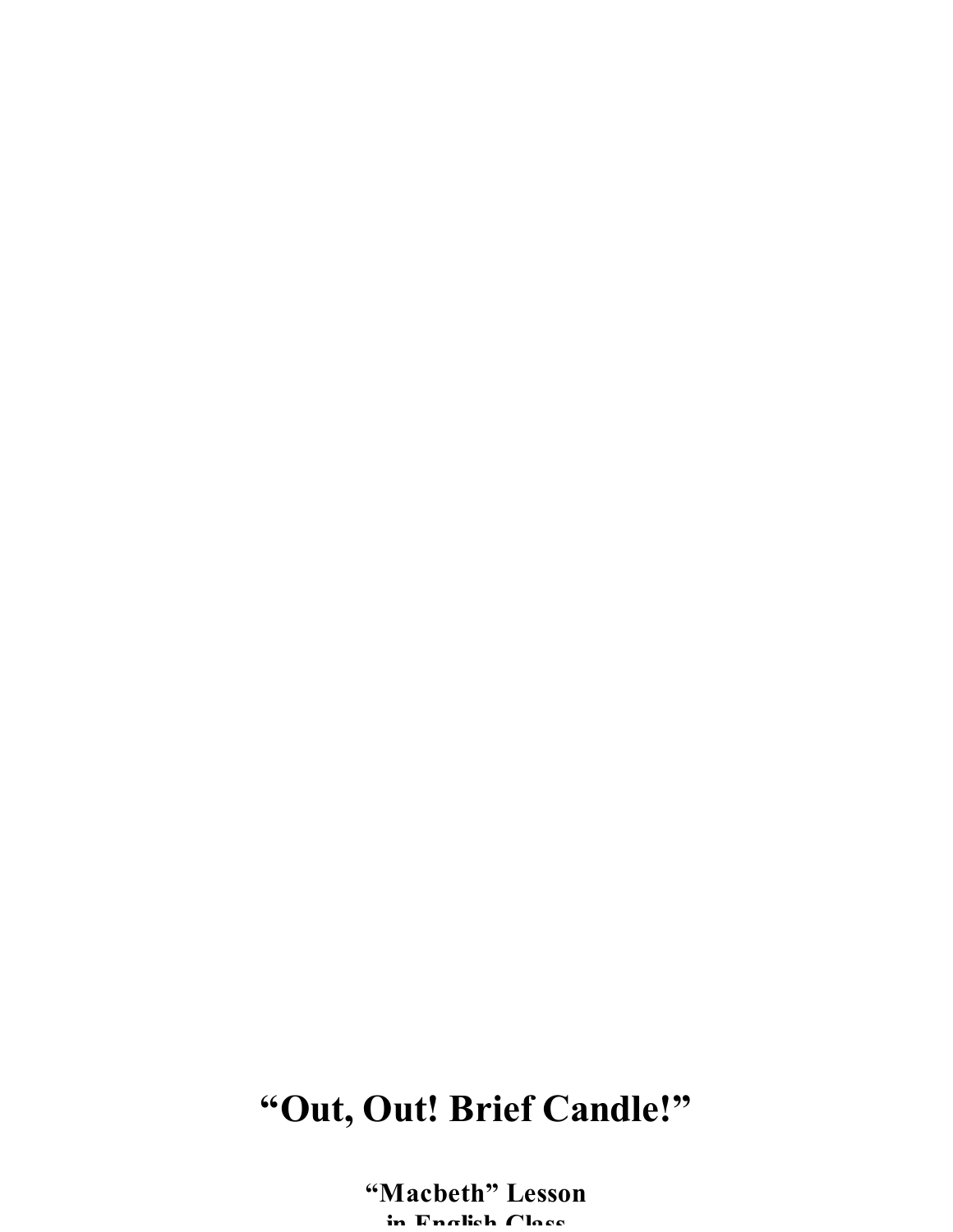#### **in English Class**

#### **JANUARY 21**

—All right, class. We've almost finished our study of Macbeth. We've watched Macbeth change from a noble, trusted, dedicated soldier, willing to sacrifice his life for king and country, to a wretched, depraved, corrupt murderer who no longer has feelings of guilt or morality. It's a fascinating study of the degeneration of the human spirit.

—Ms. Blackwell, does he die at the end?

—Well, Marcus, he's just about dead inside already. He's got one little spark left—his refusal to surrender to Macduff and the forces of good—but don't you think his death is inevitable, Marcus?

—Yeah, he deserves to die—he killed his best friend, he killed women and children, he killed the king. Yeah, I'd say my man deserves to die.

—Okay, what about his wife? Does she deserve to die too? Mary Alice?

—Well, it *was* originally her idea. If it hadn't been for her, Macbeth never would have killed the king in the first place. Women have that power over men, you know. Right, Keisha?

—Right on, girl. Now you're talking!

—Ooh—You wish! You livin' in "la-la land," ladies!

—Okay, Gerald, that will be enough. Keisha and Mary Alice have a right to their opinions too, you know. But Lady Macbeth, who seemed so strong at the beginning of the play, had a rather rapid mental deterioration—remember she was walking and talking in her sleep and washing her hands uncontrollably? She finally cannot stand the pressure of the guilt, and she kills herself.

—Kills herself? What a wimp! I'm disappointed. I thought she was pretty cool for a while there.

—Sorry, Keisha. She takes the coward's way out by committing suicide and leaves Macbeth to face the end alone. But you must remember that she *was* a murderer. I don't think Shakespeare meant for her to be a hero. That's where we'll start today—where Macbeth learns of his wife's death. Open to page 224—Act 5, Scene 5, line 16. Anthony, would you read, please?

The Queen, my Lord, is dead.

She should have died hereafter;

There would have been a time for such a word. To-morrow, and to-morrow, and tomorrow,

Creeps in this petty pace from day to day, To the last syllable of recorded time; And all our yesterdays have lighted fools The way to dusty death. Out, out, brief candle! Life's but a walking shadow, a poor player,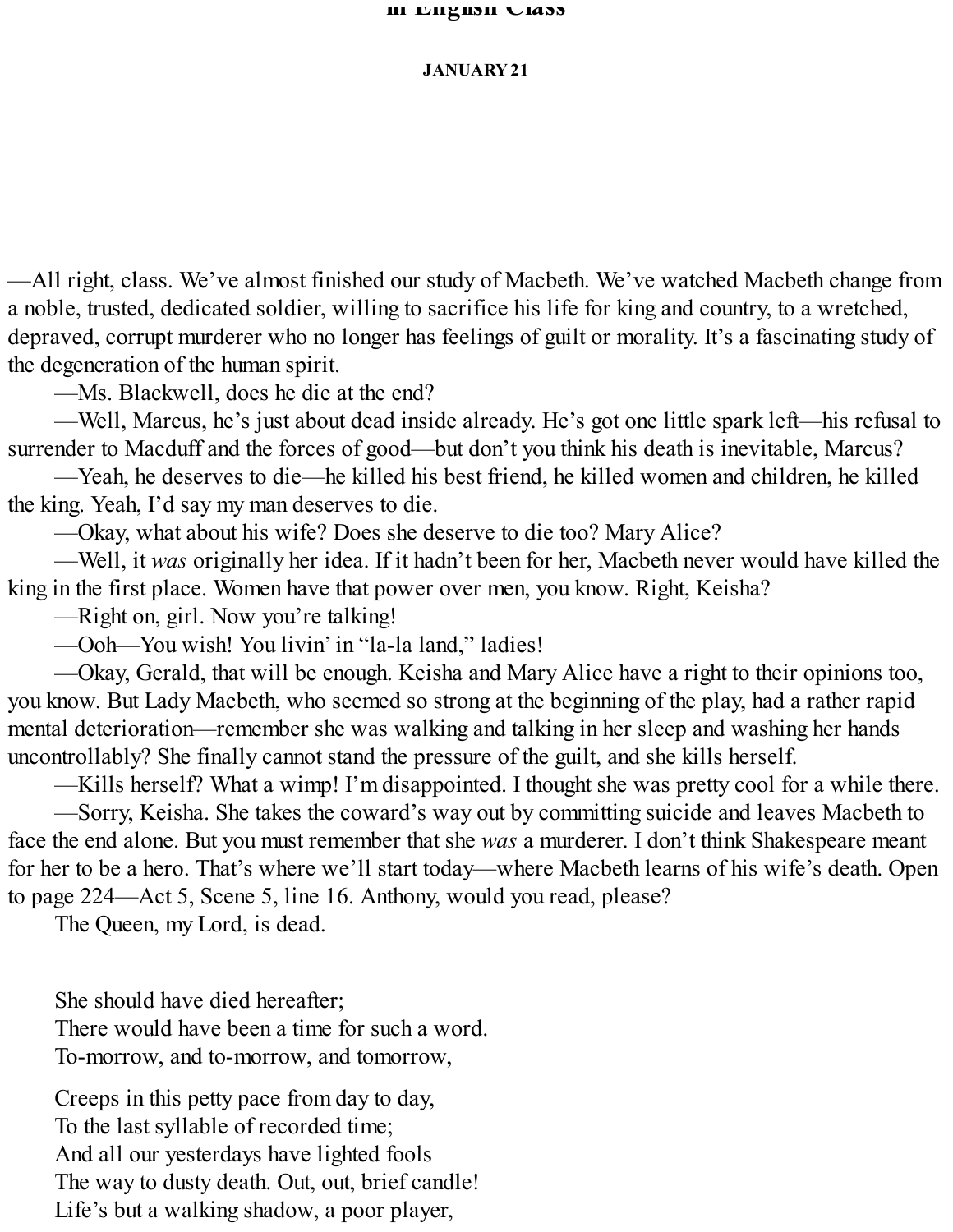That struts and frets his hour upon the stage, and then is heard no more. It is a tale Told by an idiot, full of sound and fury, Signifying nothing.

—Now let's see what Shakespeare is talking about here. What is he saying about life? B.J.?

—He says, "Life is short, and then you die. And on top of that, life don't really mean nothin' anyway." But I think the only reason that he was so depressed was because he had been the cause of so much death that he couldn't find nothin' else good about livin'.

—That's a wonderful observation, B.J. See, Shakespeare isn't so bad. You're doing a great job of figuring out what's going on. Andy, what do *you* think about these lines?…Andy…where are you going? What's wrong? Someone go check on him, please. He seemed pretty upset. Keisha? Tyrone? Go out in the hall and make sure he's all right.

—Okay, class. Let's go on.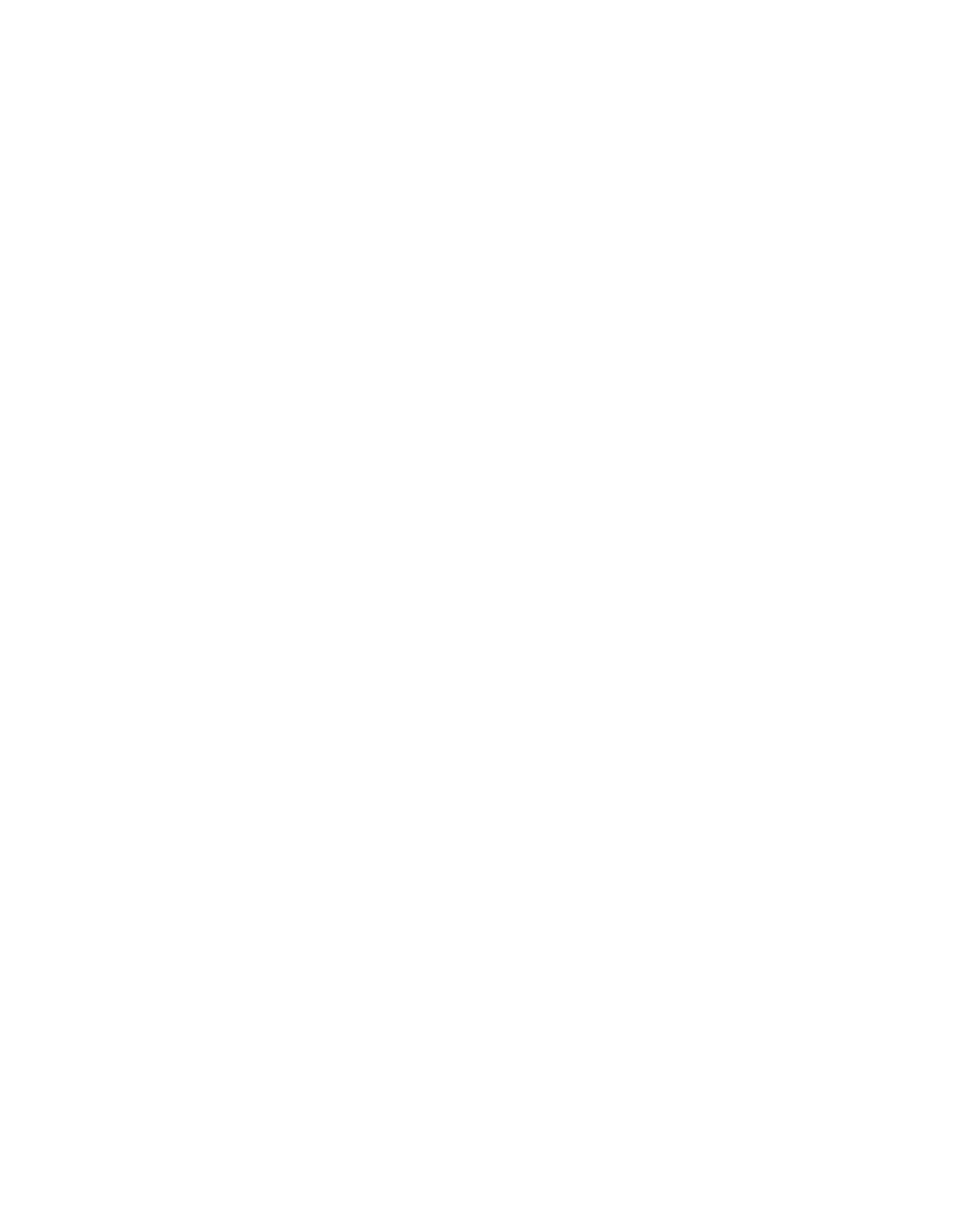**Baloney Sandwiches and Bad Breath**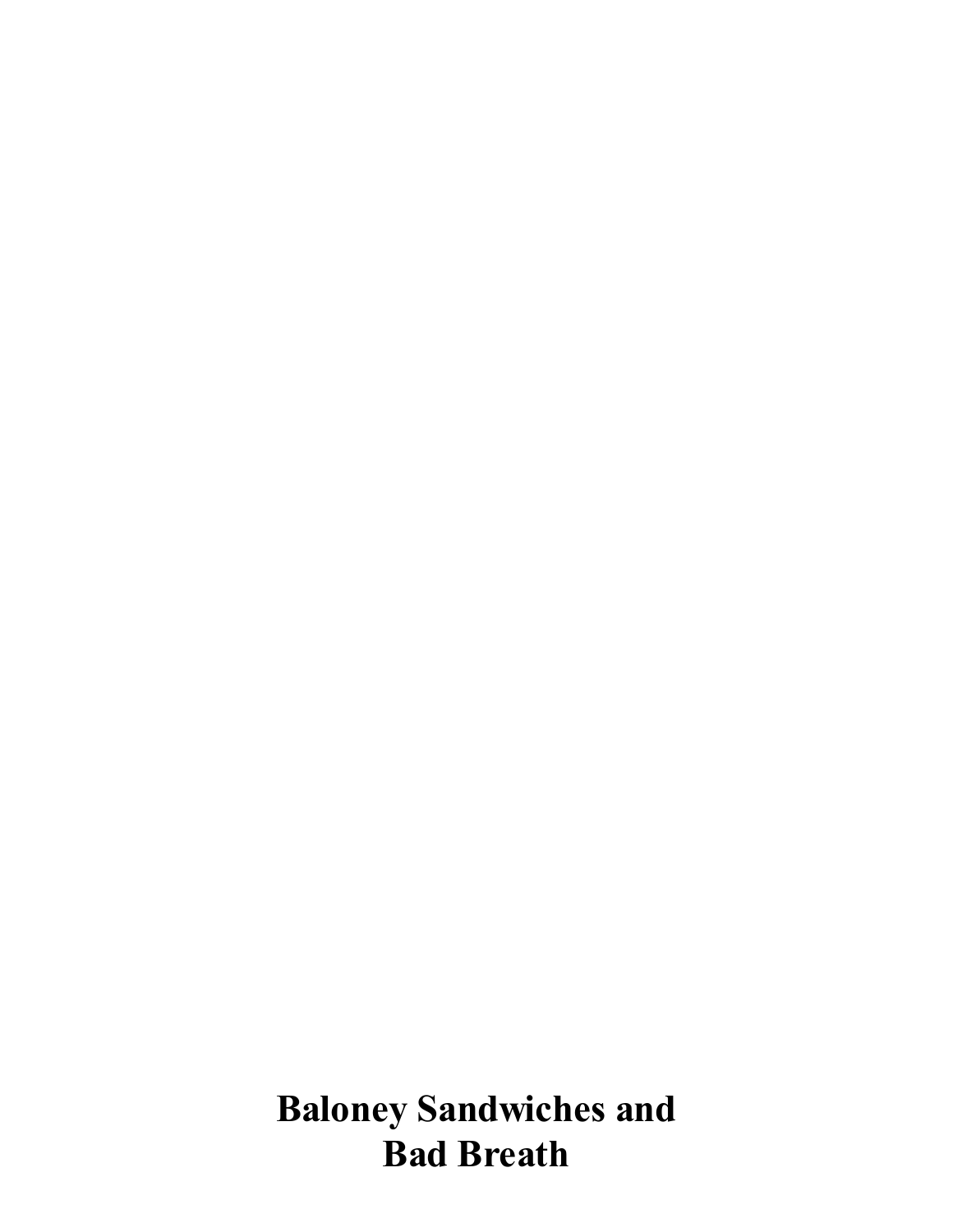### **Lunch, and a Visit to the Counselor**

**FEBRUARY 4**

—Hey, B.J. Whatsup? Whatcha got for lunch?

—Nothin' much, Tyronio. Probably baloney again. I *hate* baloney sandwiches.

—Don't you make your own lunch? My mama told me a long time ago, "Tyrone, if you want lunch, you better make it yourself, 'cause I got more important things to do!"

—Naw, man. My mama *loves* me—she takes the time each mornin' to make me a nutritious, delicious luncheon!

—Yeah, baloney sandwiches!!…Hey, Andy. Put your tray right here. You have to sit downwind of B.J. He's got baloney and mustard again. Where's Keisha?

—She went to the library to get a book for a report she's got to do. She'll be down in a minute. Tyrone, where's Rhonda?

—She's got a chemistry lab to finish. I do admire intelligent women. Say, Andy, remember when Rob was tryin' to go with that exchange student from Hong Kong because she was so good in math? Remember how she—

—Hey! Leave Rob out of this. He's dead, okay? I get sick and tired of you two always talkin' 'bout Rob! Like you tryin' to bring him back or somethin'! What're you tryin' to do—make sure I don't forget that I'm alive and he's dead? Okay, you've made your point—he's dead! He's dead! He's dead! He's *still* dead! Do you hear me? I'm outta here.

—Man, I don't know how to deal with this. It seems like he ought to be gettin' better, but he's gettin' worse. I still have bad dreams 'bout that night, but I'm learnin' to live with it. Andy keeps freakin' out.

—Yeah, B.J., I know where you comin' from. Maybe we should talk to his parents or somethin'.

—Naw, man. That's like talkin' to this baloney sandwich. Wait a minute, I got an idea. Isn't old lady Thorne always sayin'stuff like we should come and talk to her in the counselor's office if we ever have a problem?

—Yeah, but I can't stand her.

—Me neither, but she's got to know somebody who can give Andy some help. That's her job, ain't it?

—You're right. Let's get over there before the bell rings.

—I certainly am glad that you boys have come expressing your concern for your friend. What seems to be the problem?

 $\mathcal{M}$  and  $\mathcal{M}$  are seen seems depend and gets made at us for  $\mathcal{M}$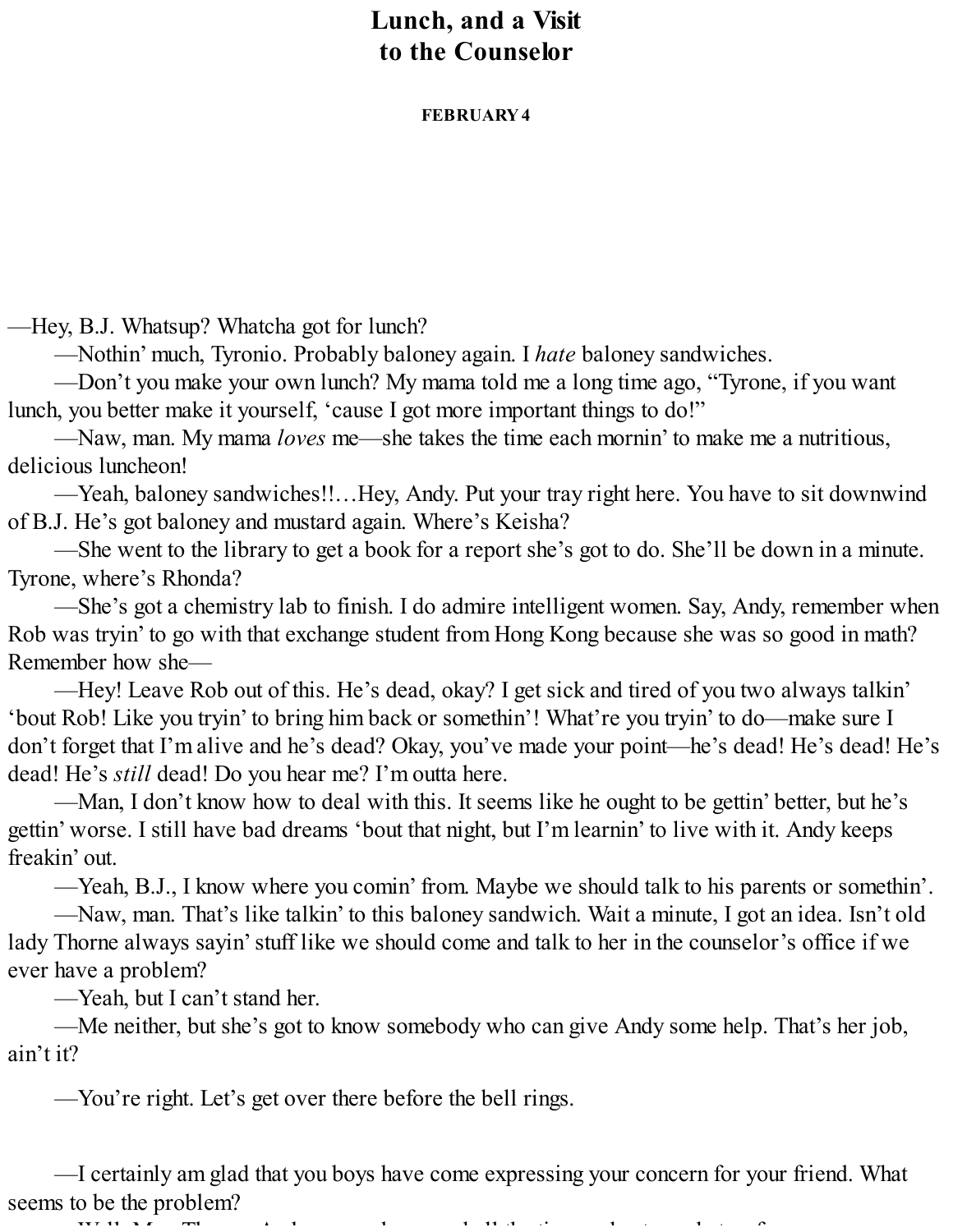—Well, Mrs. Thorne, Andy seems depressed all the time and gets mad at us for no reason. Sometimes he starts cryin'. A couple of weeks ago, he ran out of English class because we were readin' a play about some dead white guy.

—It was *Macbeth,* stupid. Anyway, Andy only seems happy when he's with Keisha or when he's actin' weird. And we didn't know who else to talk to.

—Now it's perfectly understandable that Andrew is having a difficult time adjusting to Robert's death. That was a very traumatic experience—for all of you, I might add. His behavior is really not out of the ordinary—anger, depression, even tears—are all positive signs that he is in the process of working it out. If he *didn't* show any of these signs, then we'd be concerned.

—But…but…it seems like…

—…like he needs help or somethin'.

—Well, I probably shouldn't tell you boys this, but he *is* getting some outside counseling. I tell you this in the strictest of confidences, because you seem to be so genuinely concerned. So you boys can relax and be assured that he is getting whatever help he needs.

—Well, thanks, Mrs. Thorne.

—Thank you, boys. Andrew should be proud to have such good friends.

—If she hada called me "boy" one more time, I was gonna smack her!

—When you do, smack her in the mouth—her breath be *kickin'*!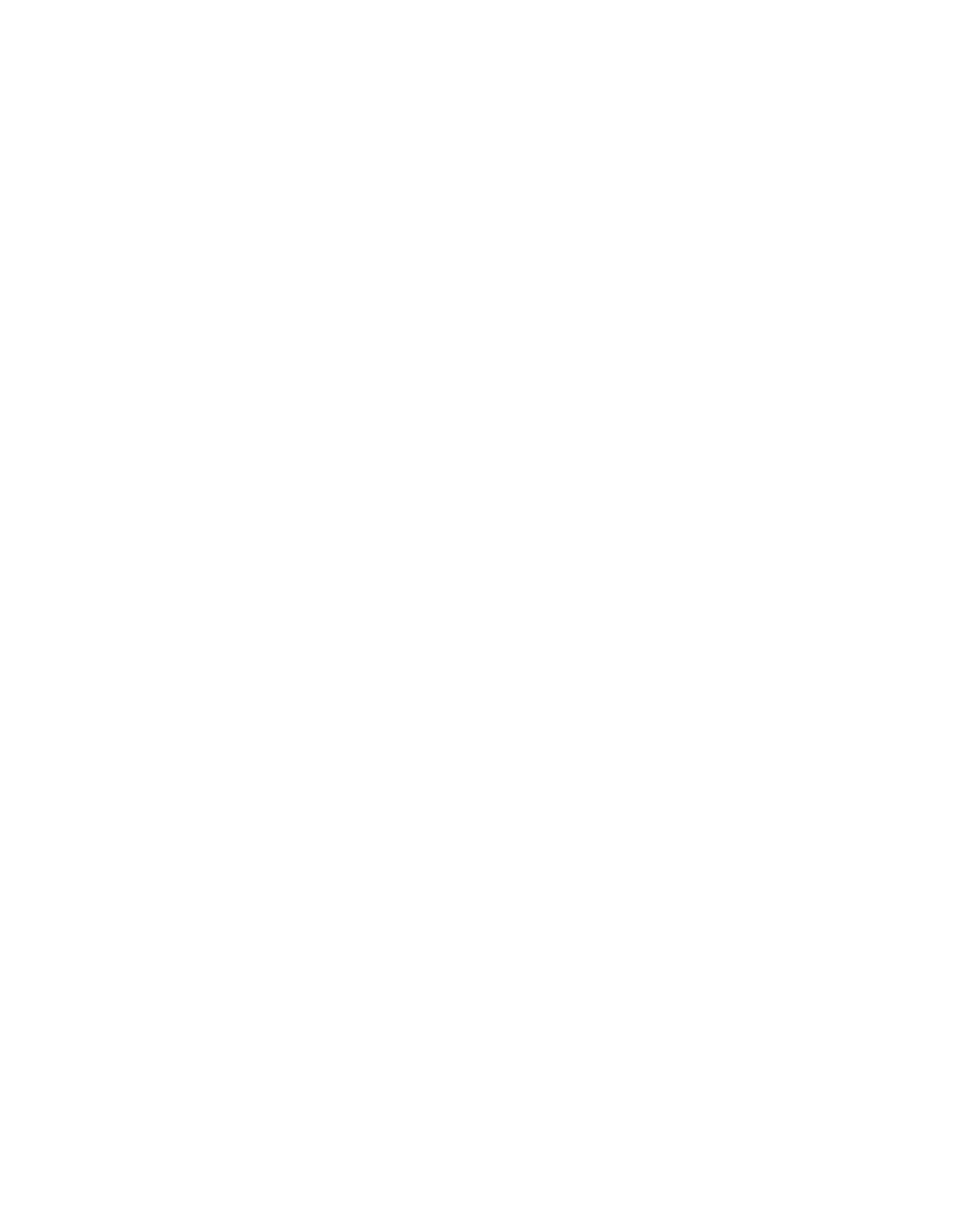# **Learning to Live**

**Andy's Final Visit with the Psychologist**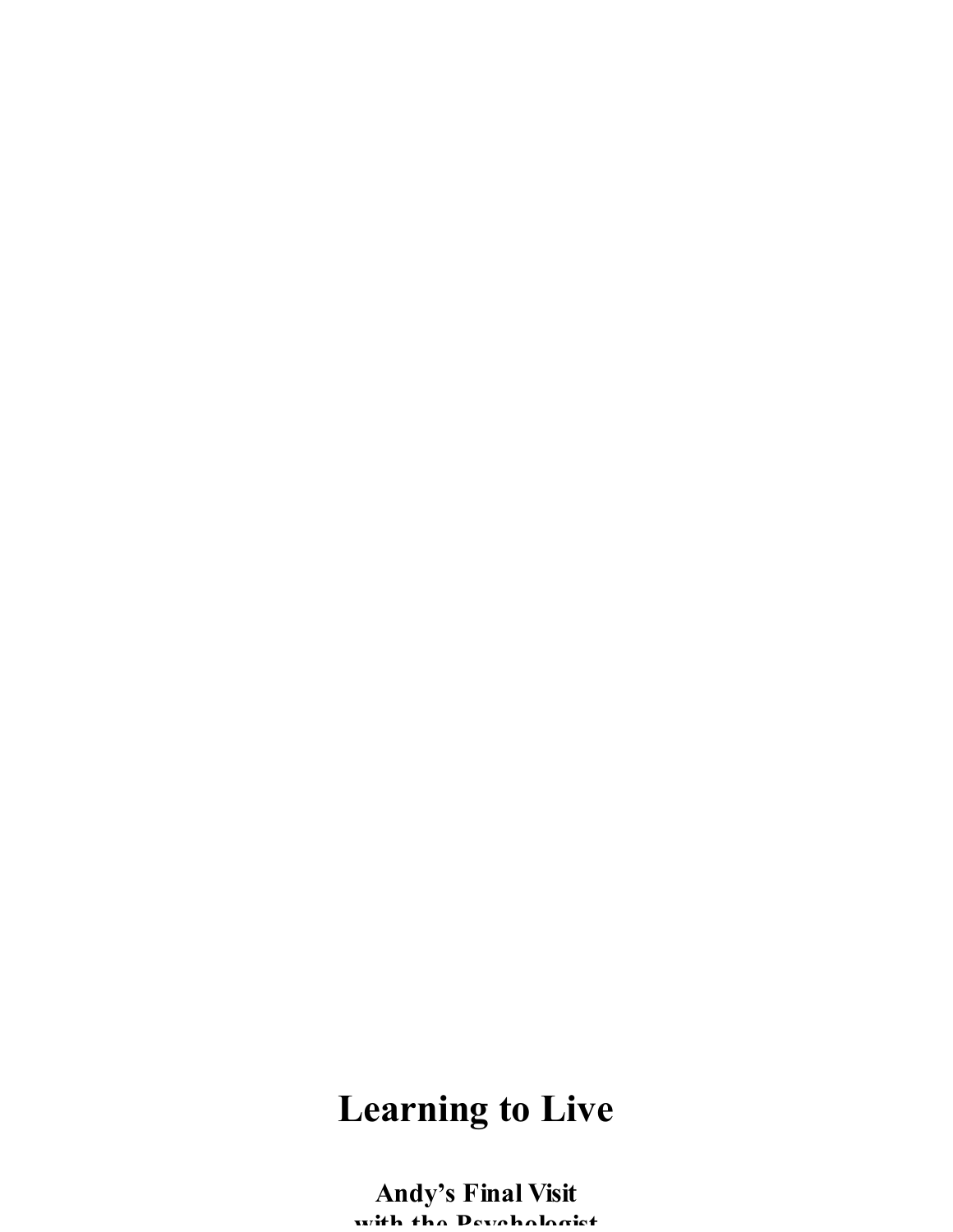#### **with the Psychologist**

#### **FEBRUARY 5**

—Well, Andy, it's been a few weeks since we've talked. How've you been?

—Not bad. No real problems. I'm dealin' with the situation.

—That's good to know. I got the copy of the letter you wrote to Rob's parents. Thanks for sending it to me. That wasn't really necessary, you know.

—Yeah, I know, but I wanted you to know I got my stuff together.

—Did you send the letter to Mr. and Mrs. Washington?

—Yeah, I did. I wasn't goin' to at first. I was scared that it would upset them, but I finally mailed it. I didn't have the nerve to give it to them in person.

—Did they respond?

—Yeah, it kinda surprised me. Rob's mom stopped by our house. She cried, and she hugged me and she said she'd treasure that letter forever. I never will figure out women.

—What about Rob's dad?

—She said he forgives me too, but he's havin' a harder time dealin' with this. I can understand where he's comin' from.

—So what about you, Andy? Did it help you to write the letter?

—Yeah, I guess. I'm sleepin' better and I'm doin' better in school.

—No bad dreams?

—No bad dreams. Honest.

—Do you still blame yourself?

—Yeah, I guess I always will, but I'm learnin' to live with it.

—I think if you had said that you no longer felt guilty, I'd be worried. I see quite a bit of improvement in you, Andy. You have progressed from a state of "wanting to die" to the much more positive outlook of "learning to live." That's encouraging.

—Do I hafta keep comin' here? I ain't nuts. I know what I'm doin'. I got my act together. Whatcha think?

—I tell you what. I think we can cut these sessions to an as-needed basis. I want you to call me if your life starts to get "unbalanced" in any way, or if you have any problems whatsoever, and we'll see what we can do to get things straight. You call me, anytime, night or day, you hear?

—Yeah, I hear you. I'll call. I promise. Thanks, man. Later.

—Peace, Andy.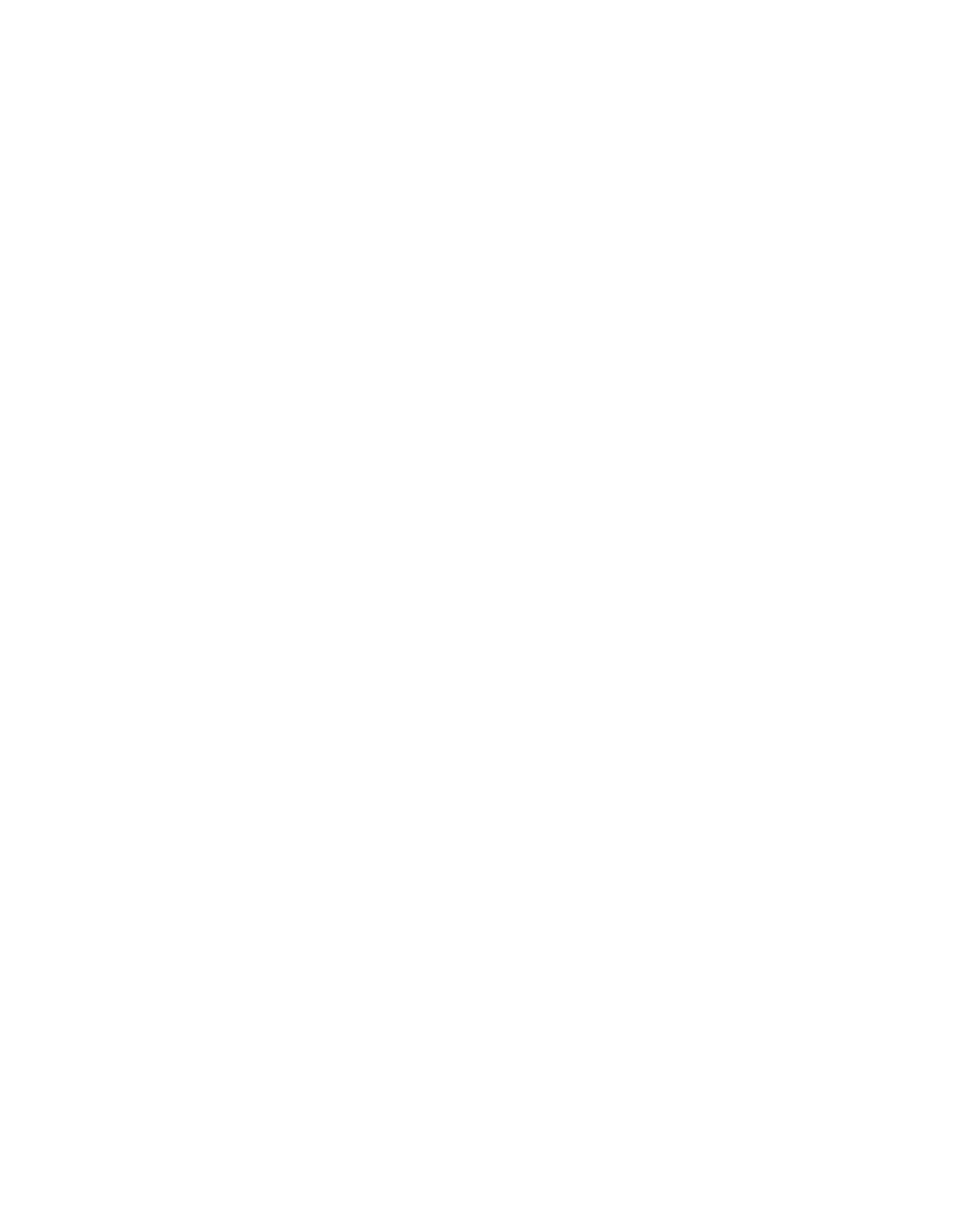**The Importance of Friendship**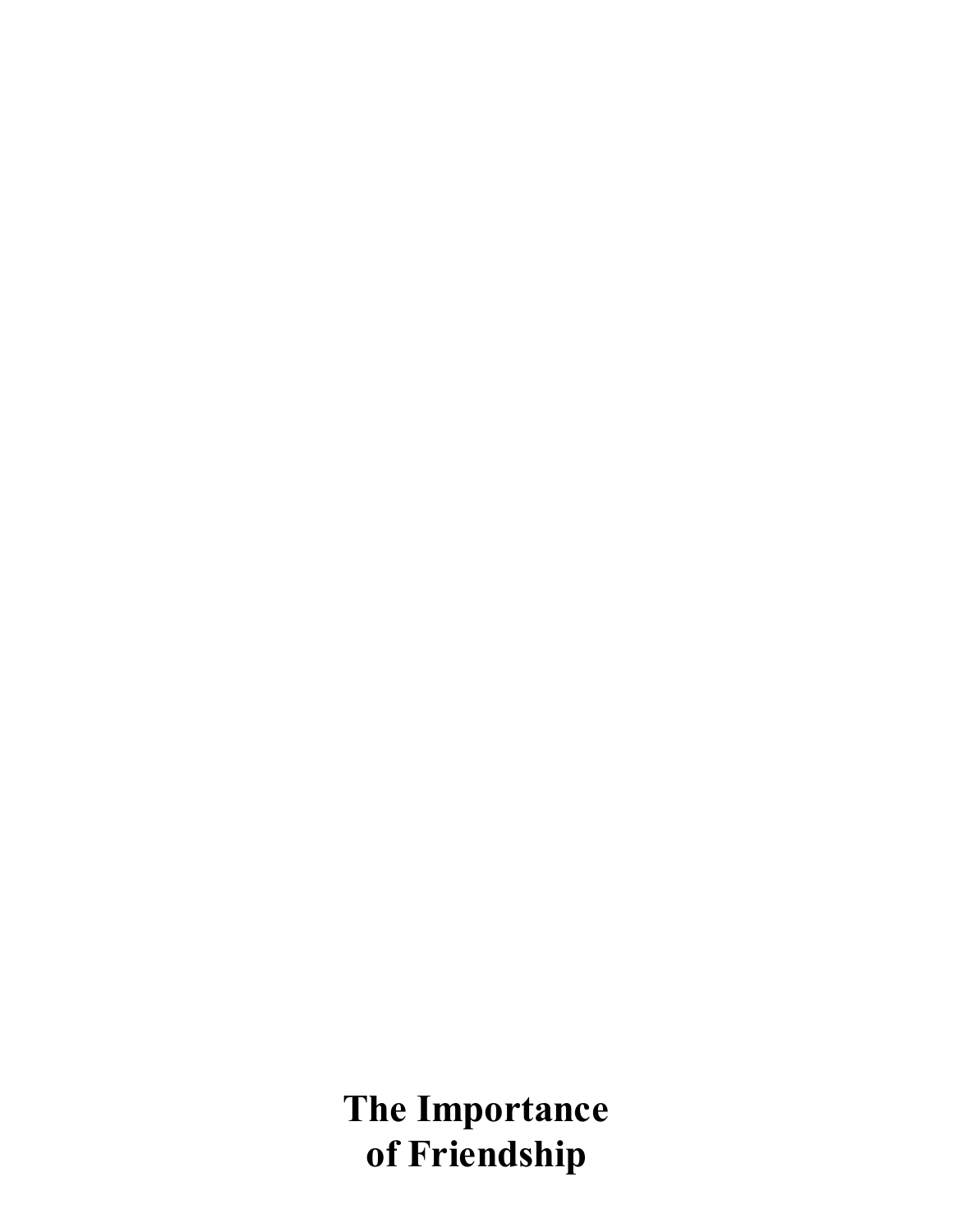### **Keisha's English Homework**

**FEBRUARY 6**

*Keisha Montgomery English Homework February 6 Personal Essay Topic—The Importance of Friendship Without friends, life would be boring, lonely, and meaningless. Nobody comes to high school for the teachers—not really. We come to see our friends, to see what they're wearing, who they're going with, who they broke up with, and where they're going this weekend. In between that, we go to classes.*

*Friends make life exciting. A phone call from a friend on a boring Friday night can bring a spark to an evening that would have been spent just watching TV. Going downtown alone is no fun. Going downtown with a friend can be an adventure. We sit on Fountain Square and laugh at uptight businessmen, all dressed alike in blue suits and red ties. Alone, it's just another boring trip with no one to talk to.*

*With no friends to talk to or to go places with, life can be very lonely. It's sad to be alone—wanting to share your thoughts with a friend and having no one there, except maybe your little brother or sister, to be with. Sometimes I feel so alone I just want to cry. That's*

*why I'm thankful that I have a good friend like Rhonda, who always has a strong shoulder for me to cry on.*

*When the bad times come, like when Robbie died, a friend is the most important thing in the world. Rhonda and I cried together, went*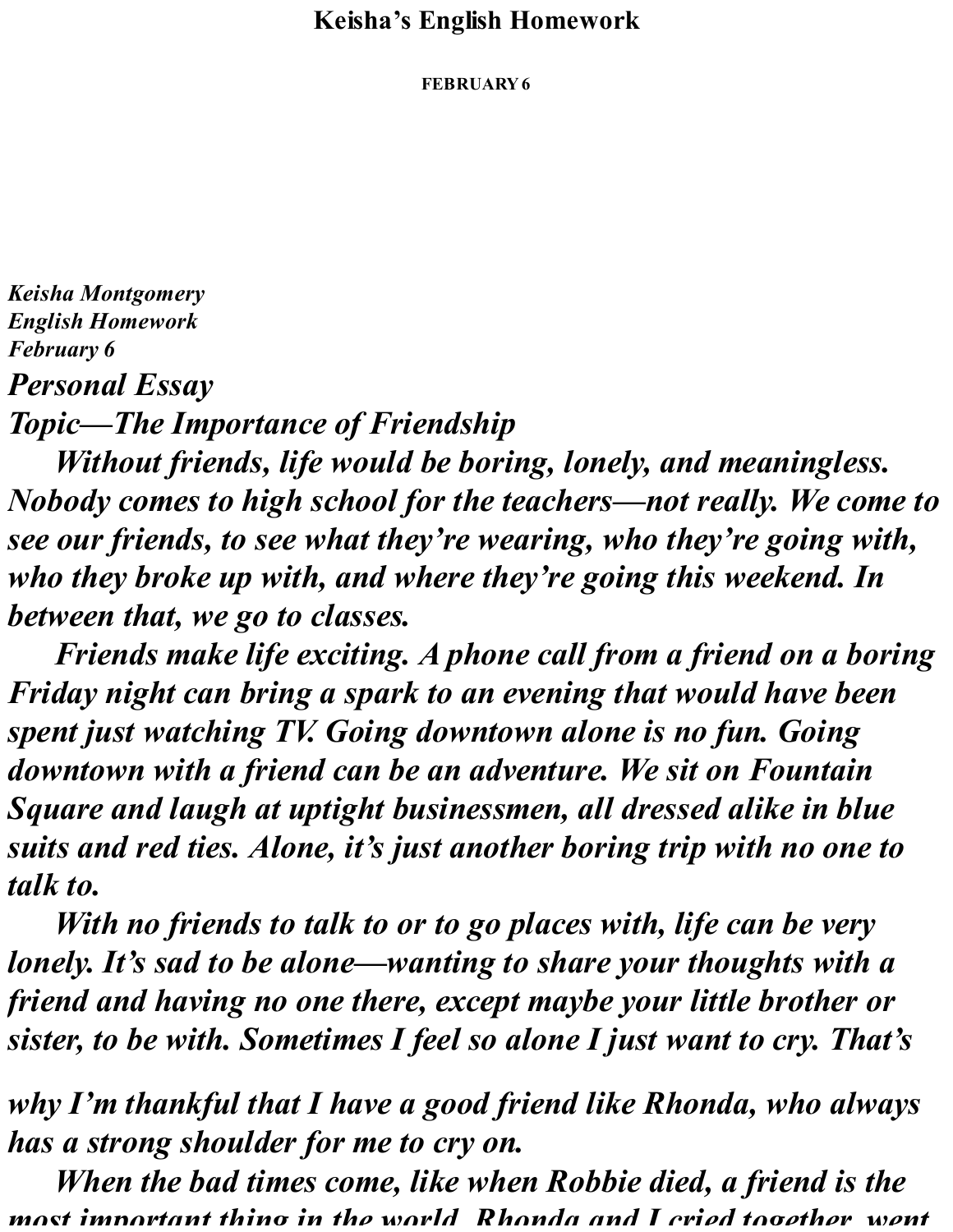*most important thing in the world. Rhonda and I cried together, went to the funeral together, and tried to help the boys involved as much as we could. She and Tyrone are doing fine. I'm having a rough time with Andy. I think it's because he lost his best friend and it's hard for him to get over the guilt and the pain. He once told me that his life had lost its meaning.*

*Andy has many good friends who care about him. Even though nobody can take Robbie's place, all of us, as friends, can survive the situation.*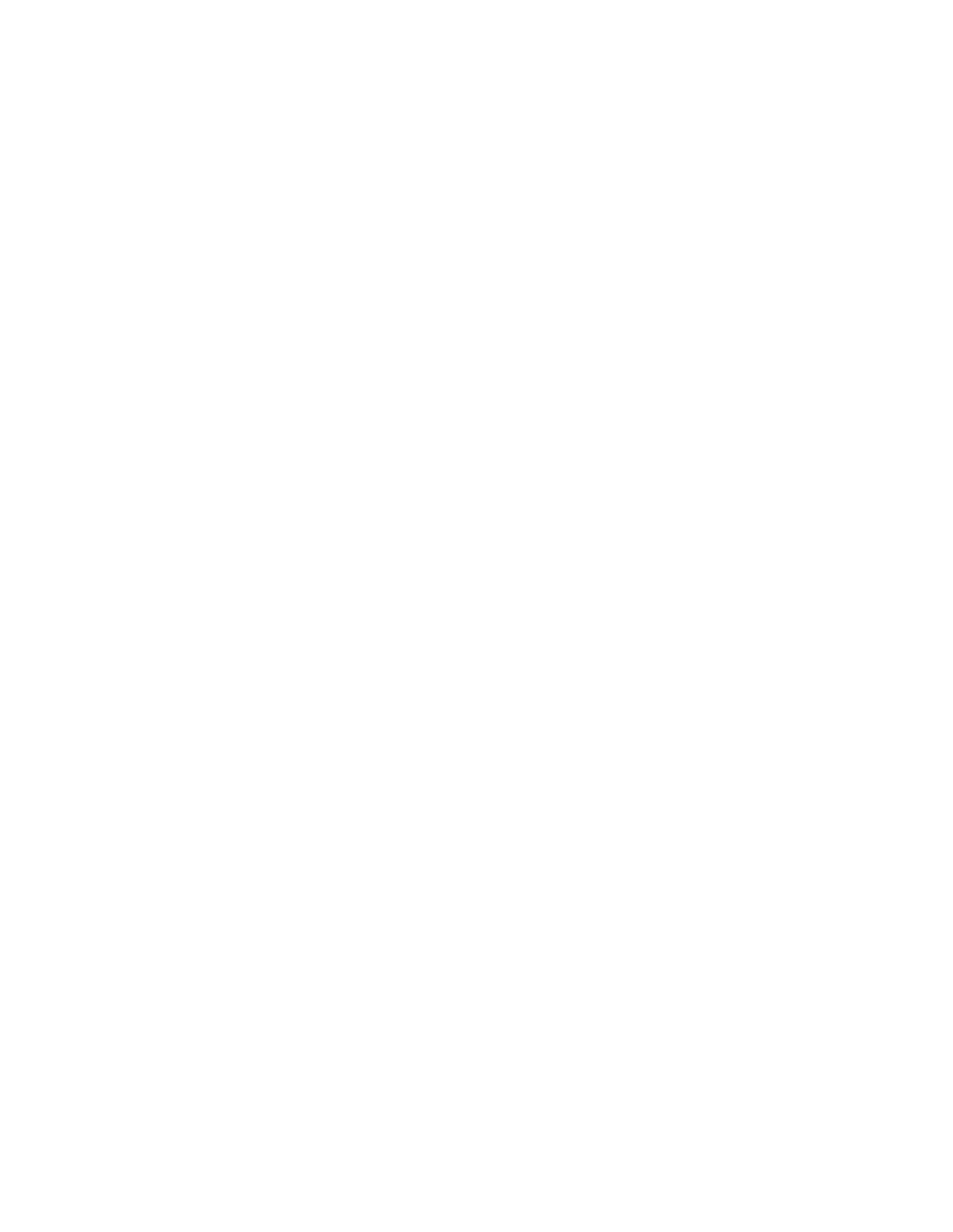# **Concern and Denial**

**Phone Call from Andy's Teacher**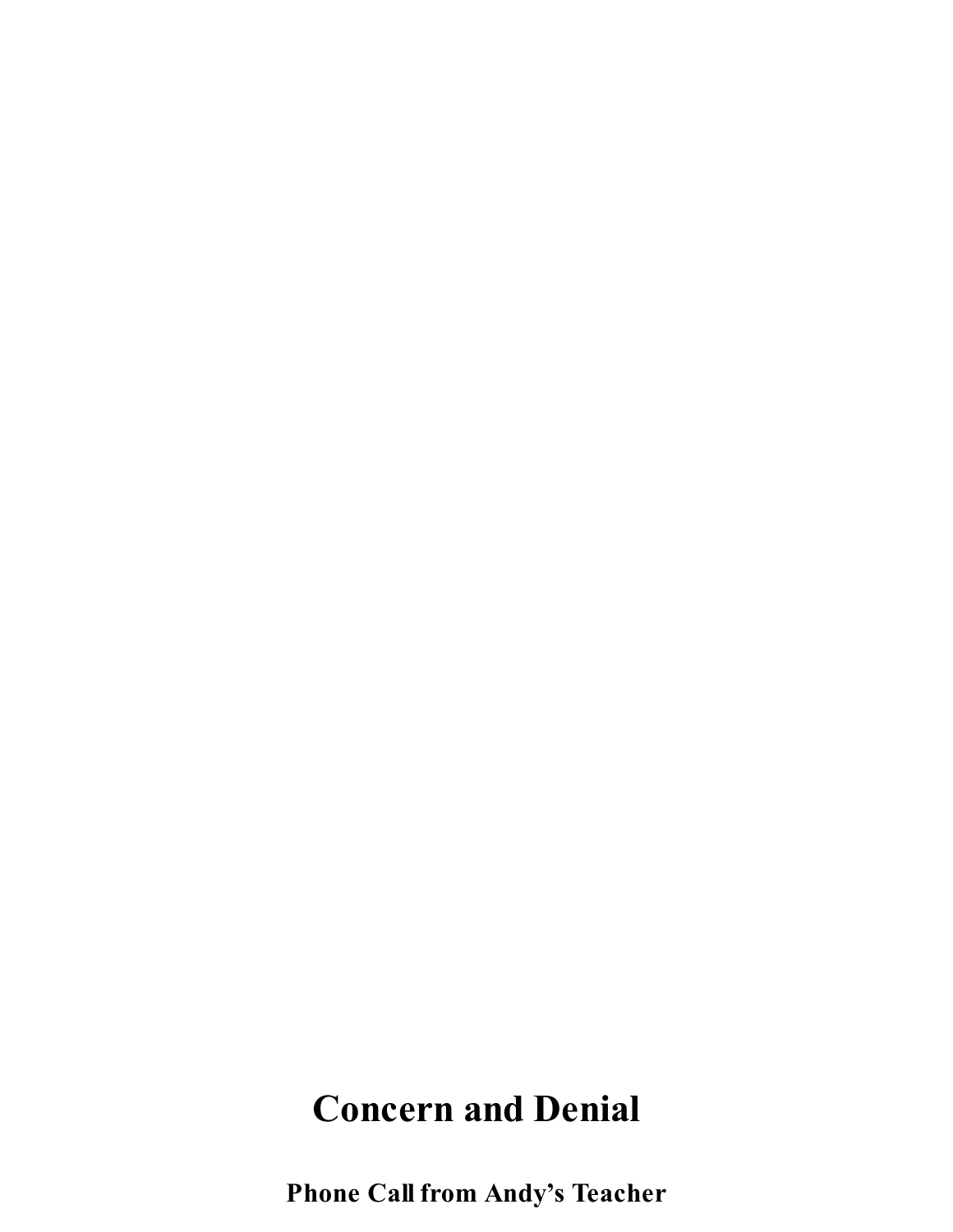#### **FEBRUARY 10**

—Hello, Mr. Jackson? This is Ms. Blackwell, Andy's English teacher. I'm calling because I'm concerned about Andy's performance and behavior in class.

—I see. I appreciate your call. What seems to be the problem?

—Well, academically, he's really slipping. He's missed four of the last six homework assignments. One of those was a major writing assignment—an essay on the importance of friendship. He's failed the last two quizzes, and we have a test coming up next week that I'm afraid he won't be ready for.

—You know, Andy never has made the grades that my wife and I expected of him. Every year I get calls from his teachers, saying he's not doing his homework, and he's failing tests. He's too old for me to spank. What do I do?

—I'm not sure what your course of action should be. You know him better than I do—I only see him once a day for fifty minutes. But surely some parental encouragement on your part would be helpful in reminding him that he's really only hurting himself. I believe that Andy has the ability—he just needs the desire to get it together. And as a black teacher, it really bothers me to see bright African-American young men like Andy waste their potential.

—I understand where you're coming from. And I appreciate your concern. Do you know some counselor there told him he'd never make it in pre-law?

—I believe it. Of course, to be perfectly balanced, we have plenty of teachers and counselors who are fair and would bend over backward to help Andy, but lately, even his behavior has been working against him.

—How do you mean?

—Well, he's been doing a lot more "acting out" lately. He's always been a cheerful, goodnatured kid, with very few inhibitions, which sometimes does not lead to the best classroom behavior. Let's face it. That's teacher talk for: Andy will stand up on a table and sing "God Bless America" at the top of his lungs if he's giving a report on patriotism. The kids love it, and most of the times the teachers at least tolerate it. But lately, he's been doing mean, even dangerous things. For instance, last week he shot a bottle rocket out of a teacher's window, and yesterday he was sent out of my room for spitting on the floor; he was sent out of another class during a test. Andy ripped up a student's test paper and threw it in the trash—*before* the student had even finished the test and turned it in. There seem to be more of these kinds of incidents lately, not at all like the Andy we know and care about.

—I heard about the bottle-rocket incident, but the others are new to me. Couldn't it just be normal teenage stunts that we all do in high school?

—Perhaps, but I see other things in his personality that concern me. When he's not causing noticeable disturbances, he's somewhat withdrawn. He's stopped combing his hair, he slumps in his seat, and he keeps his head down on the desk unless I constantly remind him to sit up and pay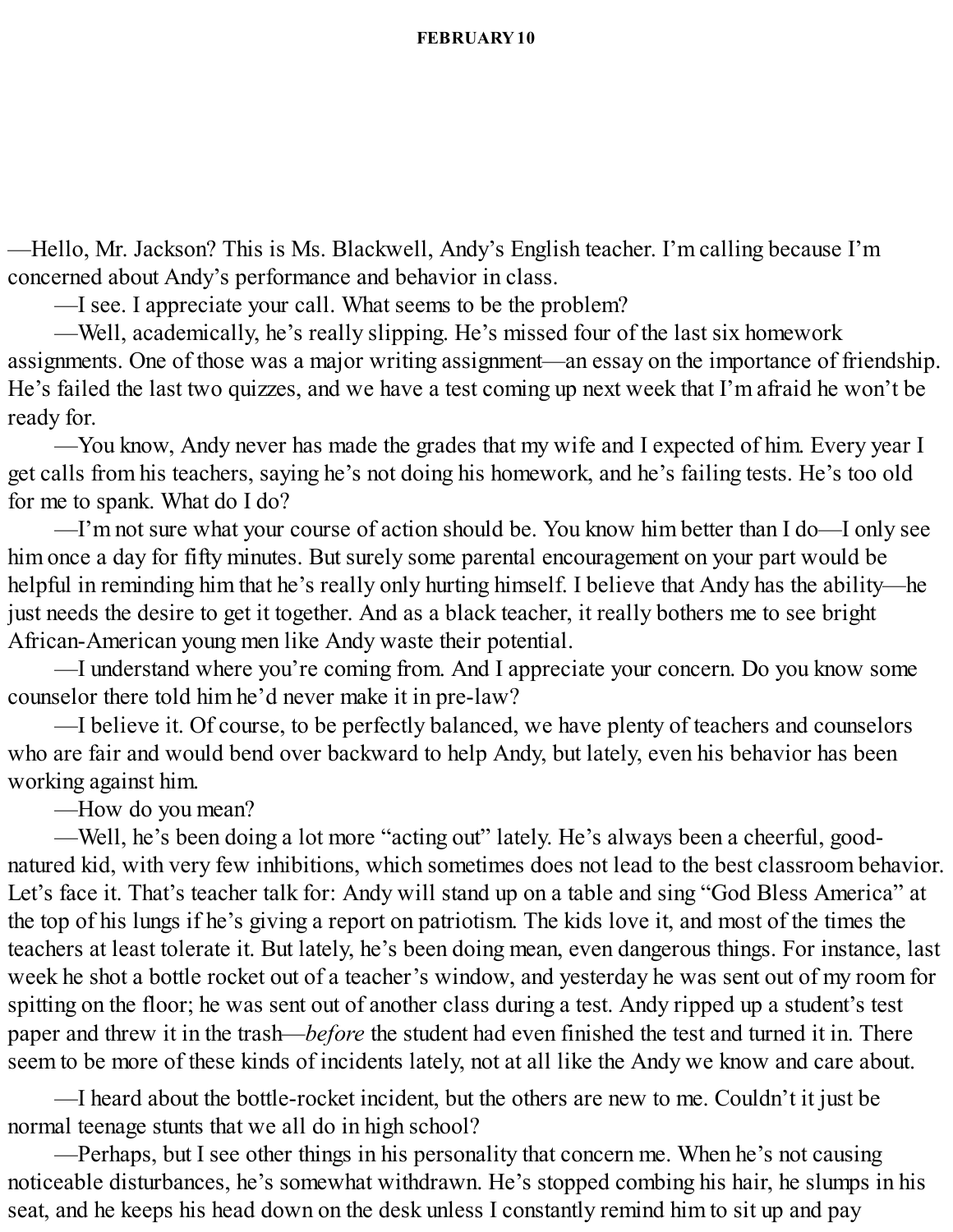attention. Is he getting enough sleep at night?

—From what I observe, kids that age forget to comb their hair half the time anyway. And with all the new hair styles that the kids are coming up with, there's no telling what he's planning to do with his hair next week. And, as far as I know, he's getting plenty of sleep. He doesn't have an afterschool job because of basketball. He's in his room most nights by eleven o'clock, and from what you say, he's not using a lot of his time to do homework, so that doesn't seem to be a problem. Besides, he never was a "morning person." He doesn't really get moving until noon.

—Well, I just wanted to let you know that I'm concerned. A couple of weeks ago, he ran out of the room in tears in the middle of a discussion about the suicide of Lady Macbeth. Let me ask you this —and please don't misunderstand my intentions or think that I'm trying to intrude into the personal life of your family—but wasn't Andy seeing a counselor about possible problems that may have been caused by his involvement in that accident?

—Yes he was, initially. But the counselor has told me that he feels that Andy is adjusting quite well to the situation, and we will be discontinuing those sessions on a regular basis. I appreciate your efforts, but I feel that you might be overly concerned about a situation that is under control.

—I see. Well, thank you for your time. I hope Andy is able to get himself together and pass English this quarter. I'd hate to see him fail.

—I'll talk to him. You'll see an improvement. That's a promise.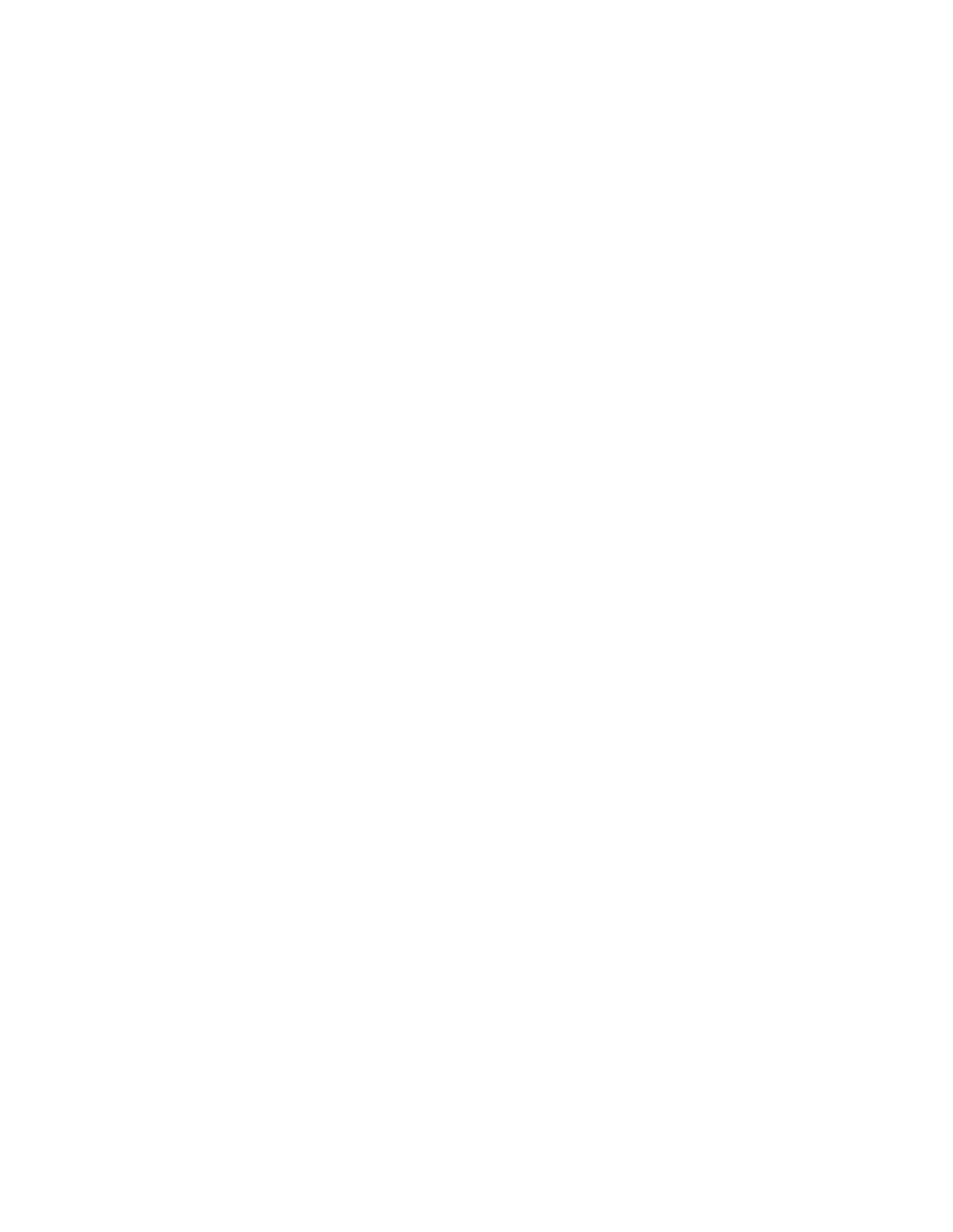**Lions, Tigers, and Dinosaurs**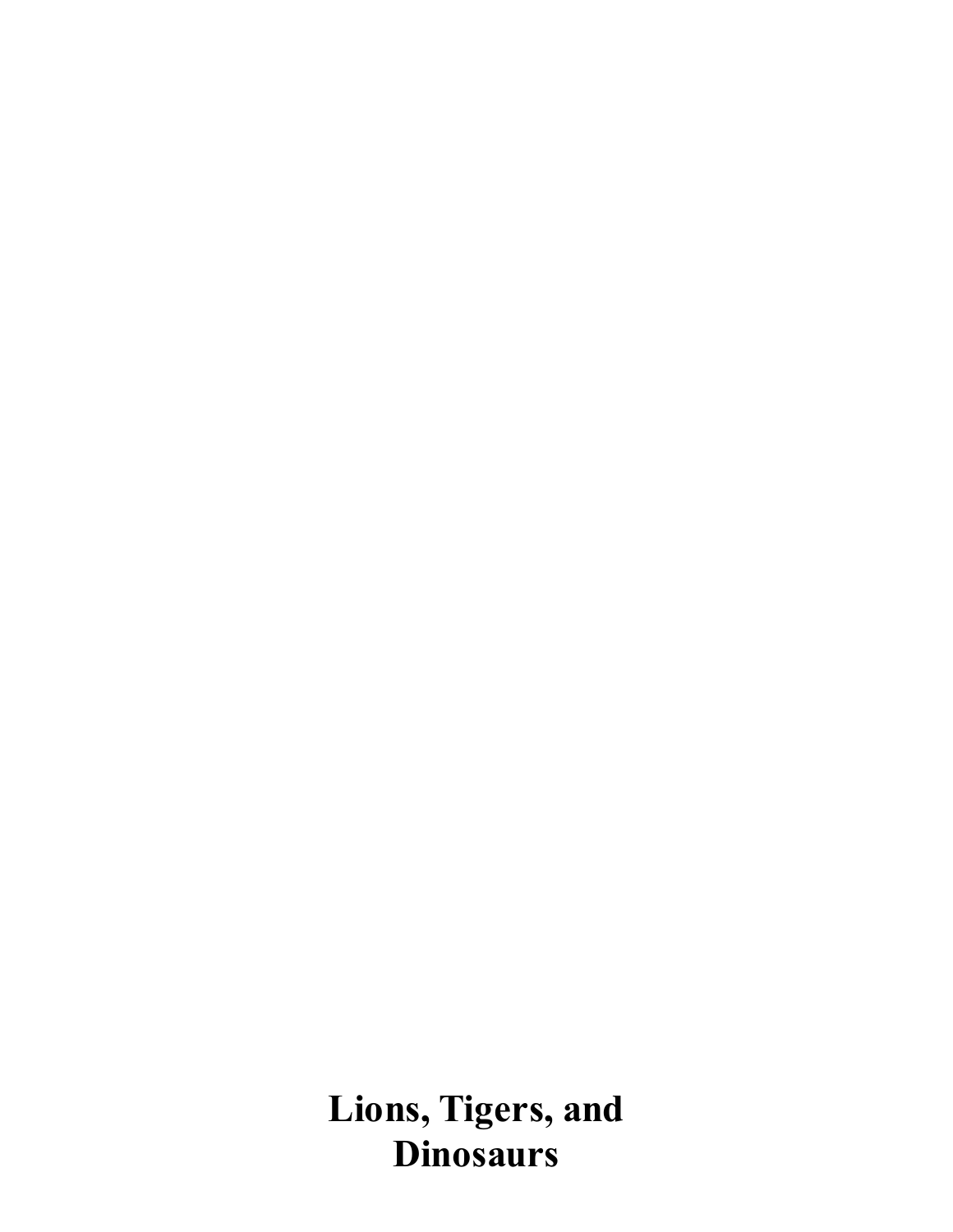### **Andy and Monty at Home**

#### **FEBRUARY 20**

—Hey, Monty, what's up? Watcha doin' there, little brother?

—Hi, Andy. I'm colorin' this picture for my teacher. It's real live homework, just like you do.

—Yeah, I wish mine was still that easy. Is that a poster for Brotherhood Week?

—Yep. It says, "All for one and one for all."

—Hey, that's pretty good reading for a little dude.

—This is nothin'. Last week, my teacher gave me a book with *chapters* in it. Watcha think of that?

—Chapters? I didn't know they put chapters in first-grade books. You too heavy for me. How come all the people in your picture got yellow hair?

—'Cause that's the prettiest color hair. These are special people in my picture and I want them to look real nice, so they gonna have yellow hair.

—You crazy, kid. What about this little girl here? She looks black to me—she's got fuzzy little braids and a real nice smile. Don't you have any brown crayons?

—Nope. She gonna have fuzzy little *yellow* braids.

—Why don't you make her look like Keisha? She's got pretty brown skin and curly black hair. You like Keisha, don't you?

—She's okay. You the one that's crazy about Keisha, not me. *I* like girls with yellow hair.

—You're a hopeless little dude, Monty.

—Actually, I like colorin' Africa pictures better than this kind of pictures—with no people in it. You know—lions and tigers and dinosaurs and stuff.

—Lions and tigers and *dinosaurs*?? That's some combination.

—Yep, and giraffes and dragons too. Hey, Andy, can I ask you somethin'?

—Sure, kid. Lay it on me.

—Do tigers cry?

—I don't know, Monty. I never thought about it, but I don't think they do. Why do you ask?

—Well, I drew a picture last week at school, and the teacher wanted to know why I put tears on my tiger. I told her he was very sad. Like you get sometime.

—You're somethin' else, little man. If you want to put tears on your tiger or dragons in your

jungle, you tell your teacher that your big brother said it was just fine.

—Okay. Hey, Andy, can you take me to see that new dinosaur show at the museum?

—No, buddy, I can't—I can't drive—remember?

—Oh, did you forget how to drive?

—No, I'm not allowed to drive anymore.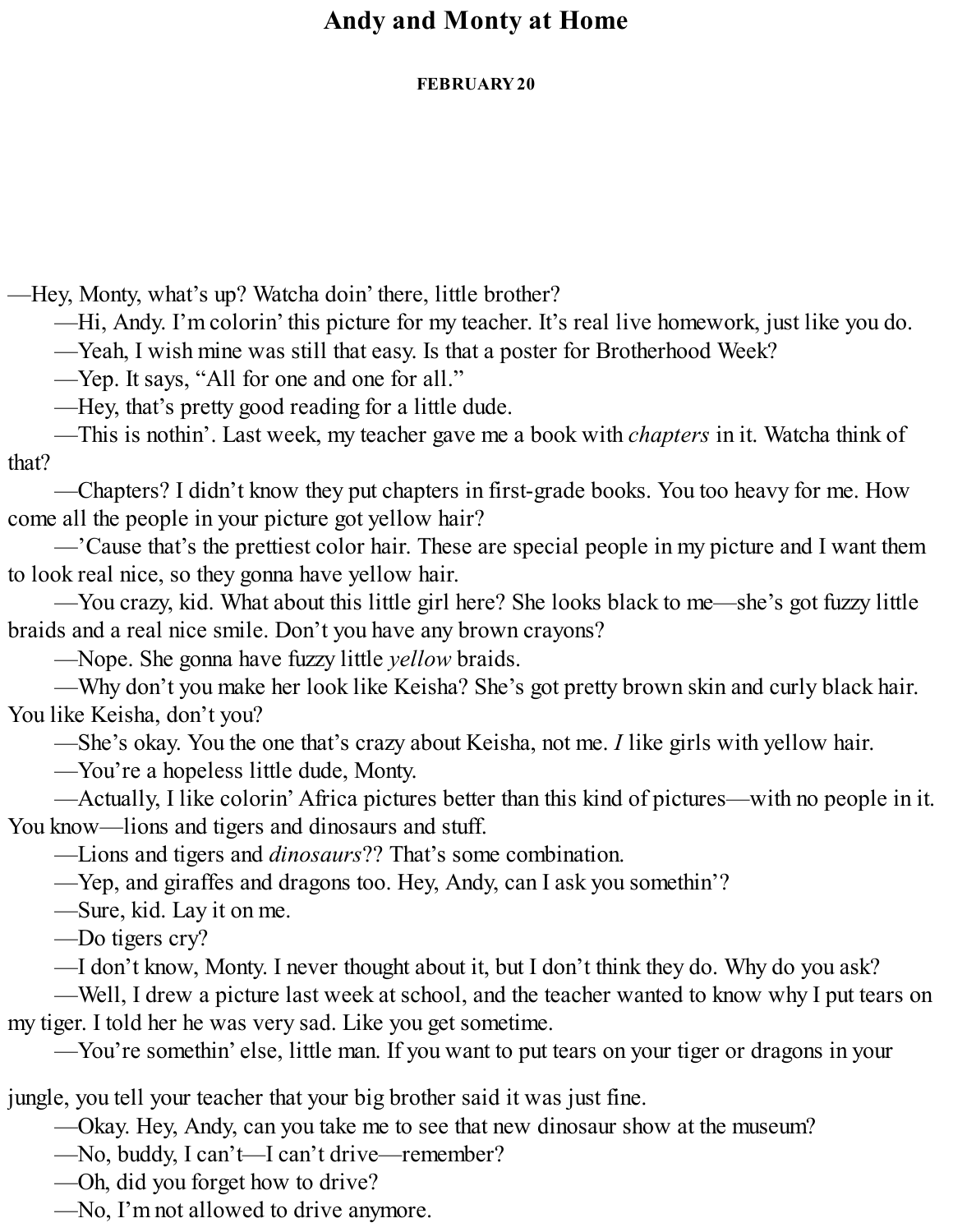—Why? Were you bad?

—Yes, Monty, I was bad. I was really, really bad…. Now go wash your hands and get ready for dinner.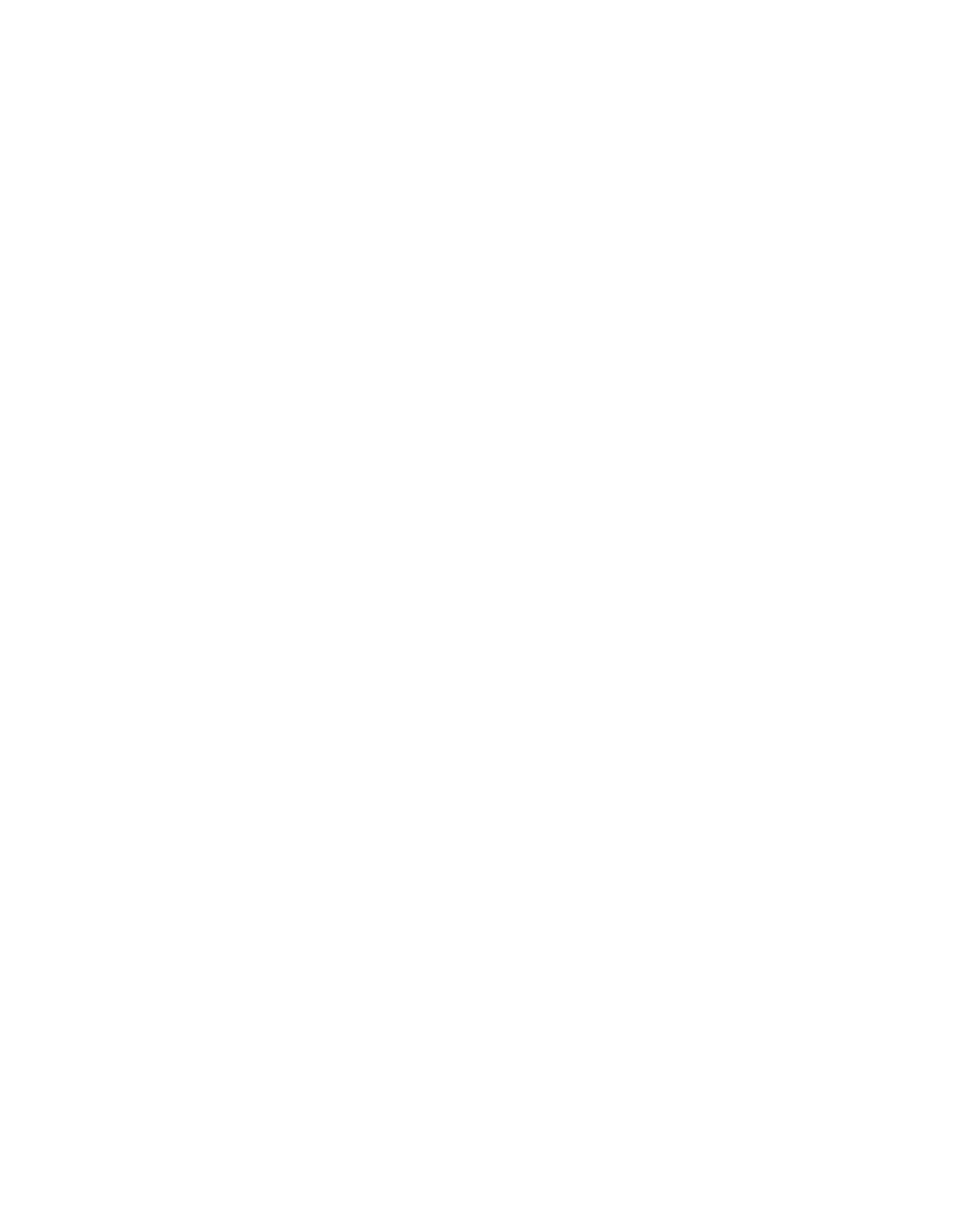# **Hidden Options**

**Conversation between Teachers**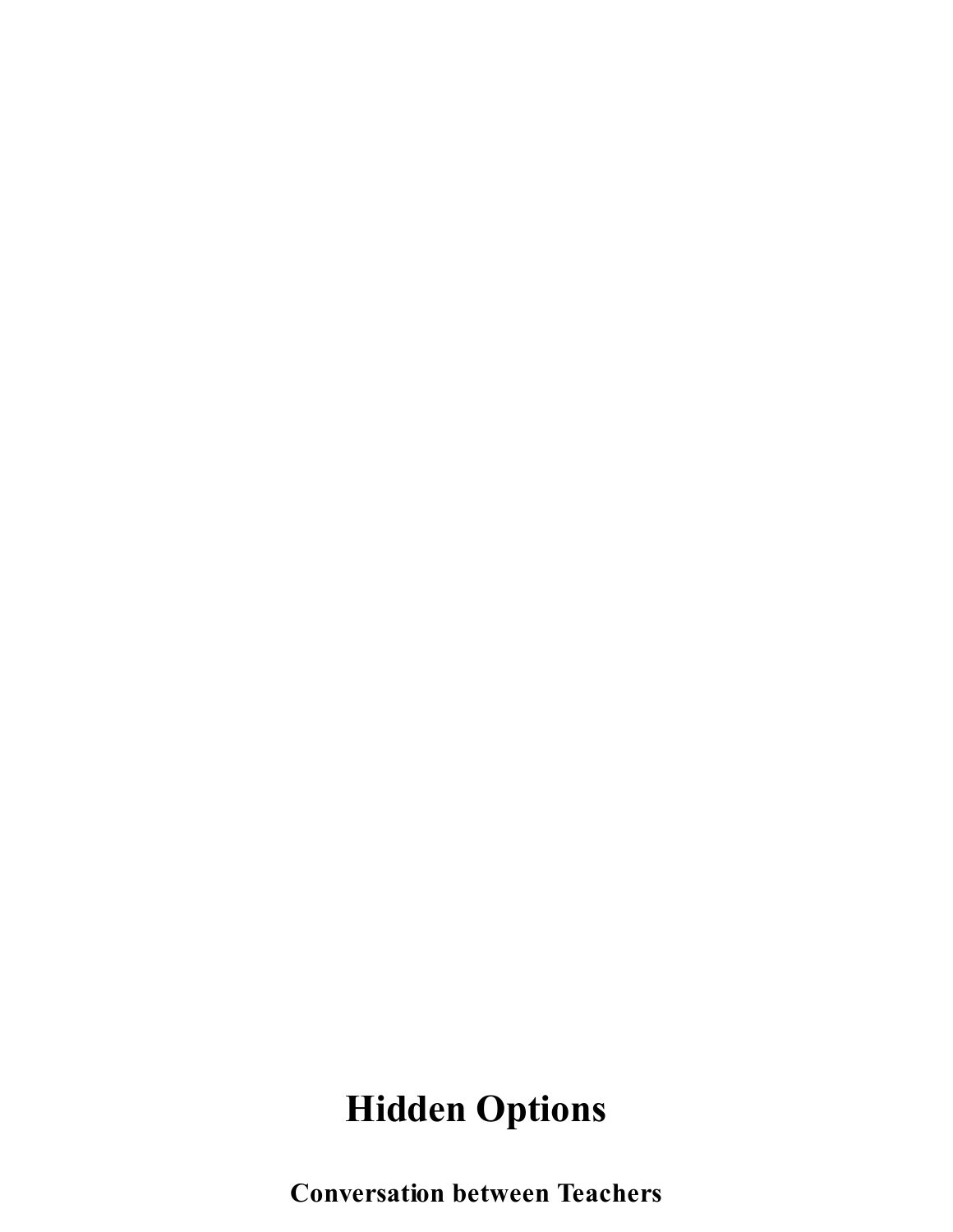—How's that Andy Jackson doing in your class, Sheila?

—Well, he was no superstar to begin with. I guess now he's somewhere between failing miserably and squeaking by with mercy. He's not a bad kid. I understand he's pretty good in basketball. Maybe that will be his escape. That's what they all think anyway.

—Does he seem like he's bouncing back from that accident he was in a few months back? Wasn't he in counseling for a while?

—Yes, but I understand he's been dismissed by the psychiatrist as "stable."

—Stable? Look, I had Robbie Washington in my history class and it still upsets me. That kid watched his best friend die. How could he be stable after only three months?

—You know what? Just between the two of us, I don't think that accident affected him that much. Black kids are tough. They see a lot in life that we never experience. For example, that kid Gerald Nickelby, whose stepfather beats him up. Everybody knows about it. The police arrest his dad every few months or so. They go to court and Gerald ends up right back down there with the stepfather regaining custody. Like I said, they're tough. A white kid would have cracked under the pressure that Andy went through. But do you know what Andy does? He's always cracking jokes and making the other kids laugh. That young fool set off a bottle rocket from my window last month. The kids thought it was hilarious. They were all standing by the window cheering, when I walked in.

—Yes, you may be right. I heard he was going to be the master of ceremonies for that awful talent show they have. There's no real talent. All they have is that loud, disgusting rap music. Remember last year? That sweet little Donna Correlli was booed off the stage when she tried to sing opera.

—Oh, don't get me started about rap music…meaningless, mindless noise. Well, there's the bell. I'm giving my first bell a pop quiz. Don't forget the human relations committee meeting tonight after school.

—Okay, see you then.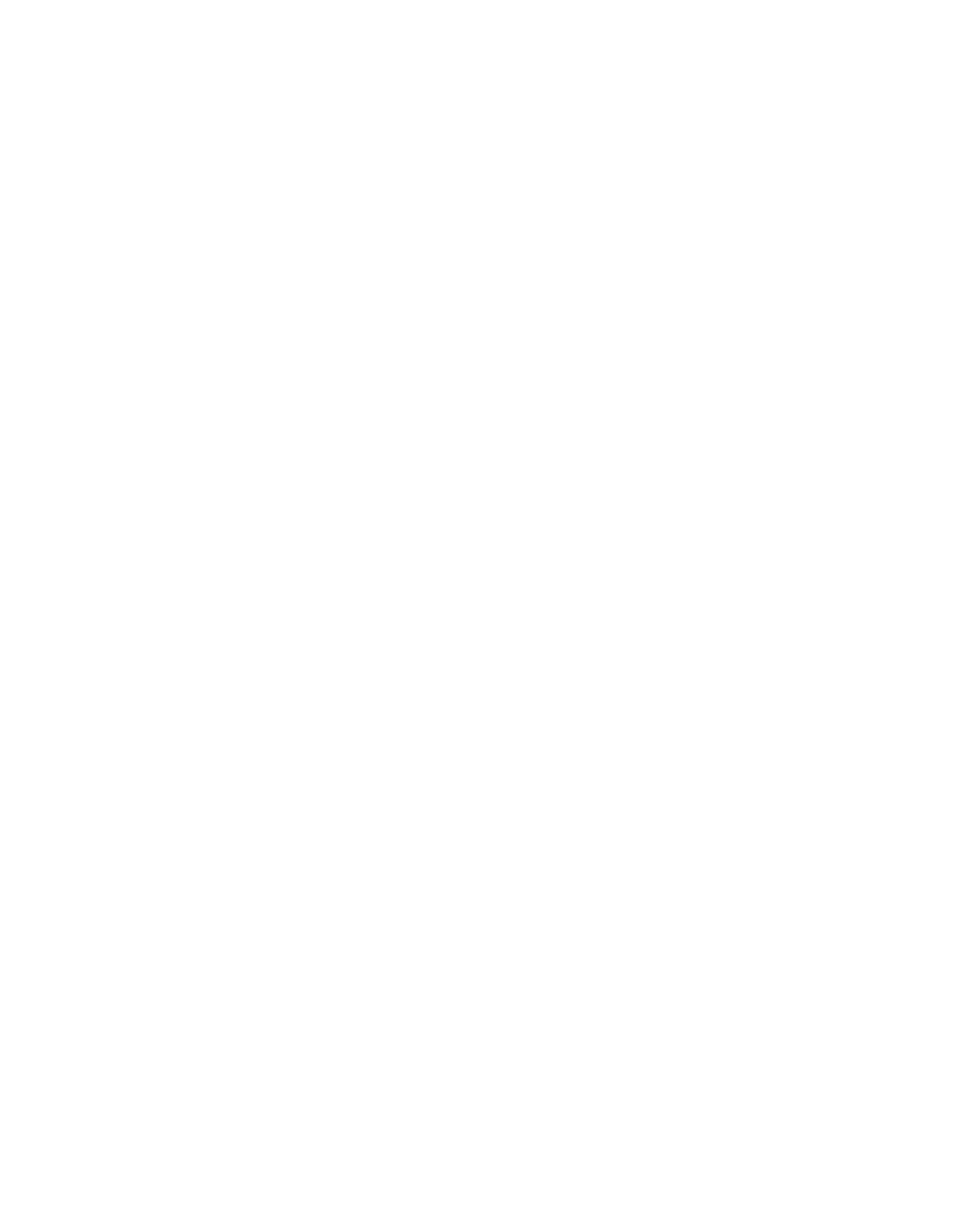## **Needs and Worries**

**Keisha's Diary Entry**

**MARCH 9**

 $\triangle$ ear  $\triangle$ iary,

March 4

*Well, it's been five months today, since me and Andy started going together. October 9-March 9. It's been the roughest five months of my life, with the accident and everything. But Andy is so sweet, and so cute, and so—needing. It's like he really needs me to keep going. Sometimes it's nice, but I hate to say it, sometimes it gets on my nerves a little. Like last week, he was over here, and we were playing Ping-Pong in the basement, and he just goes and sits down on the couch and puts his head on his lap. I said, "Hey, Andy, Watcha do—swallow the ball?" But he didn't smile—he looked up at me, and he had tears in his eyes, and he said, "Sometimes it just gets to me, you know?"*

*I get tired of all this depressing stuf . I miss Robbie too, but Andy can't seem to get over it, and I'm the only one who knows it. He's got his parents, his teachers, even that stupid counselor at the Outpatient Psych Center fooled. They all say stuf like, "Andy sure is adjusting well, " because he's smiling and cheerful. He even volunteered to be the Master of Ceremonies at the Talent Show at school this month, and you ought to see him at practice, acting the fool up there on stage, rapping and dancing and grinning in the microphone. But I'm the one who has to listen to him when he calls me up just to ask, "What do you think it feels like to be dead?" or "Do you think Rob is cold*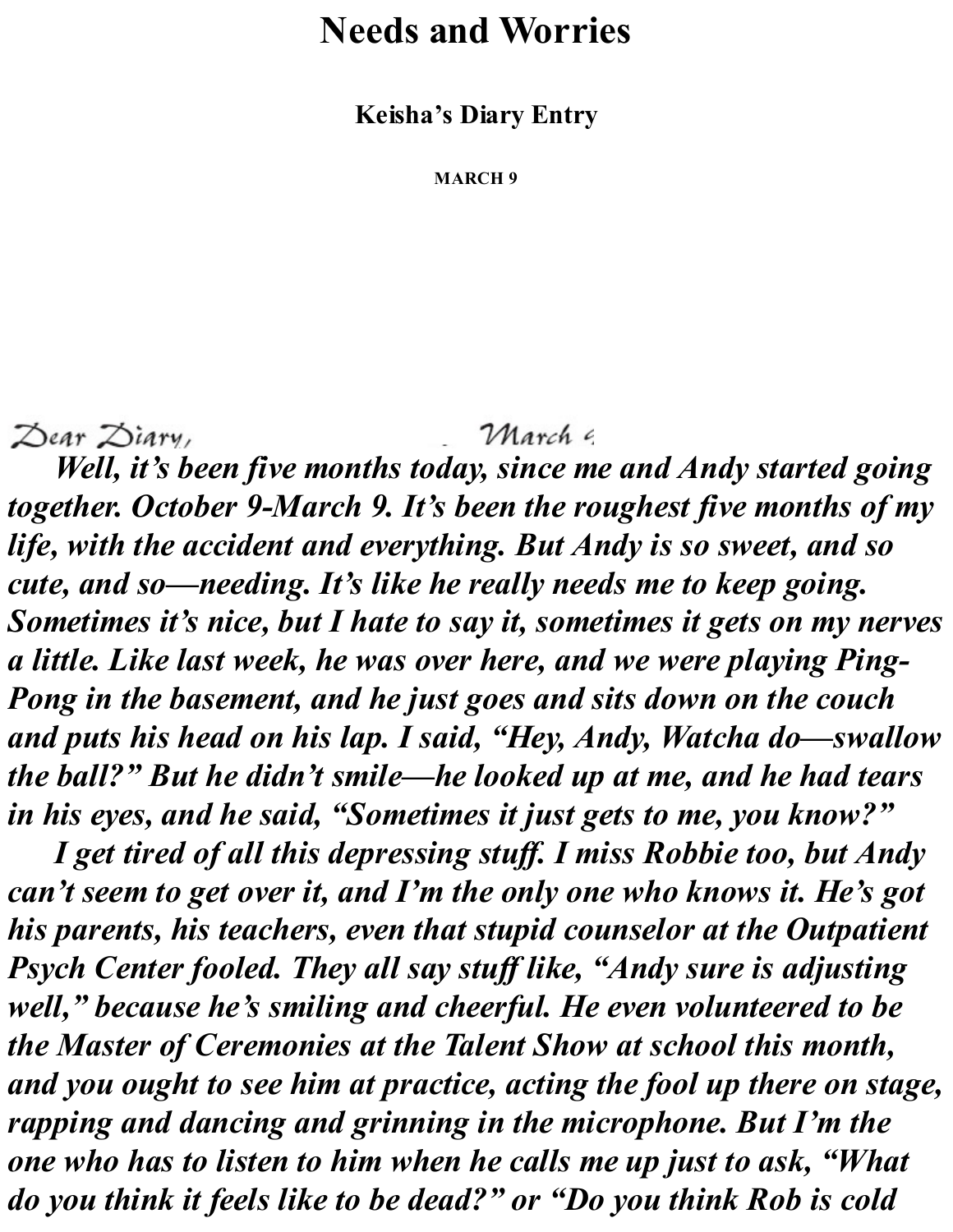*tonight—it's so cold tonight" or "If I died, would you miss me?" I'd like to ease up on our relationship a little, but I don't know how without hurting him. Well, he needs me, and he has been through a lot. I'm sure not going to be the one to cause him any more pain. But it sure does seem like Rhonda and Tyrone are having more fun.*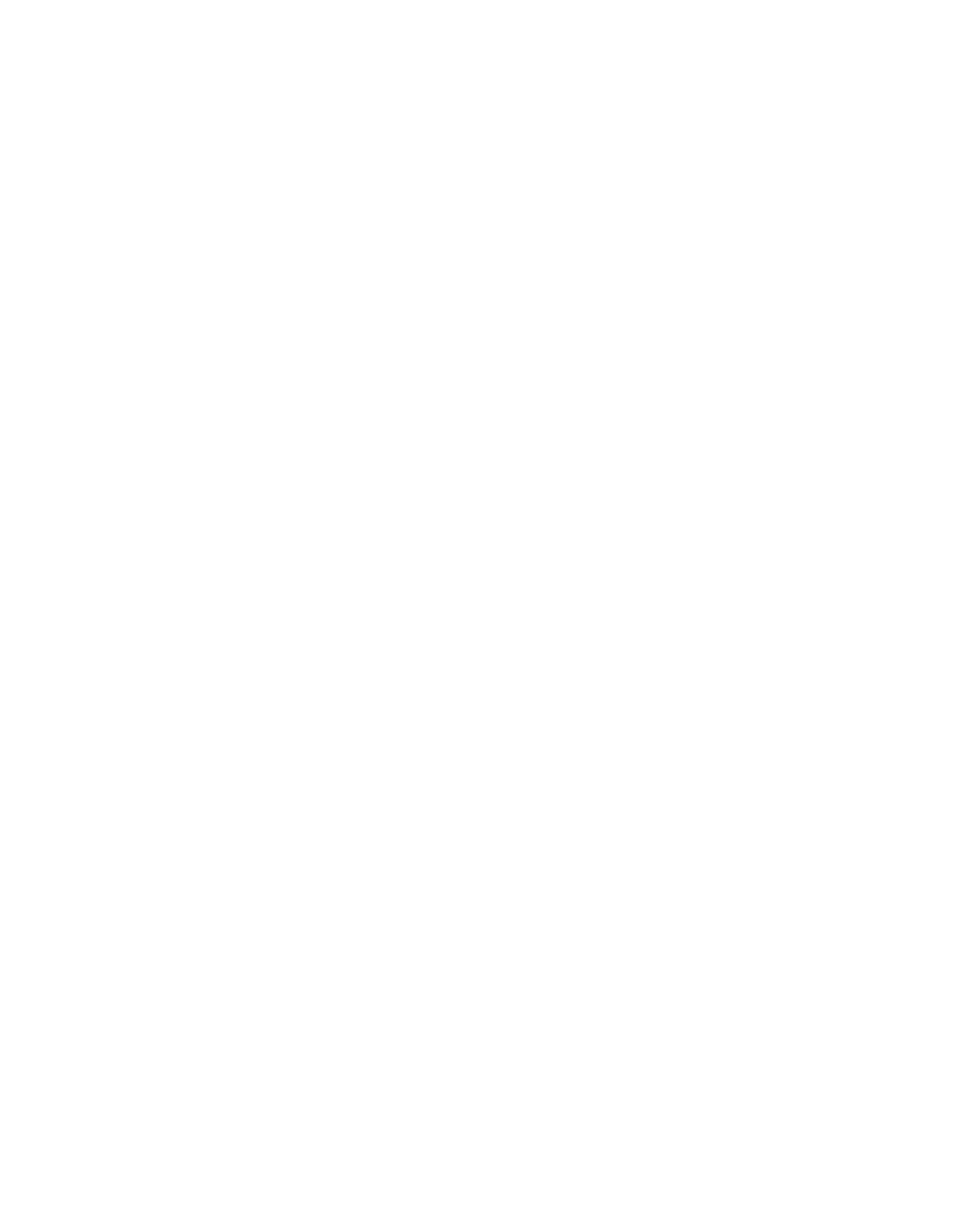## **"Do You? Do You?"**

### **Rhonda's Letter to**

**Tyrone (Passed to Him**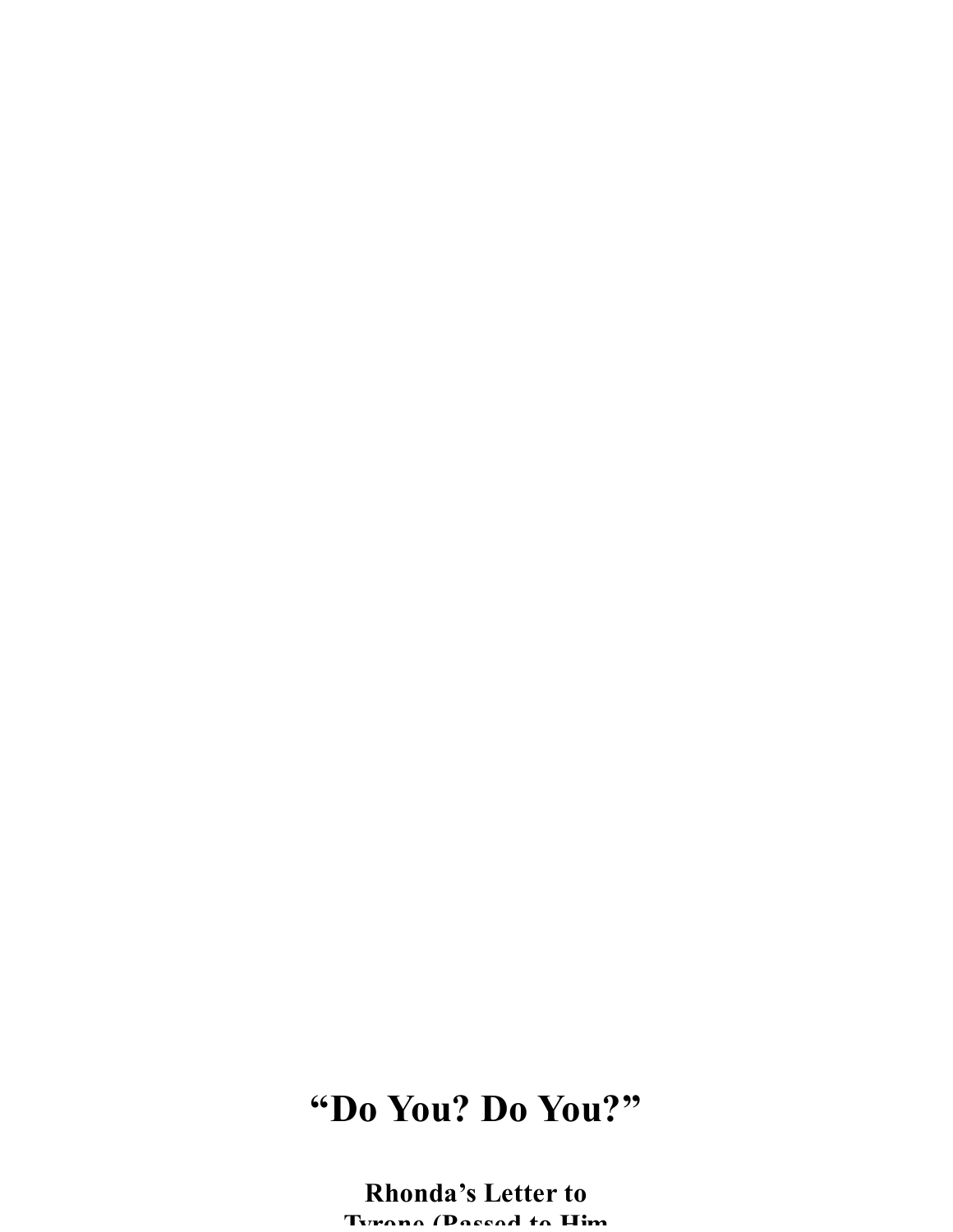### **Tyrone (Passed to Him during Chemistry Class)**

**MARCH 15**

## *Dear Tyrone,*

*Last night when you told me you loved me, did you really mean it? Because I love ice cream, and I love the Cincinnati Reds, and I even love my little sister. But the real kind of love scares me. I' m afraid that if I let myself love you, I might get hurt.*

*I know that I love being with you and I love the way you make me laugh. I love the way you ' re nice to my little sister and the way you ' re respectful and polite to my father. I love the way you of er to help my mother with the dishes. And I love the way you look at me across the room in chemistry class.*

*You make everything seem shiny and special. I' ve been to the zoo a million times, but when I went with you, it seemed exciting and fun. From counting mounds of elephant poop to watching the peacock spread his tail feathers—you made it wonderful. You have a way of making things that are ordinary seem really extraordinary. You make me feel like the most beautiful girl in the world. And you make me tingle when I' m near you. But I wasn 't sure if what I was feeling was love or just happiness.*

*So last night, when you told me that you loved me, I could hardly catch my breath. I couldn 't say anything at first because the whole idea*

*was so overwhelming. I think I love you too, Tyrone, so please don 't get mad at me if I ask you just once more. When you told me you loved me last night, do you really, really mean it?*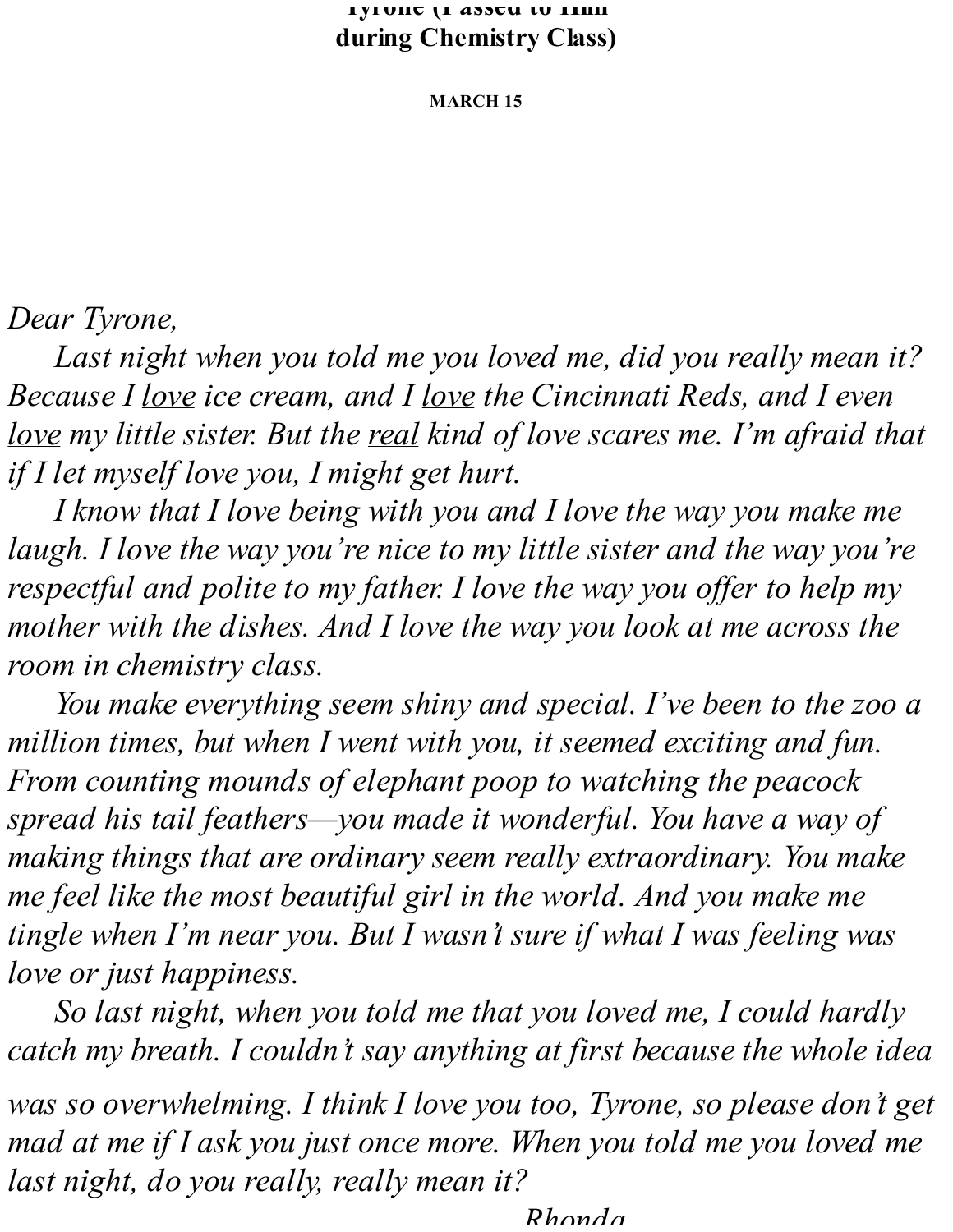#### uvinuu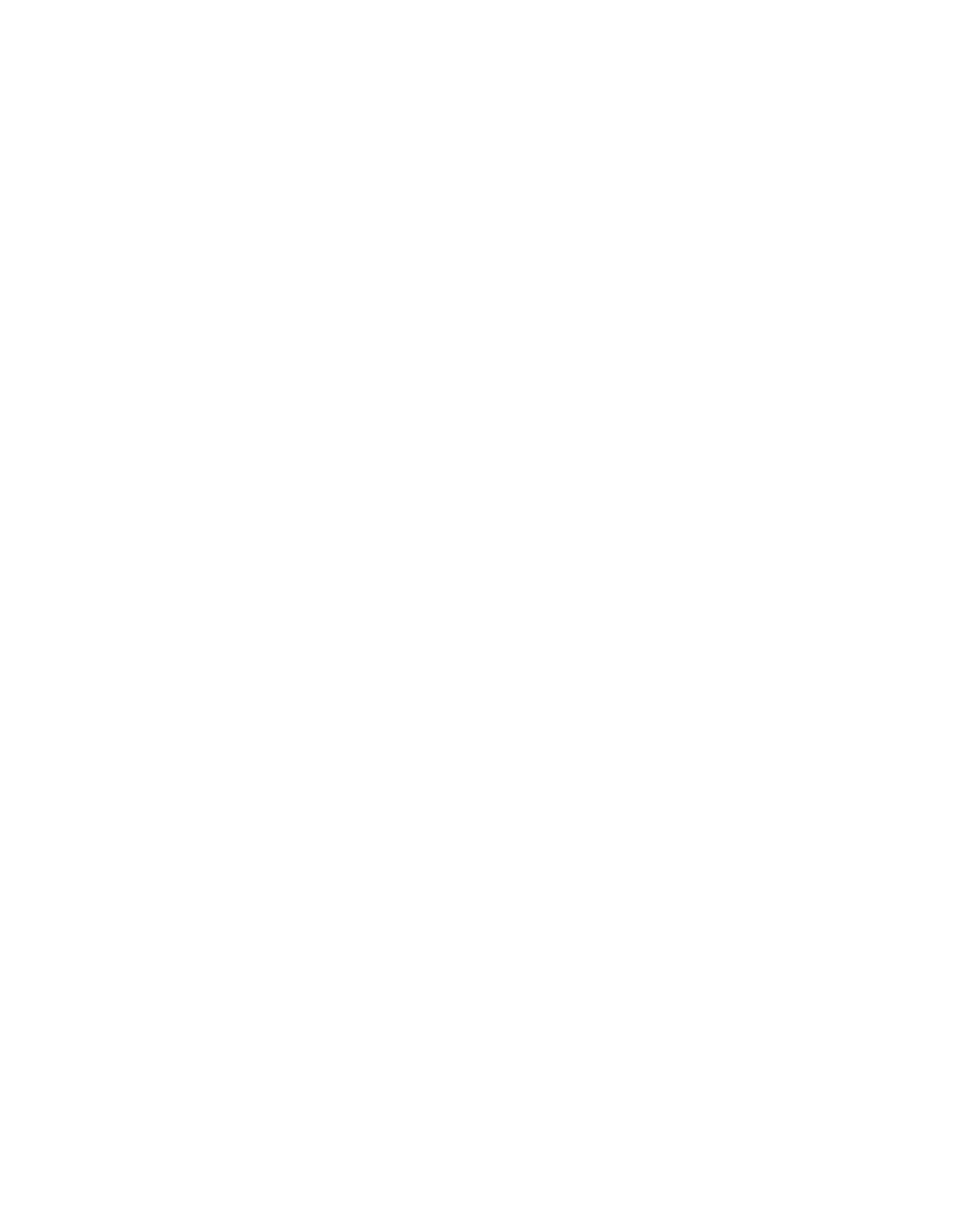## **"I Do"**

**Tyrone's Letter to Rhonda (Passed to Her**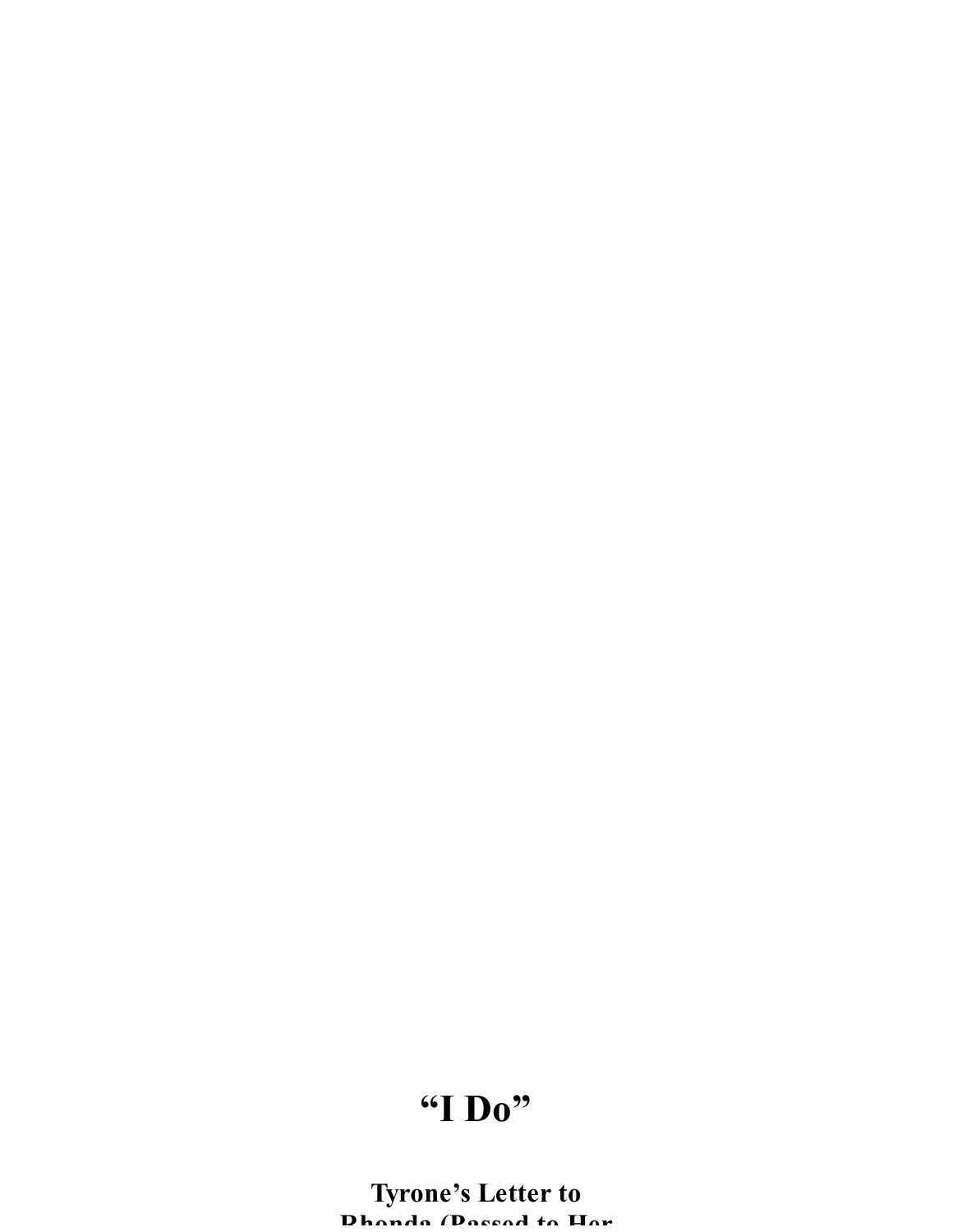### **Rhonda (Passed to Her during English Class)**

**MARCH 15**

*Dear Rhonda, YES.*

*Tyrone*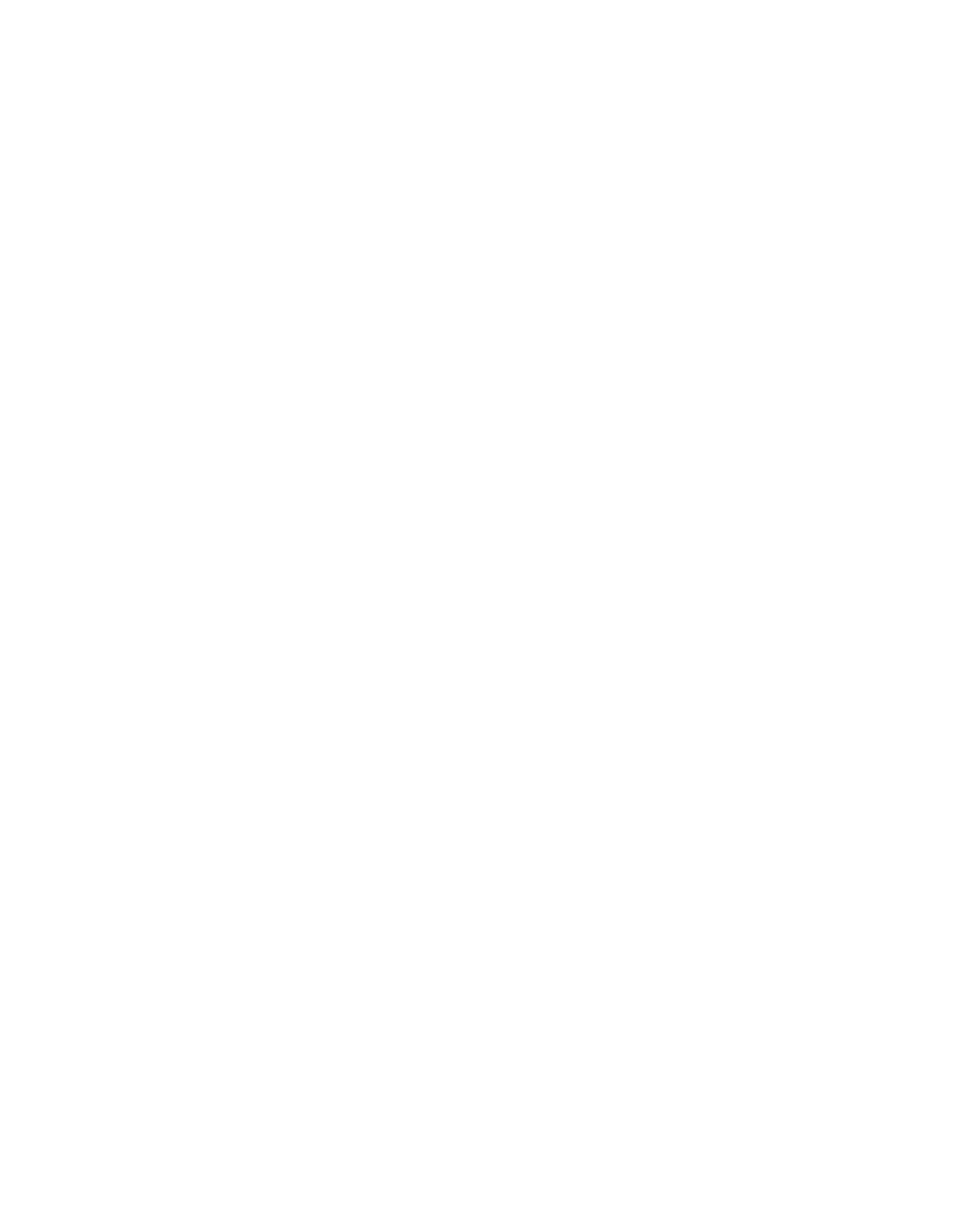**Public Pleasure, Private Pain**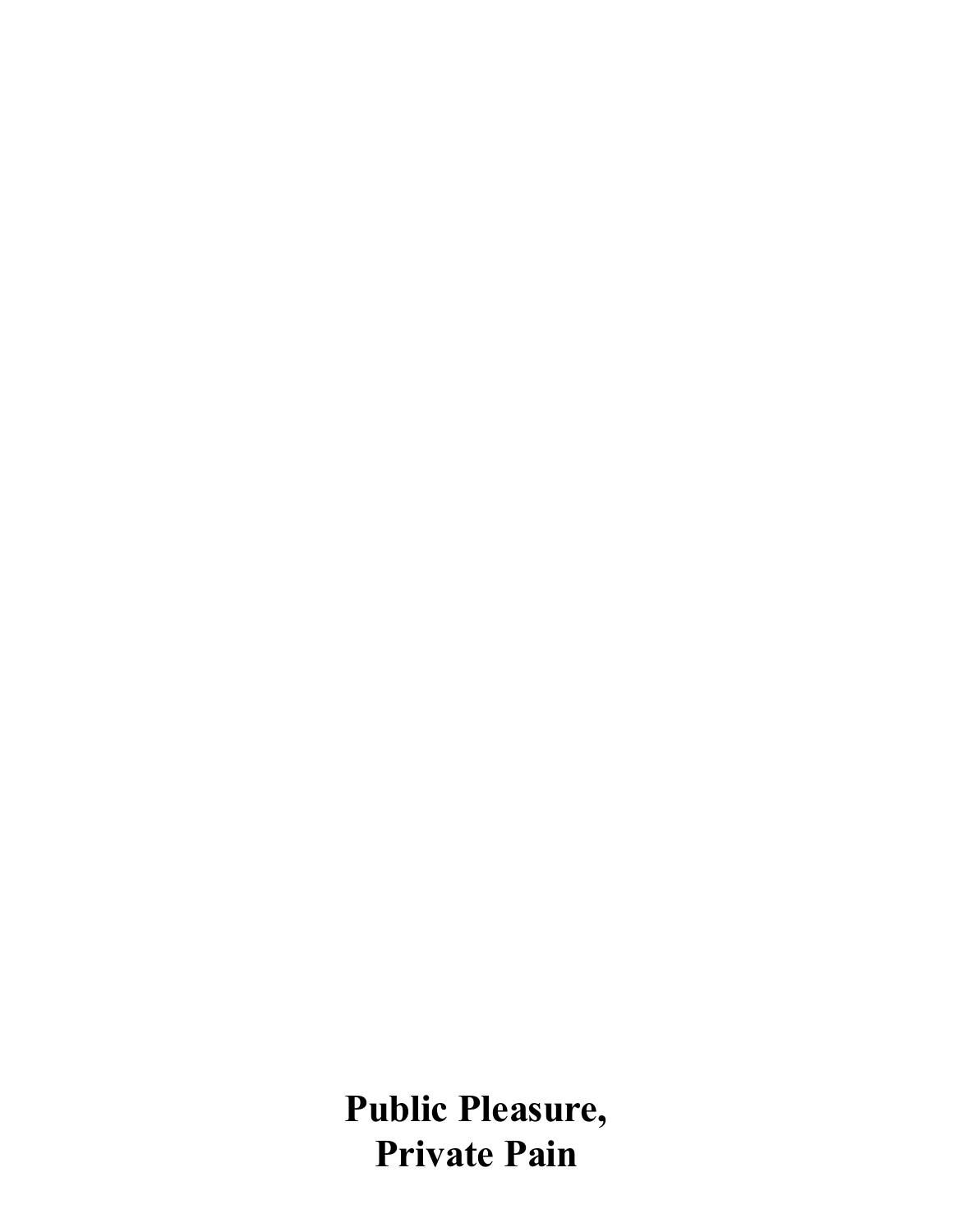### **Talent Show at School**

### **MARCH 30**

—Ladies and Gentlemen!! Welcome to the Fifteenth Annual Hazelwood High School Talent Show. And I, Andrew Marvelous Jackson the First, will be your magnificent Master of Ceremonies! We'll be rappin' and scratchin' and bumpin' and jumpin'! We gonna electrify your senses and bombard your brain with the sounds that make you want to get down! So, *let's get busy!!!*

—Rhonda, come here. You wanna see a striptease show from backstage? Stand here by the curtain so they can't see you from the audience.

—Girl, Keisha, what are you talkin' about?

—Look at Andy! Look what he's doin'!

—He's takin' off his clothes! No, he's just pretendin'. Wait a minute—he took off his shirt! Everybody's dyin' laughin'! Oh, no! He wouldn't dare! He's unbucklin' his belt! This is *too* funny! Keisha, he's crazy!

—Rhonda, look! Mrs. Jawes is starting down the aisle! I don't think she finds it very funny.

—Psst, Andy! Old Thunder Jaws is headin' your way!

—Whew! He's putting his shirt back on. And the song is almost over. Did she go back to her roost?

—Yeah, but she's got daggers in her eyes.

—Rhonda, speaking of eyes, could you see Andy's face while he was dancing out there?

—The lights made it hard to see, but yeah, I did notice that his face looked funny.

—You know, with all that laughter and silliness out there, *Andy wasn't smiling.* Shhh, here he comes…

—You're doing a great job out there, Andy. They love you. That was *so* funny when you pretended to do that striptease in the background while Rashawn was singing, "Baby, Baby, Please!"

—Yeah, yeah, yeah. Is your group ready to sing, Keisha? If you'd spend more time gettin' yourself together and less time spyin' on me, this show could get over with by midnight. We ain't got all night, you know.

—Hey, you don't have to talk to me like that! I was just trying to compliment your stupid behind!

—What did I say? I just asked you if you were ready.

—It was the *way* you said it.

—Sometimes you get on my nerves, Keisha.

—Me? You've got to be kidding! Do you know what I put up with from you? If I hear one more sob story from you, I think I'll puke!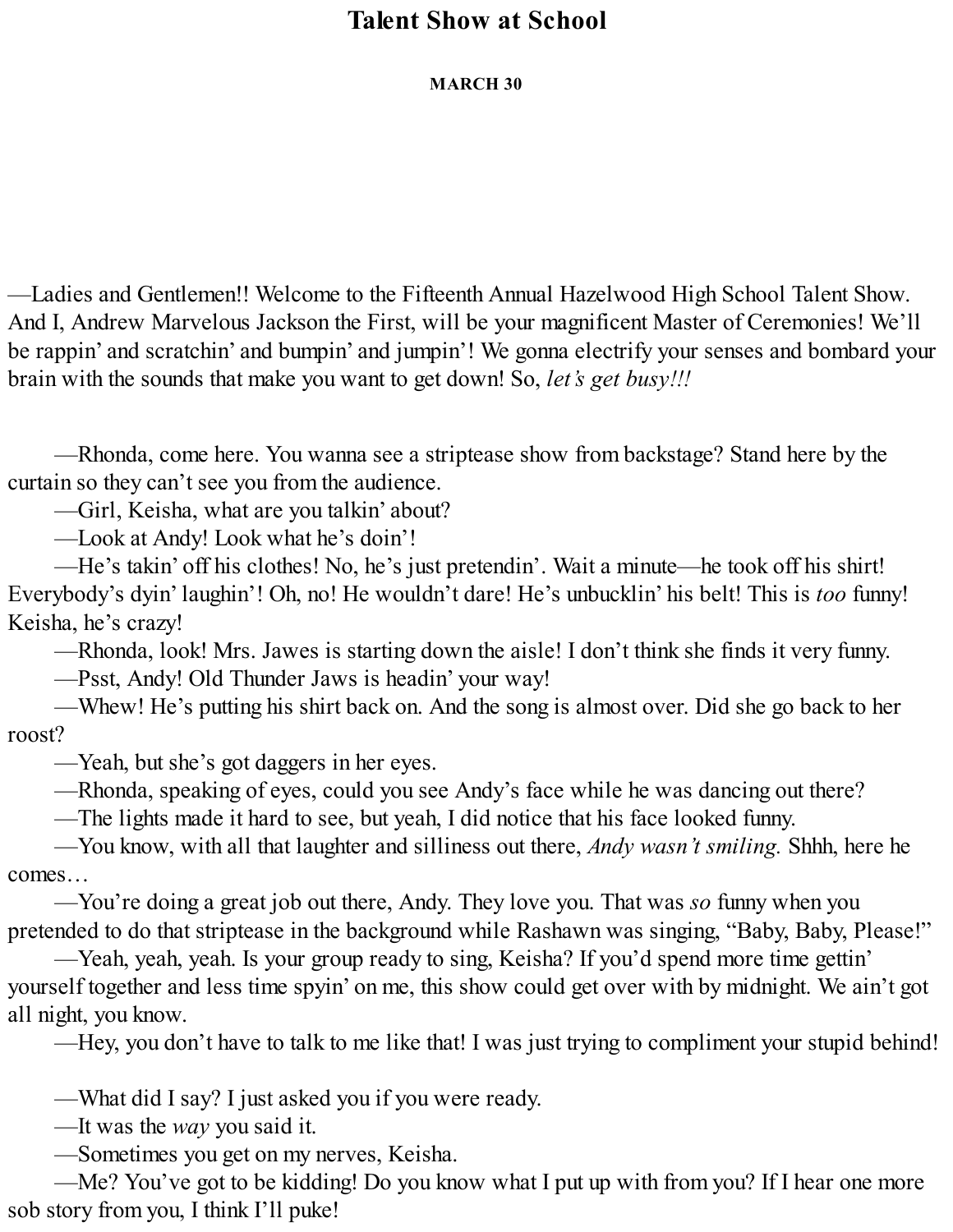—So that's the way you feel about it! I thought you cared! I thought you were the only one in the world who really, really, cared!

- —I *do* care, Andy. It's just that sometimes it's just too much!
- —Why don't you just go to hell!
- —I believe that's what I'm getting out of. Good-bye, Andy.
- —Wait a minute! You can't leave! What about your song?
- —*You* sing it!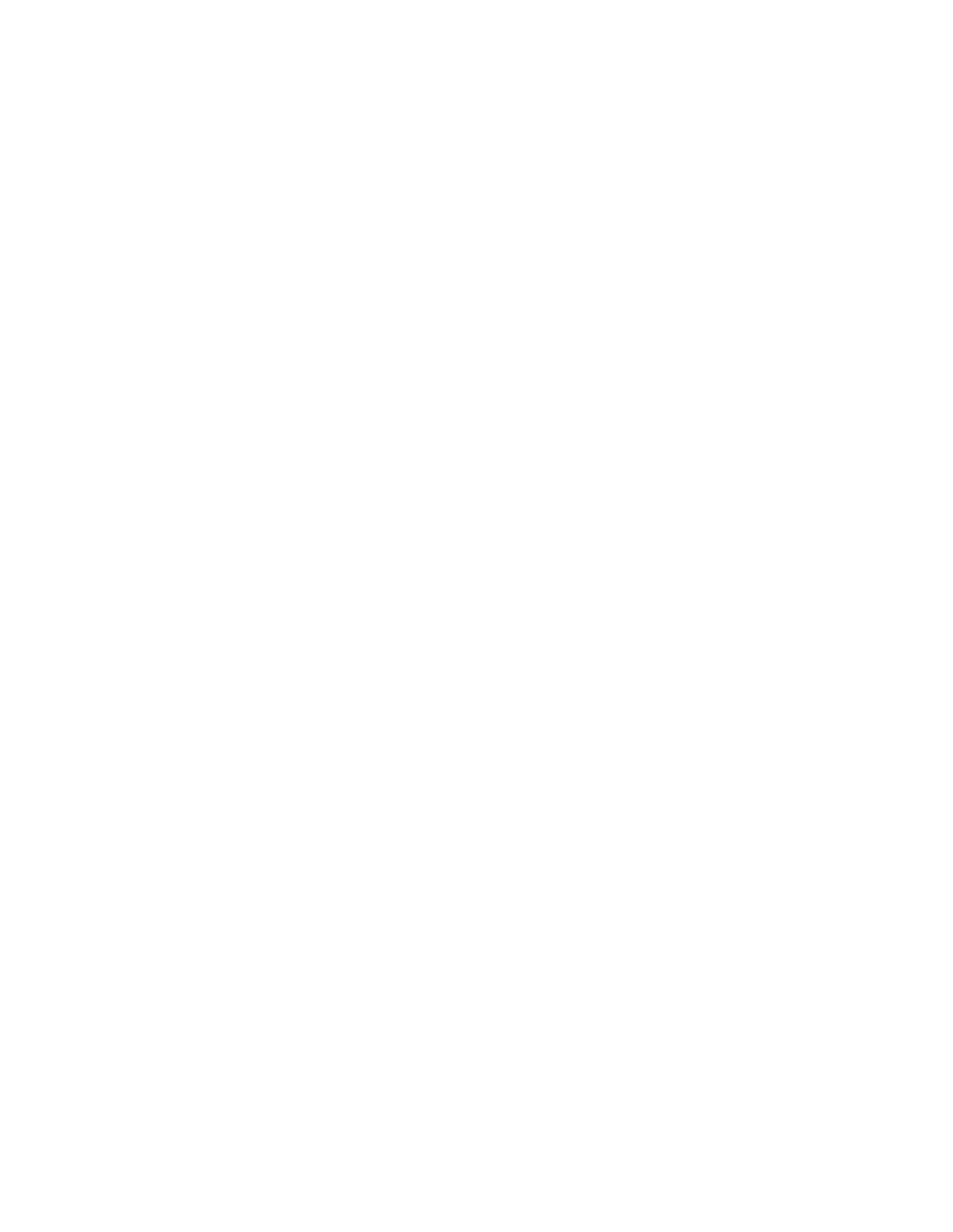## **Private Pain**

**Andy and His Mom at Home**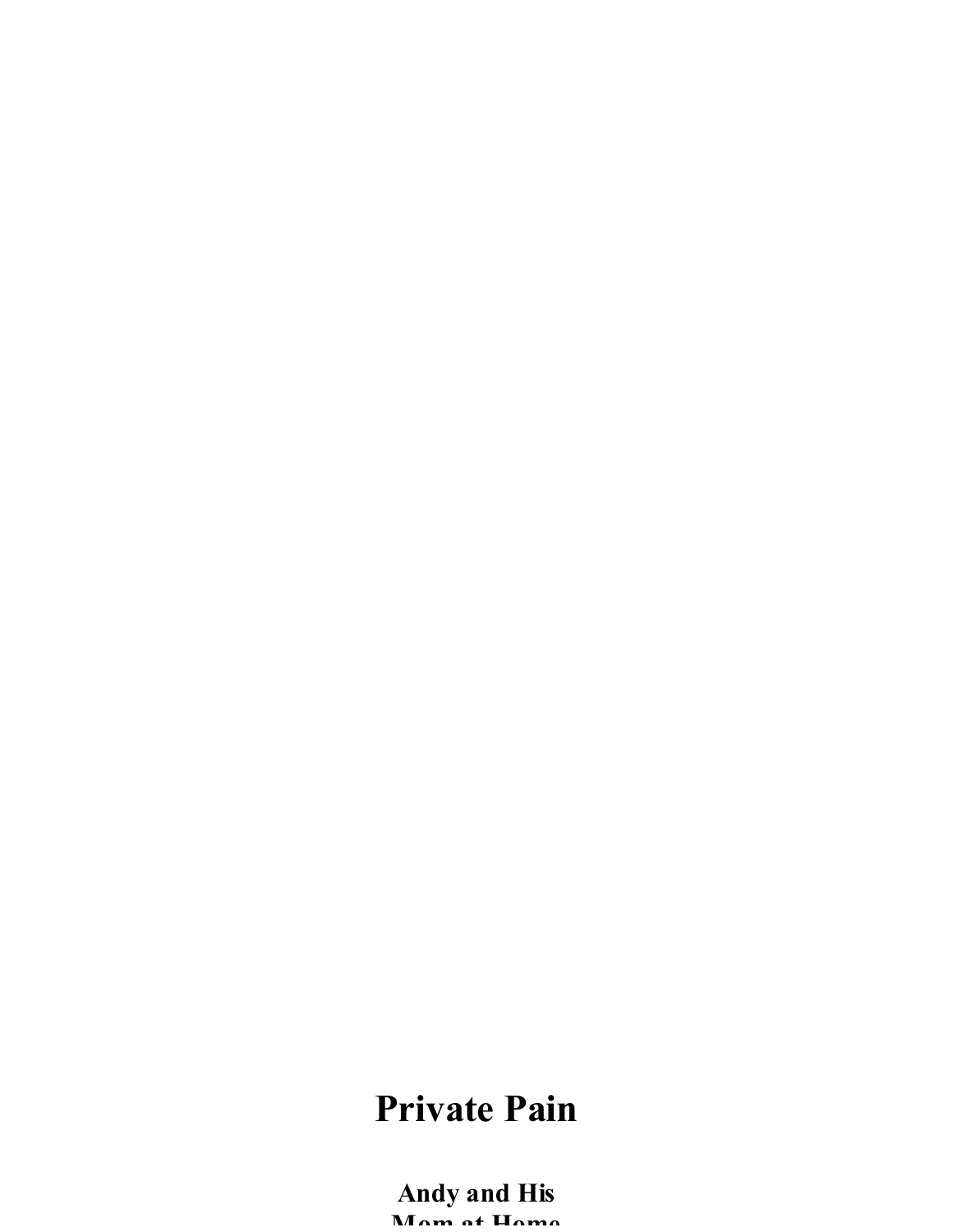#### **Mom at Home**

#### **MARCH 30, 11:00 P.M.**

—Andy, you're home early. How was the talent show?

—What do *you* care? You didn't bother to come.

—You know I've had a sinus headache, dear. Where's Keisha? I thought you two had planned to watch a movie on cable tonight.

—She went home. She had a headache. I guess it's something all women get.

—Well, fix yourself something to eat, and I'm going to turn in. I have a sorority meeting here tomorrow, so don't muss up the house.

—Yeah, whatever.

—Andy, is there anything wrong? You seem a little distracted tonight.

—No, Mom. I'm fine. I had a little fight with Keisha, that's all.

—I'm sure you two will work it out. She's such a nice young lady. I think she's been real good for you—helping you through the difficult times of the last few months.

—I'm surprised you noticed. You're right. She was probably the best thing that coulda happened to me. I didn't deserve her. That's why I lost her.

—No, don't talk like that. You deserve the very best that life has to offer. As time goes on, and we learn to put that "unfortunate incident" behind us, you'll find that your life will be full of wonderful opportunities, as well as lots of wonderful girls like Keisha.

—I wish you'd quit callin' it "the unfortunate incident"! It wasn't an "incident"! It was a crash! A terrible, terrible crash! And it was my fault! You need a dose of reality, Mom. You want to pretend it didn't happen and I can't deal with this by myself.

—You're right, Andy. The reality hurts. I guess my way of dealing with it is to hide from it.

—I've tried hidin', runnin', even dreamin'. Nothin' works. Hey Mom, do you remember when I was nine, and we went on vacation to South Carolina?

—Sure. It was one of the nicest we ever went on.

—Yeah, if I remember, you even got in the water and let your hairdo get all messed up. I think that's probably the first, and last time, that I ever saw you without a "proper" hairdo.

—Well, I try to keep myself looking good.

—Oh, how well I know.

—So why did you bring up that vacation? Does it remind you of a time when things were better?

—Not really. Somethin' happened on that vacation that I never told you 'bout.

—What? What do you mean? What makes you bring it up now?

—'Cause the way I felt then is the way I feel tonight.

—I don't follow.

—Do you remember that boy in the next cabin? He was about twelve, and we played on the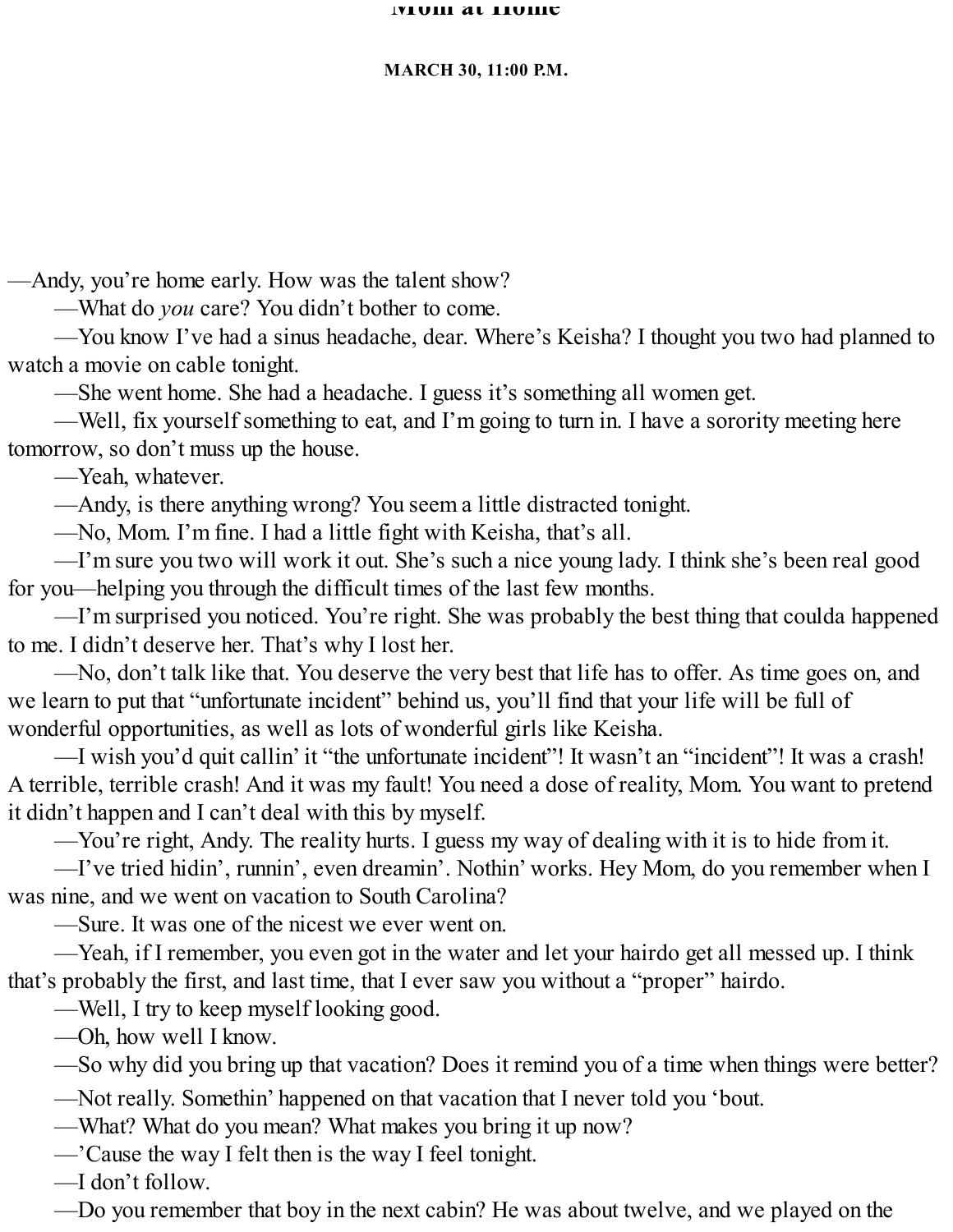beach together every day.

—Vaguely. Yes, now that you mention it. I remember you playing with an older boy quite a bit.

—Well, on the night before we were to leave for home, he and I sneaked out to see if we could catch crabs on the beach in the moonlight. You and Dad were asleep.

—Keep going.

—Well, we couldn't find any crabs, so we decided to go wadin' in this little pool of water that had collected near some rocks on the beach.

—A tide pool?

—Yeah, I guess that's what it was. Anyway, it was a lot deeper than we thought it was, so we were goin' to go back before our parents noticed that we were gone, when I slipped.

—Oh my goodness! Then what happened?

—It was dark, so I couldn't see, and I was under the water, so I couldn't breathe. I tried to scream, but water got into my mouth and my throat and my chest. I was cryin' out for help, but my cries only made things worse. That's how I feel tonight, Mom. That's *exactly* how I feel tonight.

—So how did you get out of there? Why didn't you tell us?

—That kid pulled me out, dried me off, and hit me on the back until I stopped coughin' and started breathin' normally again. Then he made me promise never to tell what happened, or he would find me and beat me up. I was just glad to be out of there, so I crept back into bed, and never said a word. I figured the kid wouldn't have to beat me up—you'd kill me if you had found out. But you're missin' my point. I didn't bring his up to tell you about a dump stunt I pulled when I was nine. I'm trying to explain how I feel tonight.

—Well, this is quite a revelation. You're right. I probably *would* have punished you. No doubt about it. And I want to help you now, Andy, but I don't know how. I just know that *time* heals all wounds, and that you're young and strong and resilient. You'll bounce back from this. Just like that time, when you were nine, you survived, and you emerged from that pool a stronger and wiser person. It will happen again. You'll see. My headache is getting worse. Let's talk some more in the morning. Good-night, Andy.

—Good-night, Mom.

She doesn't understand that this time there's no one to pull me out…. I bet her headache is *nothin'* compared to mine. Maybe I should call that Carrothers dude. Naw, I can handle this. I don't need Keisha. She was wastin' my time anyway. If I could just shake off the fuzziness I feel. I can't sleep. I can't eat. I feel like the world is closin' in on me. I'm drowning again, only this time, Mom, I'm in an ocean...

Naw, I can handle it. I can handle it.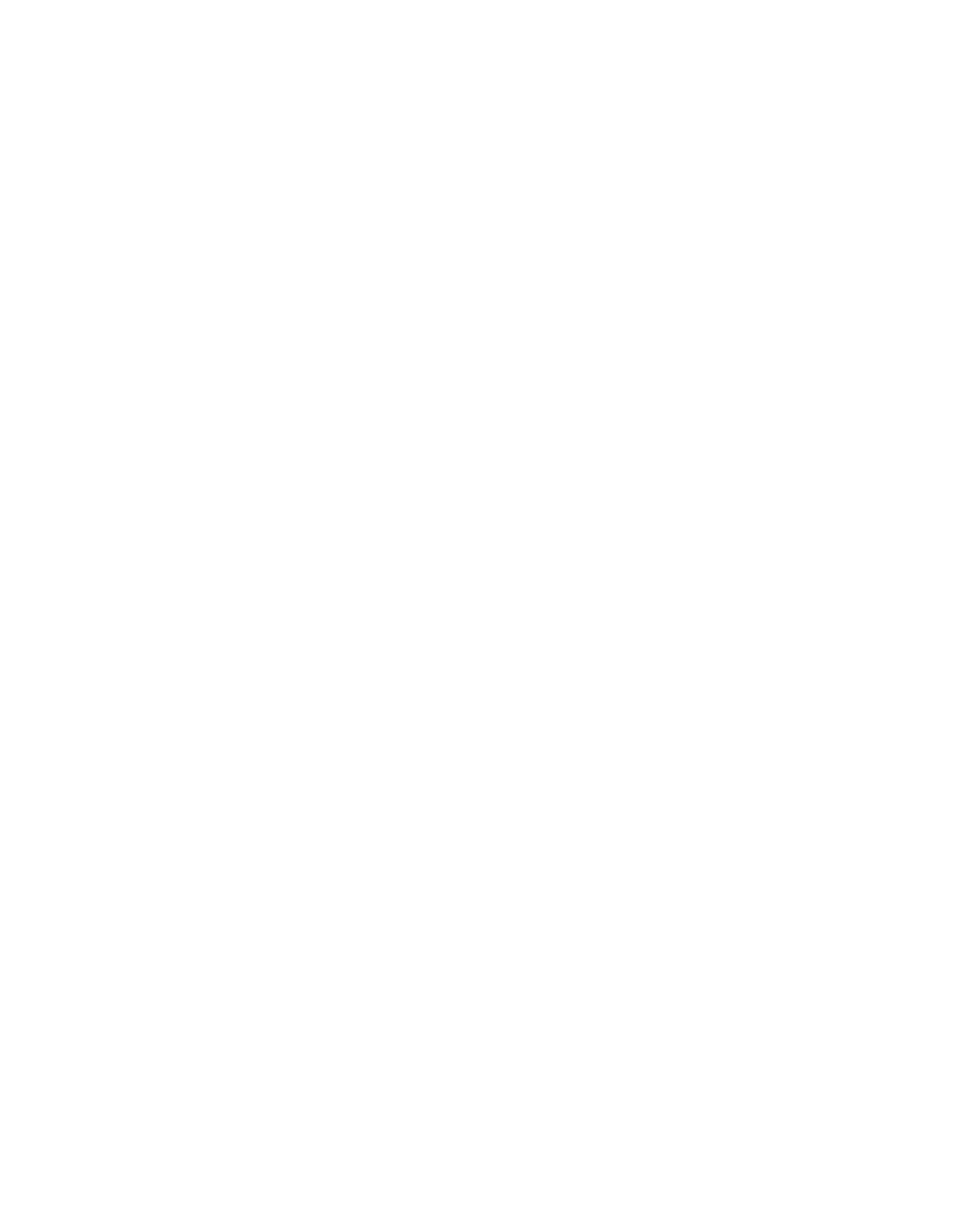# **"Girl, Let Me Tell You!"**

**Rhonda's Second Letter to Saundra**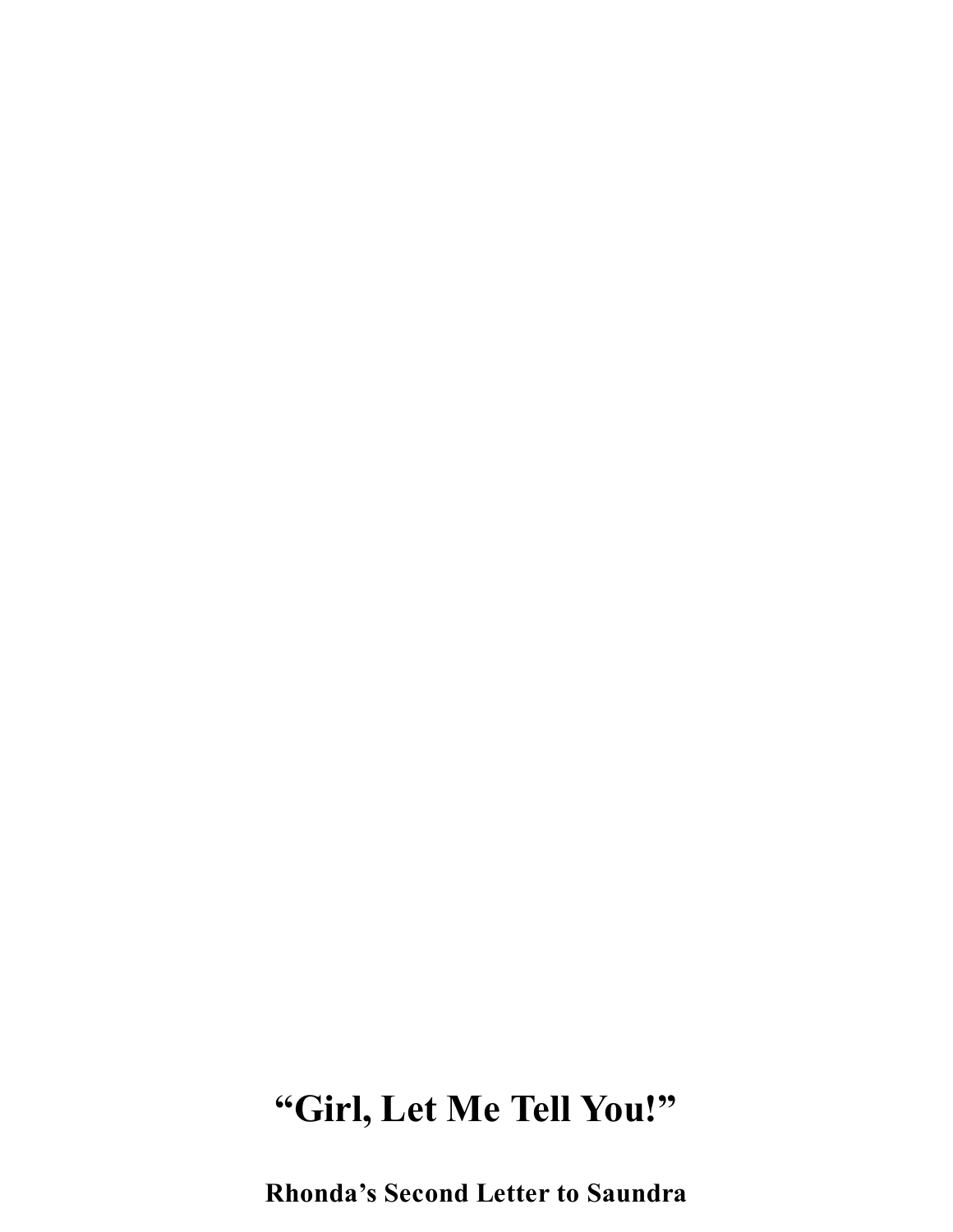## *April 1 Dear Saundra,*

*Guess what! Andy and Keisha broke up the other night! Ooh, girl, you should have been there! It was at the Talent Show. Andy was Master of Ceremonies, and he was dealing! It was really live! The music was loud and the teachers were all lined up in the back of the auditorium, frowning, so you know it was good.*

*He seemed like he was having a good time. He ' s been really depressed lately—I guess because of the accident—but last night he was acting really silly. He had us cracking up! He did this striptease, where he took of his coat, and his shirt, and was about to unzip his pants. Mrs. Jawes was halfway down the aisle, but the song stopped. We was dying laughing.*

*Then, for some reason that I' m not really sure of, Andy and Keisha started fighting backstage. She was supposed to sing that new song by Whitney Houston—I forget the name—and dedicate it to Andy. It was going to be a surprise for him, you know, to make him feel good about himself. She and I had planned the whole thing.*

*But she never even went on. She stormed out of backstage and went home. Then Andy came out on stage and announced, almost in tears, that Keisha ' s act was canceled. I got to give him credit—he did finish the show, but it was no fun after that. All he did was read the names of*

*each group and then go backstage and sit down.*

*I called Keisha as soon as I got home and asked her what had happened. She told me that she was tired of holding his hand and nursing him through his temper tantrums and crying spells. She said*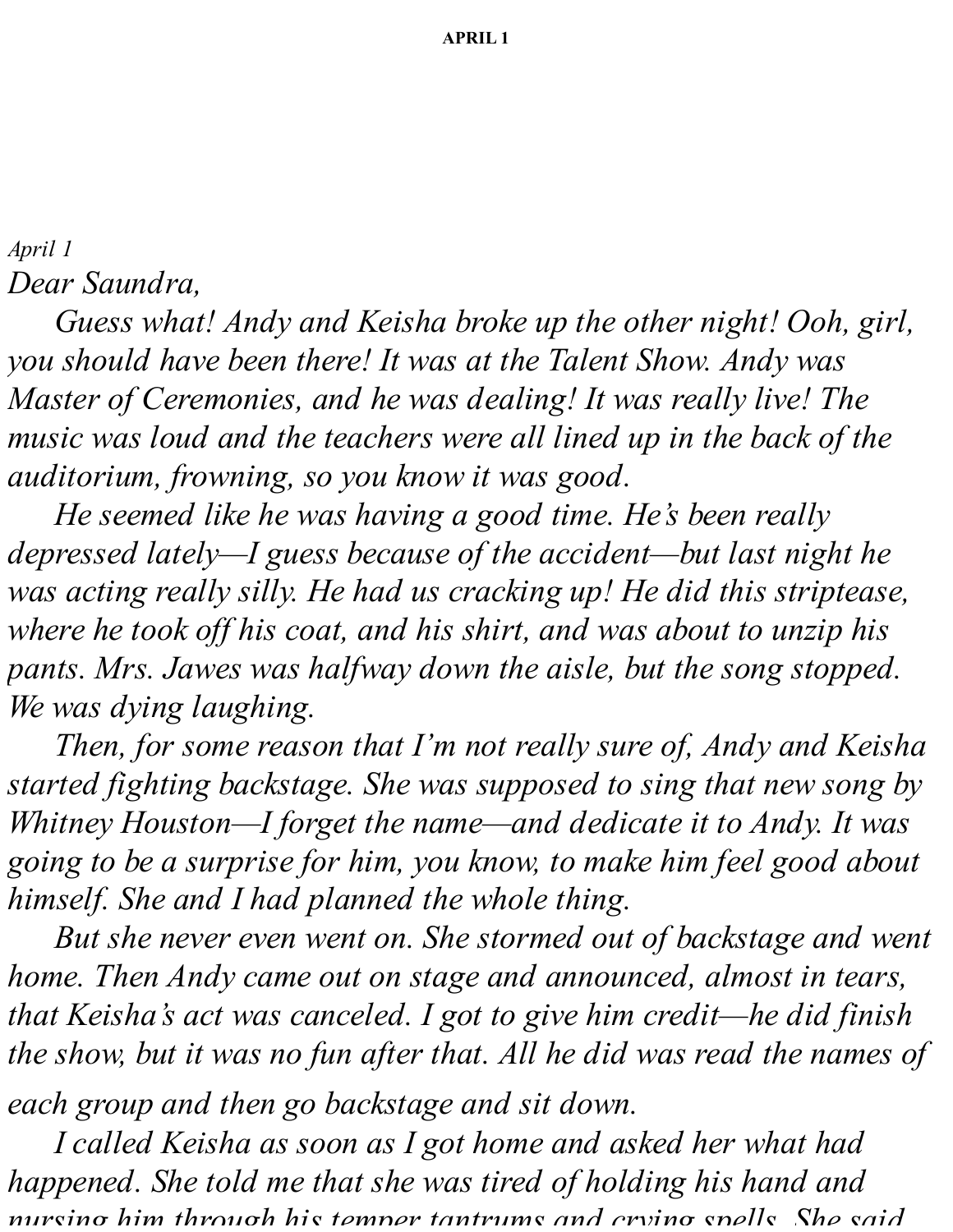*nursing him through his temper tantrums and crying spells. She said she was glad it was over finally. She didn 't have the nerve to break up with him before this. I don 't know what Andy is going to do now. She told him they could still be friends, but Andy needs more than that. I feel sorry for him, but I side with Keisha—she ain 't no shrink. That dude needs help.*

*Me and Tyrone are still cool. I wish you could see the dress I got for the Prom. He will just die! when he sees me. Ooowee! That boy turns me on! Gotta run. I'll write again when I can.*

> *Love, Rhonda*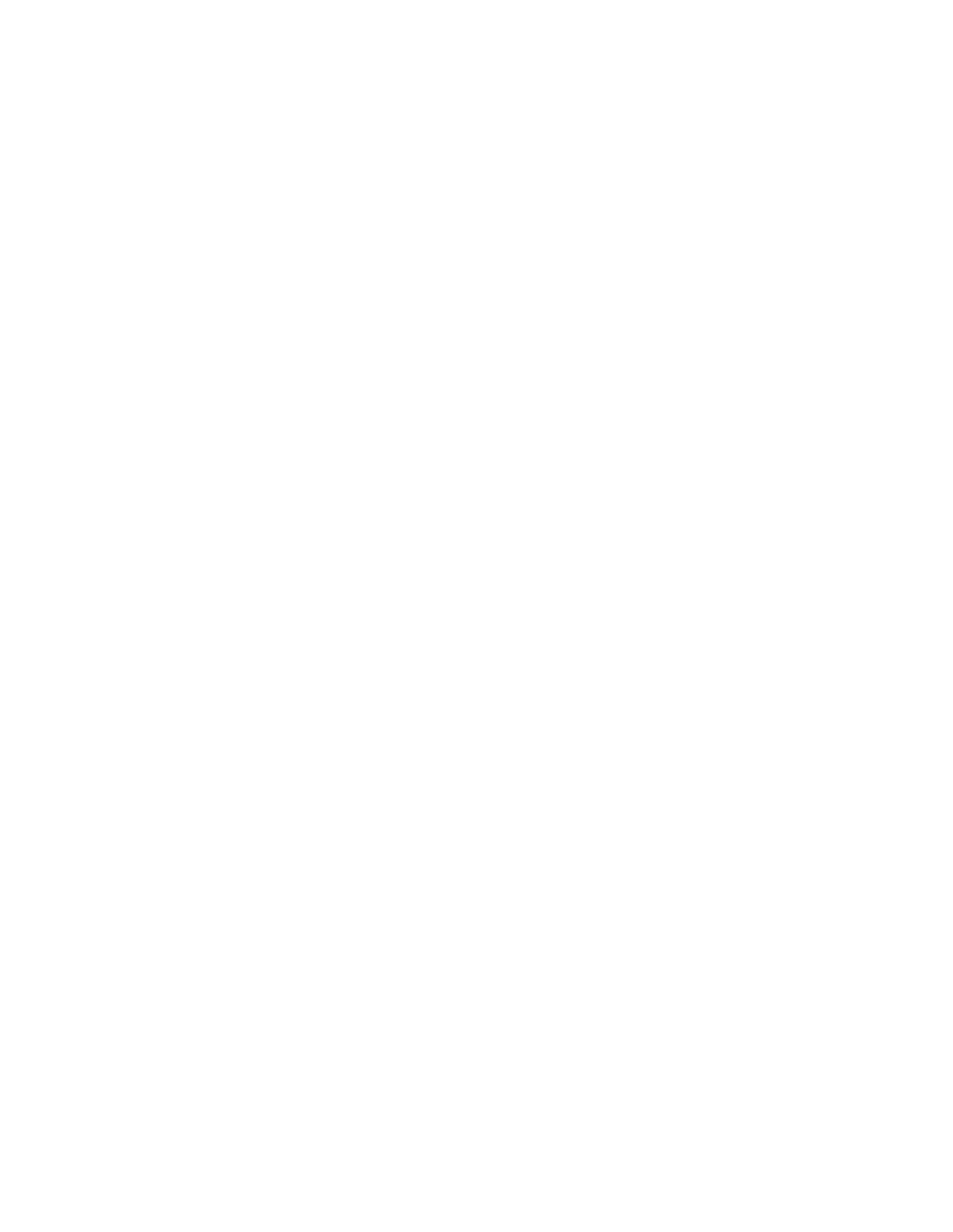# **Slipping Away**

**Andy and the Coach at School**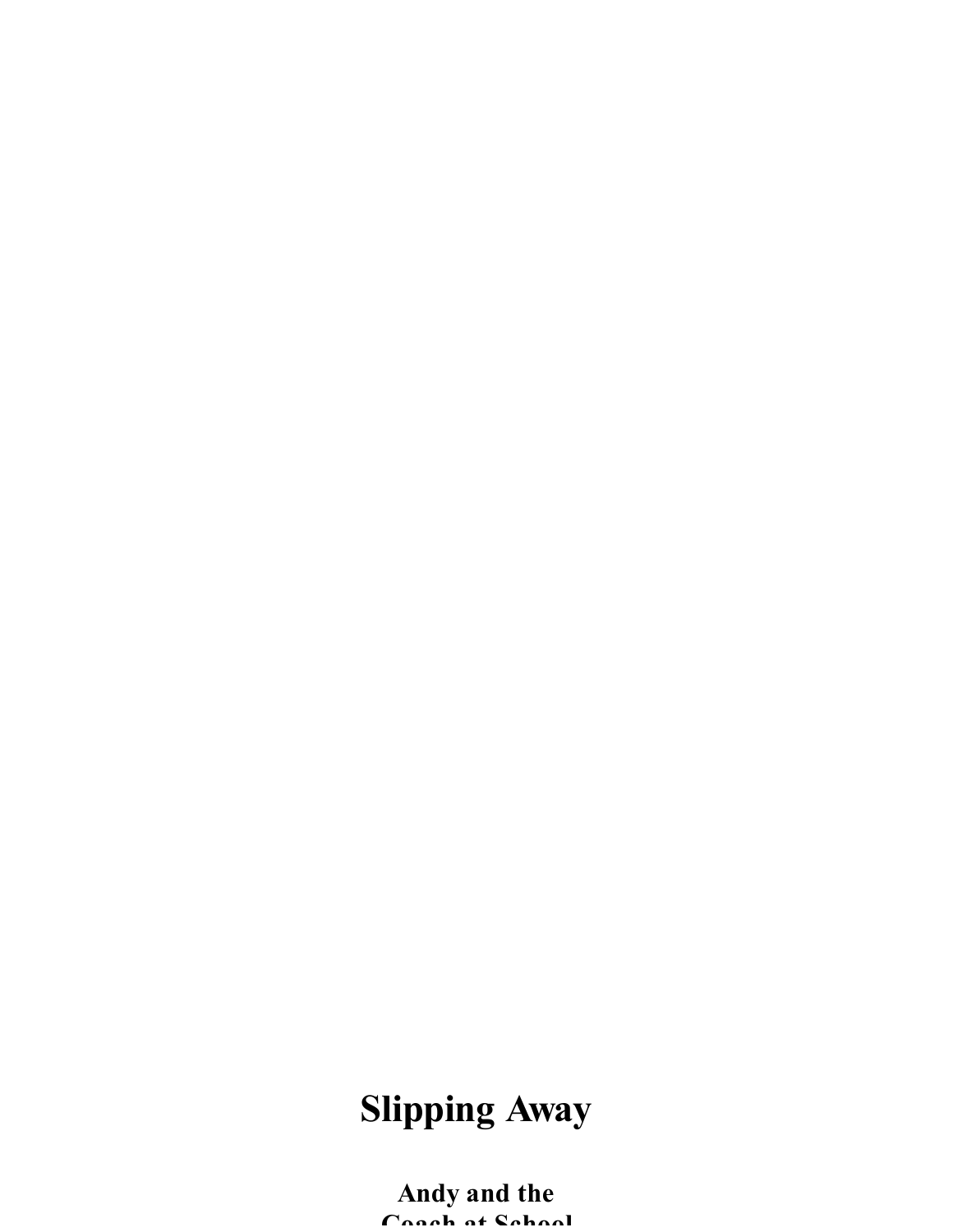#### **APRIL 2**

—Hey, Andy. I haven't seen you since basketball season ended. How've you been?

—Oh, just great, Coach Ripley. My grades are up. Me and Keisha are really tight. I got my act together; I'm even lookin' at colleges for next year.

—That's good to hear, Andy. I'm so glad you got over that bout of depression you had a couple of months back. That was a rough time for you. It will *always* be difficult to deal with, Andy, but taking one day at a time, with a positive attitude, is the only way to do it. Speaking of colleges, I do have a little bad news for you, however.

—What's that?

—Well, a couple of days ago some basketball scouts were here from Ohio State and Michigan State—friends of mine from college—and they were looking for you.

—Me?

—Yes, you. I had told them about you and how much you had improved this year, and how well you were scoring and rebounding, and they wanted to talk to you, maybe even shoot a few with you at my house, but you weren't at school that day.

—Uh, I had a cold. I stayed home a day or two.

—I called your house that evening too, trying to catch up with you, but all I got was your dad's answering machine. Did you get my message to call me?

—No, he never told me you called. Are the scouts comin' back?

—It's possible, I guess, if you have a real good finish to the year, but you really blew your chance to meet them informally and let them have the next few weeks to be thinking about scholarship possibilities for you.

—Well, uh, I know I'll get another chance. You wait and see. Scouts from all over will be here to check me out.

—I thought you'd be really upset, but you're really taking this well. I know how much you want to play college ball. It's good to see a smile on your face again.

—You're right, Coach. I got a smile on my face and a bounce in my step. I'm gonna make it.

—Fantastic. Stop by my office any time you need to talk. See ya.

—College scouts? And I missed 'em? My dad makes me sick. It's all his fault. I'll never get a scholarship now. When they see my low grades, all my absences, and my police record, they'll break their necks runnin' away…. I don't care. I don't care. Who needs college anyway? I don't need college. I don't need basketball. I don't need Keisha. I don't need nothin'!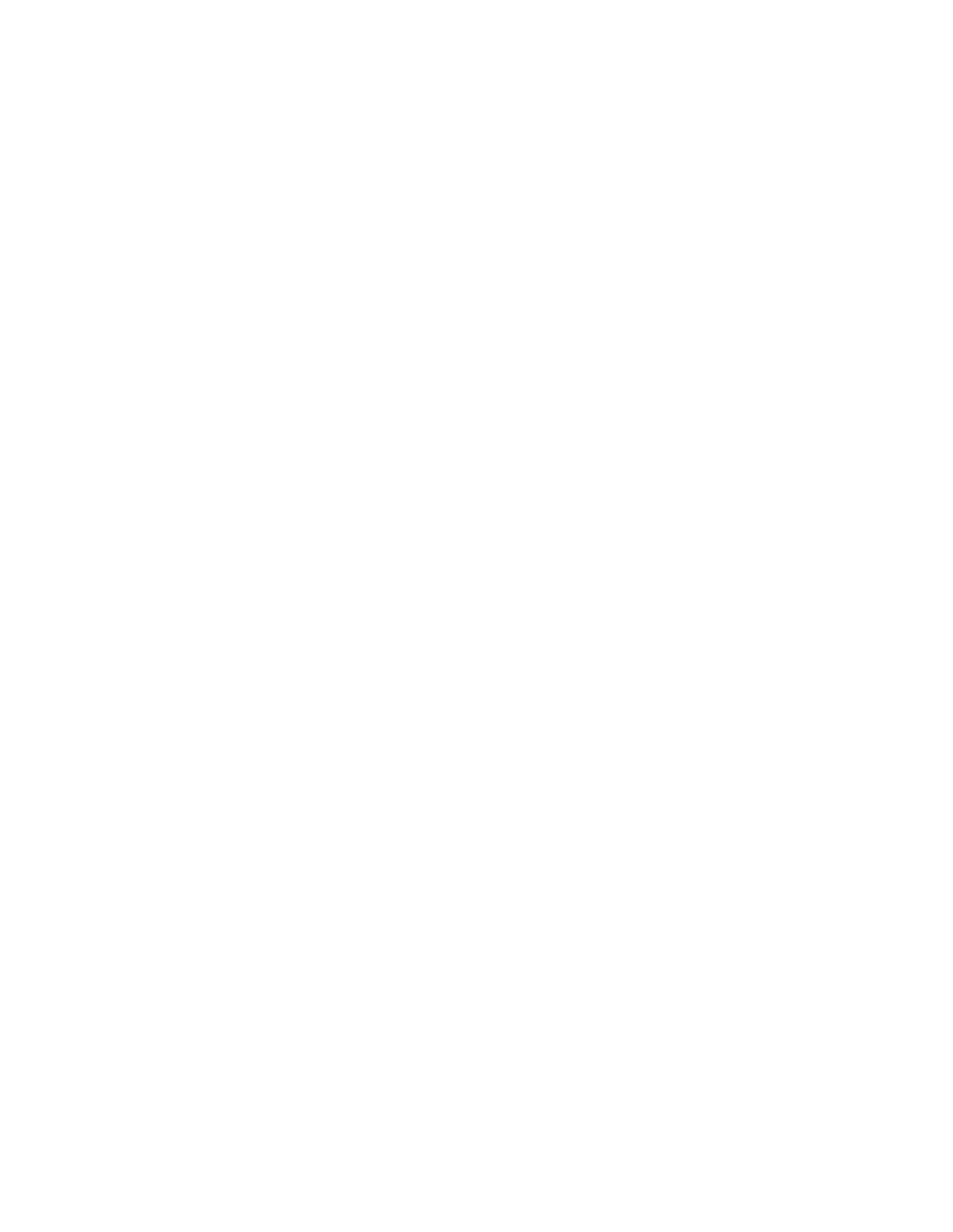# **A Father's Dream**

**Andy and His Dad at Home**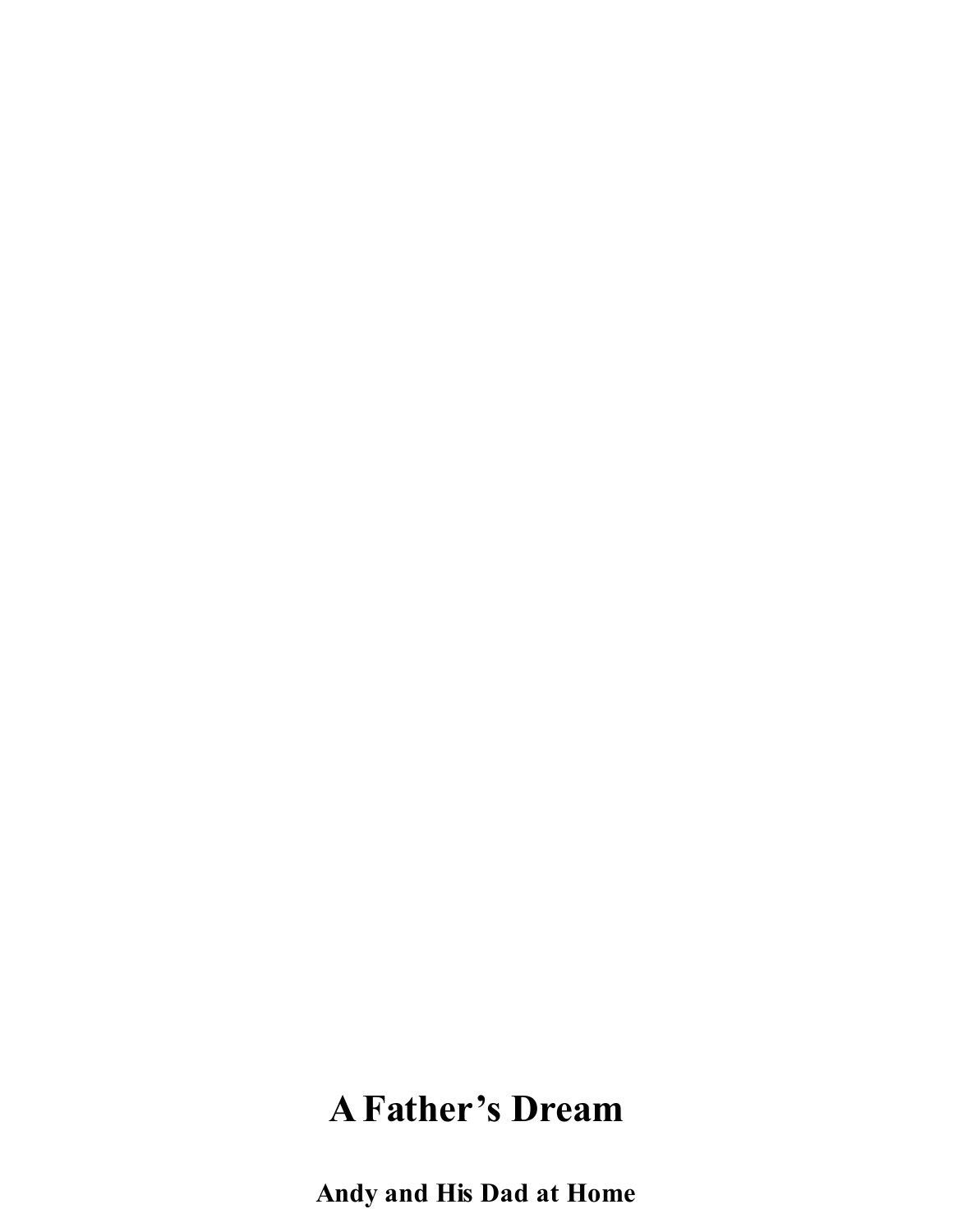**APRIL 2 4:00 P.M.**

—Hi, Dad, you're home early. What's to eat? I'm starved!

—Hello, Andrew. Is this the usual time you get home from school?

—Yeah, I guess—give or take a few. Why?

—Somehow I thought you got home after dark on most evenings.

—Well, I did, during basketball season, but that's been over for a couple of months now. So I just take the bus right after school and come on home.

—I see. How have you been doing in school? Are your grades any better?

—You want some of this ham sandwich? Sure is good. Where's the mustard?

—Andrew, I asked you a question.

—Huh? Oh, grades? No problem, Dad. I'm steady pullin' 'em up. Is Monty home yet? The Teenage Warrior Space Soldier show is about to come on.

—Monty is with your mother. They went to the grocery store, I believe. But it's you I'm concerned about. Your report card came in today's mail.

—I'm dead meat.

—How can you possibly say your grades are improving? You failed English and chemistry, and you just barely passed history and math! You even failed gym! How can you consider yourself an athlete if you can't even pass gym?

—I lost my gym shoes.

—You what?

—I lost my shoes, and the gym teacher takes off points if you're not dressed in proper gym clothes. But I found 'em. They were in Gerald's locker.

—Forget gym. What about English and chemistry? I talked to your English teacher a couple of months ago, and it seemed for a while there that you were improving. What happened?

—I don't know. She don't like me.

—That's a weak excuse, Andrew. She seemed genuinely concerned when she called me. That doesn't sound like someone who doesn't like you. Have you done all your assignments in her class?

—Yeah, most of 'em…. Well, some of 'em.

—What about tests?

—What about 'em?

—Don't play with me, boy. I'm trying to figure out what's going on here. How do you usually do on her tests?

—I guess I fail most of 'em.

—Do you study for the tests?

—Sometimes.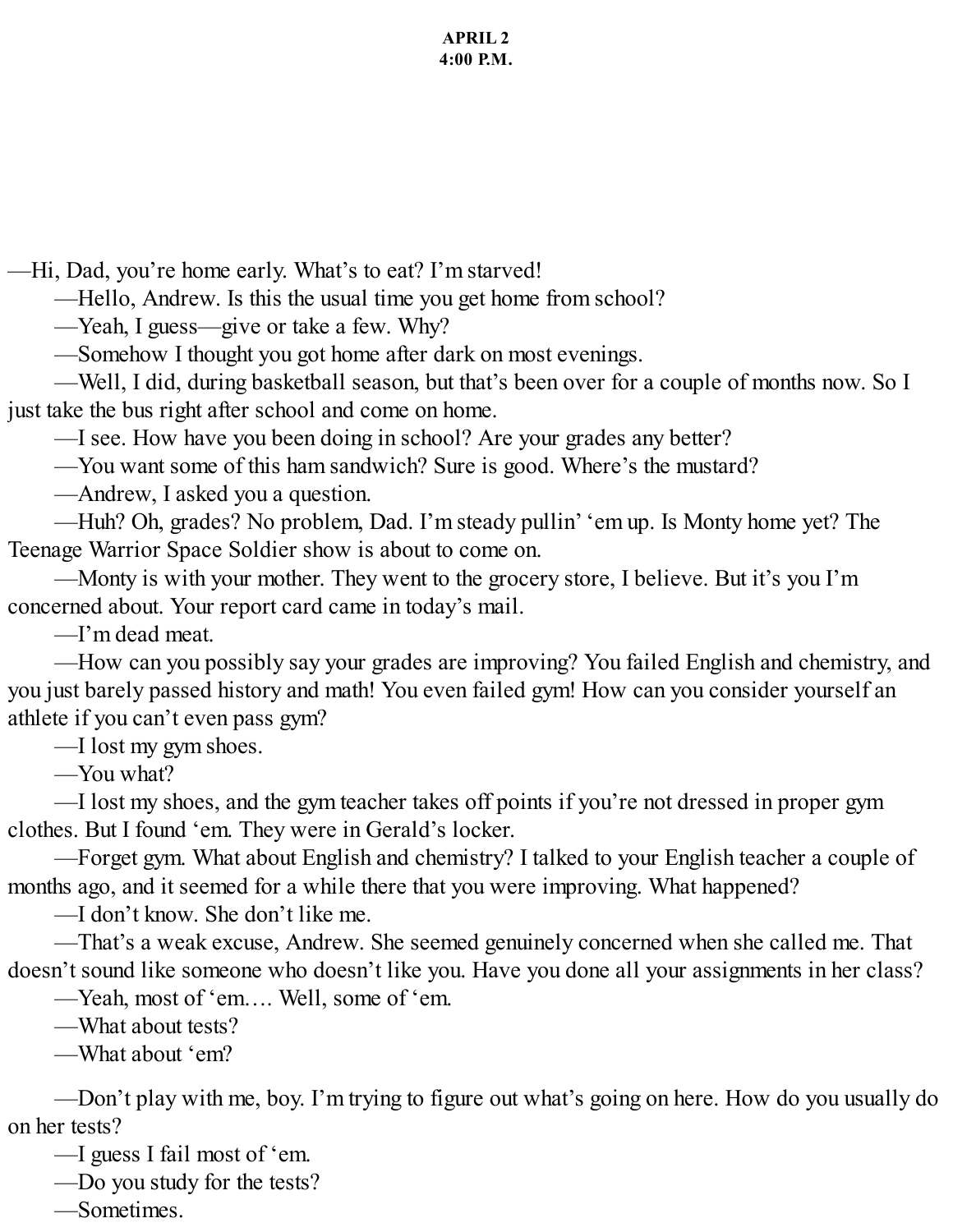—How can you say you want to go to college? What college is going to take you with grades like this?

—I never said I wanted to go to college. *You* were the one who said I wanted to go to college.

—What do you mean? We've been talking about college since you were a little boy! Getting a degree—maybe even in the field of business administration.

—That's your dream, Dad, not mine.

—Well, what about basketball? Didn't you want to go to college to play ball so you could get a chance at professional basketball? You've really improved your game this year.

—How would you know? You didn't ever come to even one of my games this year! Not one!

—Well, you know how hectic my schedule is. Besides, I've seen you in the yard when you shoot hoops with your friends. I know you're good.

—Yeah, right.

—But back to the subject at hand—this absolutely reprehensible report card!

—Why you gotta always use such big words? I know my report card stinks. Why can't you just say that?

—If you had a better vocabulary, perhaps you wouldn't be failing English!

—Why don't you just get off my case?

—I'm not going to argue with you, Andrew. But I expect to see some major improvements in these last couple of months of school. Or I shall have to take some severe punitive measures.

—There you go with them big words again. What else can you do to punish me? Take away my car? It's in pieces at Joe's Auto Graveyard. Take away my driver's license? Sorry, the cops beat you to that. Stop me from seein' my best friend? He's in pieces at Spring Grove People Graveyard. I took care of that myself—I killed him—remember? So, you can't hurt me. I deal with big-time hurt every day.

—Andrew, I know the accident was very traumatic for you. But you have to get beyond it and move on. You have to be strong and show that you are bigger than the problem.

—Yeah, I know. You've told me that before. Be a man. Be strong. Put this "unfortunate incident" behind you. Well, maybe I can't do that.

—So you're going to let it control your actions and ruin your life?

—No, Dad. I'm gonna get it together. You'll see. My grades for the last quarter of school will be much better—I promise.

—That's my Andrew. I know you can do it, son. I'm counting on you. Don't let me down now, okay? Do it for me.

—Okay, Dad. Whatever you say…. Hey, Dad…. Can I ask you a question?

—Sure, Andrew.

—How come you always call me "Andrew"? Mom, Monty, all my friends, even my teachers they all call me "Andy." But you never have. And I've never had the nerve to ask you why.

—Well, son, let me tell you. My father named me Ezekiel Jeremiah Jackson—two strong Bible

names—he had great ambitions for me. But that name turned out to be a detriment rather than an asset to me. When I was growing up, kids called me "Zeke" and even "Eazy," and I hated it.

—Hah! Eazy Jackson. I love it!

—Well, I hated it. I wanted so much to be dignified and respectable and proper.

—Well, you sure got that!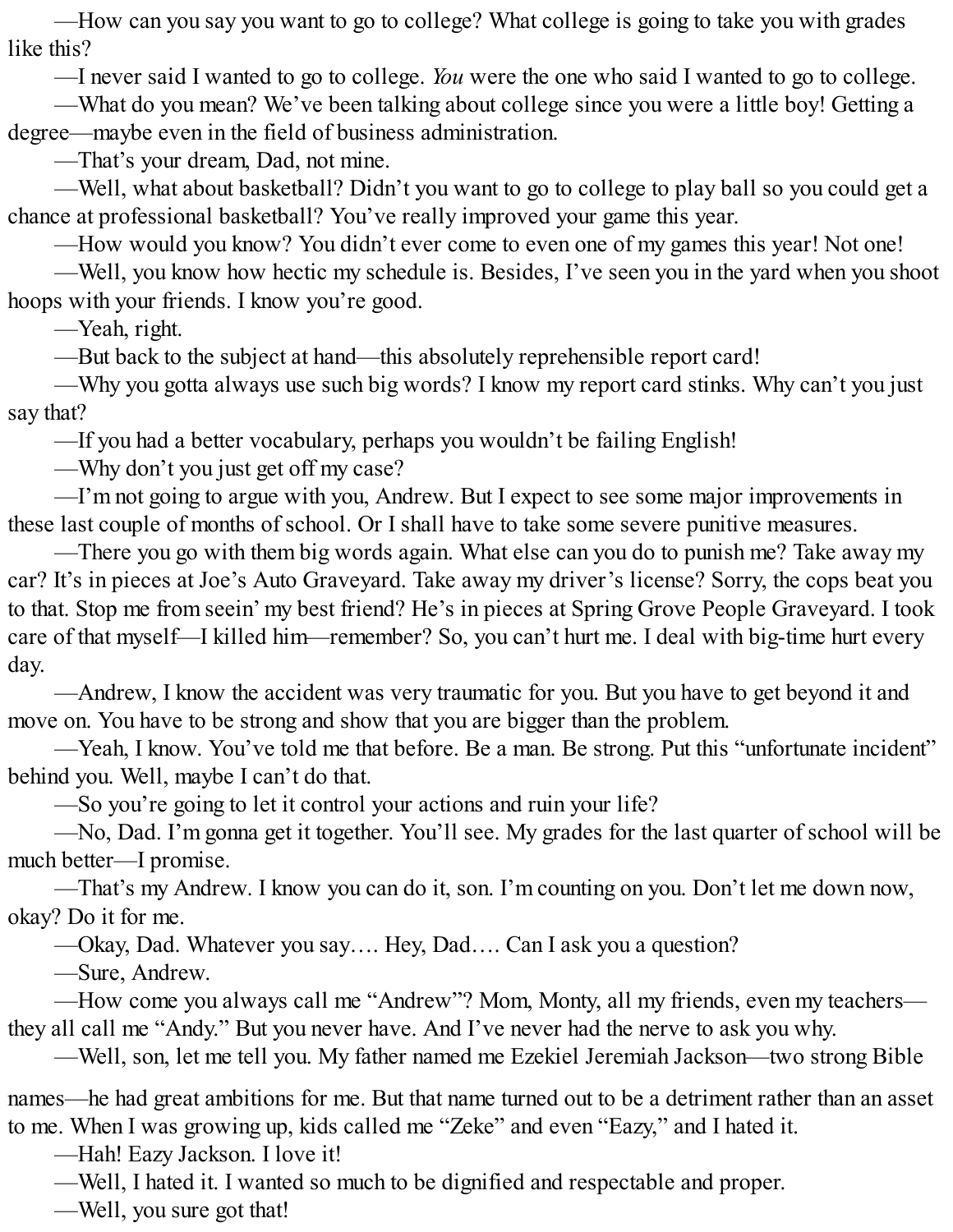—Quit interrupting. I'm trying to explain where I'm coming from. You see, I wanted to be— —White?

—No, not white, but accepted by them. And it was almost impossible to be taken seriously in the business world with a name like "Ezekiel." I'd be sitting in a meeting with a group of five or six of them, all of us in blue suits and serious ties. The meeting would go something like this:

"Bob, what do you think the strategy should be?"

"Well, Tom, let's get a market sample."

"Bill, did you get the printouts of the data?"

"Yes, and Ezekeil here did the sales analysis."

—Then there'd be this silence while they tried not to giggle. It just didn't work. And "Zeke" was worse. They all had a black handyman at home named "Zeke." So I started calling myself "E.J." They seemed to respect and accept that. Besides, all the presidents of all the big companies refer to themselves as "T.W." or "J.B." They were used to the format, at least. So that's why I'm known at work simply as E.J. Jackson. I don't think there's anyone there who knows my real name, except maybe the people in personnel.

—Is that why you're always so nice to B.J.?

—Maybe. He seems like a nice falla, though. What's his real name?

—He said his mama won't even tell him, and he don't wanna know!

—Well, I can understand where he's coming from.

—I wish you could understand where *I'm* comin' from sometimes.

—What was that you said? You were mumbling.

—Nothin'. Thanks for tellin' me that. I mean, I knew your name and all that, but you never told me why you never used it. But you still haven't explained why you always call me Andrew.

—When you were born, I wanted to give you something my father had tried, but failed, to give me—a name to be proud of. I didn't want you to have to shorten it or lighten it in any way. So, from the time you were little, I called you Andrew. I guess it was partly from pride, and partly from this determination that I had to make you something really special.

—I ain't nothin'special.

—Well, your grades don't show it, but you *are*! You should be in the top of your class, showing everybody, both black and white, that E.J. Jackson's son is somebody to be respected and admired.

—How come I gotta be E.J. Jackson's son? How come I can't be just plain old ordinary Andy Jackson?

—Because ordinary isn't good enough!

—Why not?

—Look, I went to college—night school for six years—while I worked at various jobs during the day to make ends meet. I studied all the time. I carried a dictionary with me wherever I went so that I could improve my vocabulary. I was always conscious of improving myself—making myself better—making myself good enough, bright enough, proper enough, respectable enough.

—For what?

—For my co-workers. For myself.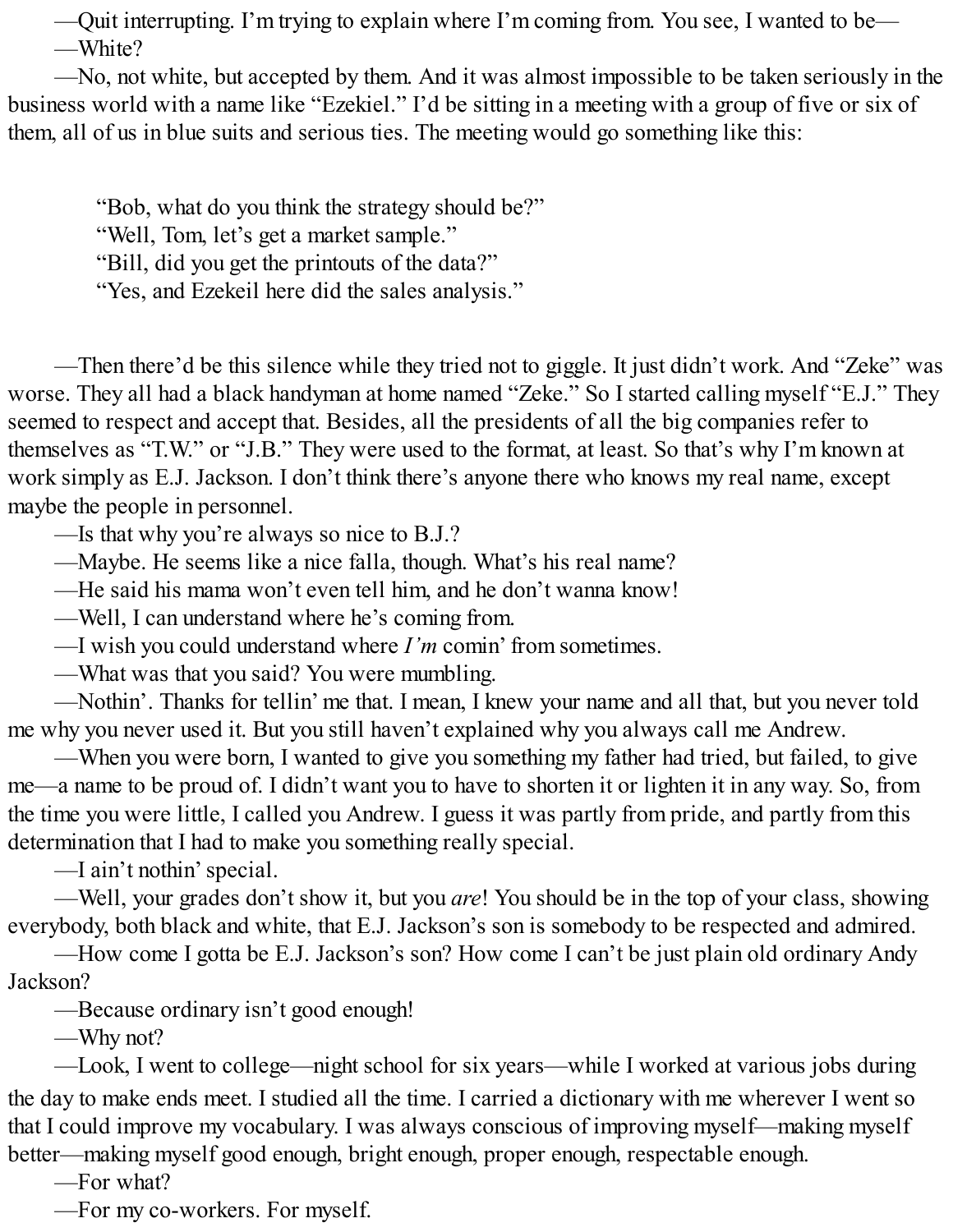—You think they care that you busted your butt to be acceptable to them?

—It's that desire to excel that I see lacking in you. Sometimes I think you just don't care.

—Sometimes you're right.

—How can you *not* care about your life, Andr…Andy?

—You seem to be doin' a fine job of dreamin' my dreams and plannin' my future. Maybe I don't wanna be acceptable to white folks.

—But you *must*! That's the only way to make it in this world—to assimilate into the society in which we live. *That's* why you must pull up your grades and improve your attitude. That is the key to success.

—What if I can't?

—I'm not taking "no" for an answer. You *will* show substantial improvement. I will not accept anything less than maximum effort. *No son of mine is going to be a failure!* Do you hear me?

—Okay, Dad. Whatever you say.

—There's your mother's car in the driveway. Help her bring in the groceries.

—I hope she didn't get much. I'm not very hungry anymore.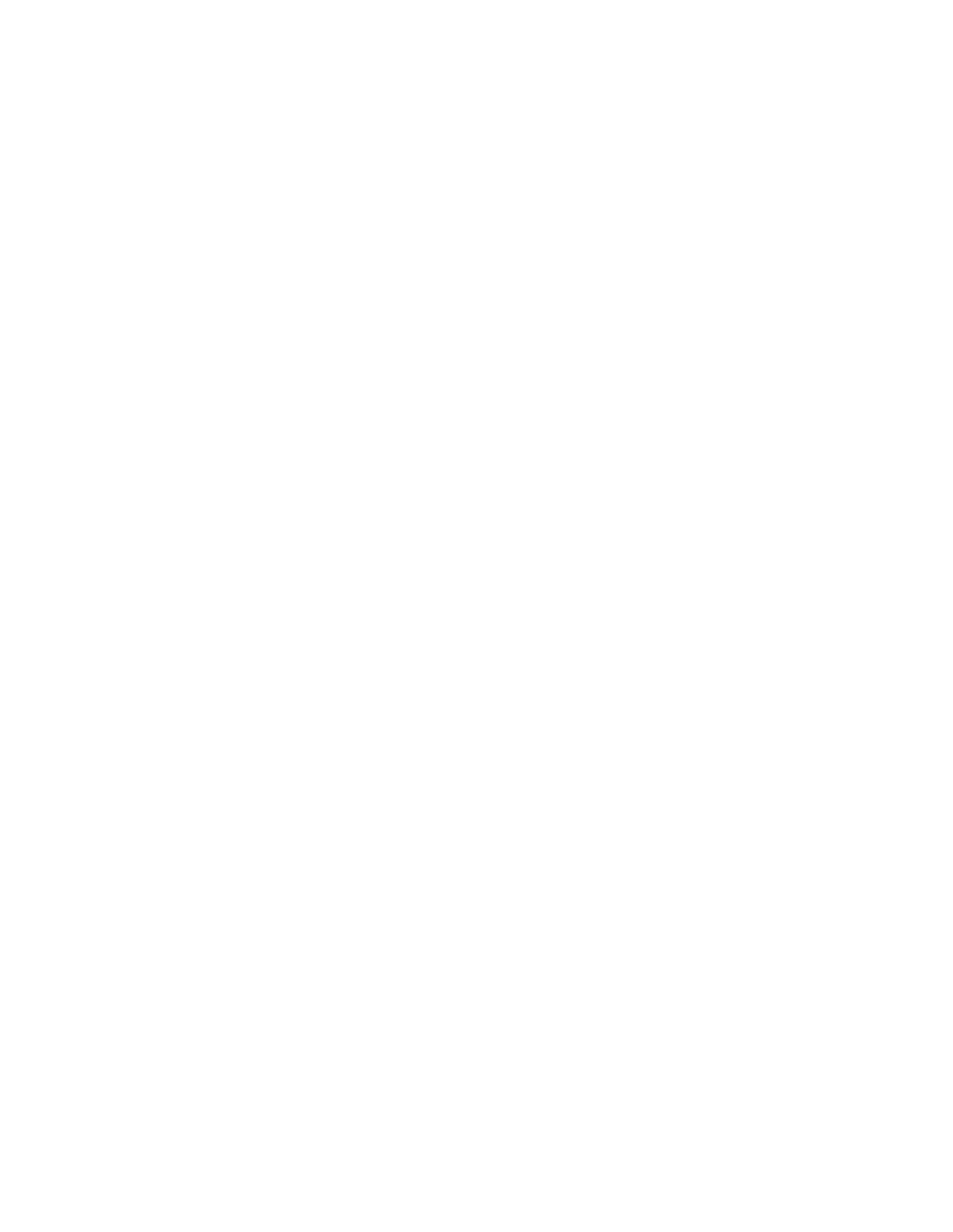**Nighttime Cries of Desperation**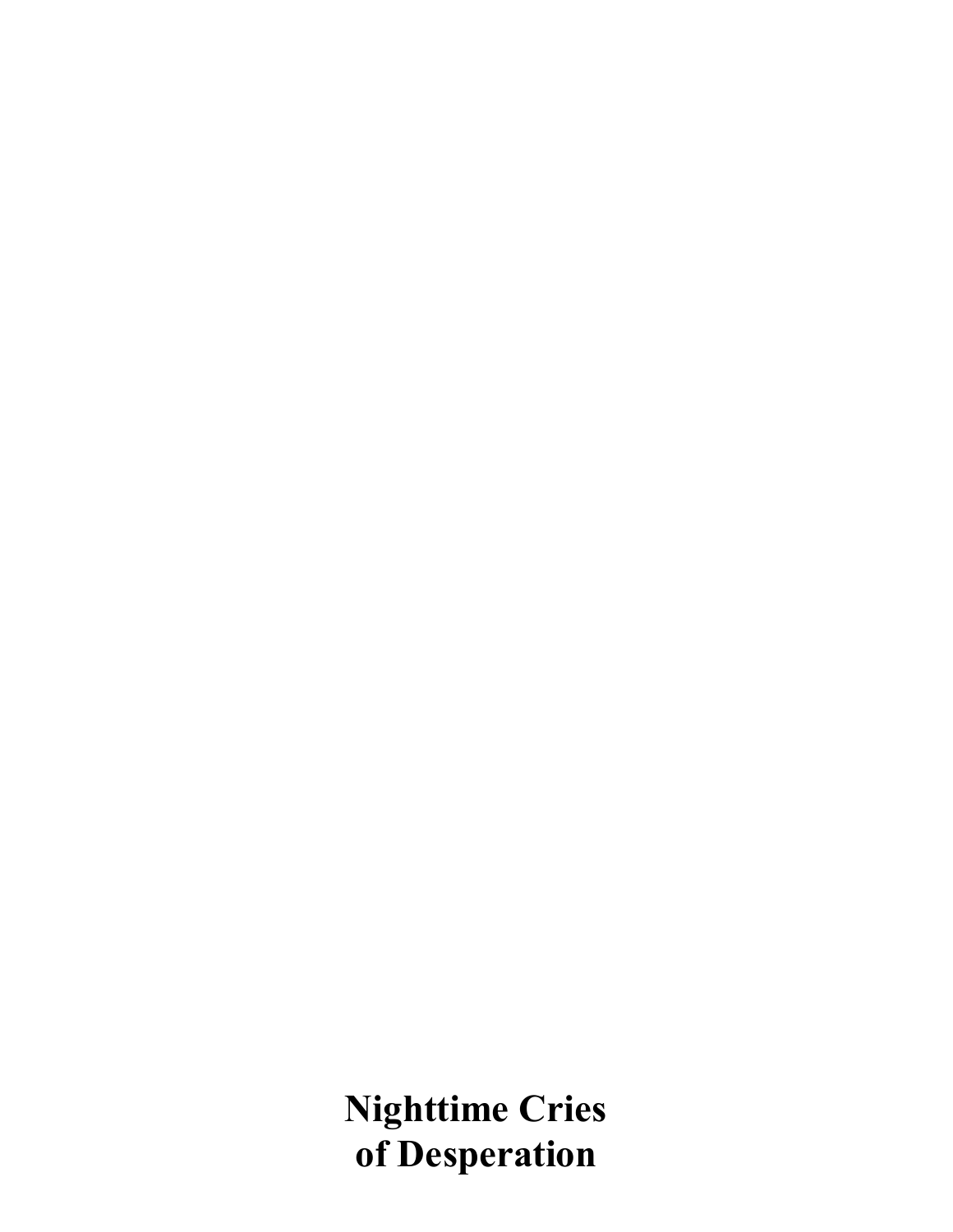### **Andy's Final Phone Calls**

### **APRIL 2 MIDNIGHT**

—Maybe I should call Keisha. Naw, I've had enough of her whinin' and complainin'. And I thought she understood me! She ain't nothin' but a scar on my soul. I gotta move on.

—I think I'll call that Carrothers dude. He said to call him anytime—day or night. Let's see what's that number? Here it is. Maybe if I talk to him, I can get my head clear. I feel like I got cotton in my brain.

—Hello, this is Dr. Carrothers's answering service. May I help you?

—Uh, yeah. My name is Andy Jackson, and I need to talk to Dr. Carrothers—right away.

—Are you a patient of his?

—Yeah, I guess. I've been in to see him several times. He said it was okay for me to call him anytime of the day or night. So I'm callin'. Could you connect me please?

—I'm sorry, sir, but Dr. Carrothers's mother had a heart attack and he had to go out of town. Dr. Kelly is taking his calls tonight. He'd be very glad to talk to you.

—Dr. Kelly? Who is that? I can't talk to no stranger. It took me a long time to get used to talkin' to that one long-head doctor. And he told me he'd be there for me anytime I needed him. This is the first time I feel like I really need to talk to him, and you tell me he ain't there? What kinda mess is this?

—Sir, Dr. Carrothers *was* the doctor on call tonight, but as I told you, he had a sudden emergency. I can get Dr. Kelly to—

—Look, isn't there some way you can call Dr. Carrothers long-distance? This is really important.

—I'm really sorry,…you said your name was Andy?

—Yeah, Andy.

—I'm really very sorry, Andy. Dr. Carrothers left about two hours ago for the airport, headed for California. He's on the plane now, so we can't even page him. But Dr. Kelly is a really fine adviser, and I know you'll like him. Let me connect you—he's on the other line. He'll be with you in thirty seconds, okay?

—Yeah, okay…*click*…Forget this! I don't need this. How come he be gone? Adults are always

talkin' 'bout bein' there when you need them, but then when you decide you do, they be disappeared like dust!

—Okay. What do I do now? I feel like the world is closin' in on me. Wait a minute! I know who's home. Coach Ripley. Of course he's home. Tomorrow is a school day. He's gotta go to work. He's gotta be home. He'll cheer me up. He always makes sense. I wonder if he's asleep.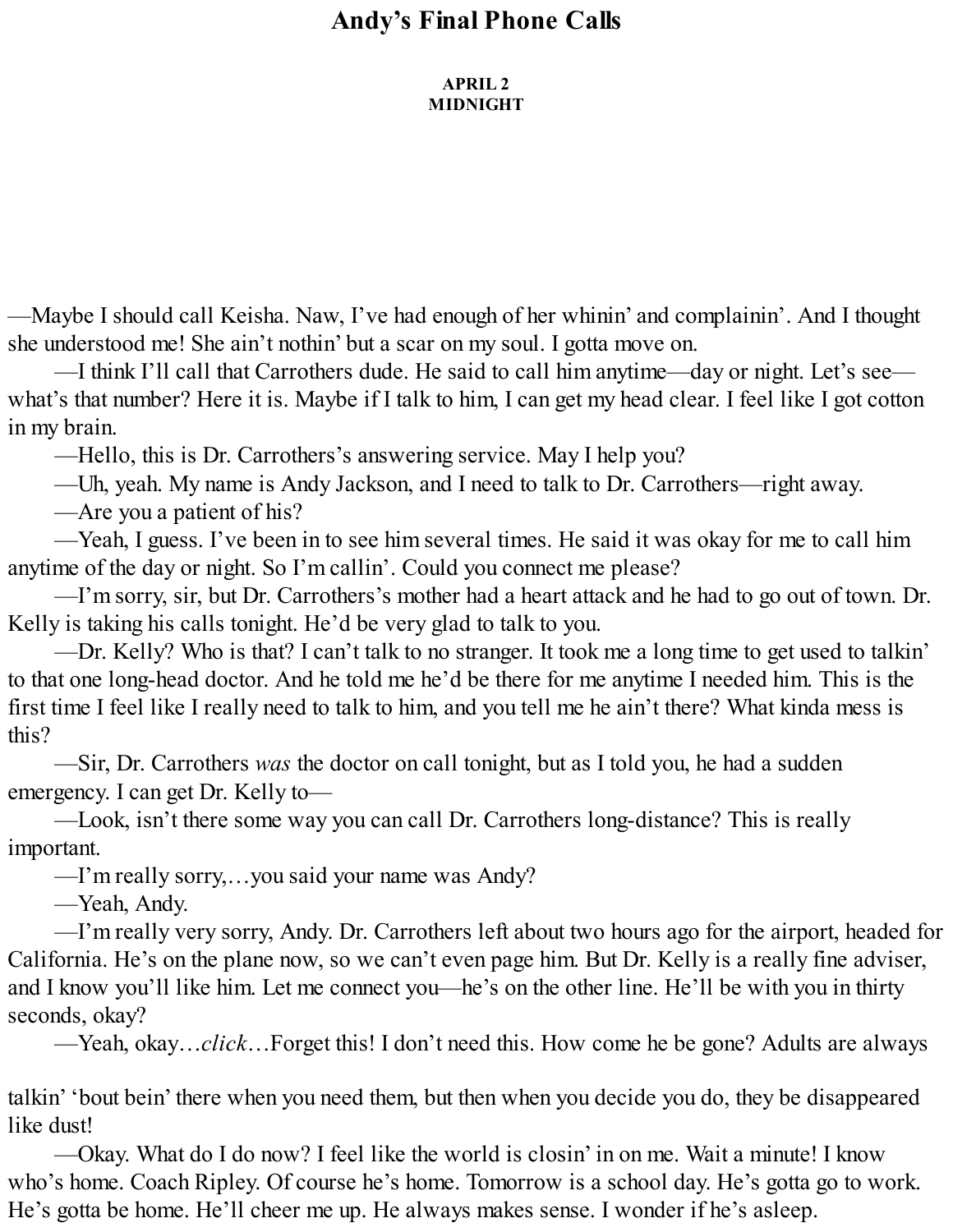—Hello, you have reached the Ripley residence. We're sorry we are unable to come to the phone now. If you leave a message at the sound of the tone, we'll get back to you as soon as possible. Have a real nice day…. BEEP!

—…Click….

—Yeah, well *you* have a real nice day, or night, or life, or whatever! I *hate* talkin' to machines. It's like it takes a part of you, a part of your soul or something, when you talk on those things. You leave a little piece of yourself, all naked and unprotected, for anybody to see when they push the little button. Well, they ain't gettin' none of me. Coach is probably asleep anyway. I'll talk to him tomorrow at school.

—School…. When I think about school, I feel like I got a mouth full of dry bread and I can't swallow…. When I think about school, I feel like I jumped off the deep end of the pool, then remembered that I couldn't swim, and then realized that it didn't matter anyway because the pool was empty…. When I think about school, I feel like I'm tryin' to take deep breaths, but the air is made of sand.... When I think about school, I feel like I'm in a dark, closed room, with invisible hands pushin' me from all directions, pushin' me toward a light I can't see. Some kids can see the light. Some walk around like they got lights screwed in their foreheads. Some just carry a glow, like Keisha. Yeah, Keisha shines. I'm gonna call her. She'll talk to me. I know she will.

—Hello, Mrs. Montgomery? May I speak to Keisha, please.

—Who is this?

—It's me, Andy Jackson. Did I wake you up?

—Andy? Of course you woke me up. Do you know what time it is?

—I'm sorry. I really need to speak to Keisha. It's important.

—Andy, she's asleep, and you should be too. You can't call here after midnight on a school night and expect me to call her to the phone. I don't care how important it is. Now you go get some rest and you can talk to her at school tomorrow, okay?

—I'm sorry I bothered you, Mrs. Montgomery. Don't even tell her I called. She'll just have one more thing to be mad at me for.

—Things always look brighter in the morning, Andy. I'm sure you two will be able to work out your differences. She really thinks a lot of you. Now get off this phone and let me get back to sleep!

—Okay, Mrs. M. Good night, and thanks.

—So what do I do now? My head is throbbin'. My mind is cloudy. My heart is bloody, and my soul is on ice. (I think I read that somewhere….) Nobody's home. Nobody cares. Maybe I'll try sleep. I wish I could sleep forever.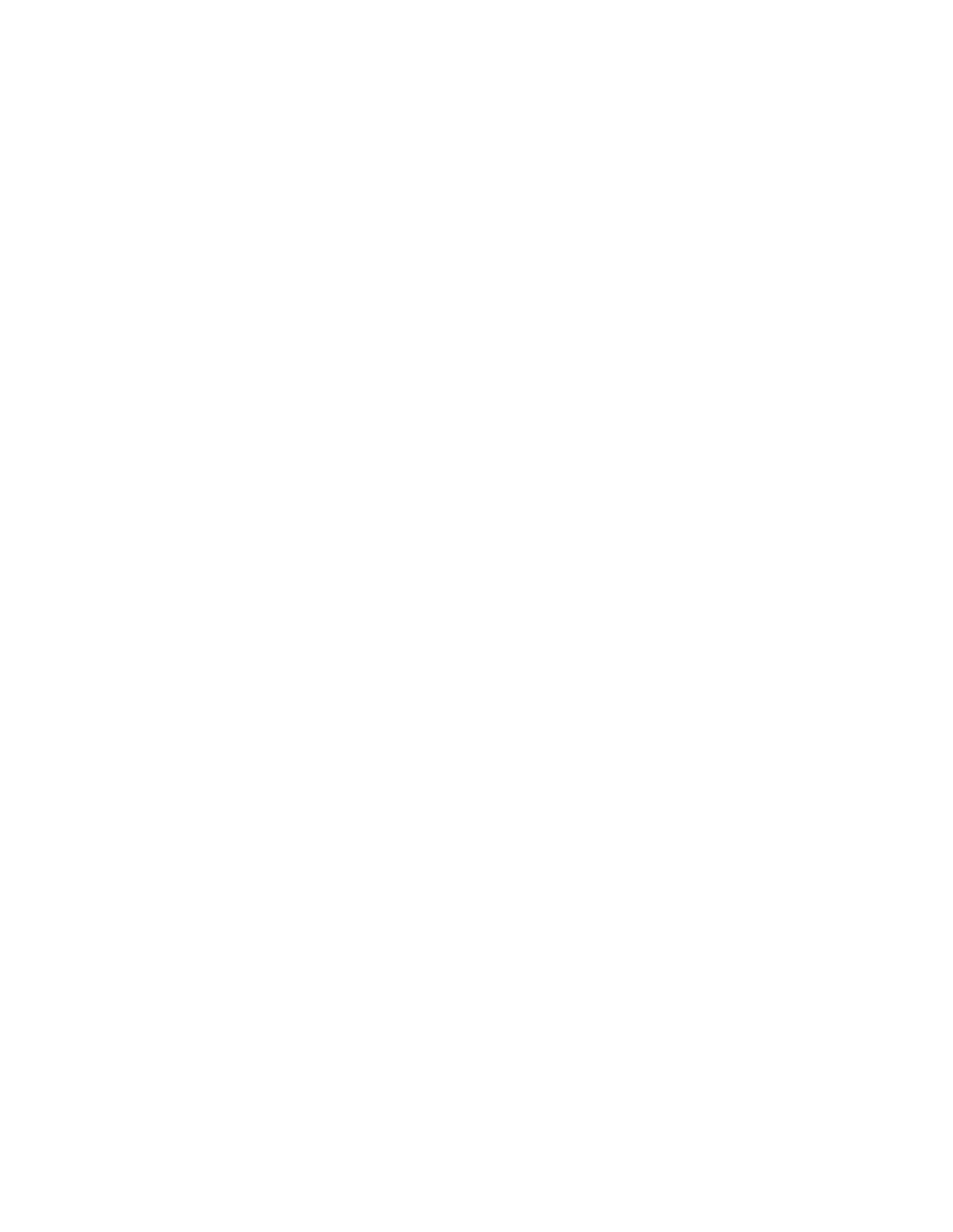**"Have You Seen Andy?"**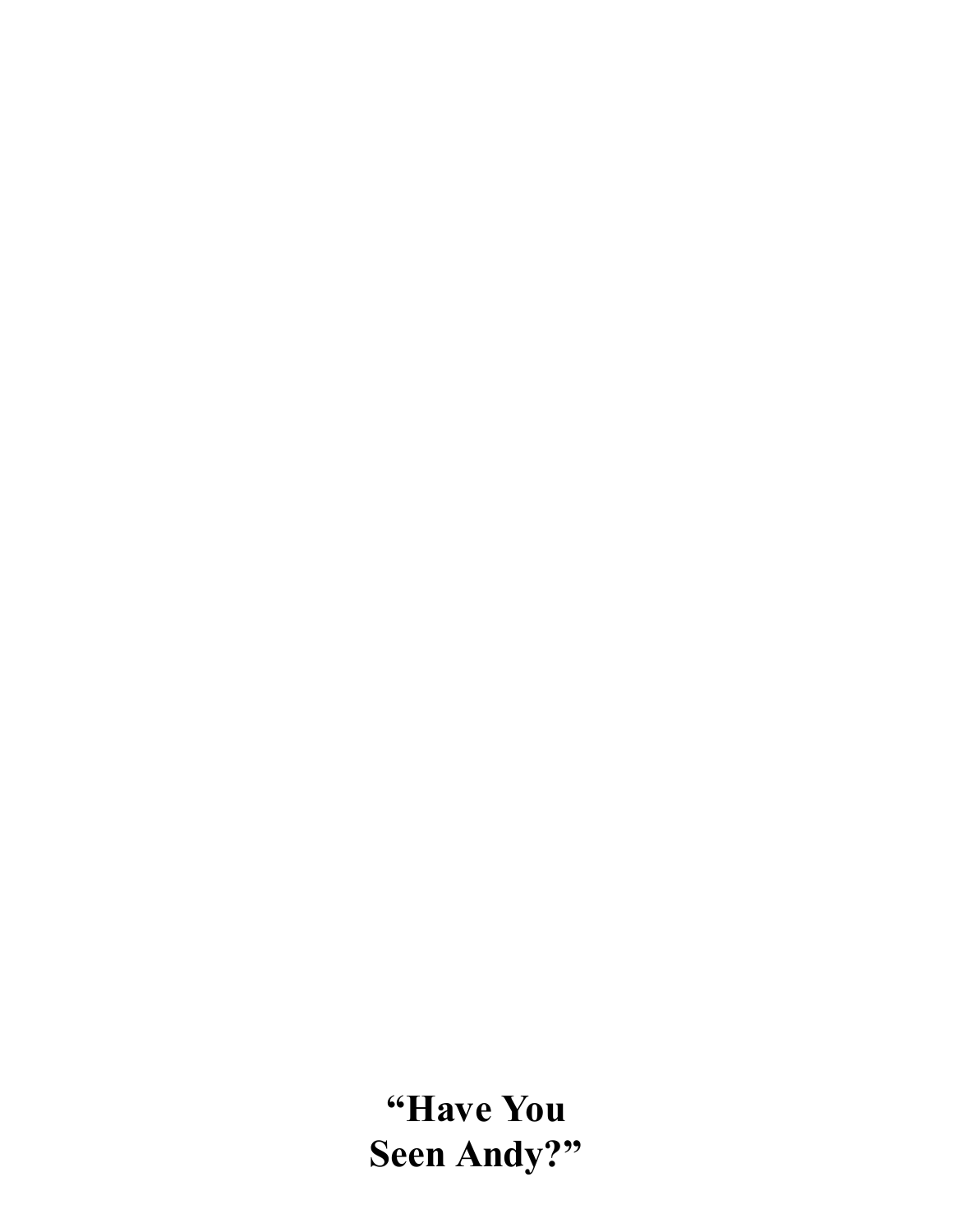## **Andy's Friends at School**

**APRIL 3 In Homeroom**

—Grimes?

—Here.

—Hawkins?

—Yeah.

—Henderson?

—Here.

—Immerman

—Over here.

—Jackson?…Jackson?…Is Andy absent again?

—Yeah, Mr. Whitfield. He's got "senioritis," a terrible disease.

—I'd say that he might have a fatal disease. Students who catch "senioritis" have been known to develop serious complications and never graduate.

—He'll be here tomorrow. He has to. He owes me two dollars.

—Good luck. Okay, let's finish with attendance.

—Johnson?

—Here…

—Keisha, have you seen Andy?

—No, and I hope I never do again.

—Come on, girl, you know it hurts.

—Yeah, Rhonda. It hurts. I really liked him, you know, but it just got too complicated. He's better off without me. He's got to get himself together before he can get seriously involved with someone else. How's Tyrone?

—Oh, just great. We're goin' to the movies tomorrow. Do you want to come?

—No. I'll probably just catch a movie on cable. It's kinda nice just to relax for a change and not worry about how I look or what I'll wear or where we're going. I'm just going to chill and enjoy my freedom.

—Okay, but call me if you change your mind. Say, I'm going to drop off Andy's chemistry homework to his house after school. Mr. Whitfield said he'd fail unless he got this assignment in. You wouldn't want to go with me, would you?

—No way, girl. Actually, if I saw him, I might break down and do something stupid like cry, or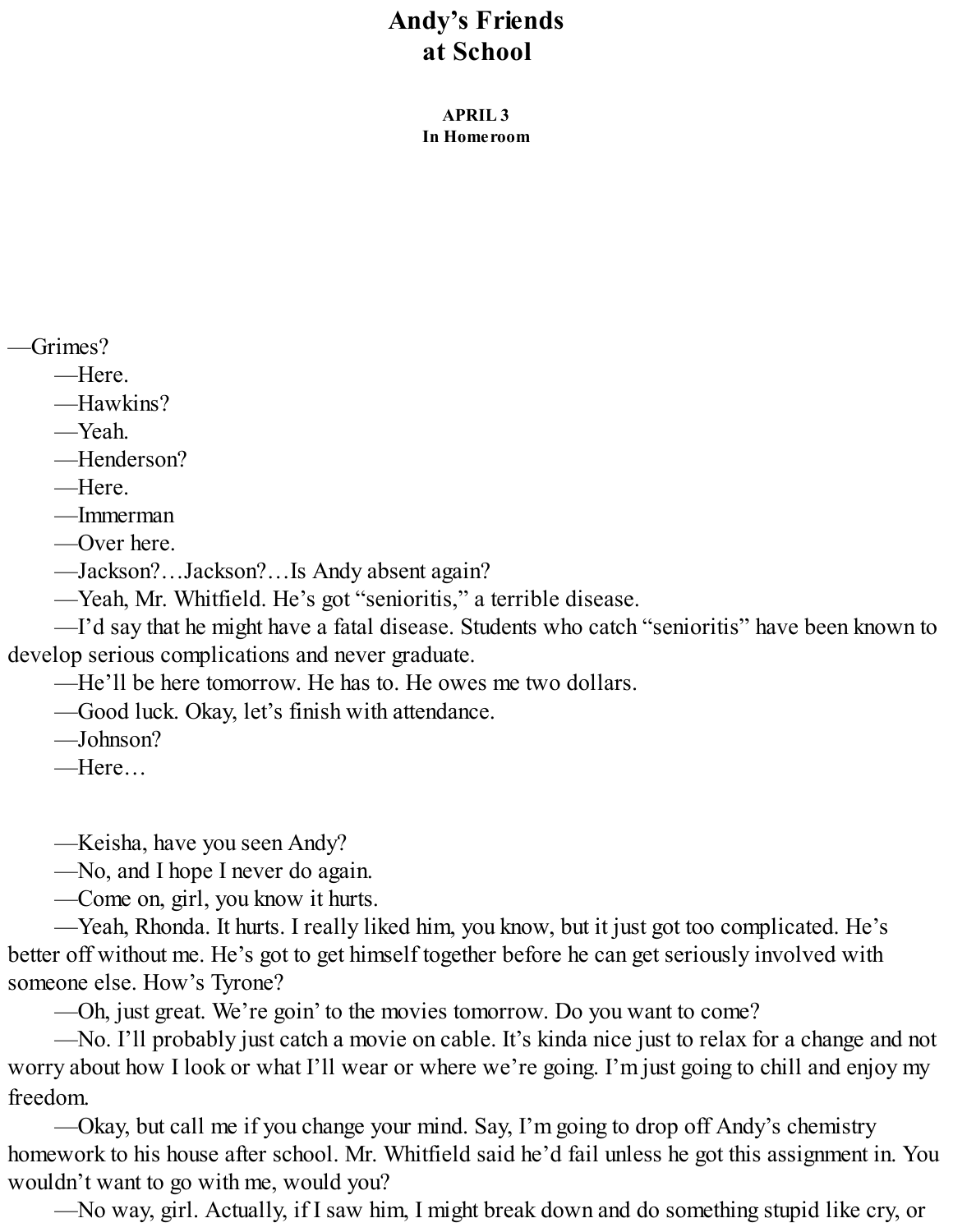make up with him. I'm out of his life—at least for now. —Okay. I'll call you later.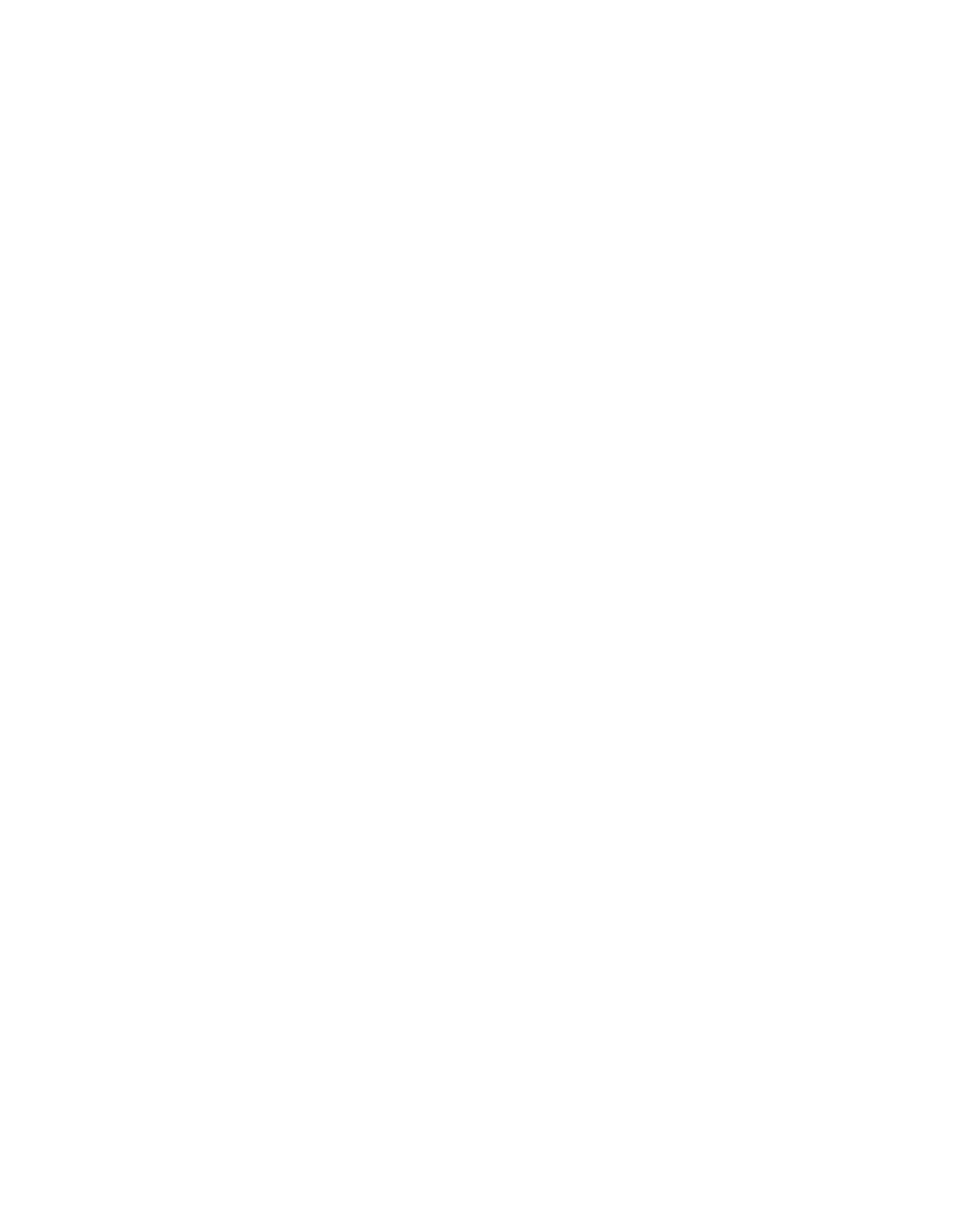# **Tigers Have It Rough**

**Andy—at Home Alone**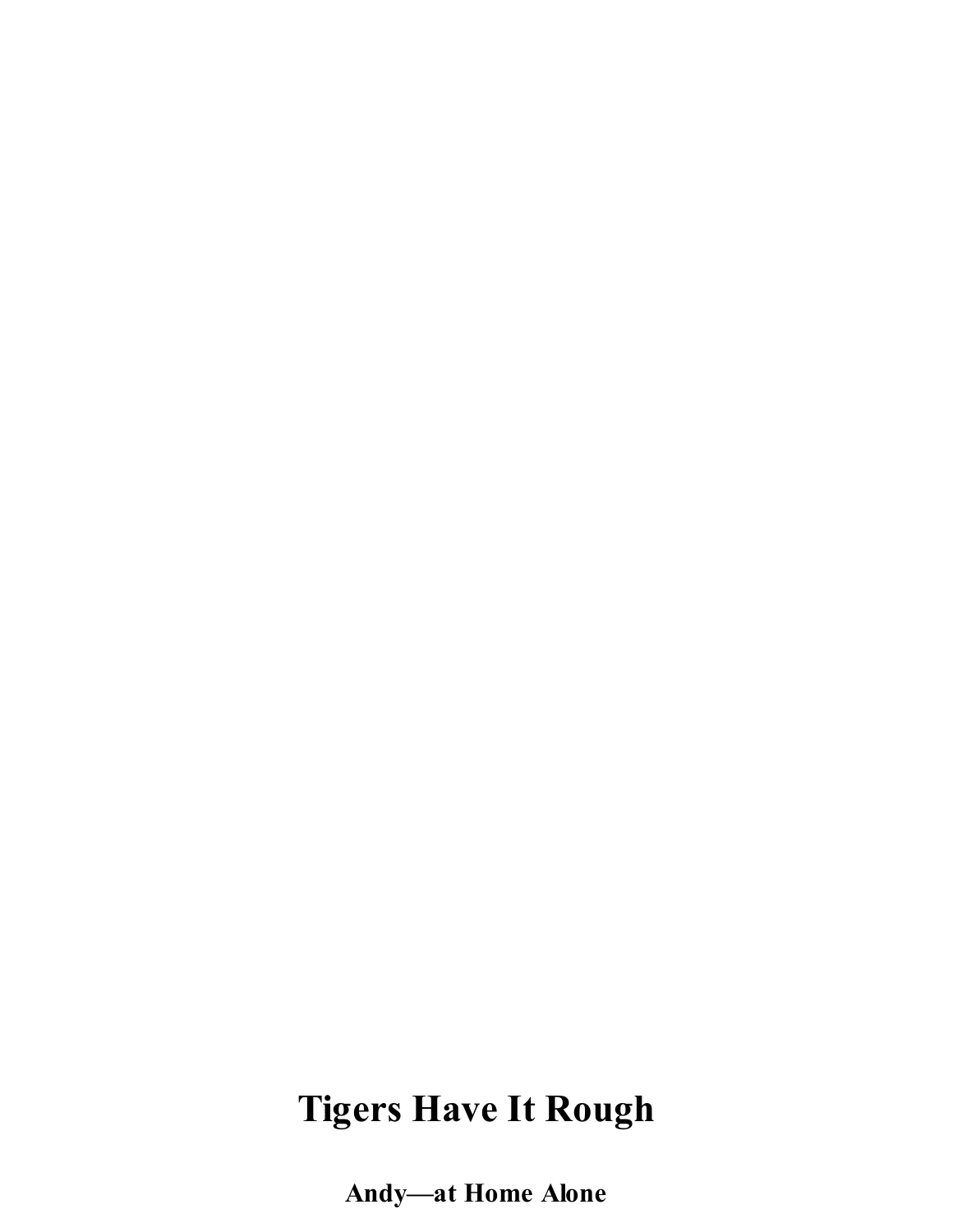$-$ So what do I do now? Pray? Cry? Hide under the bed from the monsters that are inside of me? No, I'm just going to sit here and think. I'm goin' to think about why I'm sittin' here on my bed, *holdin' my dad's huntin'rifle, feelin' how smooth and cool it feels. He likes to hunt—some killer instinct left over from his ancestors who ran around in loincloths in the Congo. Ha! What would* they think if they could see him in his three-piece suit, spear in hand, crouchin' low to stalk a *tiger?*

*Tigers have it rough these days. Instead of roamin' the jungle, hiding from hunters in three*piece loincloths, they are put in concrete cages with bars of steel. Even in the modern zoos, where it looks like the tigers ought to e happy because they are given fifteen or twenty feet of real grass, if you look really hard, you can see tiny little electrical wires. The tiger, who might think he's equal to all those tigers in the jungle that his mama told him about, is quickly reminded to stay in his *place. He soon learns that he'll never get out of there.*

*I've always hated this bedspread. It's lumpy and when you sit on it, little tufts of the material* stick to your clothes. See, it's already started—tiny little bits of lint all over my slacks. And it always slides off my bed in the middle of the night, just when I'm sleeping too hard to know it's *gone. I just have this vague feelin' I'm cold, or dreamin' of being cold, or somethin'.*

*I'm a little cold now—now that I think about it—cold inside, like there's nothin' there, or like* my guts are frozen. I remember once when I was little I got this same frozen-gut feelin'. I was in a *department store with Mama and we were on the escalator—goin' down. I remember feelin' slightly dizzy as I looked behind us at where we'd been, the steps rollin'smoothly. When we got to* the bottom, the shoestring of my new red tennis shoes got caught and the steps kept rollin', pullin' me and my foot with them. Mama screamed, and I guess I was scared, because I just felt frozen *like I was watchin' myself on TV—as the movin'steps gradually gobbled my shoestring and pulled my foot toward its teeth. Some dude ran over to the escalator and pushed the emergency button.* Mama pulled me loose, and then smacked me for being careless. I never even cried. I just felt like I *wasn't really there—like now, sittin' here on my bed, wishin' that I was nowhere at all.*

It's not that I want to die—it's just that I can't stand the pain of livin' anymore. I just want the hurt and pain inside to go away. It's like a monster in my gut—eatin' me up from the inside out. Actually, I feel like the only thing that's keepin' me from going crazy is this terrible, terrible pain.

*There's nobody home—everybody's gone for the day. I left for school, but halfway there I* forgot where I was going, or why. So I came back here, to sit on my lumpy, linty bedspread, wishin' *I had never been born, strokin' the smooth, cool barrel of my father's shotgun. It is very, very quiet.*

*I'm sorry for all I've done—so sorry,…so very, very sor—*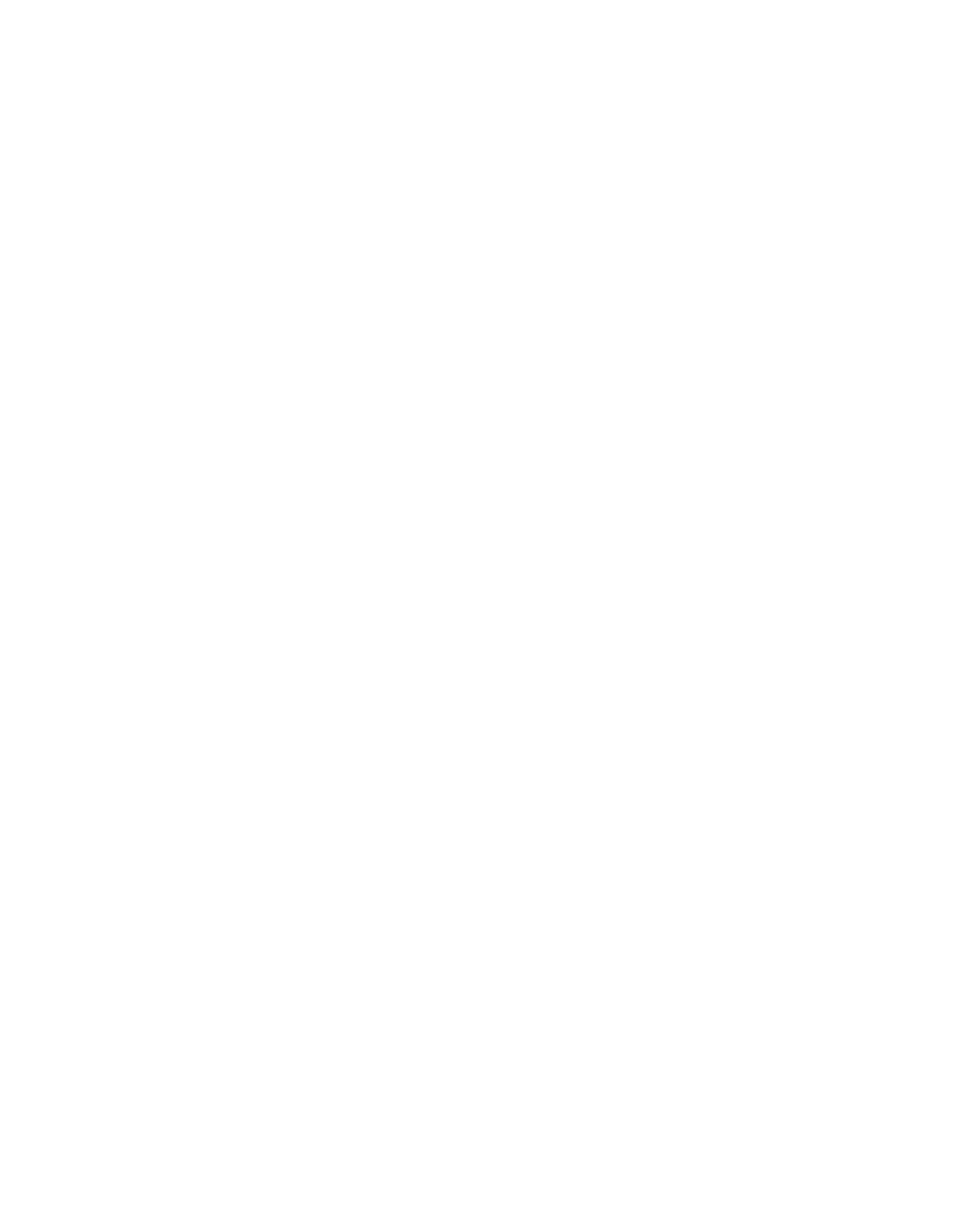## **Facts Without Feelings**

**Official Police Report**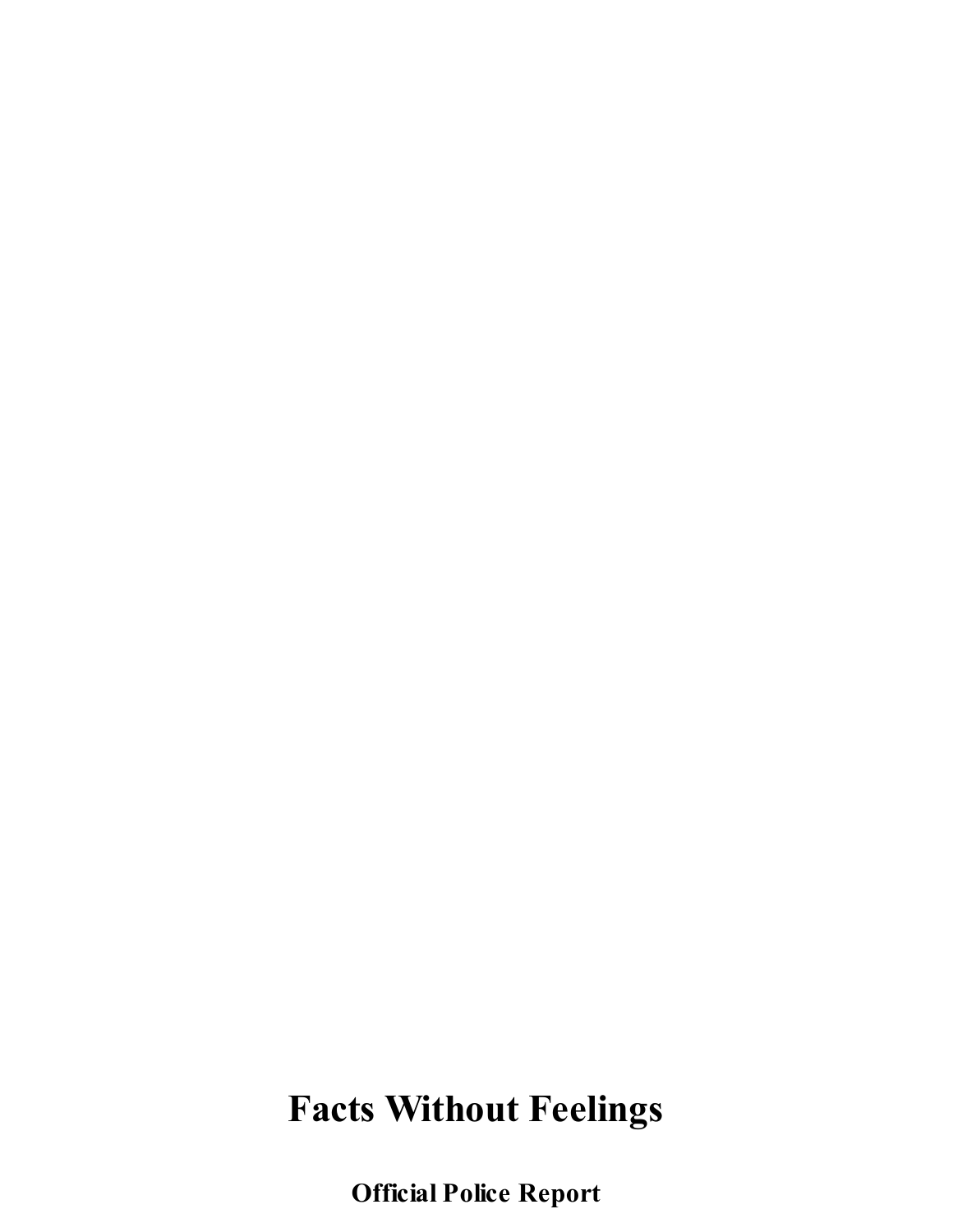#### **OFFICIAL POLICE REPORT YOUTH INVESTIGATIVE DIVISION**

*DATE: April 3 TIME: 1820 INVESTIGATING OFFICER: Casey SUBJECT: Andrew Jackson—male—black, age 17 ADDRESS: 2929 Ridgemont Lane FINDING: Suicide DISPOSITION: Deceased SUMMARY REPORT:*

*On the morning of April 3, the above-named student left for school, but a neighbor reported seeing him return home about one hour later. He never reported to school. His friends had expressed concern because of Andrew's recent extreme fits of depression. A friend, Rhonda Jef ries, arrived at the house at 4:05 to bring Andrew some missed schoolwork. Andrew's mother, who was just getting home from picking up her younger son from school, had not been aware that her son had not gone to school. The younger child, Monty, age six, noticed blood on the ceiling. Mrs. Jackson went to her son's bedroom where Andrew's body was found with a fatal gunshot wound to the head. Police and life squad were summoned at 4:11. Andrew was pronounced dead at the scene.*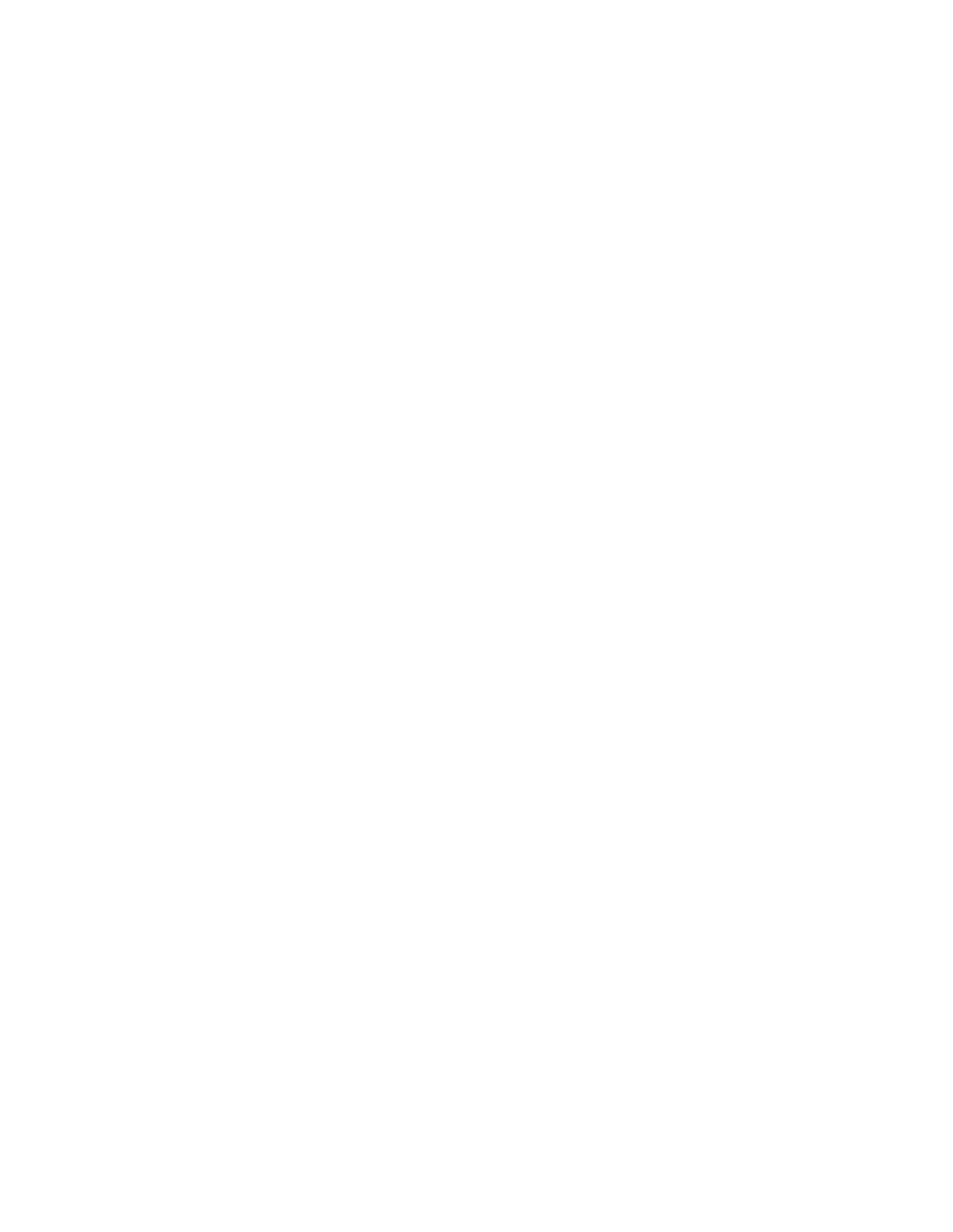# **Feelings On Display**

**Grief Counselor at School**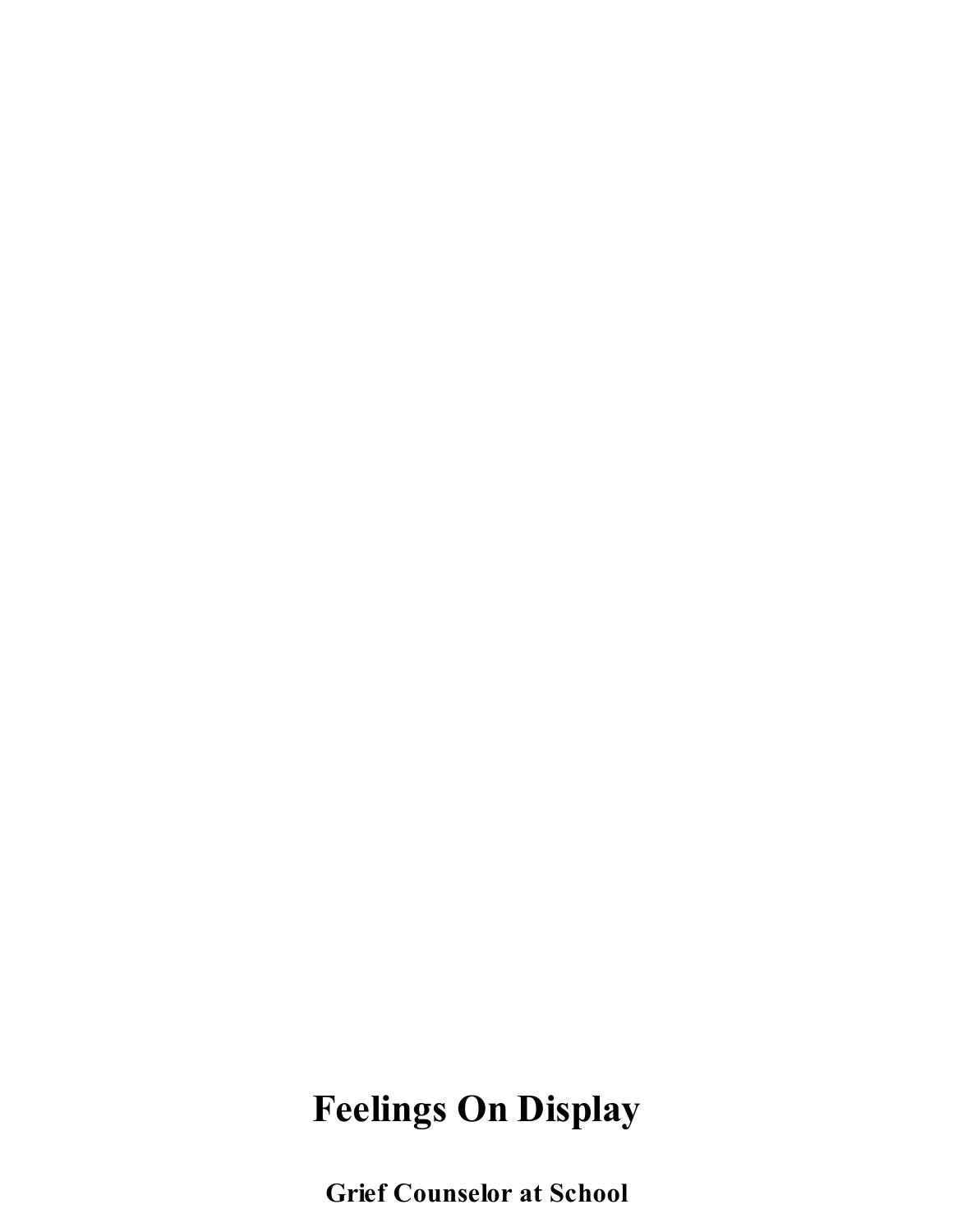—Good morning, class. my name is Mrs. Sweet and I'm a member of the suicide prevention/grief counseling team that has been brought in to help you through this crisis. We want you to feel free to express your emotions—so cry if you want to, or ask us questions—whatever you need to do to get through this.

—If you work for the suicide prevention team, you didn't do a very good job, did you?

—You sound bitter, young man. Your name is?…

—Tyrone. Andy was my friend. Where was you last month when me and B.J. was lookin' for somebody to help him? You got posters and emergency phone numbers for suicide prevention hot lines posted all over the building today. Where was you last week? What good does it do now?

—You have a point, Tyrone. Your counselors here at school know these numbers and should have had them available for you.

—When we went to see the counselor, all we got was bad breath and bad advice.

—There is no way that your counselor could have seen the future. I'm sure she would have suggested our number had she known the severity of Andy's problems.

—Yeah, sure. Tell me anythin'.

—Is there anyone else who would like to express their feelings? Anger is a perfectly normal emotion.

—Yes? Your name?

 $-B.J.$ 

—B.J.?…uh…that stands for?…

—It stands for B.J. Mrs. Sweet, we've had two kids die in our class this school year. We had some people here from your office when Robbie died too. It didn't do no good then neither. They're still dead. And I'm afraid I'll be next. I'm just plain scared.

—As we get older, we all learn that death is a part of life. If we let these tragedies become growth experiences, if we learn from them, then we have in some way triumphed over the fear and anger and sorrow that death brings.

—That sounds like somethin' you got outta a book. That don't cover how I feel. Andy left without sayin' good-bye and I don't know why. He had friends that cared about him that he didn't ask for help. I feel like he punched me in the gut and I can't hit back.

—I understand. Does anyone else have anything to say? No one? I see. Sometimes it's hard to speak such personal emotions out loud. I have an idea. Suppose you could write a letter to Andy. Don't tell *me* what's on your mind, talk to *him.* Tell him what you wanted to say, what you wish you had said, what you want to say now. If you write it down, that might help you sort out your feelings.

—This is stupid.

—If you don't want to participate in this activity, that's perfectly acceptable. But for those of you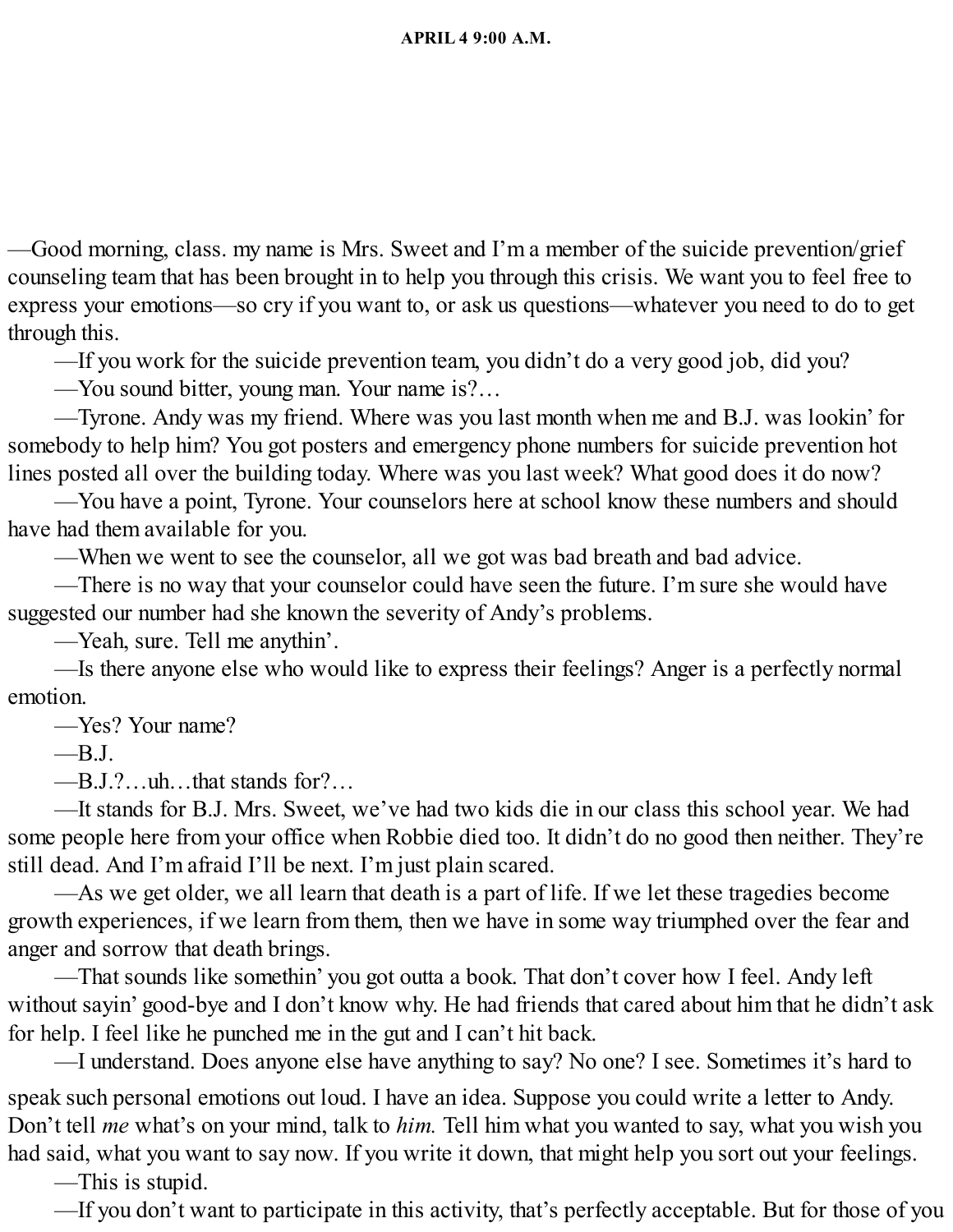who do, let's see if it helps.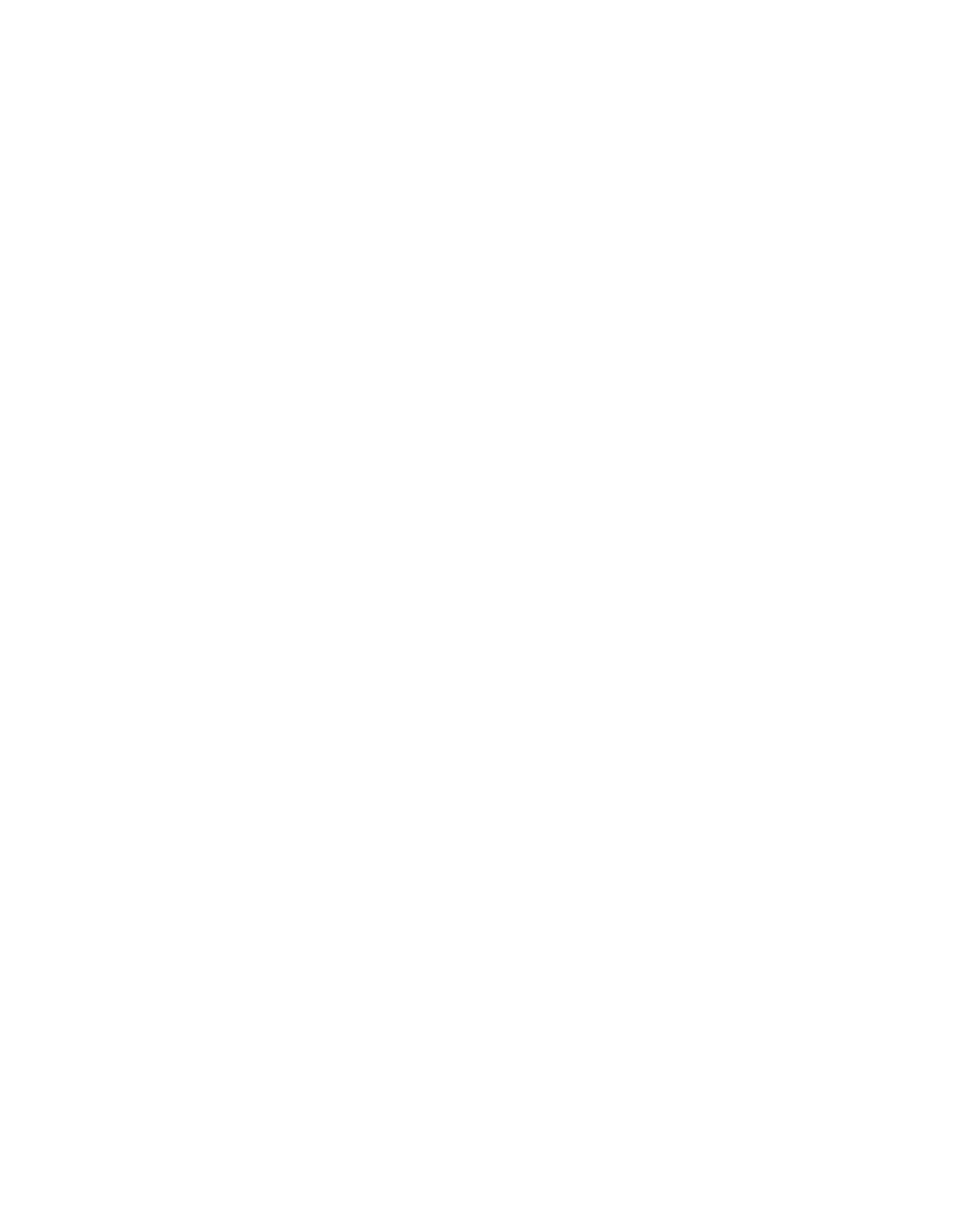## **Anger and Pain**

**Letters to Andy from His Friends**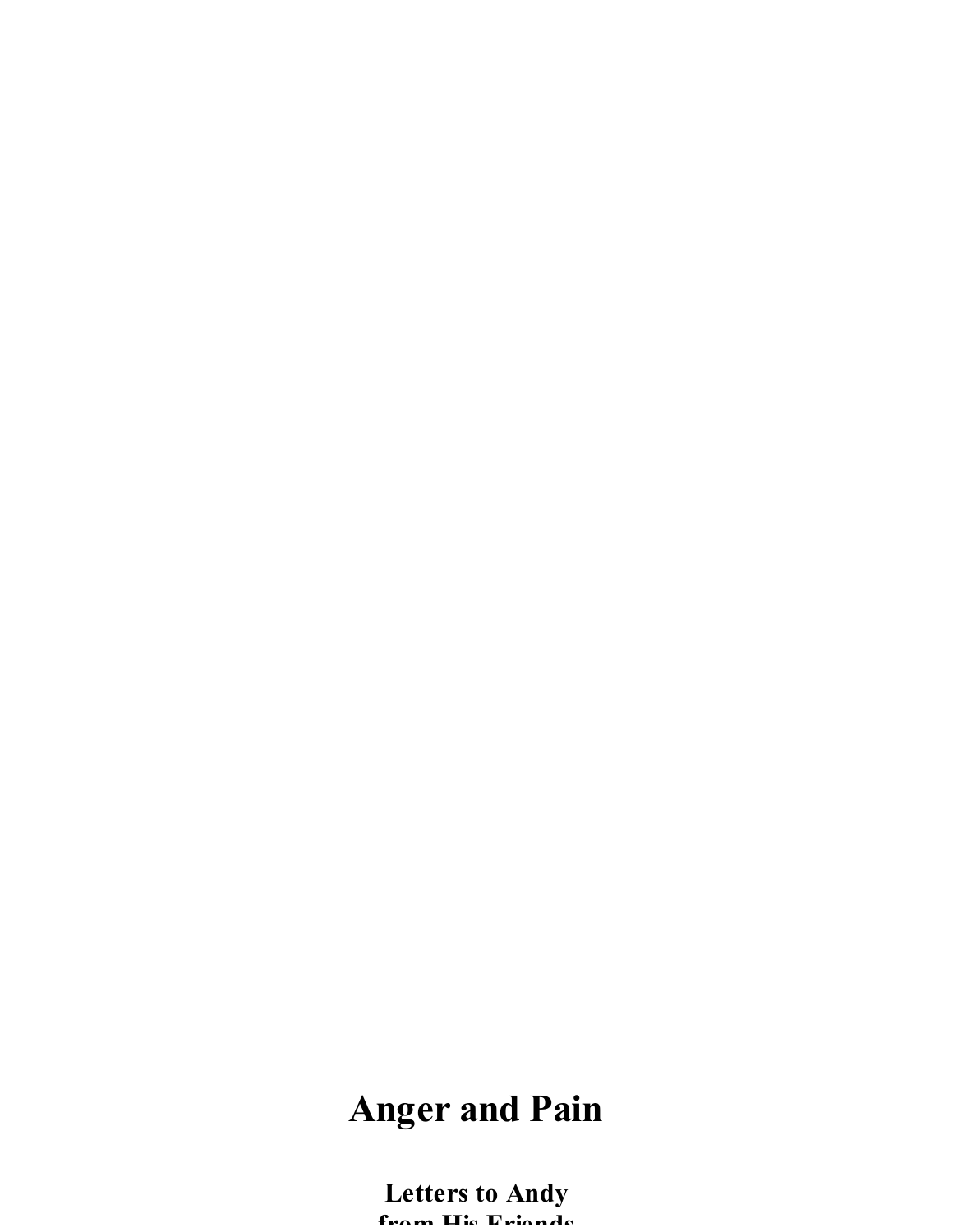#### **APRIL 8–12**

### *Dear Andy,*

*Well, this stupid counselor woman said to write this dumb letter to you. I don 't see what for. It' s supposed to make us feel better. But how can we feel better if we still don 't understand why? Hey, man, life ain 't perfect, but it' s life! Remember right after the accident when we realized we wasn 't going to die? In spite of all that noise and fire and death, we looked at each other, and real quicklike, we smiled. You know why? Cause we were alive. And we were glad. Of course we felt horrible because Rob was dead. I will never, never forget him, or that terrible night. And we felt guilty too—guilty that it was our stupid behavior that caused it, and guilty that we had lived and he had died. I been able to deal with the guilt—day by day it gets easier to handle. But you—you never got out from under the blame you put on yourself.*

*We didn 't die in that accident for a reason. B.J. says it' s because the Lord needed Robbie up there and he needed us down here. (I guess you know B.J.' s gotten real religious lately.) I don 't know about all that—all I know is that if there was some special reason why we didn 't die in that crash, then you just blew it.*

*Robbie ' s death was an accident. Somehow I can deal with that, but what you did—it just don 't make no sense to me. You ' re making everything so rough for the rest of us. Rhonda and Keisha—they cry every time you look at them; and me and B.J. try to hang together, but nothing is fun anymore. I probably never will figure all this out. I know my life will never be the same. But I also know that dying don 't fix nothing. It just makes things worse. I don 't know what I' m here for, but*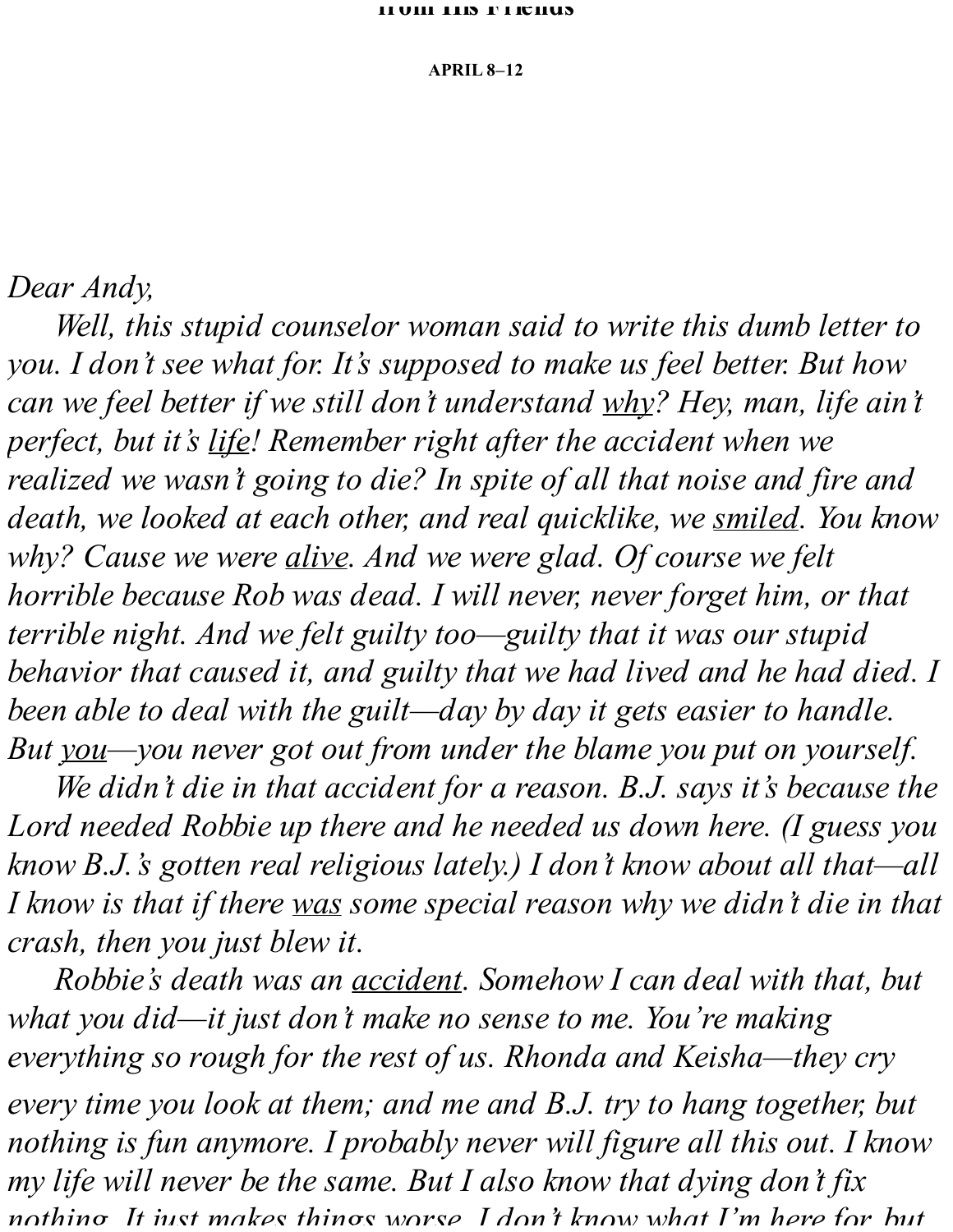*nothing. It just makes things worse. I don 't know what I' m here for, but I' m here to stay, and I got the guts to keep on living and find out why.*

*I'll miss you, Andy, and I'll never forget you, but when me and Rhonda is married and got six kids, you won 't be there. And when B.J. is preaching to a church with 5,000 people, you won 't be there. And when Keisha is a famous fashion designer with a Ph.D. in chemistry, with all kinds of fine-looking dudes around her, you still won 't be there.*

*So later, brother. Say hello to Romeo and Juliet for me. Tell them I think they were stupid too. They didn 't get to go to the Senior Prom either.*

> *Your main man, Tyrone*

**Dear Andy,**

**You know what really pisses me off? You! You're a coward and a sellout! You decided to end your life, without saying good-bye to anybody, without asking anyone for help. You deserted your friends and family—the people who love you the most. Suicide is the coward's way out. Brave men face their problems. So what does that make you? I don't want to face my problems either. So what does that make me?**

**Do you know what courage is? I guess you don't. Do you know that the courage it took at that moment—to actually blow yourself away—was more than enough courage to keep on living? It takes courage for me to get out of bed every morning, to put up with my stepfather's beatings, with my house that stinks of pee, with my face that looks at me in the mirror each morning and reminds me that the scar is still there. But I smile back at my face and I grab a**

**bag of potato chips and my basketball and I head out for school. Because I have courage. I'll be here next week. Where will you be?**

**I hate you for leaving me here. I hate you for making me feel like this. I hate you for making me cry. And I hate you for making me**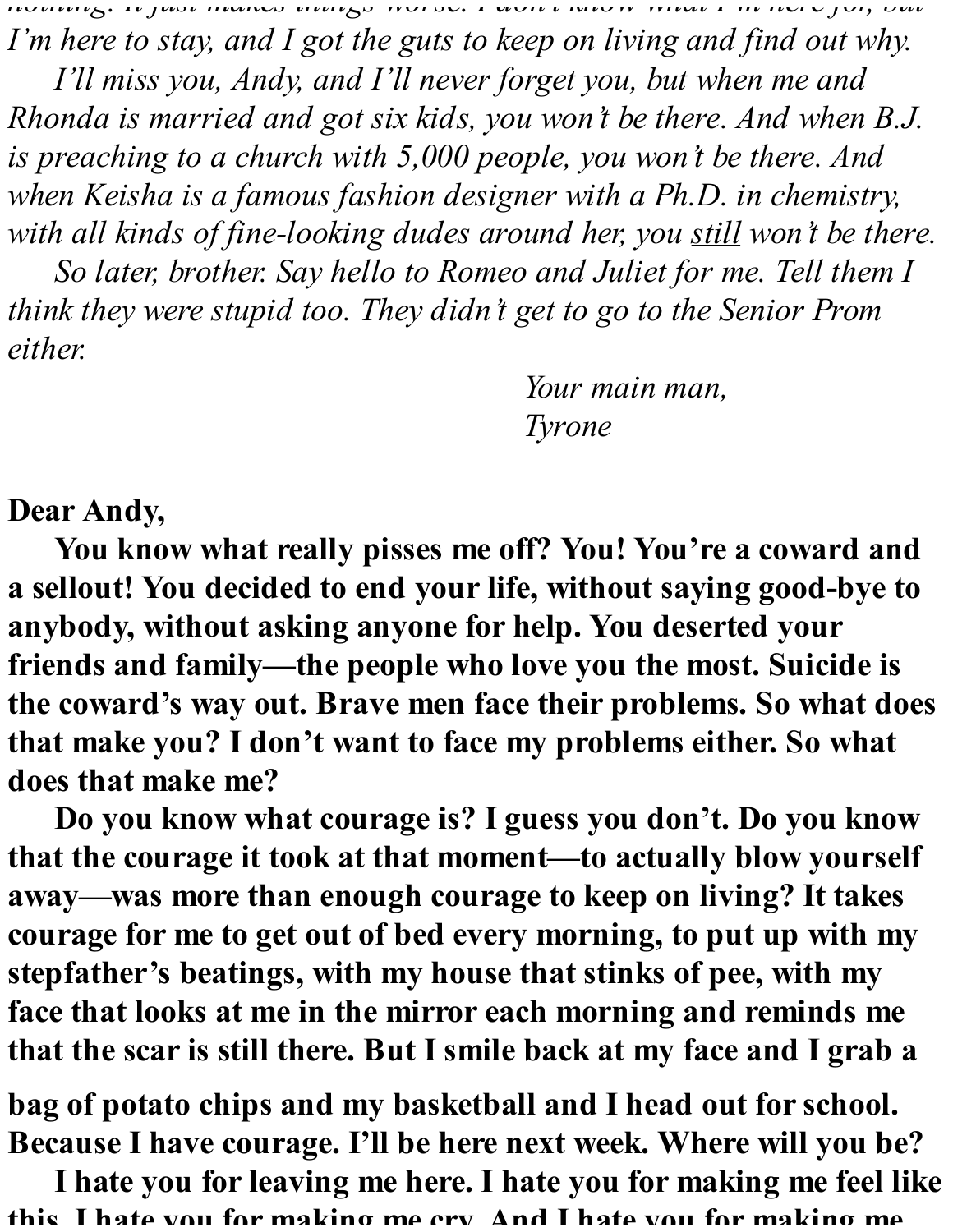**this. I hate you for making me cry. And I hate you for making me face death again so soon.**

#### **Gerald**

#### **Dear Andrew,**

**You don't know me very well. You probably don't know me at all. I was in your English class this year. I sat on the other side of the room, near the door. I'm the one with the torn book bag and the nondesigner jeans. I used to sit there and watch you—cracking jokes with the teacher, charming the girls with that freaky smile, and laughing when you flunked one of those pop quizzes. And I envied you. Oh yes, I envied your easy, careless ways. Sure, I got good grades. (You once stood up and led the whole class in a cheer for me because I was the only one who got a perfect score on the Macbeth test—I know you don't remember that—I'm one of those kids who's easily forgotten—but I'll never forget it.) I wanted to be like you—popular and likable and well known. I never realized the price you were paying for that mask you were wearing. I'm glad I found out—I like myself a lot better now.**

#### **Marcus**

### *Dear Andy,*

*I have some questions for you. Everyone has been asking why—why did you do it? Why now? Why didn 't you ask for help? But I' ve got some harder questions for you.*

*What were you thinking while sitting in your bedroom with that shotgun? Who did you think would find you? Did you have someone particular in mind? Your dad? Your mom? How about your little*

*brother, Monty? He ' s six years old. Did you think what an ef ect this would have on the rest of his life? Did you think about the blood?—on your bed, the wall, the floor? Did you know the blood dripped through the floorboards through the ceiling of the living room? That' s how they*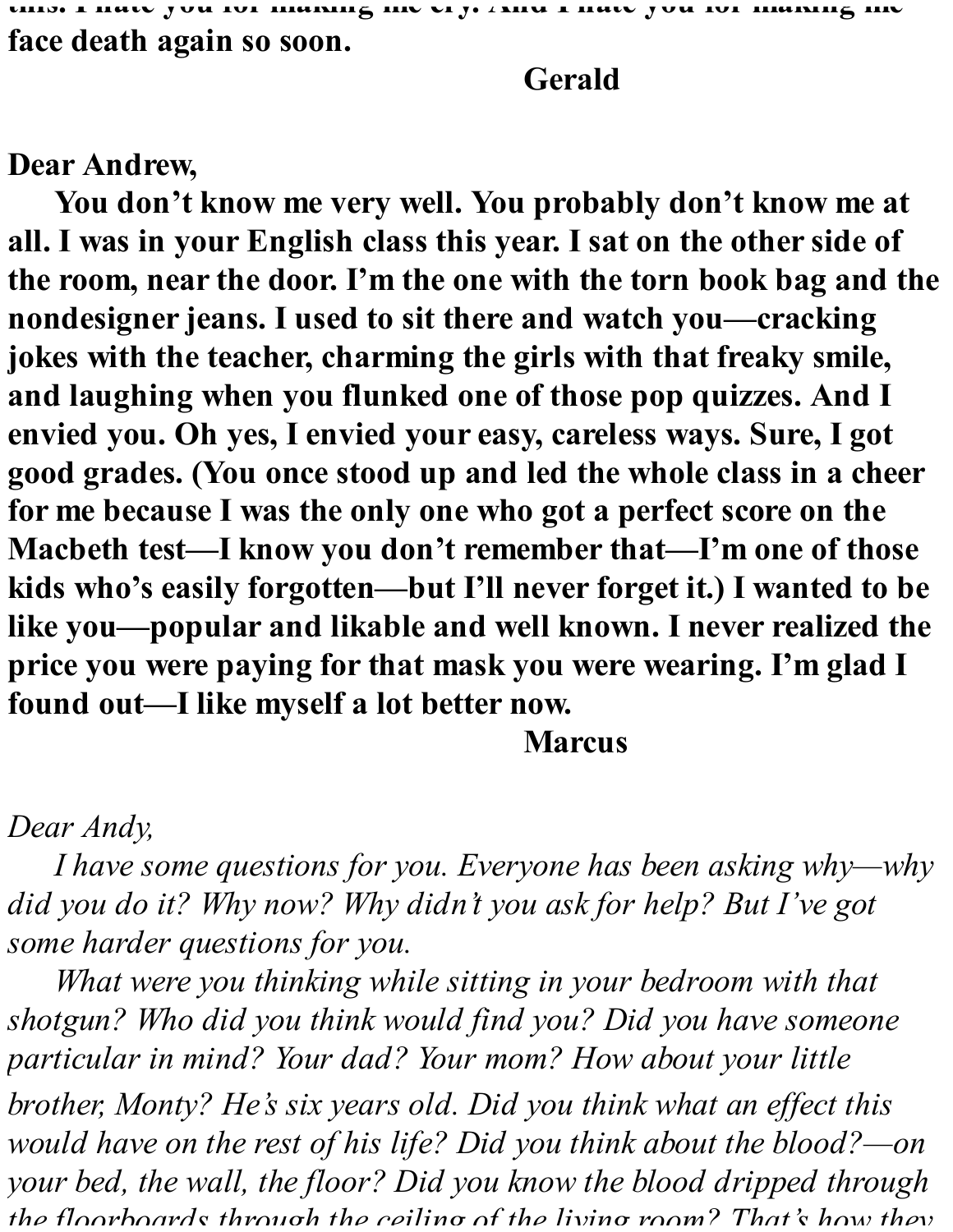*the floorboards through the ceiling of the living room? That' s how they first discovered what you had done. Monty asked your mom why there was blood on the ceiling.*

*I' m not through with you. Your mom found you, or what was left of you. Did you think about her? Could you feel her pain as she walked into your room, and saw your body draped across your bed, a gun still clutched in your hand, and shattered segments of your head spread across a room which looked as if it had been painted with blood? Do you know what blood smells like, Andy? Your mom does. She 'll never forget it. Part of her died that day too.*

*And so did I. I was there. I had come to bring your chemistry homework because you weren 't at school. When she screamed, I ran upstairs. From that point, it' s like a terrible videotape that keeps rewinding, that won 't erase. The blood, the screams, the tears, the frantic call to 911, the ambulance, the police, the body bag. Then the numbness, more tears, the disbelief, and the questions. Then more tears, the wake, the funeral, and the pain—the pain that will not go away.*

*So, tell me, What were you thinking?*

*Rhonda*

#### *Dear Andy,*

*You can't be dead. But I went to your funeral. I felt your cof in. It was warm and woody, but you couldn't have been in it. I wanted to open it, to knock and call out your name, but I didn't dare. I went to the cemetery. I kept thinking, Everybody here is dead…they're all dead! Thousands and thousands of dead people—people who would never come back. And then I really did call out your name, and I*

*finally cried. I wept for you—because you weren't supposed to be with all these dead people, because you can't, you just can't be dead.*

*So, I guess the pain is over for you now. You have moved to the place where there is no pain, and I guess that's good. But the pain left*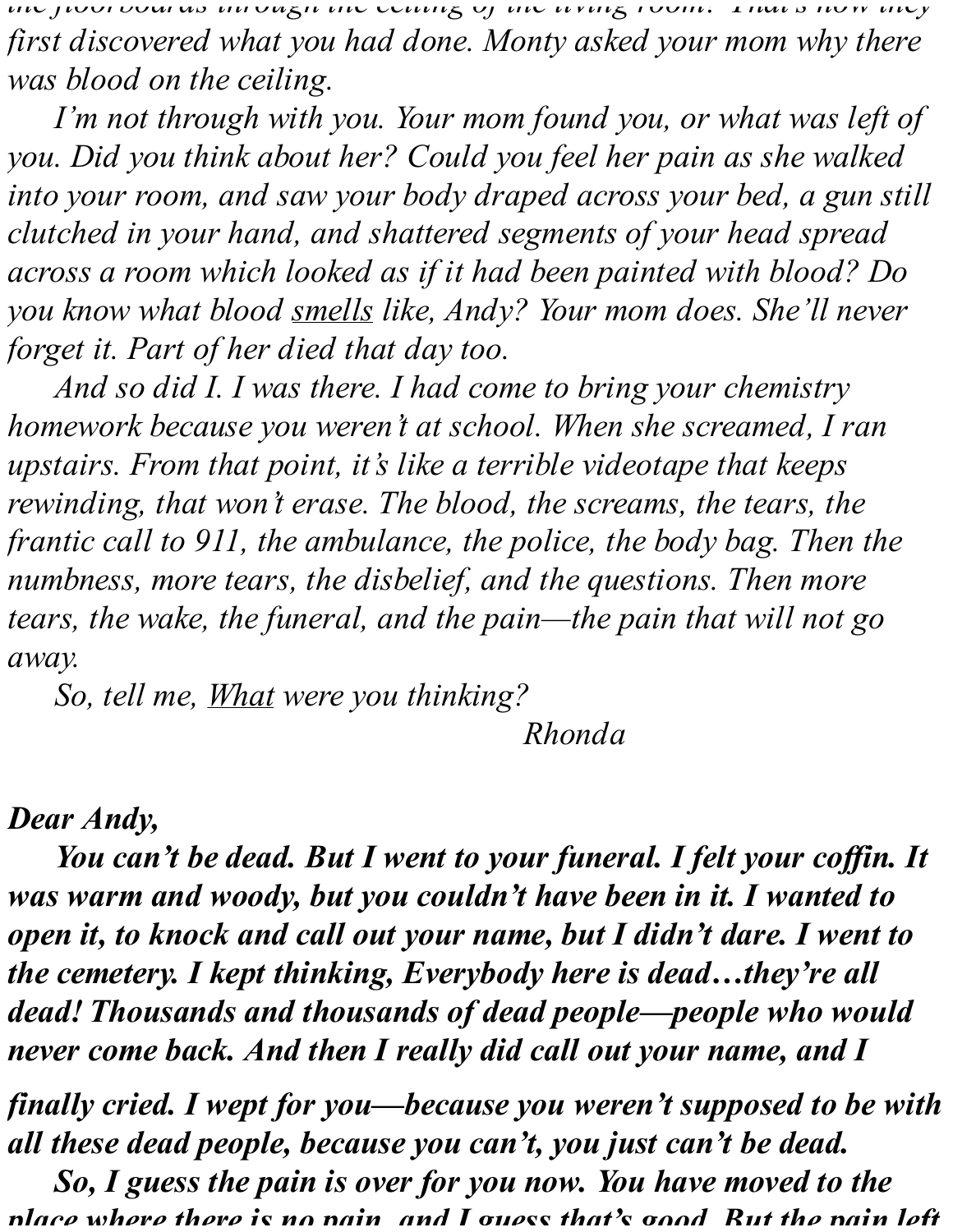*place where there is no pain, and I guess that's good. But the pain left by your absence is like a wound in our hearts that will not heal. Nobody understands why you decided to end your life when you had so much to live for. So you're out of it and we have to stay here, feeling your pain as well as our own. It really isn't fair, you know.*

*Some people say (and don't get me wrong—you know how often I go to church), well, they say that killing yourself is a sin and you'll go to hell for it because you took a life that had been given by God, and you can never ask for forgiveness for that. But I can't bear that thought, so in your case I hope God is forgiving. I hope God understands that your heart was good, but your pain was so powerful. (Of course, with that smart mouth of yours, God may be sorry and kick you out!)*

*I love you. Take care. Wait for me….*

*Love, Keisha*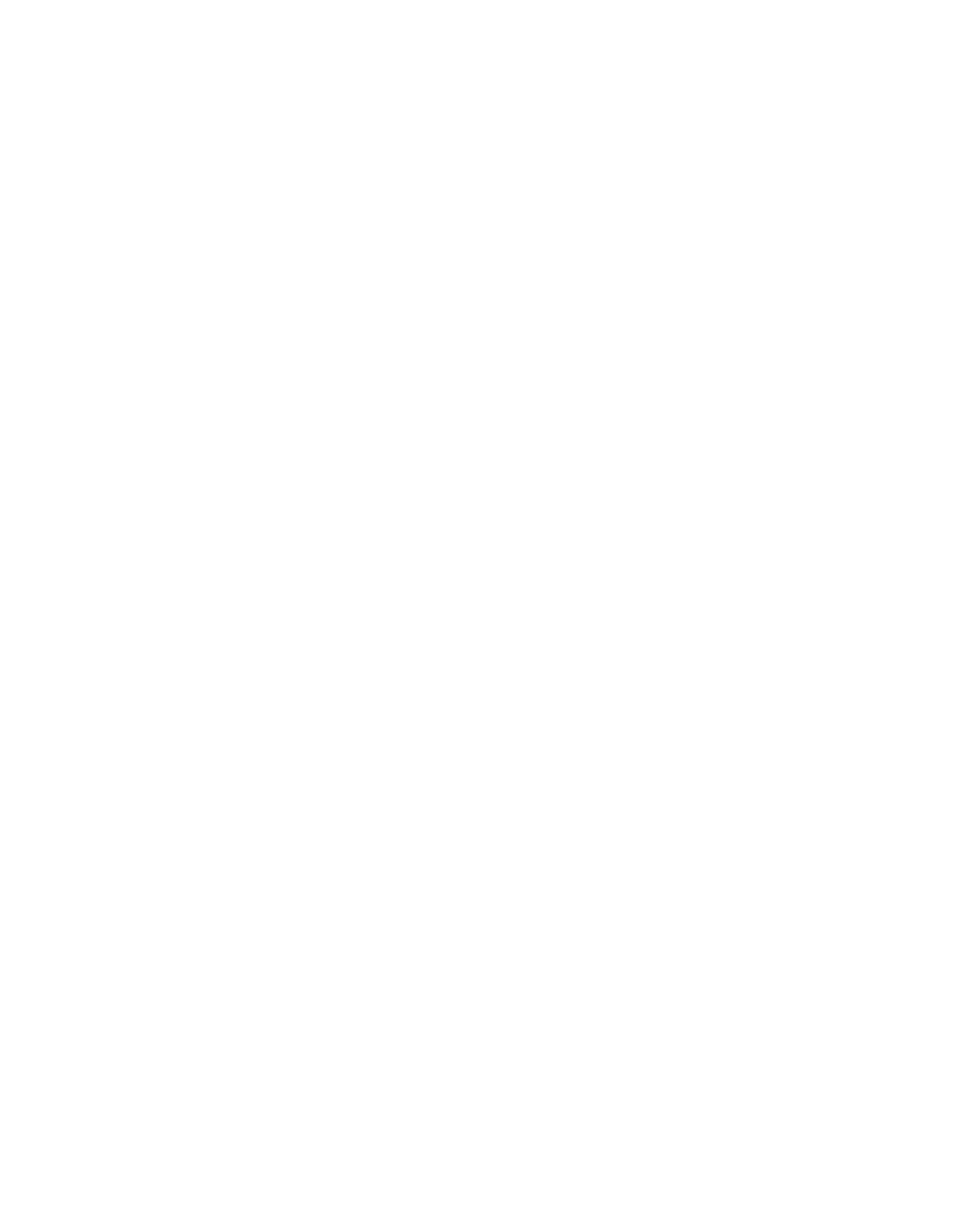## **"Lord, Please Forgive Him."**

**B.J.'s Prayer for Andy**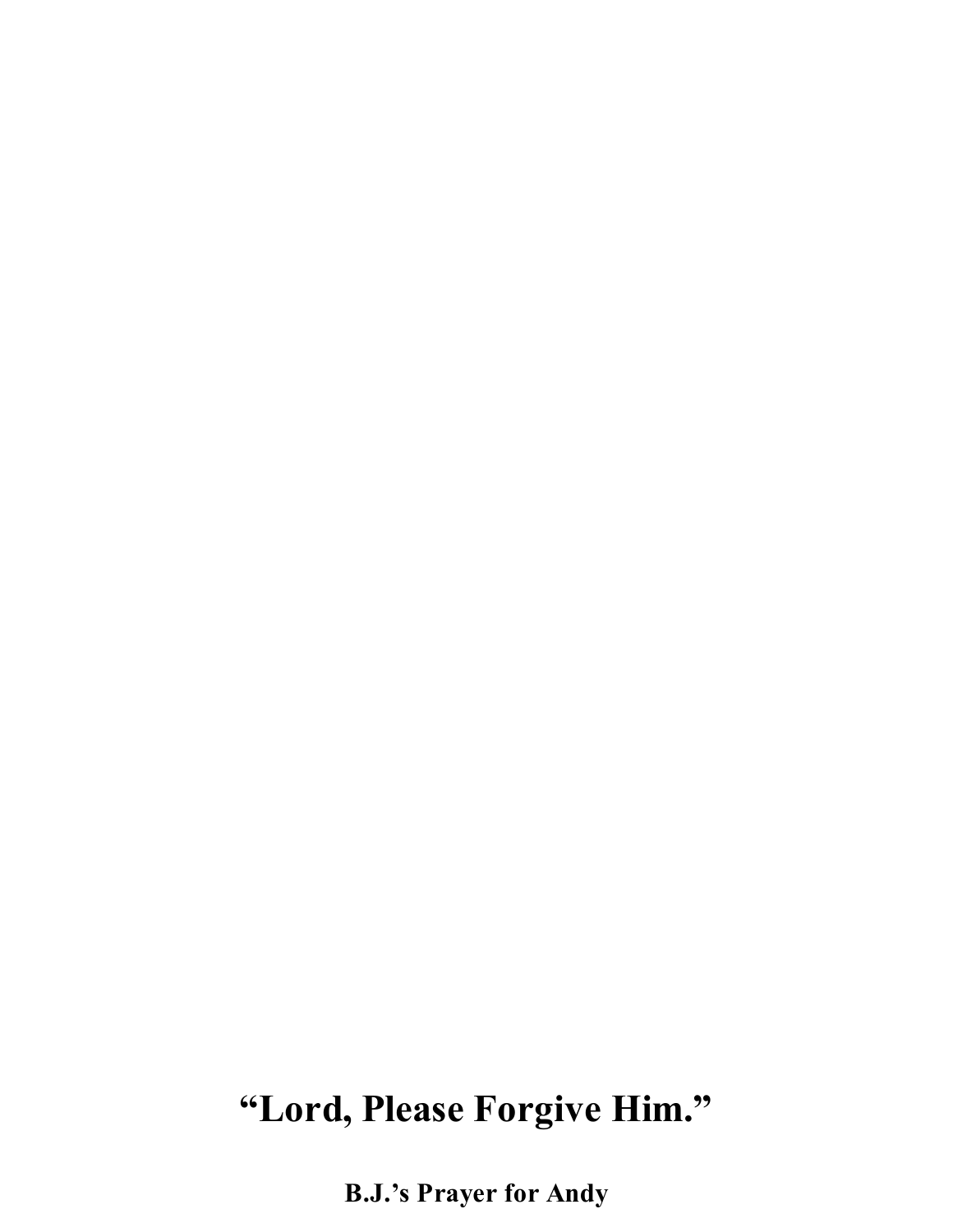-Dear Lord, there's a dude named Andy who's on his way up there, at least I hope he's headed in Your direction. He's not a bad kid-just young and very, very stupid. Will stupidity keep him out of *heaven?*

He suffered a lot down here. He never could talk to his folks and he stayed tied up in knots. He felt so very guilty for Robbie's death. I think it's because he never learned to pray. He never *learned the power and hope that comes from Your forgiveness. I know that's what kept me sane.*

*He never willingly hurt anybody or anything. I remember once when we were in the eighth* grade, Andy had a puppy who got hit by a car. He had only had the dog for a couple of weeks, so he *couldn't have been that attached to it, but when it died, Andy almost fell apart. He stayed depressed for weeks.*

I think Andy was scared of death in general. Two years ago, when old Mr. Mancilli, one of our gym teachers, died of a heart attack, a lot of the kids from school went to the funeral. But not Andy. *He got all nervous and irritable whenever anybody even mentioned Mr. Mancilli. He just couldn't cope. The whole idea of death terrified him.*

*So I know Andy was afraid. His soul is probably still out there somewhere—floating in the darkness, looking for hope, hoping for forgiveness, and terribly, terribly frightened.*

I know You already know all of this, but I just wanted to ask if You'd look out for my partner, *and help him find peace.*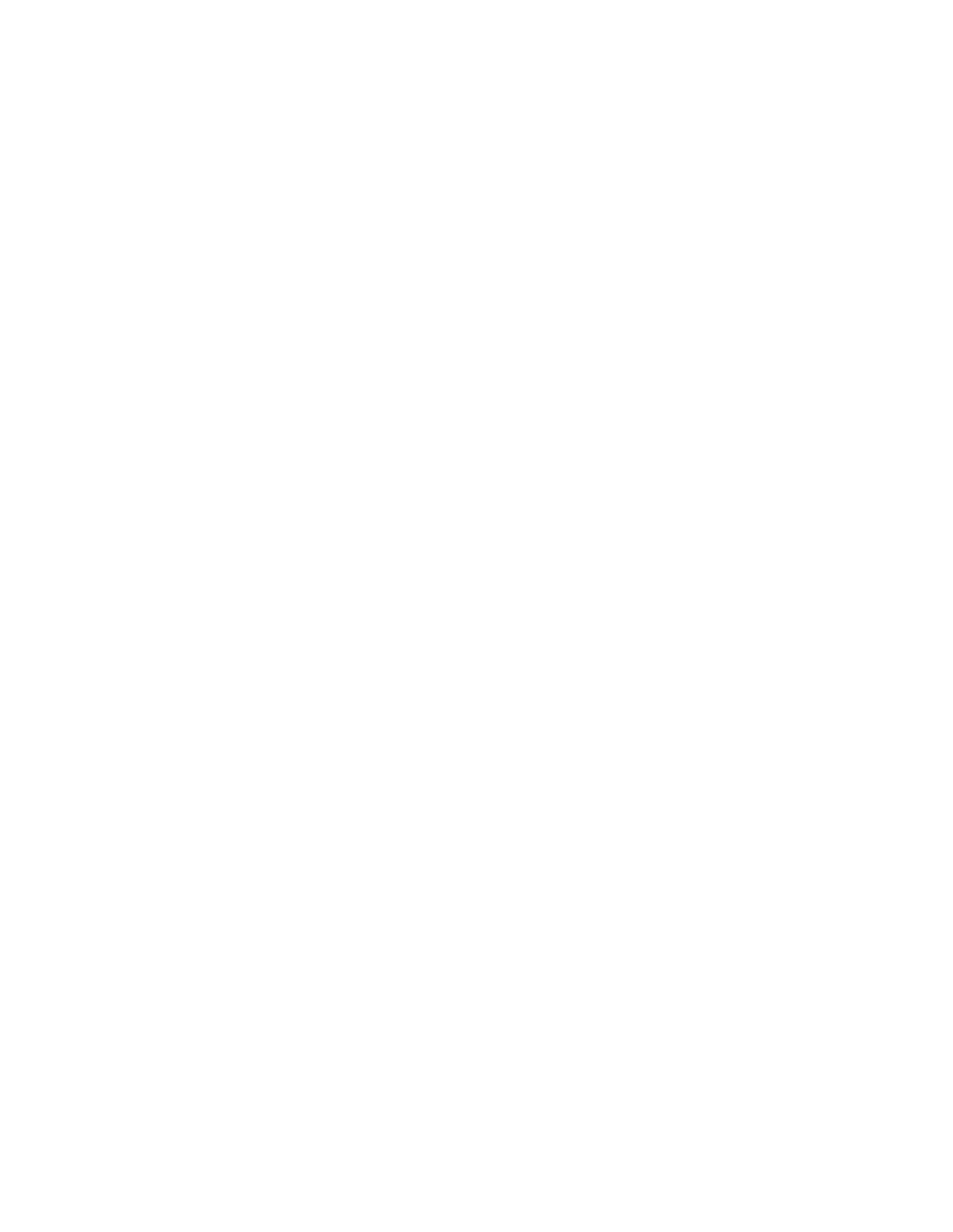### **The Tears of a Tiger**

**Monty's Good-bye to Andy**